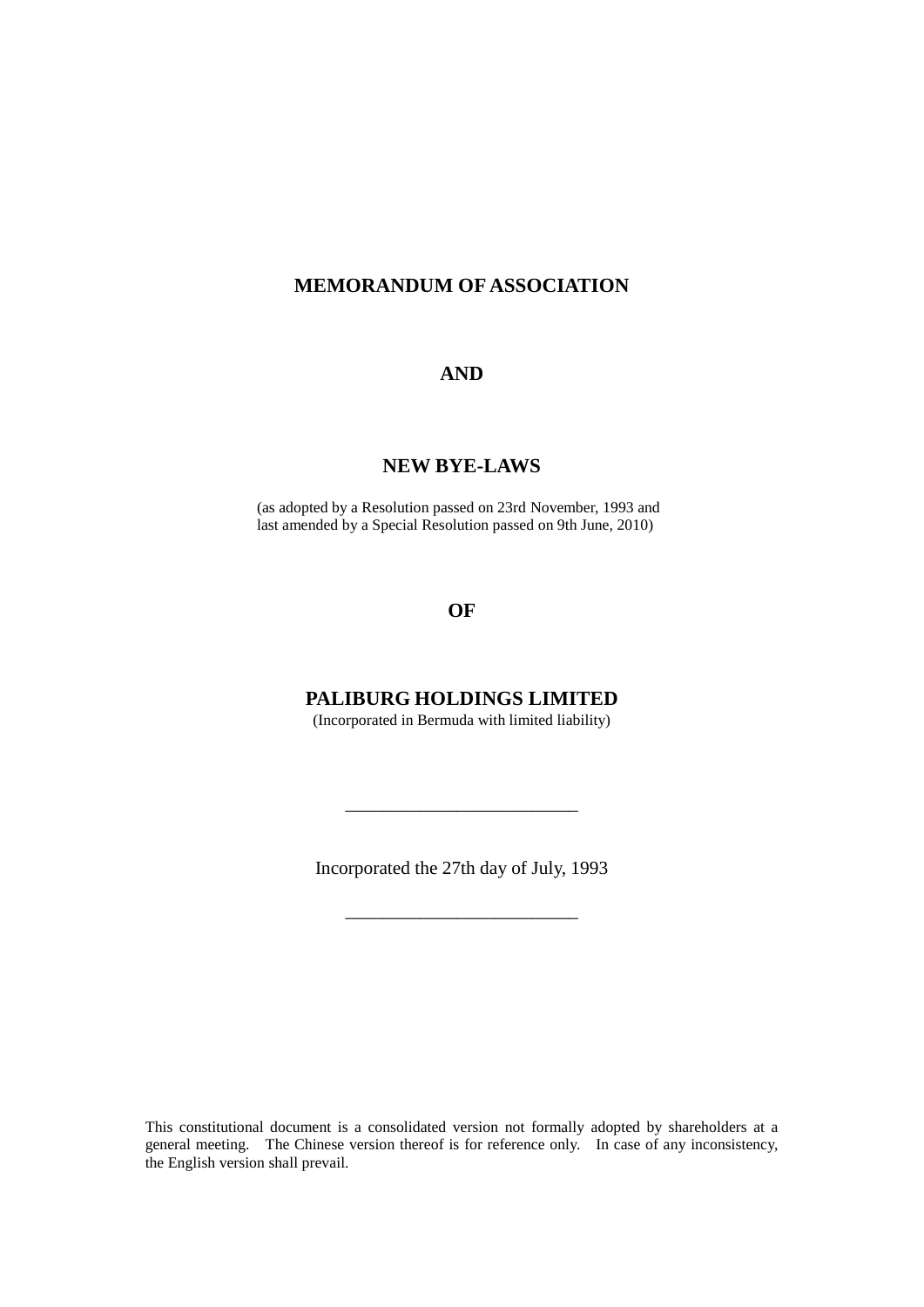FORM NO. 3a

## **CERTIFICATE OF INCORPORATION ON CHANGE OF NAME**

I hereby certify that

## **PALIBURG DEVELOPMENT LIMITED**

having by resolution and with the approval of the Registrar of Companies changed

its name, is now registered under the name of

## **PALIBURG HOLDINGS LIMITED**

Given under my hand this 17th day of August, 1995.



(Sd.) Stephen Lowe for **Registrar of Companies**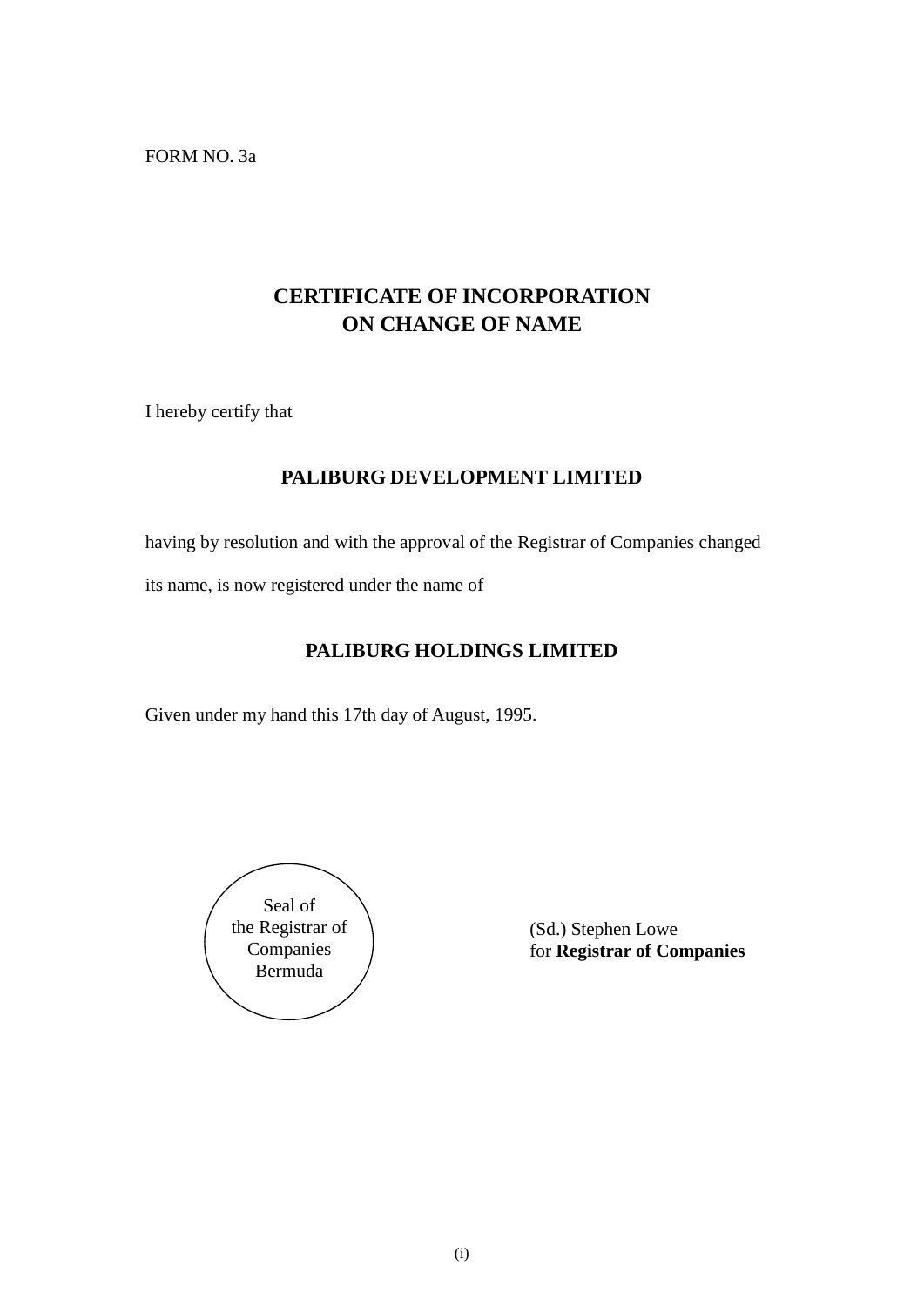FORM NO. 6

## **CERTIFICATE OF INCORPORATION**

I hereby in accordance with the provisions of section 14 of the Companies Act, 1981, issue this Certificate of Incorporation and do certify that on the 27th day of July, 1993

## **PALIBURG DEVELOPMENT LIMITED**

was registered by me in the Register maintained by me under the provisions of the said section and that the status of the said company is that of an exempted company.

Given under my hand this 3rd day of August, 1993.

Seal of the Registrar of Companies Bermuda

(Sd.) Kymn Astwood Acting Registrar of Companies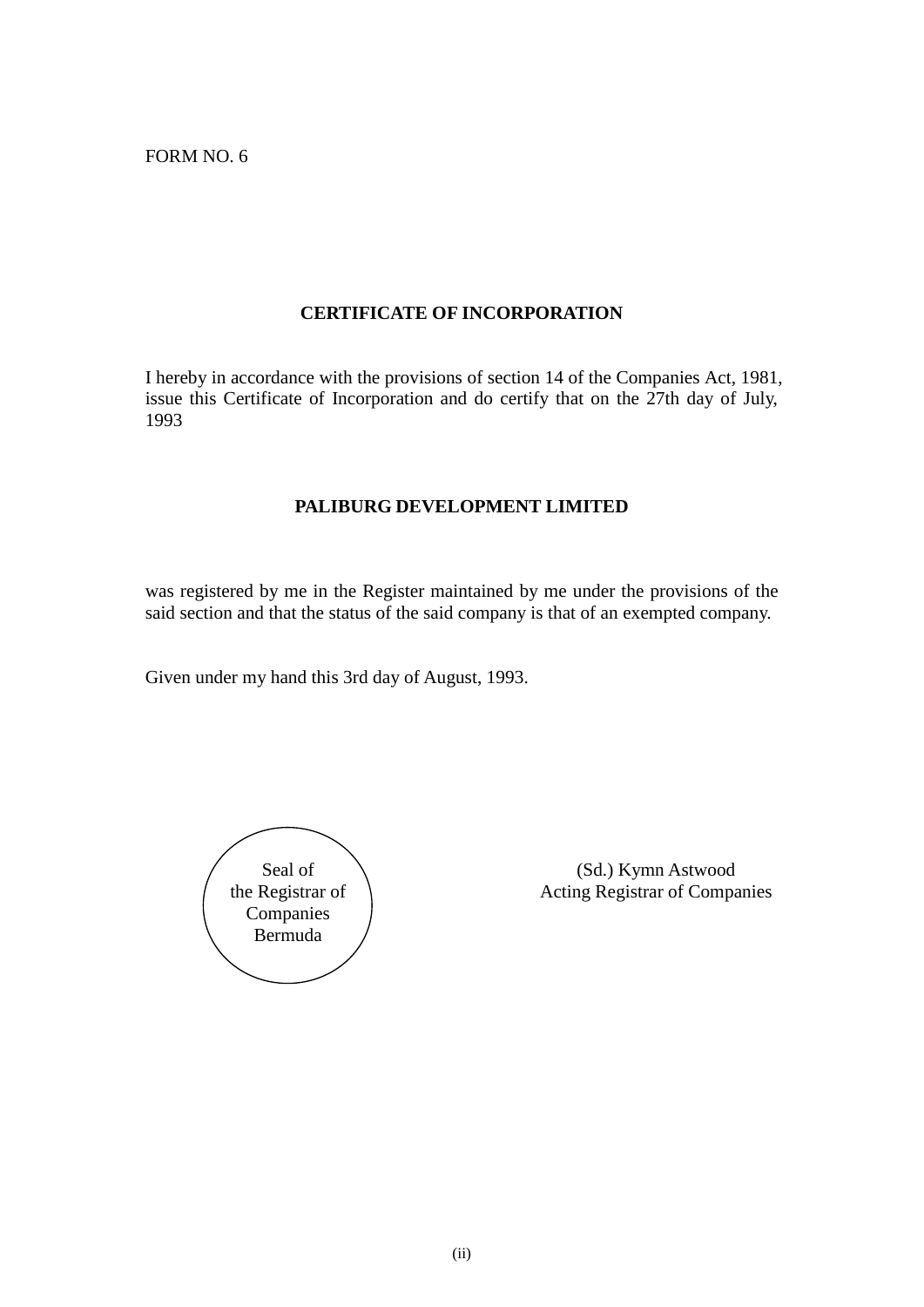**FORM NO. 7a Registration No.18543** 

## **CERTIFICATE OF DEPOSIT OF MEMORANDUM OF INCREASE OF SHARE CAPITAL**

## **THIS IS TO CERTIFY** that a Memorandum of Increase of Share Capital of

## **PALIBURG HOLDINGS LIMITED**

was delivered to the Registrar of Companies on the **16th** day of **December, 2002** in accordance with section 45(3) of *the Companies Act 1981* ("the Act").



Given under my hand this **30th** day of **December, 2002**.

(Sd.) Quinell Kumalae **Registrar of Companies**

| Capital prior to increase: HK\$ 23,184,974.52 |                     |
|-----------------------------------------------|---------------------|
| Amount of increase:                           | HK\$ 651,815,025.48 |
| <b>Present Capital:</b>                       | HK\$ 675,000,000.00 |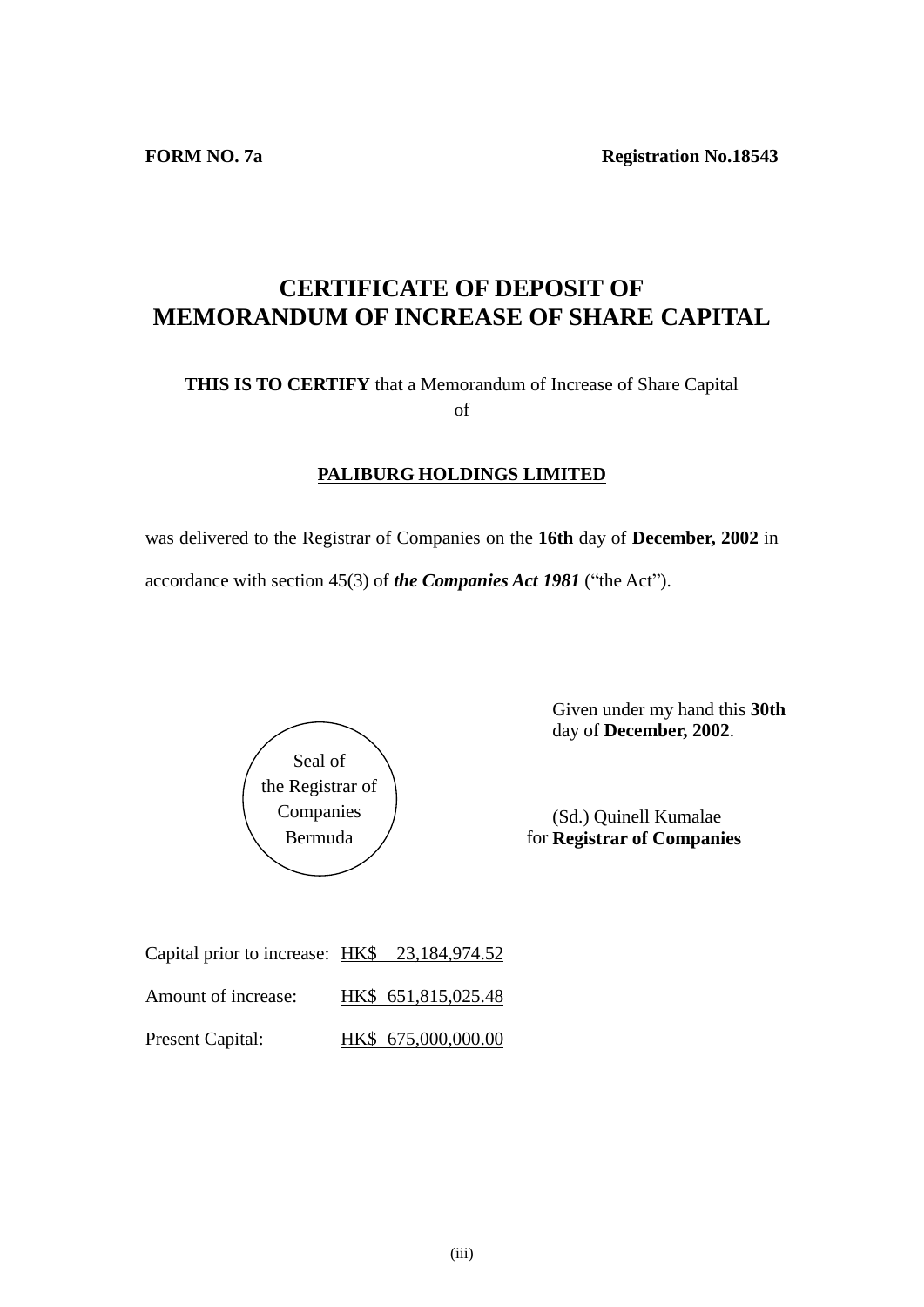**FORM NO. 17a Registration No.18543** 

## **NOTIFICATION OF DIMINUTION OF AUTHORISED BUT UNISSUED SHARE CAPITAL**

**THIS IS TO CERTIFY** that a Diminution of Authorised but Unissued Share Capital of

## **PALIBURG HOLDINGS LIMITED**

was delivered to the Registrar of Companies on the **16th** day of **December, 2002** in

accordance with section 45(1)(f) of *the Companies Act 1981* ("the Act").



Given under my hand and the Seal of the REGISTRAR OF COMPANIES this **30th** day of **December, 2002**

for **Registrar of Companies** (Sd.) Quinell Kumalae

Authorised Share Capital before Cancellation: HK\$ 6,000,000,000.00 Share Capital after Cancellation: HK\$ 23,184,974.52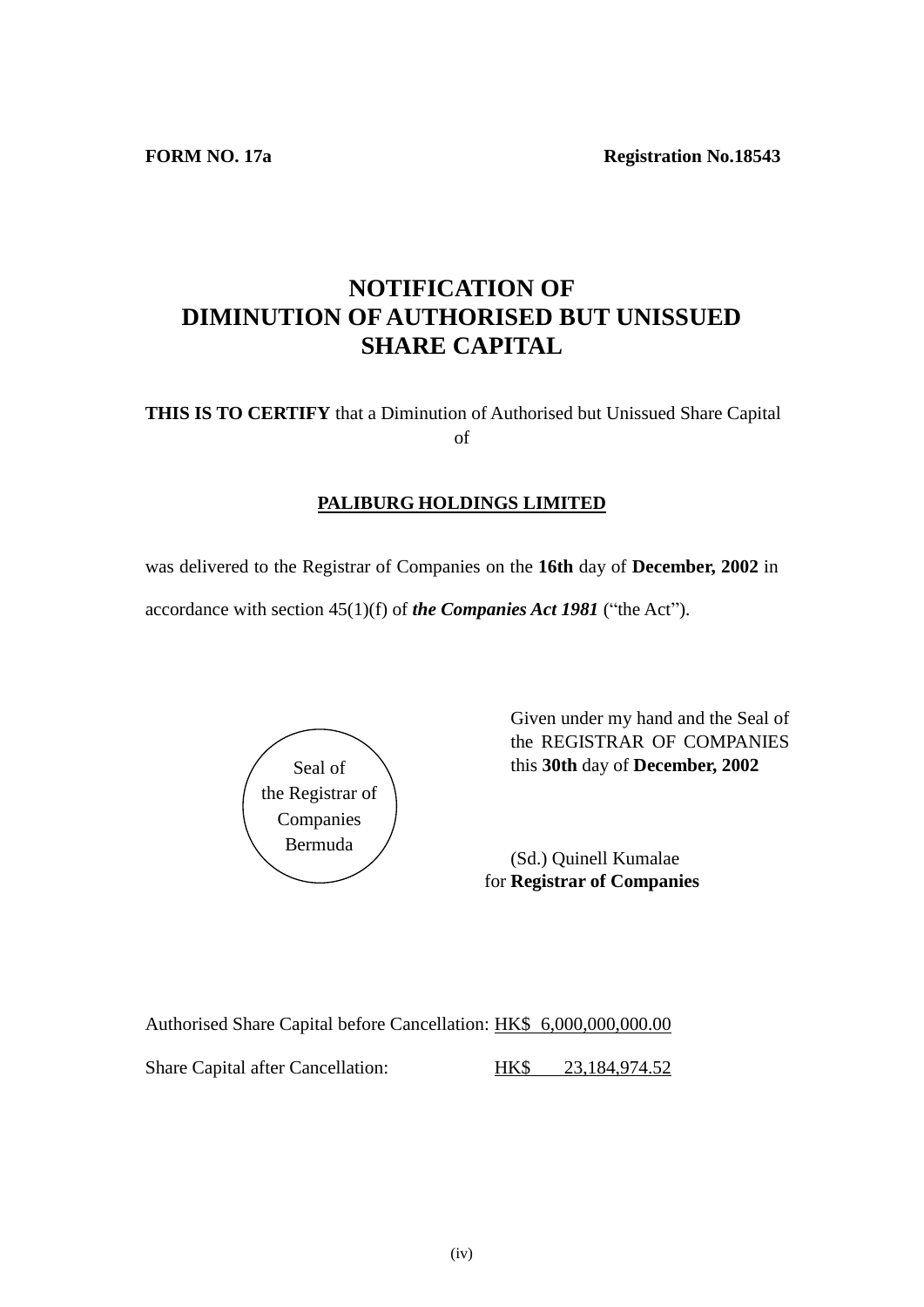# **CERTIFICATE OF DEPOSIT OF MEMORANDUM OF REDUCTION OF ISSUED SHARE CAPITAL**

**THIS IS TO CERTIFY** that a Memorandum of Reduction of Issued Share Capital of

## **PALIBURG HOLDINGS LIMITED**

was delivered to the Registrar of Companies on the **16th** day of **December, 2002** in accordance with section 46 of *the Companies Act 1981* ("the Act").



Given under my hand and Seal of the REGISTRAR OF COMPANIES this **30th** day of **December, 2002**

for **Registrar of Companies** (Sd.) Quinell Kumalae

| <b>Issued Share Capital prior</b><br>to reduction: | HK\$ 2,318,497,452.00 |
|----------------------------------------------------|-----------------------|
| Present Issued Share Capital: HK\$                 | 23,184,974.52         |
| <b>Authorized Share Capital:</b>                   | HK\$ 6,000,000,000.00 |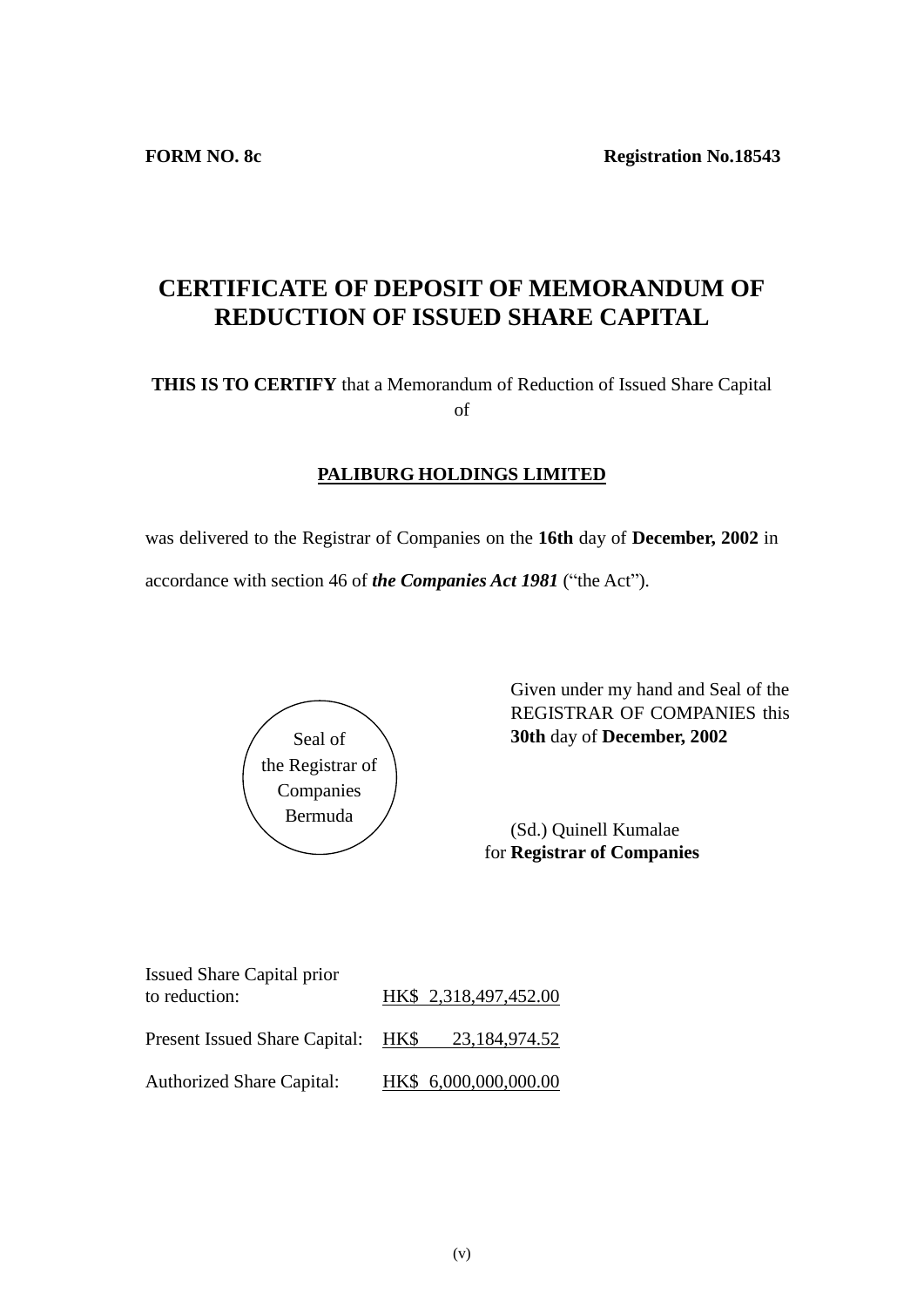**FORM 7a**

## THE COMPANIES ACT 1981

# **CERTIFICATE OF DEPOSIT OF MEMORANDUM OF INCREASE OF SHARE CAPITAL**

THIS IS TO CERTIFY that a Memorandum of Increase of Share Capital of

## **PALIBURG HOLDINGS LIMITED**

was deposited in the Office of the Registrar of Companies on the

13th day of September, 1995

**IN WITNESS WHEREOF I have hereto set my hand this 13th day of September, 1995**

**(Sd.) Beverly Jones**

## **for ACTING REGISTRAR OF COMPANIES**

Capital prior to increase HK\$ 500,000,000.00

Amount of increase HK\$5,500,000,000.00

Present Capital HK\$6,000,000,000.00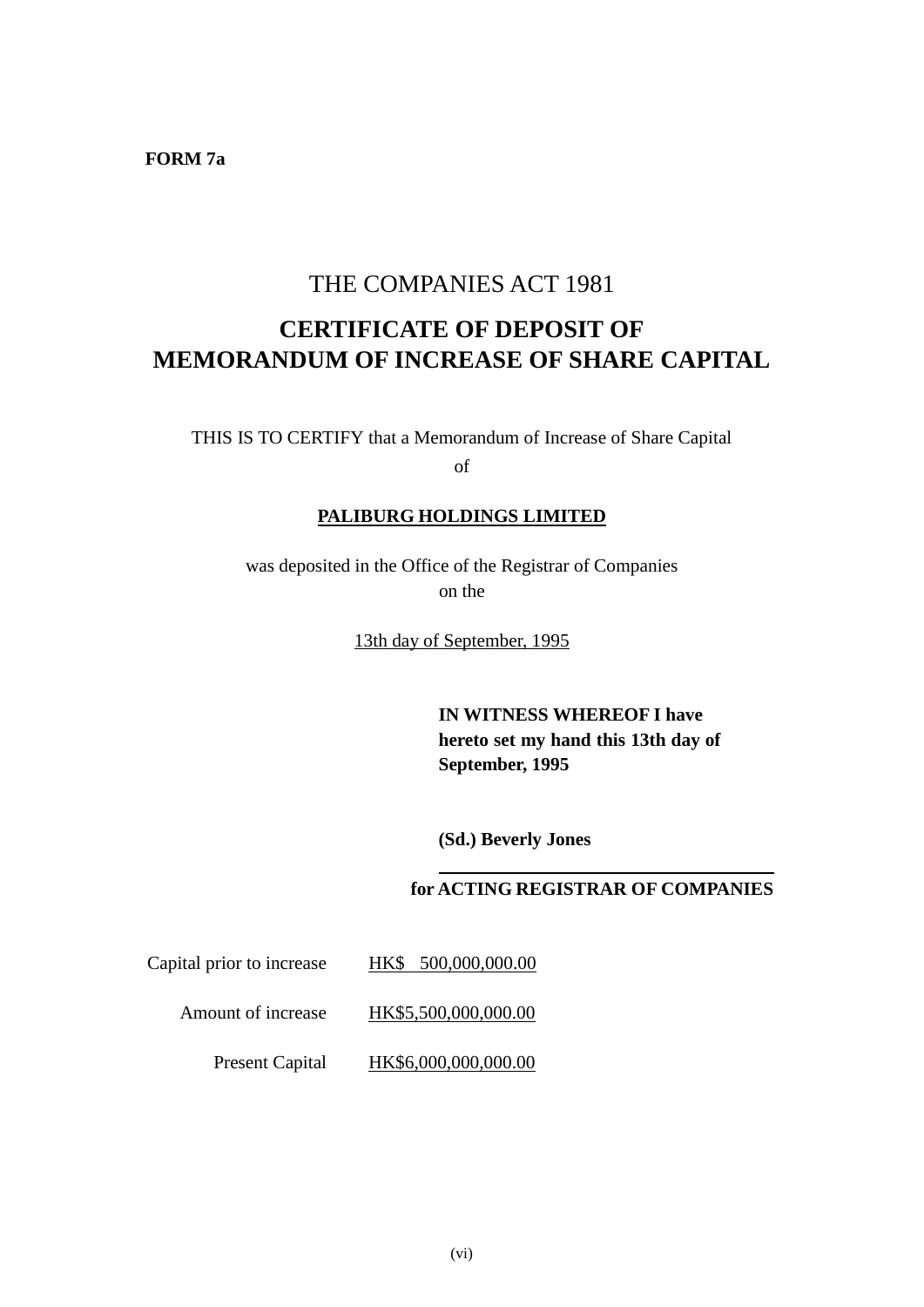**FORM NO. 7a**

### THE COMPANIES ACT 1981

## **CERTIFICATE OF DEPOSIT OF MEMORANDUM OF INCREASE OF SHARE CAPITAL**

THIS IS TO CERTIFY that a Memorandum of Increase of Share Capital

of

## **PALIBURG DEVELOPMENT LIMITED** \_\_\_\_\_\_\_\_\_\_\_\_\_\_\_\_\_\_\_\_\_\_\_\_\_\_\_\_\_\_\_\_\_\_\_\_\_\_\_\_\_\_\_\_\_\_\_\_\_

was deposited in the Office of the Registrar of Companies

on the

7th day of December, 1993 \_\_\_\_\_\_\_\_\_\_\_\_\_\_\_\_\_\_\_\_\_\_\_\_\_\_\_\_\_\_\_\_\_\_\_\_\_\_\_\_\_\_\_\_\_\_\_\_\_

> IN WITNESS WHEREOF I have hereto set my hand this

\_\_\_\_\_\_\_\_\_\_\_\_\_\_\_\_\_\_\_\_\_\_\_\_\_\_\_\_\_

\_\_\_\_\_\_\_\_\_\_\_\_\_\_\_\_\_\_\_\_\_\_\_\_\_\_\_\_\_

7th day of December, 1993

(Sd.) Kymn Astwood

Acting Registrar of Companies

Capital prior to increase HK\$100,000.00

Amount of increase HK\$499,900,000.00

Present capital HK\$500,000,000.00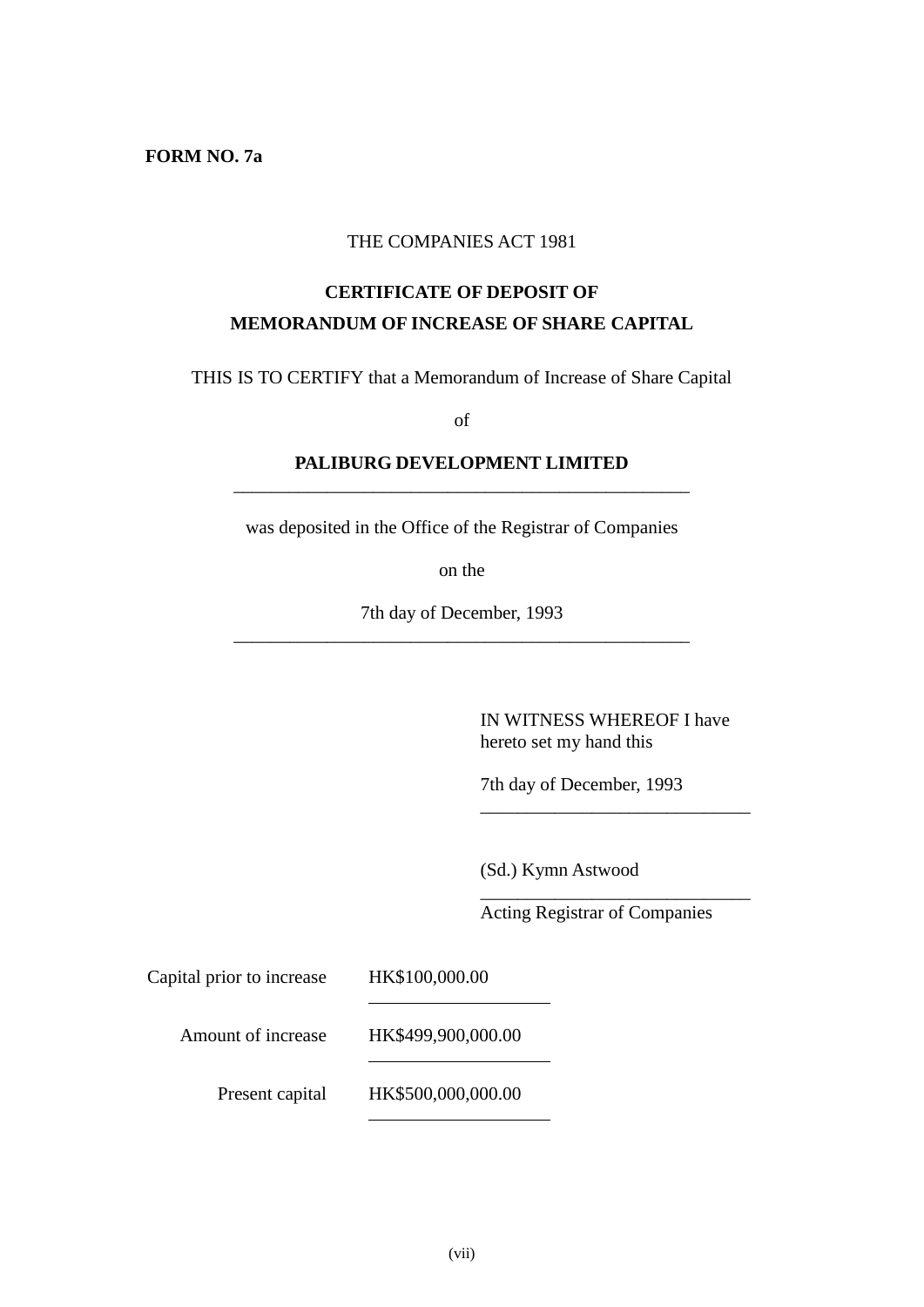#### **FORM NO. 5**

#### THE COMPANIES ACT 1981

## **CERTIFICATE OF DEPOSIT OF MEMORANDUM OF ASSOCIATION AND CONSENT GRANTED BY THE MINISTER**

THIS IS TO CERTIFY that a Memorandum of Association

of

#### **PALIBURG DEVELOPMENT LIMITED** \_\_\_\_\_\_\_\_\_\_\_\_\_\_\_\_\_\_\_\_\_\_\_\_\_\_\_\_\_\_\_\_\_\_\_\_\_\_\_\_\_\_\_\_\_\_\_\_\_\_\_\_\_\_\_\_

and the consent granted by the Minister under section  $6(1)$  of the Act was delivered to the Office of the Registrar of Companies on the 27th day of July, 1993 in accordance with the provisions of section 14(2) of the Act.

> IN WITNESS WHEREOF I have hereto set my hand this

\_\_\_\_\_\_\_\_\_\_\_\_\_\_\_\_\_\_\_\_\_\_\_\_\_\_\_

3rd day of August, 1993

(Sd.) Kymn Astwood

\_\_\_\_\_\_\_\_\_\_\_\_\_\_\_\_\_\_\_\_\_\_\_\_\_\_\_ Acting Registrar of Companies

Minimum Capital of the Company: HK\$100,000.00

Authorised Capital of the Company: HK\$100,000.00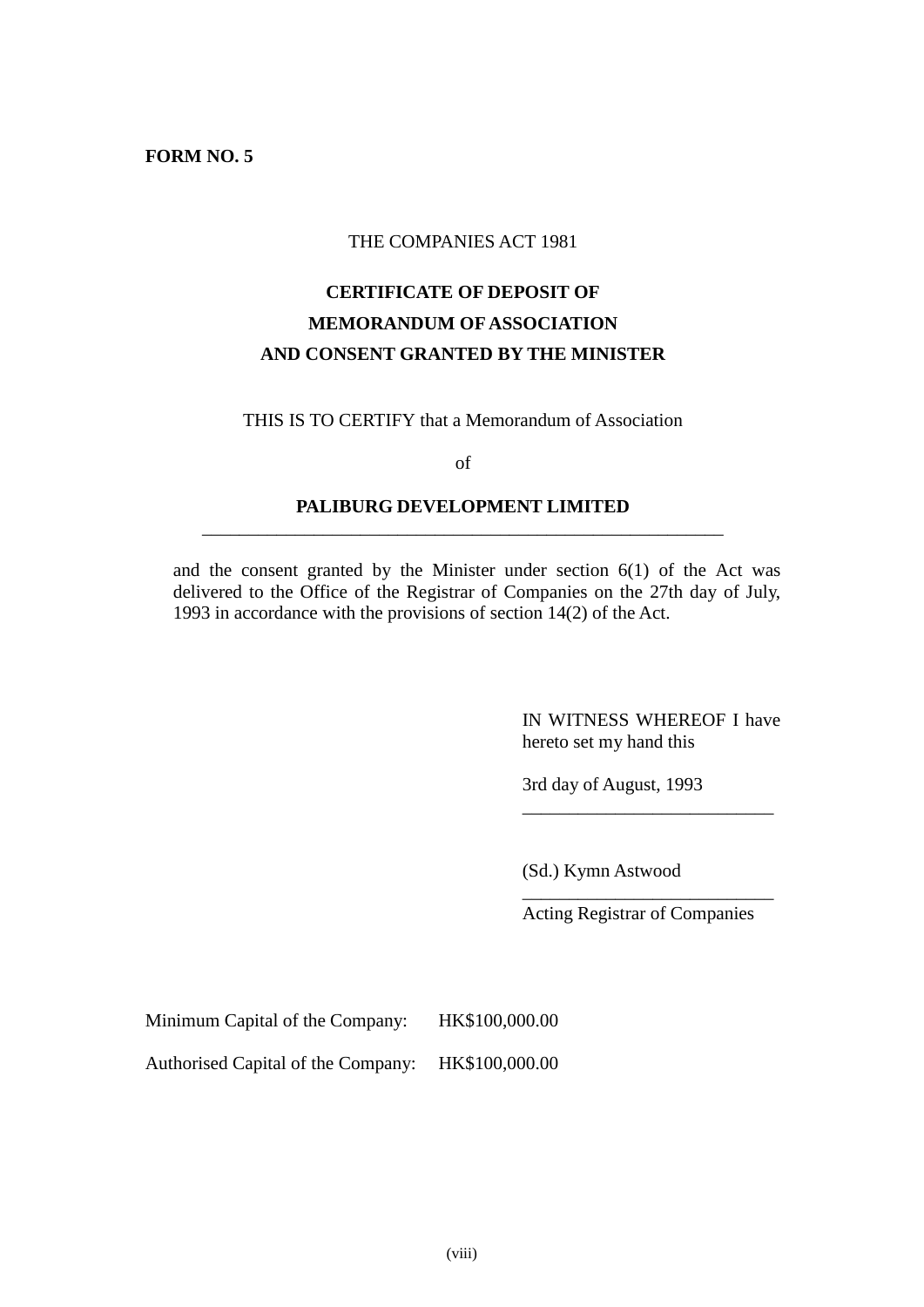**FORM NO. 1a**

#### **THE COMPANIES ACT 1981**

## **CONSENT**

**Pursuant to section 6 (1)**

In exercise of the powers conferred upon him by section  $6(1)$  of the Companies Act 1981, the Minister of Finance hereby gives his consent to

### **PALIBURG DEVELOPMENT LIMITED**

to be registered as an exempted Company under the Companies Act 1981, subject to the provisions of the said Act.

Dated this 26th day of July, 1993.

(Sd.) David J. Saul **Minister of Finance**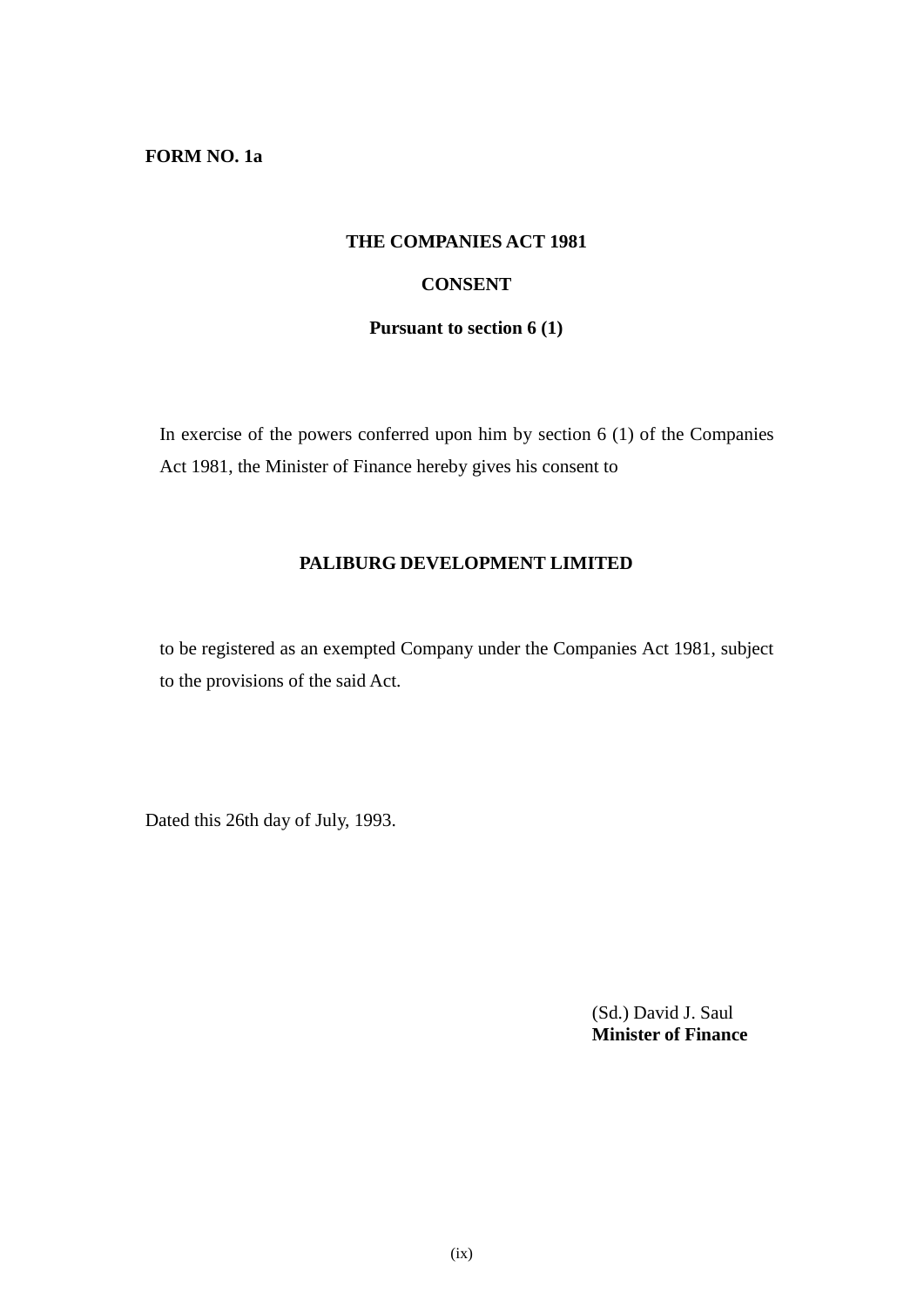#### **FORM NO. 2**

#### **THE COMPANIES ACT 1981**

## **MEMORANDUM OF ASSOCIATION OF COMPANY LIMITED BY SHARES**

#### (Section  $7(1)$  and  $(2)$ )

#### MEMORANDUM OF ASSOCIATION

#### OF

#### **PALIBURG HOLDINGS LIMITED (formerly known as 'PALIBURG DEVELOPMENT LIMITED')**

…………………………………………………………………………….……….. (hereinafter referred to as "the Company")

- 1. The liability of the members of the Company is limited to the amount (if any) for the time being unpaid on the shares respectively held by them.
- 2. We, the undersigned, namely,

| <b>NAME/ADDRESS</b>                                                                        | <b>BERMUDIAN</b><br><b>STATUS</b><br>(Yes/No) | <b>NATIONALITY</b> | <b>NUMBER OF</b><br><b>SHARES</b><br><b>SUBSCRIBED</b> |
|--------------------------------------------------------------------------------------------|-----------------------------------------------|--------------------|--------------------------------------------------------|
| James M. Keyes<br>Cedar House,<br>41 Cedar Avenue,<br>Hamilton HM 12,<br>Bermuda           | Yes                                           | <b>British</b>     | 1                                                      |
| Ruby L. Rawlins<br>Cedar House,<br>41 Cedar Avenue,<br>Hamilton HM 12,<br>Bermuda          | Yes                                           | <b>British</b>     | 1                                                      |
| Marcia De Couto<br>Cedar House,<br>41 Cedar Avenue,<br>Hamilton HM 12,<br>Bermuda          | Yes                                           | <b>British</b>     | 1                                                      |
| J. Patricia K. Woolridge<br>Cedar House,<br>41 Cedar Avenue,<br>Hamilton HM 12,<br>Bermuda | Yes                                           | <b>British</b>     | 1                                                      |

do hereby respectively agree to take such number of shares of the Company as may be allotted to us respectively by the provisional directors of the Company, not exceeding the number of shares for which we have respectively subscribed, and to satisfy such calls as may be made by the directors, provisional directors or promoters of the Company in respect of the shares allotted to us respectively.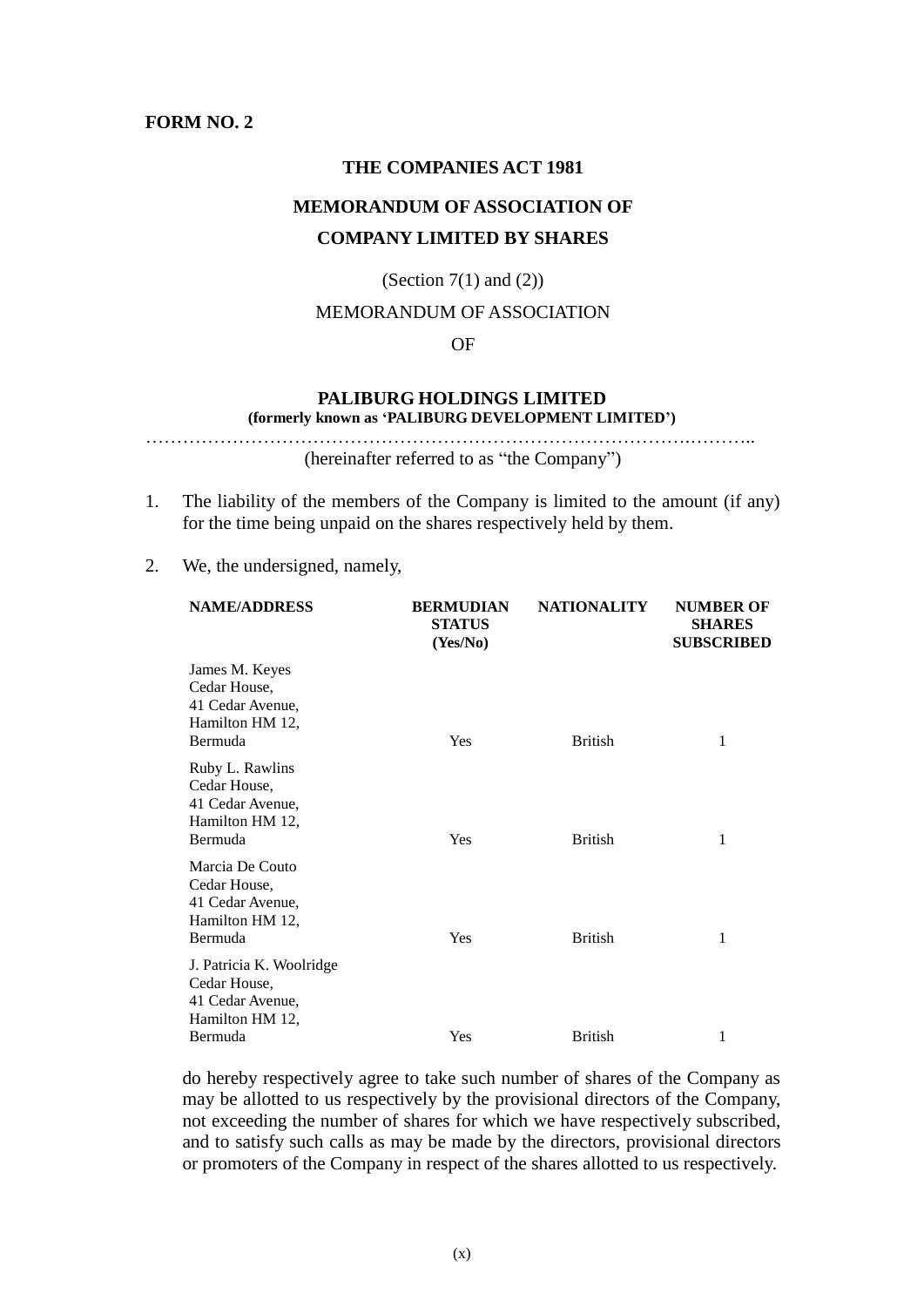- 3. The Company is to be an exempted Company as defined by the Companies Act 1981.
- 4. The Company has power to hold land situate in Bermuda not exceeding in all, including the following parcels -

Not Applicable

- \*5. The authorised share capital of the Company is HK\$100,000.00 divided into shares of H.K. one dollar each. The minimum subscribed share capital of Company is \$100,000.00 in Hong Kong currency.
	- 6. The objects for which the Company is formed and incorporated are
		- (i) To carry on business as a holding company and to acquire and hold shares, stocks, debenture stock, bonds, mortgages, obligations and securities of any kind issued or guaranteed by any company, corporation or undertaking of whatever nature and wherever constituted or carrying on business, and shares, stock, debentures, debenture stock, bonds, obligations and other securities issued or guaranteed by any government, sovereign ruler, commissioners, trust, local authority or other public body, whether in Bermuda or elsewhere, and to vary, transpose, dispose of or otherwise deal with from time to time as may be considered expedient any of the Company's investments for the time being;
		- (ii) To acquire any such shares and other securities as are mentioned in the preceding paragraph by subscription, syndicate participation, tender, purchase, exchange or otherwise and to subscribe for the same, either conditionally or otherwise, and to guarantee the subscription thereof and to exercise and enforce all rights and powers conferred by or incident to the ownership thereof;
		- (iii) To co-ordinate the administration, policies, management, supervision, control, research, planning, trading and any and all other activities of any company or companies now or hereafter incorporated or acquired which may be or may become a company, wherever incorporated, which is or becomes a holding company or a subsidiary of, or affiliated with, the Company within the meanings respectively assigned to those terms in The Companies Act 1981 or, with the prior written approval of the Minister of Finance, any company or companies now or hereafter incorporated or acquired with which the Company may be or may become associated;
		- (iv) As set forth in paragraphs (b) to (n) and (p) to (u) inclusive of the Second Schedule to The Companies Act 1981.
	- 7. The Company has the powers set out in the Schedule annexed hereto.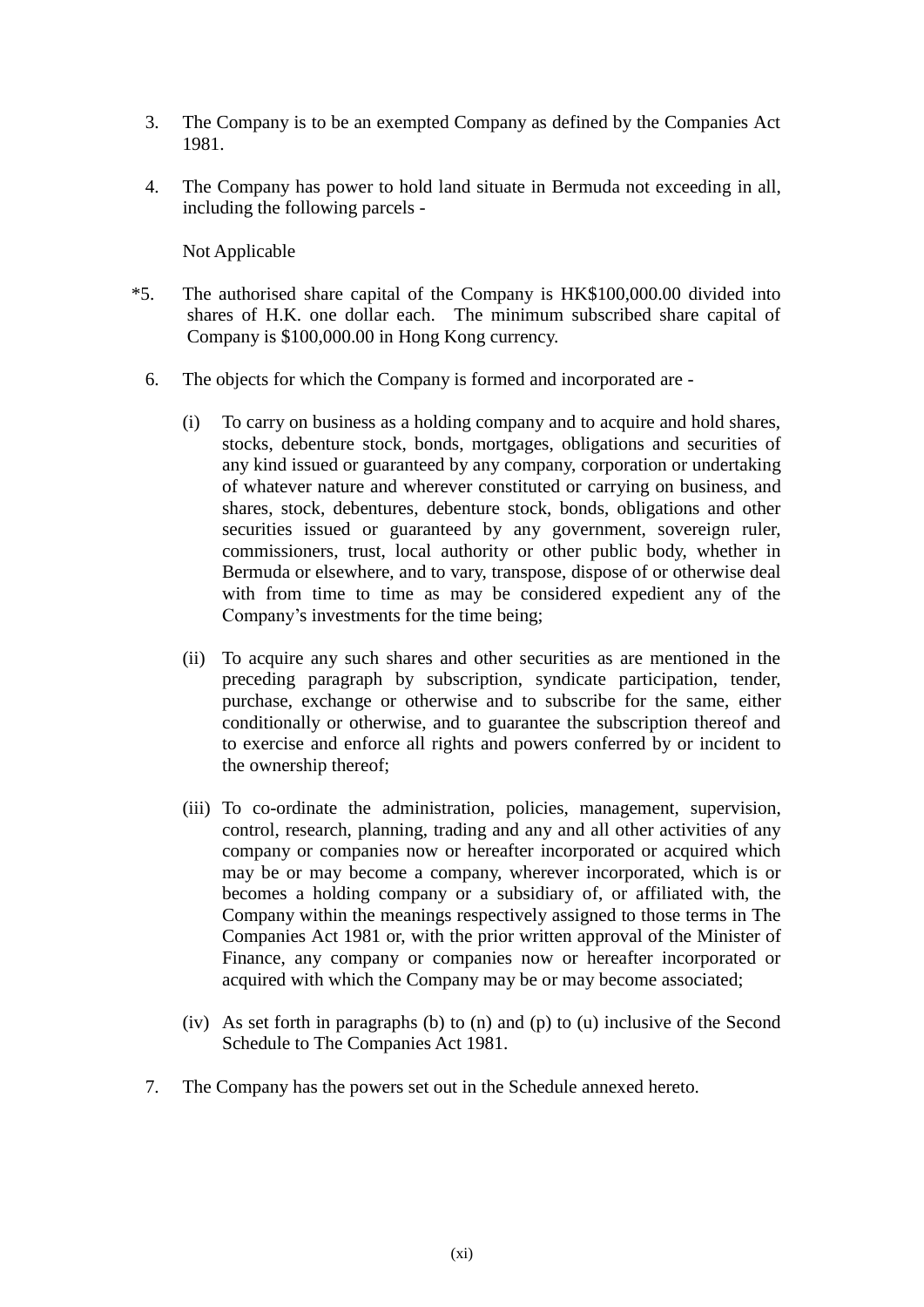Signed by each subscriber in the presence of at least one witness attesting the signature thereof -

| (Sd.) James M. Keyes           | (Sd.) Stacy Robinson |  |  |
|--------------------------------|----------------------|--|--|
| (Sd.) Ruby L. Rawlins          | (Sd.) Stacy Robinson |  |  |
|                                |                      |  |  |
| (Sd.) Marcia De Couto          | (Sd.) Stacy Robinson |  |  |
|                                |                      |  |  |
| (Sd.) J. Patricia K. Woolridge | (Sd.) Stacy Robinson |  |  |
|                                |                      |  |  |
| (Subscribers)                  | (Witnesses)          |  |  |

#### SUBSCRIBED this 23rd day of July, 1993.

#### \***Notes:**

- (1) At the statutory meeting of the member of the Company held on 27th July, 1993, the 100,000 then existing shares of HK\$1.00 each in the authorised and issued share capital of the Company were sub-divided into 1,000,000 shares having a par value of HK\$0.10 each.
- (2) At a special general meeting of the Company held on 23rd November, 1993, the authorised share capital of the Company was increased from HK\$100,000 to HK\$500,000,000 by the creation of an additional 4,999,000,000 shares of HK\$0.10 each.
- (3) By ordinary resolutions passed at a special general meeting of the Company held on 28th July, 1995 and subject to and conditional upon the Scheme of Arrangement between Paliburg International Holdings Limited ("PIHL") and holders of PIHL shares of HK\$0.10 each which subsequently became effective on l7th August, 1995:
	- (i) the authorised share capital of the Company was increased from HK\$500,000,000 to HK\$6,000,000,000 by the creation of an additional 55,000,000,000 shares of HK\$0.10 each; and
	- (ii) all the issued and unissued shares of HK\$0.10 each in the capital of the Company were consolidated on the basis of every ten shares being consolidated into one share of HK\$1.00 with effect from 18th August, 1995.
- (4) Pursuant to a Special Resolution passed at the Deferred Poll Taking Session of the Company (in respect of the Special General Meeting of the Company held on l8th September, 2002) held on 16th October, 2002 approving the capital reorganisation of the Company (the "Capital Reorganisation"), including, inter alia, the following changes in the share capital of the Company, which subsequently became effective on 22nd November, 2002 (the "Effective Date"): -
	- (i) the nominal value of each of the issued Ordinary Shares in the capital of the Company as at the Effective Date was reduced from HK\$1.00 to HK\$0.01;
	- (ii) all of the authorised but unissued share capital of the Company as at the Effective Date was cancelled (the "Diminution"); and
	- (iii) forthwith upon the Diminution, the authorised share capital of the Company was increased to HK\$675,000,000 by the creation of an additional 17,681,502,548 Ordinary Shares with nominal value of HK\$0.01 each and a new class of 4,750,000,000 non-voting Convertible Preference Shares with nominal value of HK\$0.10 each.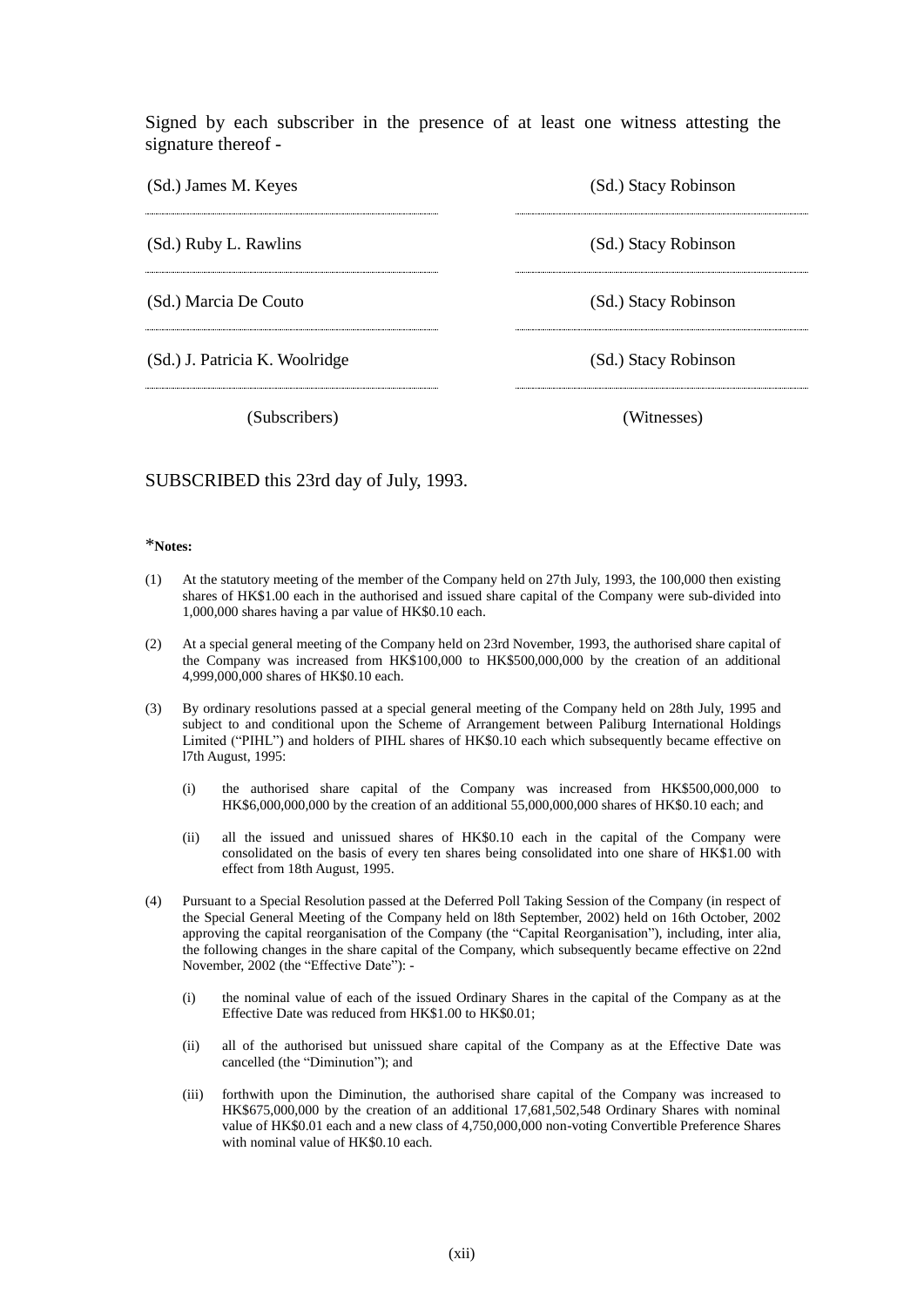Accordingly, following the Capital Reorganisation becoming effective on the Effective Date, the authorised share capital of the Company was changed to comprise (i) HK\$200,000,000 divided into 20,000,000,000 Ordinary Shares of HK\$0.01 each; and (ii) HK\$475,000,000 divided into 4,750,000,000 non-voting Convertible Preference Shares of HK\$0.10 each.

(5) Pursuant to an Ordinary Resolution passed on 22nd October, 2008, every 10 then existing issued and unissued Ordinary Shares of HK\$0.01 each in the share capital of the Company were consolidated into one Ordinary Share of HK\$0.10 (the "Share Consolidation") effective on 23rd October, 2008.

Accordingly, upon the Share Consolidation becoming effective, the authorised share capital of the Company was changed to comprise (i) HK\$200,000,000 divided into 2,000,000,000 Ordinary Shares of HK\$0.10 each; and (ii) HK\$475,000,000 divided into 4,750,000,000 non-voting Convertible Preference Shares of HK\$0.10 each.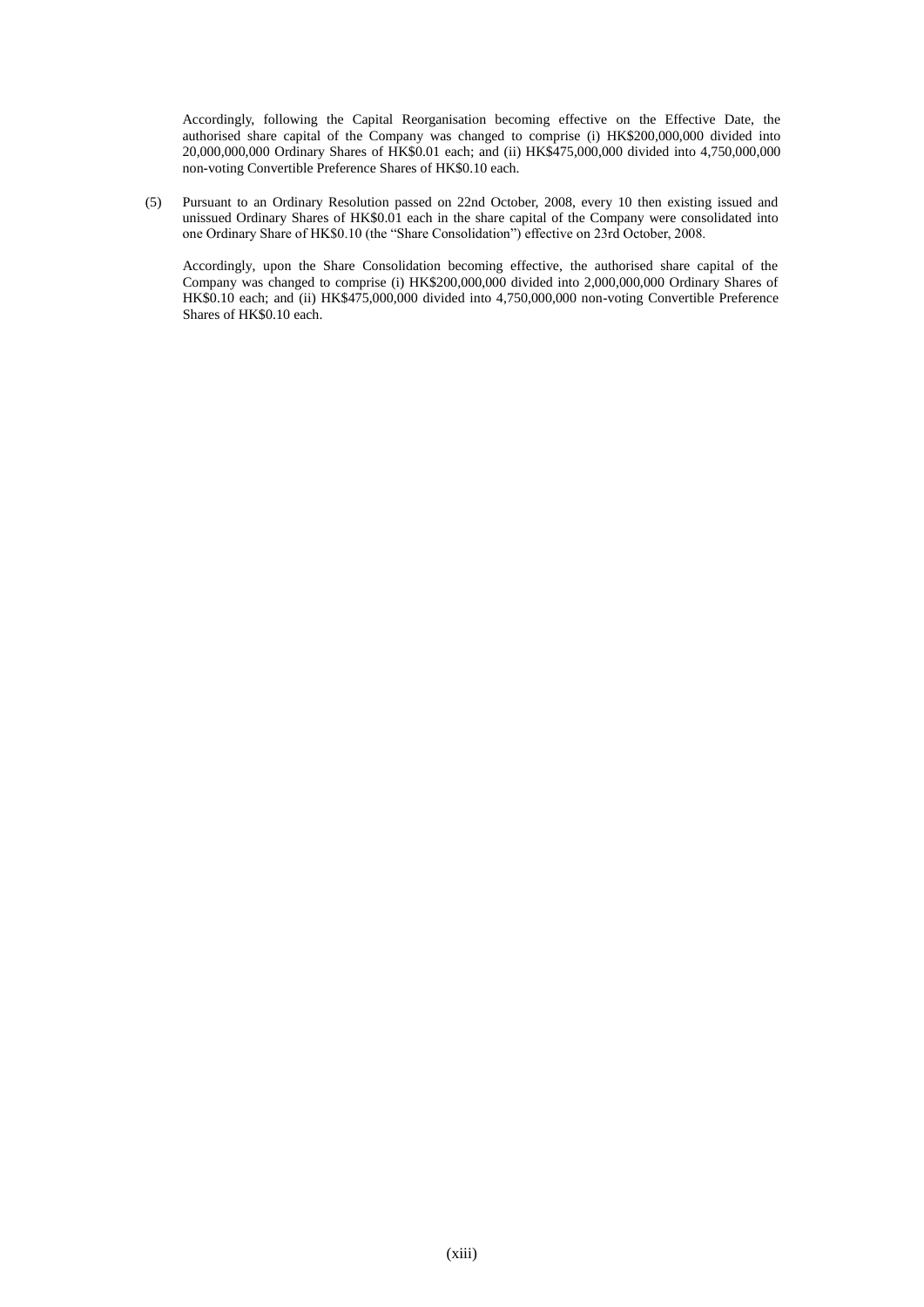## **The Schedule**

### (referred to in Clause 7 of the Memorandum of Association)

- (a) To borrow and raise money in any currency or currencies and to secure or discharge any debt or obligation in any matter and in particular (without prejudice to the generality of the foregoing) by mortgages of or charges upon all or any part of the undertaking, property and assets (present and future) and uncalled capital of the Company or by the creation and issue of securities.
- (b) To enter into any guarantee, contract of indemnity or suretyship and in particular (without prejudice to the generality of the foregoing) to guarantee, support or secure, with or without consideration, whether by personal obligation or by mortgaging or charging all or any part of the undertaking, property and assets (present and future) and uncalled capital of the Company or both such methods or in any other manner, the performance of any obligations or commitments, of, and the repayment or payment of the principal amounts of and any premiums, interest, dividends and other moneys payable on or in respect of any securities or liabilities of, any person including (without prejudice to the generality of the foregoing) any company which is for the time being a subsidiary or a holding company of the Company or another subsidiary or a holding company of the Company or otherwise associated with the Company.
- (c) To accept, draw, make, create, issue, execute, discount, endorse, negotiate bills of exchange, promissory notes, and other instruments and securities, whether negotiable or otherwise.
- (d) To sell, exchange, mortgage, charge, let on rent, share of profit, royalty or otherwise, grant licences, easements, options, servitudes and other rights over, and in any other manner deal with or dispose of, all or any part of the undertaking, property and assets (present and future) of the Company for any consideration and in particular (without prejudice to the generality of the foregoing) for any securities.
- (e) To issue and allot securities of the Company for cash or in payment or part payment for any real or personal property purchased or otherwise acquired by the Company or any services rendered to the Company or as security for any obligation or amount (even if less than the nominal amount of such securities) or for any other purpose.
- (f) To grant pensions, annuities, or other allowances, including allowances on death, to any directors, officers or employees or former directors, officers or employees of the Company or any company which at any time is or was a subsidiary or a holding company or another subsidiary of a holding company of the Company or otherwise associated with the Company or of any predecessor in business of any of them, and to the relations, connections or dependants of any such persons, and to other persons whose service or services have directly or indirectly been of benefit to the Company or whom the Company considers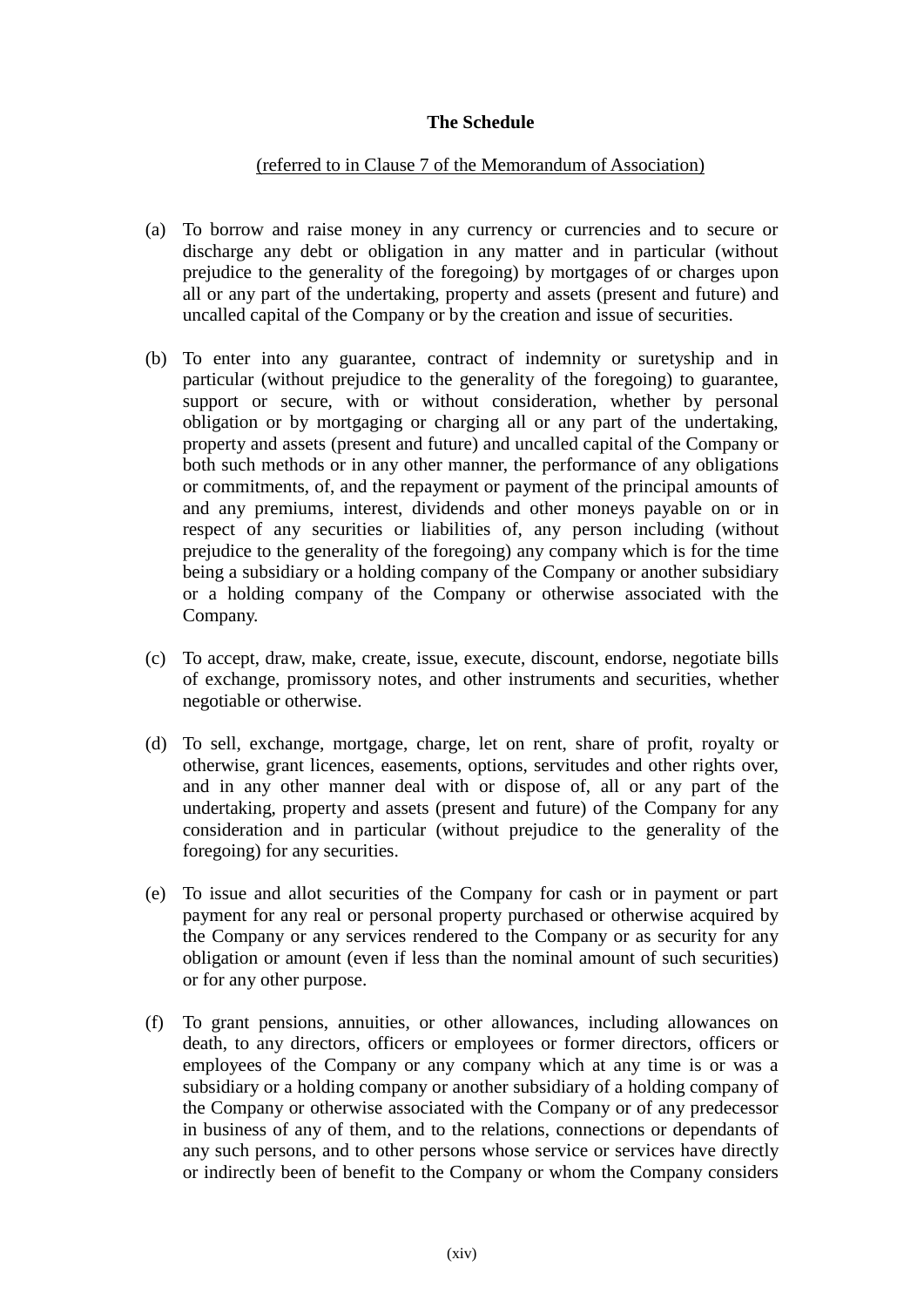have any moral claim on the Company or to their relations, connections or dependants, and to establish or support any associations, institutions, clubs, schools, building and housing schemes, funds and trusts, and to make payments toward insurance or another arrangements likely to benefit any such persons or otherwise advance the interests of the Company or of its Members, and to subscribe, guarantee or pay money for any purpose likely, directly or indirectly to further the interests of the Company or of its Members or for any national, charitable, benevolent, educational, social, public, general or useful object.

- (g) The Company shall have the power to purchase its own shares in accordance with the provisions of Section 42A of the Companies Act 1981.
- (h) To issue preference shares redeemable at the option of the holder, subject to the provisions of the Companies Act 1981.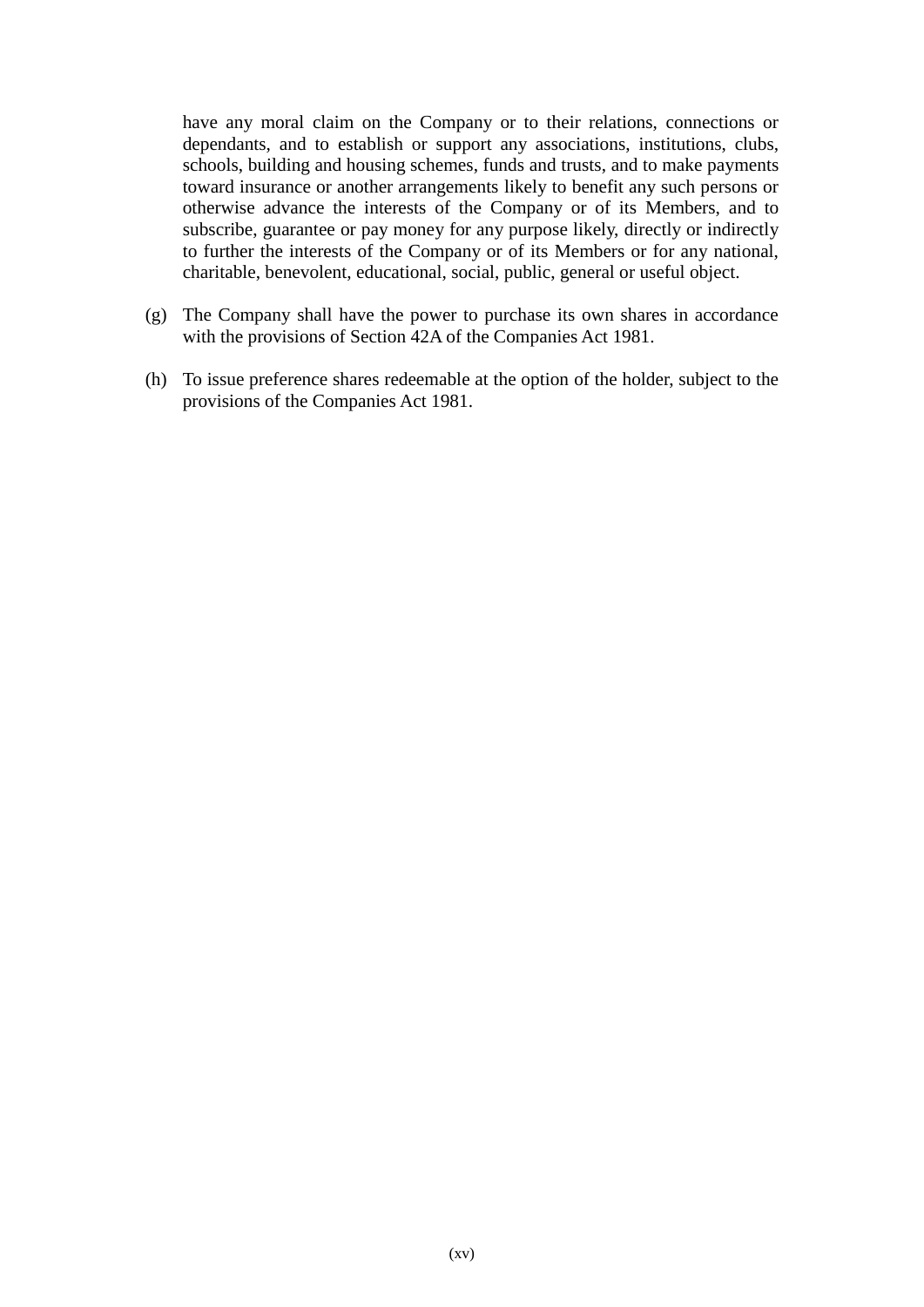#### **THE COMPANIES ACT 1981**

#### **SECOND SCHEDULE**

(Section 11 (2))

A company may by reference include in its memorandum any of the following objects that is to say the business of -

- (a) insurance and re-insurance of all kinds;
- (b) packaging of goods of all kinds;
- (c) buying, selling and dealing in goods of all kinds;
- (d) designing and manufacturing of goods of all kinds;
- (e) mining and quarrying and exploration for metals, minerals, fossil fuels and precious stones of all kinds and their preparation for sale or use;
- (f) exploring for, the drilling for, the moving, transporting and refining petroleum and hydro carbon products including oil and oil products;
- (g) scientific research including the improvement, discovery and development of processes, inventions, patents and designs and the construction, maintenance and operation of laboratories and research centres;
- (h) land, sea and air undertakings including the land, ship and air carriage of passengers, mails and goods of all kinds;
- (i) ships and aircraft owners, managers, operators, agents, builders and repairers;
- (j) acquiring, owning, selling, chartering, repairing or dealing in ships and aircraft;
- (k) travel agents, freight contractors and forwarding agents;
- (l) dock owners, wharfingers, warehousemen;
- (m) ship chandlers and dealing in rope, canvas oil and ship stores of all kinds;
- (n) all forms of engineering;
- (o) developing, operating, advising or acting as technical consultants to any other enterprise or business;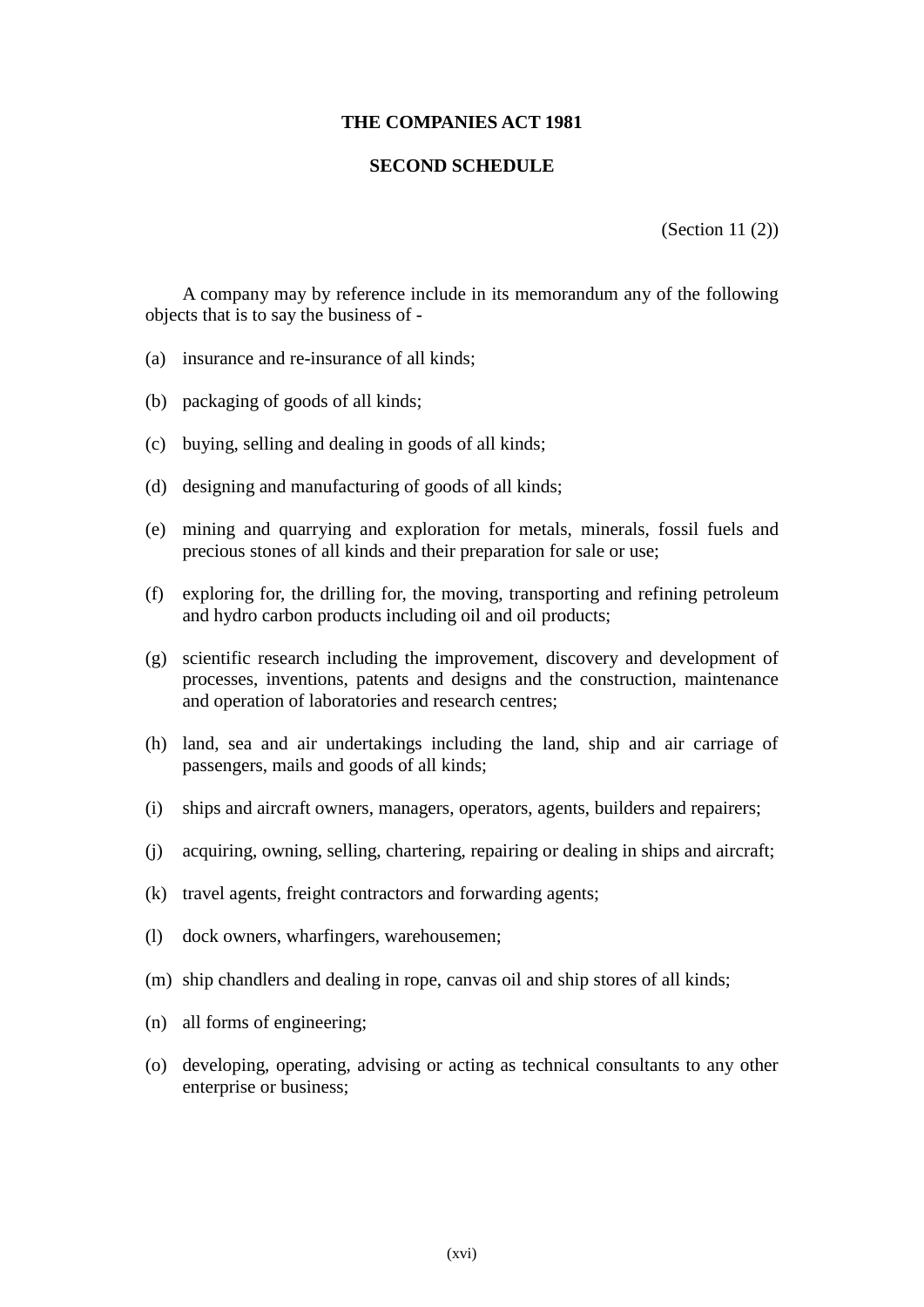- (p) farmers, livestock breeders and keepers, graziers, butchers, tanners and processors of and dealers in all kinds of live and dead stock, wool, hides, tallow, grain, vegetables and other produce;
- (q) acquiring by purchase or otherwise and holding as an investment inventions, patents, trade marks, trade names, trade secrets, designs and the like;
- (r) buying, selling, hiring, letting and dealing in conveyances of any sort;
- (s) employing, providing, hiring out and acting as agent for artists, actors, entertainers of all sorts, authors, composers, producers, directors, engineers and experts or specialists of any kind;
- (t) to acquire by purchase or otherwise hold, sell, dispose of and deal in real property situated outside Bermuda and in personal property of all kinds wheresoever situated; and
- (u) to enter into any guarantee, contract of indemnity or suretyship and to assure, support or secure with or without consideration or benefit the performance of any obligations of any person or persons and to guarantee the fidelity of individuals filling or about to fill situations of trust or confidence.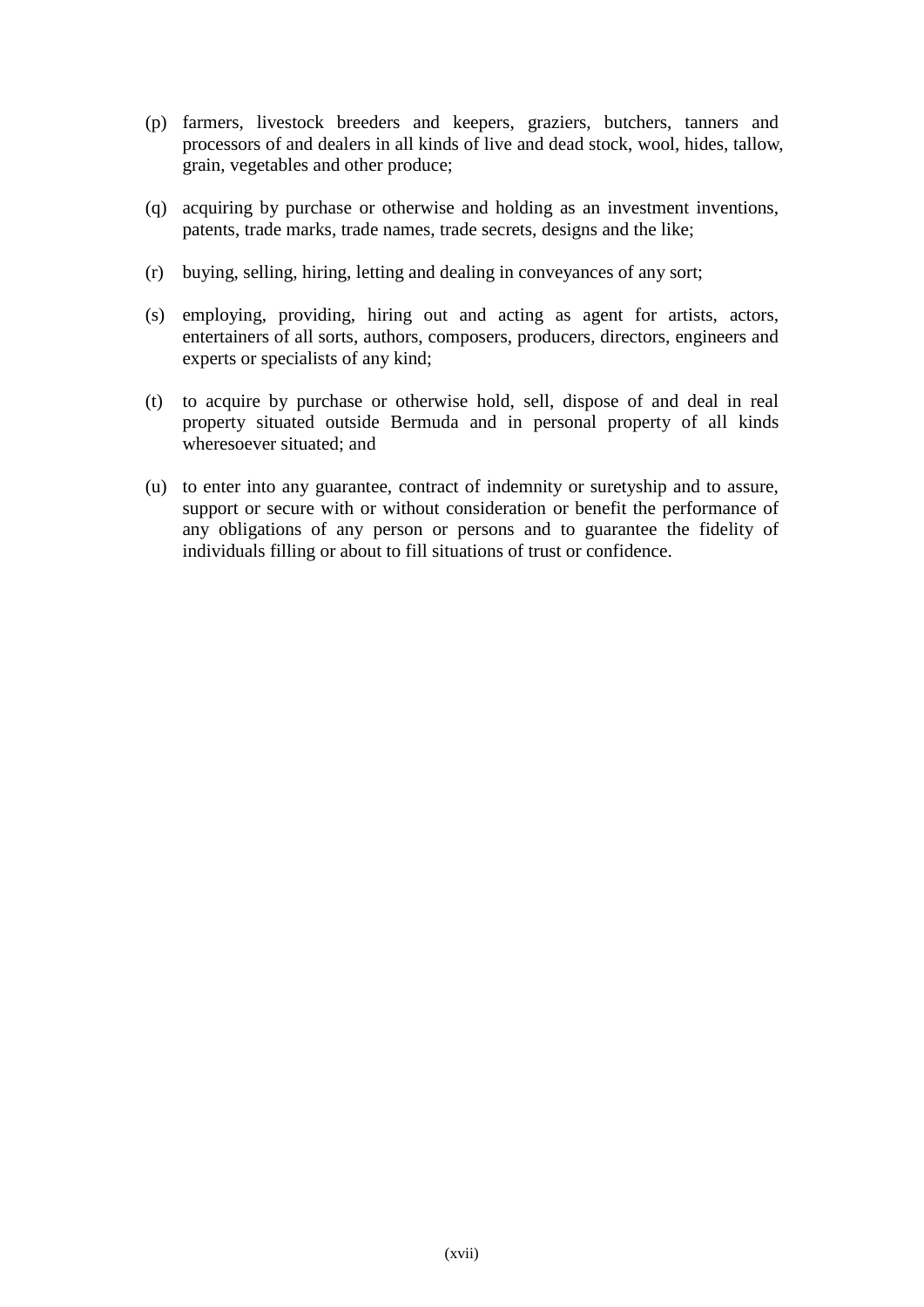### **THE COMPANIES ACT 1981**

#### **FIRST SCHEDULE**

(Section 11 (1))

A company limited by shares may exercise all or any of the following powers subject to any provision of the law or its memorandum -

- 1. to carry on any other business capable of being conveniently carried on in connection with its business or likely to enhance the value of or making profitable any of its property or rights;
- 2. to acquire or undertake the whole or any part of the business, property and liabilities of any person carrying on any business that the company is authorized to carry on;
- 3. to apply for register, purchase, lease, acquire, hold, use, control, licence, sell, assign or dispose of patents, patent rights, copyrights, trade marks, formulae, licences, inventions, processes, distinctive marks and similar rights;
- 4. to enter into partnership or into any arrangement for sharing of profits, union of interests, co-operation, joint venture, reciprocal concession or otherwise with any person carrying on or engaged in or about to carry on or engage in any business or transaction that the company is authorized to carry on or engage in or any business or transaction capable of being conducted so as to benefit the company;
- 5. to take or otherwise acquire and hold securities in any other body corporate having objects altogether or in part similar to those of the company or carrying on any business capable of being conducted so as to benefit the company;
- 6. subject to section 96 to lend money to any employee or to any person having dealings with the company or with whom the company proposes to have dealings or to any other body corporate any of whose shares are held by the company;
- 7. to apply for, secure or acquire by grant, legislative enactment, assignment, transfer, purchase or otherwise and to exercise, carry out and enjoy any charter, licence, power authority, franchise, concession, right or privilege, that any government or authority or any body corporate or other public body may be empowered to grant, and pay for, aid in and contribute toward carrying it into effect and to assume any liabilities or obligations incidental thereto;
- 8. to establish and support or aid in the establishment and support of associations, institutions, funds or trusts for the benefit of employees or former employees of the company or its predecessors, or the dependents or connections of such employees or former employees, and grant pensions and allowances, and make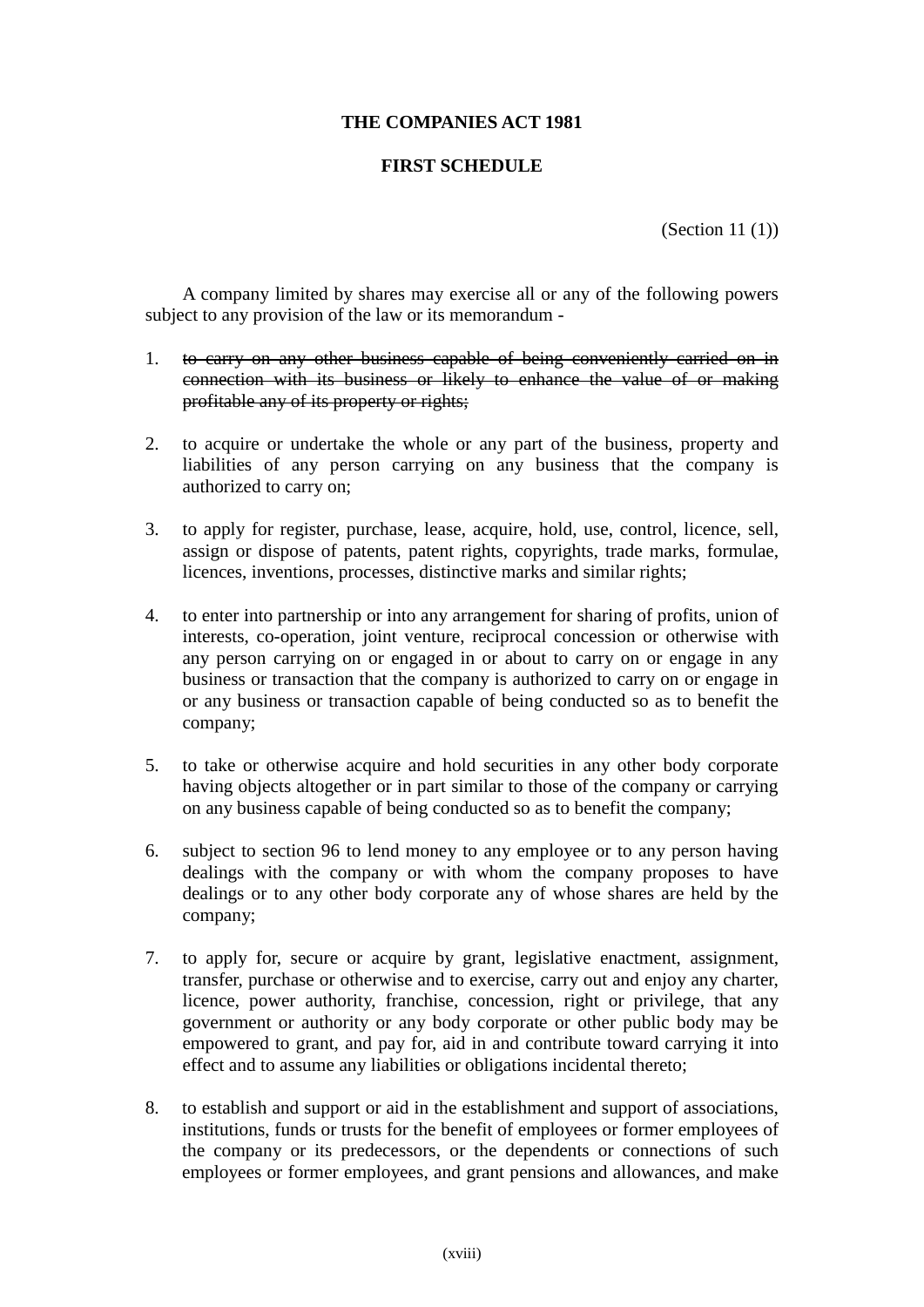payments towards insurance or for any object similar to those set forth in this paragraph, and to subscribe or guarantee money for charitable, benevolent, educational or religious objects or for any exhibition or for any public, general or useful objects;

- 9. to promote any company for the purpose of acquiring or taking over any of the property and liabilities of the company or for any other purpose that may benefit the company;
- 10. to purchase, lease, take in exchange, hire or otherwise acquire any personal property and any rights or privileges that the company considers necessary or convenient for the purposes of its business;
- 11. to construct, maintain, alter, renovate and demolish any buildings or works necessary or convenient for its objects;
- 12. to take land in Bermuda by way of lease or letting agreement for a term not exceeding twenty-one years, being land "bonafide" required for the purposes of the business of the company and with the consent of the Minister granted in his discretion to take land in Bermuda by way of lease or letting agreement for a similar period in order to provide accommodation or recreational facilities for its officers and employees and when no longer necessary for any of the above purposes to terminate or transfer the lease or letting agreement;
- 13. except to the extent, if any, as may be otherwise expressly provided in its incorporating Act or memorandum and subject to the provisions of this Act every company shall have power to invest the moneys of the Company by way of mortgage of real or personal property of every description in Bermuda or elsewhere and to sell, exchange, vary, or dispose of such mortgage as the company shall from time to time determine;
- 14. to construct, improve, maintain, work, manage, carry out or control any roads, ways, tramways, branches or sidings, bridges, reservoirs, watercourses, wharves, factories, warehouses, electric works, shops, stores and other works and conveniences that may advance the interests of the company and contribute to, subsidize or otherwise assist or take part in the construction, improvement, maintenance, working, management, carrying out or control thereof;
- 15. to raise and assist in raising money for, and aid by way of bonus, loan, promise, endorsement, guarantee or otherwise, any person and guarantee the performance or fulfilment of any contracts or obligations of any person, and in particular guarantee the payment of the principal of and interest on the debt obligations of any such person;
- 16. to borrow or raise or secure the payment of money in such manner as the company may think fit;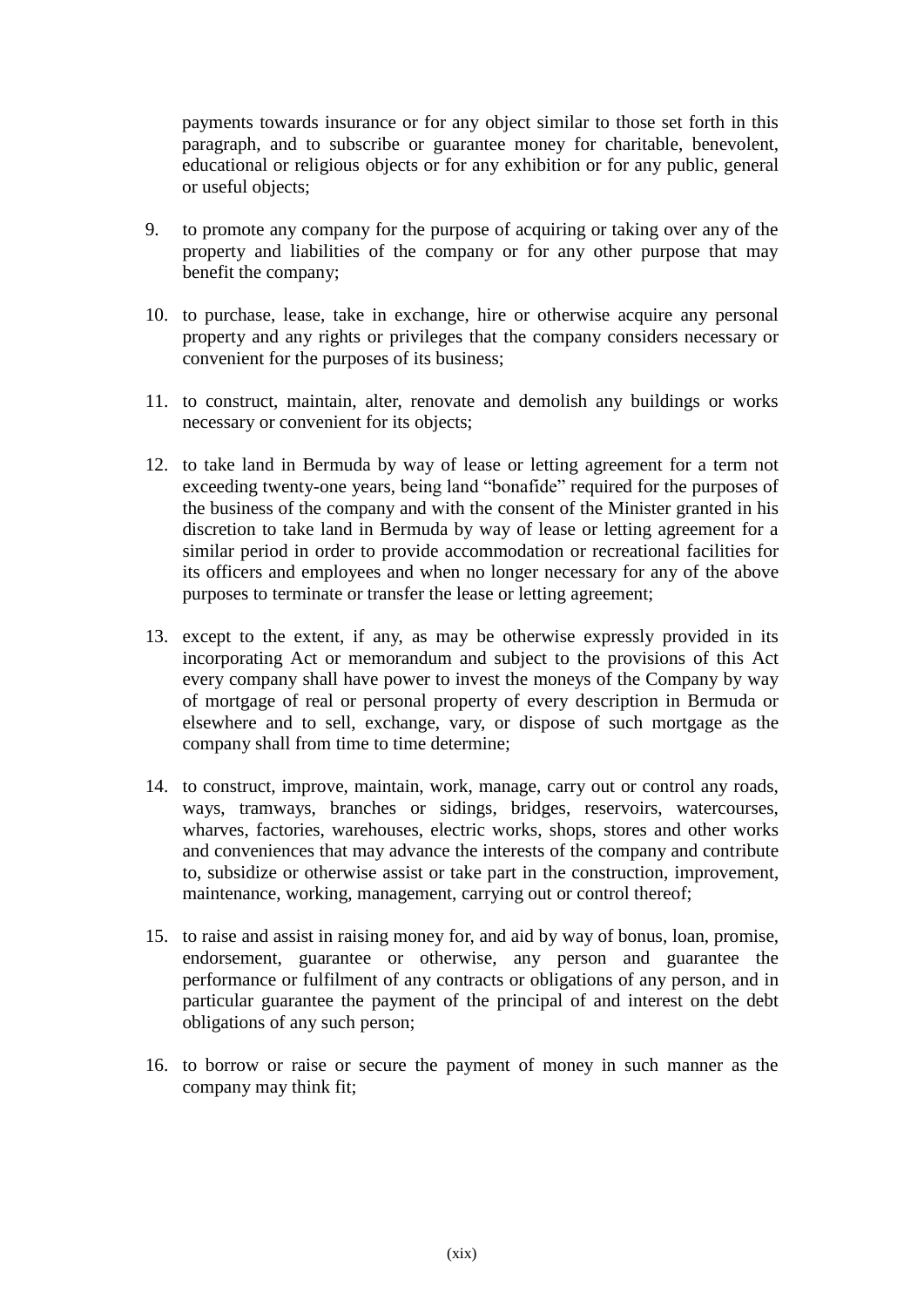- 17. to draw, make, accept, endorse, discount, execute and issue bills of exchange, promissory notes, bills of lading, warrants and other negotiable or transferable instruments;
- 18. when properly authorized to do so, to sell, lease, exchange or otherwise dispose of the undertaking of the company or any part thereof as an entirety or substantially as an entirety for such consideration as the company thinks fit;
- 19. to sell, improve, manage, develop, exchange, lease, dispose of, turn to account or otherwise deal with the property of the company in the ordinary course of its business;
- 20. to adopt such means of making known the products of the company as may seem expedient, and in particular by advertising, by purchase and exhibition of works of art or interest, by publication of books and periodicals and by granting prizes and rewards and making donations;
- 21. to cause the company to be registered and recognized in any foreign jurisdiction, and designate persons therein according to the laws of that foreign jurisdiction or to represent the company and to accept service for and on behalf of the company of any process or suit;
- 22. to allot and issue fully-paid shares of the company in payment or part payment of any property purchased or otherwise acquired by the company or for any past services performed for the company;
- 23. to distribute among the members of the company in cash, kind, specie or otherwise as may be resolved, by way of dividend, bonus or any other manner considered advisable, any property of the company, but not so as to decrease the capital of the company unless the distribution is made for the purpose of enabling the company to be dissolved or the distribution, apart from this paragraph, would be otherwise lawful;
- 24. to establish agencies and branches;
- 25. to take or hold mortgages, hypothecs, liens and charges to secure payment of the purchase price, or of any unpaid balance of the purchase price, of any part of the property of the company of whatsoever kind sold by the company, or for any money due to the company from purchasers and others and to sell or otherwise dispose of any such mortgage, hypothec, lien or charge;
- 26. to pay all costs and expenses of or incidental to the incorporation and organization of the company;
- 27. to invest and deal with the moneys of the company not immediately required for the objects of the company in such manner as may be determined;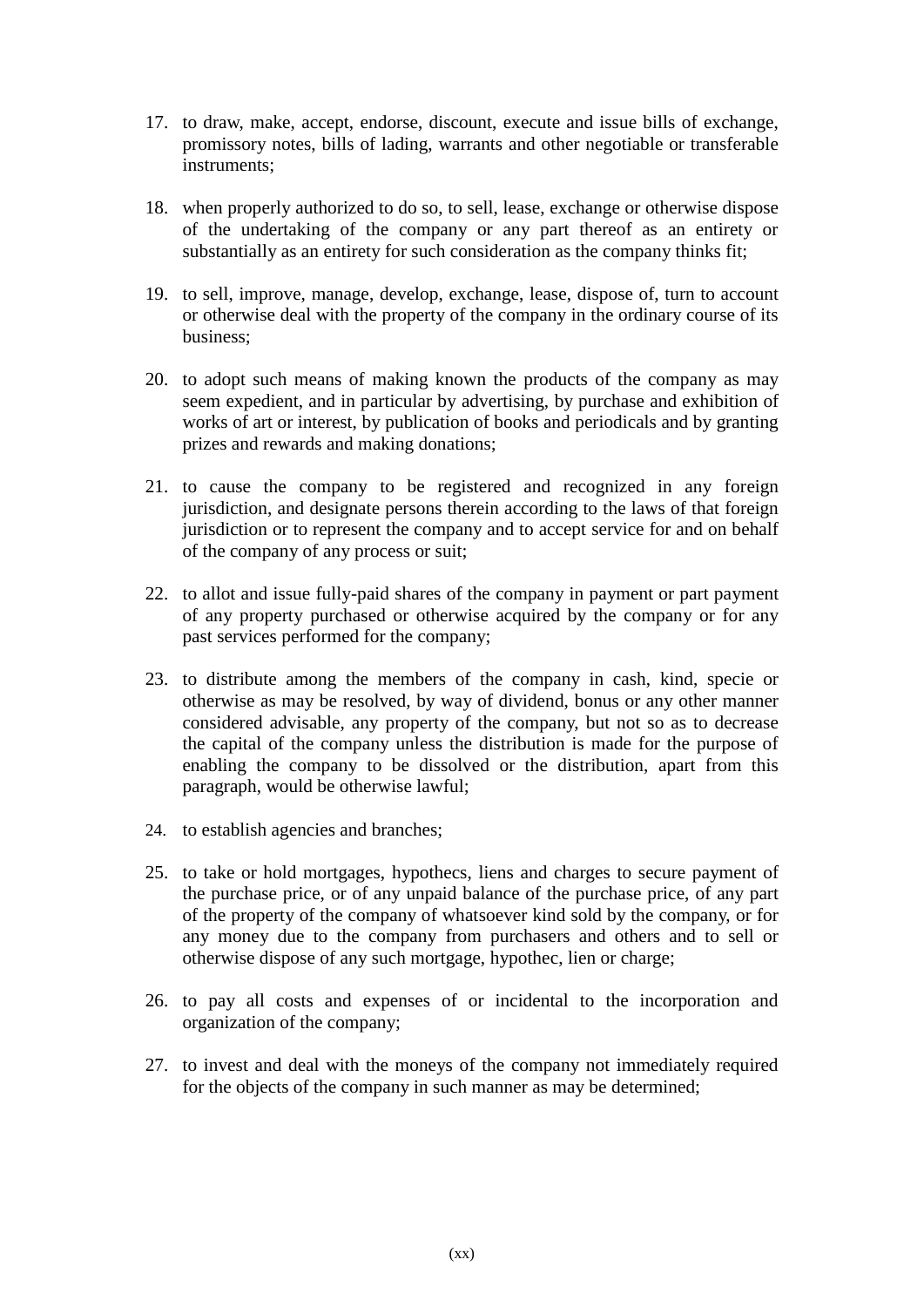- 28. to do any of the things authorized by this subsection and all things authorized by its memorandum as principals, agents, contractors, trustees or otherwise, and either alone or in conjunction with others;
- 29. to do all such other things as are incidental or conducive to the attainment of the objects and the exercise of the powers of the company.

Every company may exercise its powers beyond the boundaries of Bermuda to the extent to which the laws in force where the powers are sought to be exercised permit.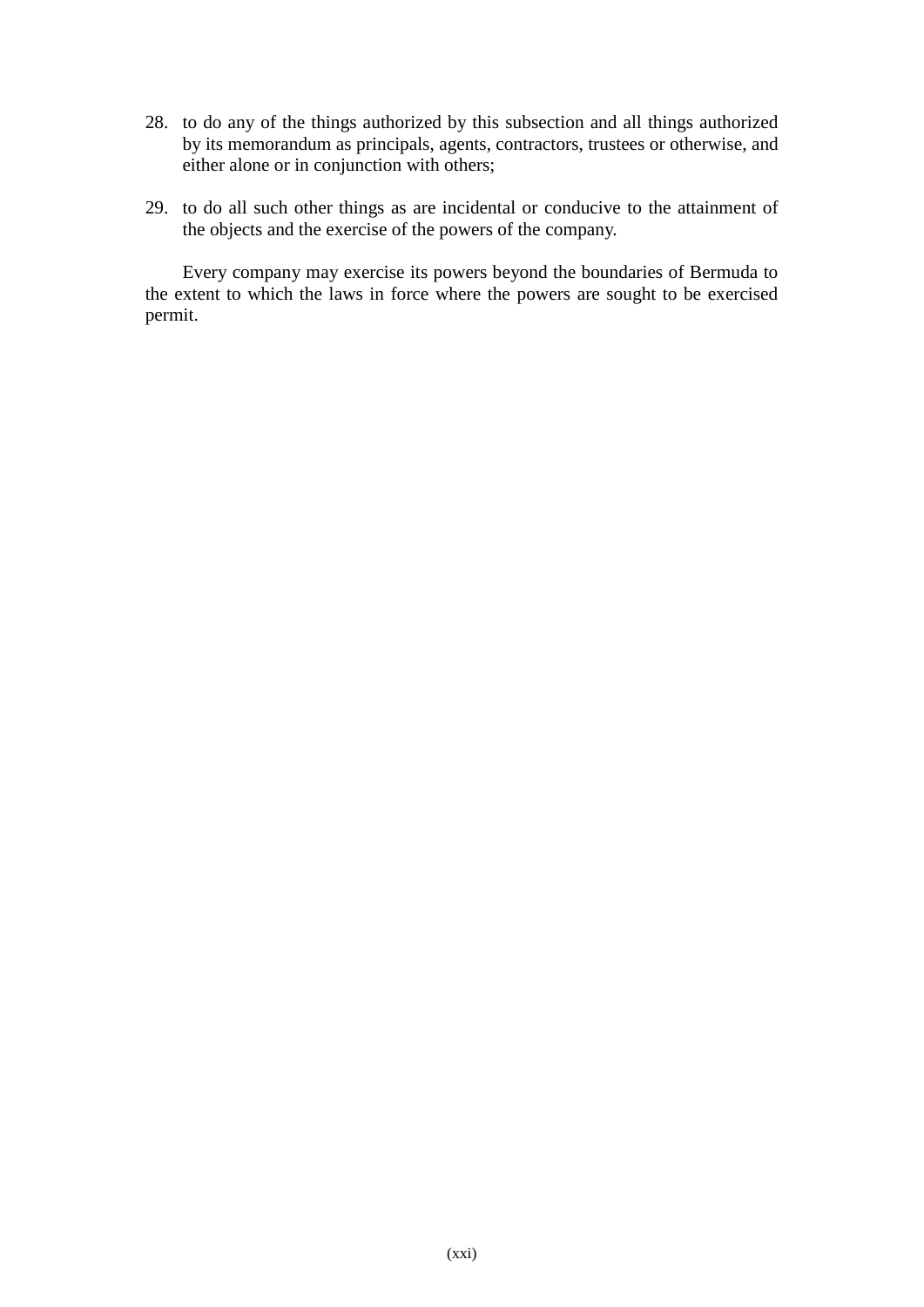## **NEW BYE-LAWS**

(as adopted by a Resolution passed on 23rd November, 1993 and last amended by a Special Resolution passed on 9th June, 2010)

## **OF**

## **PALIBURG HOLDINGS LIMITED**

(Incorporated in Bermuda with limited liability)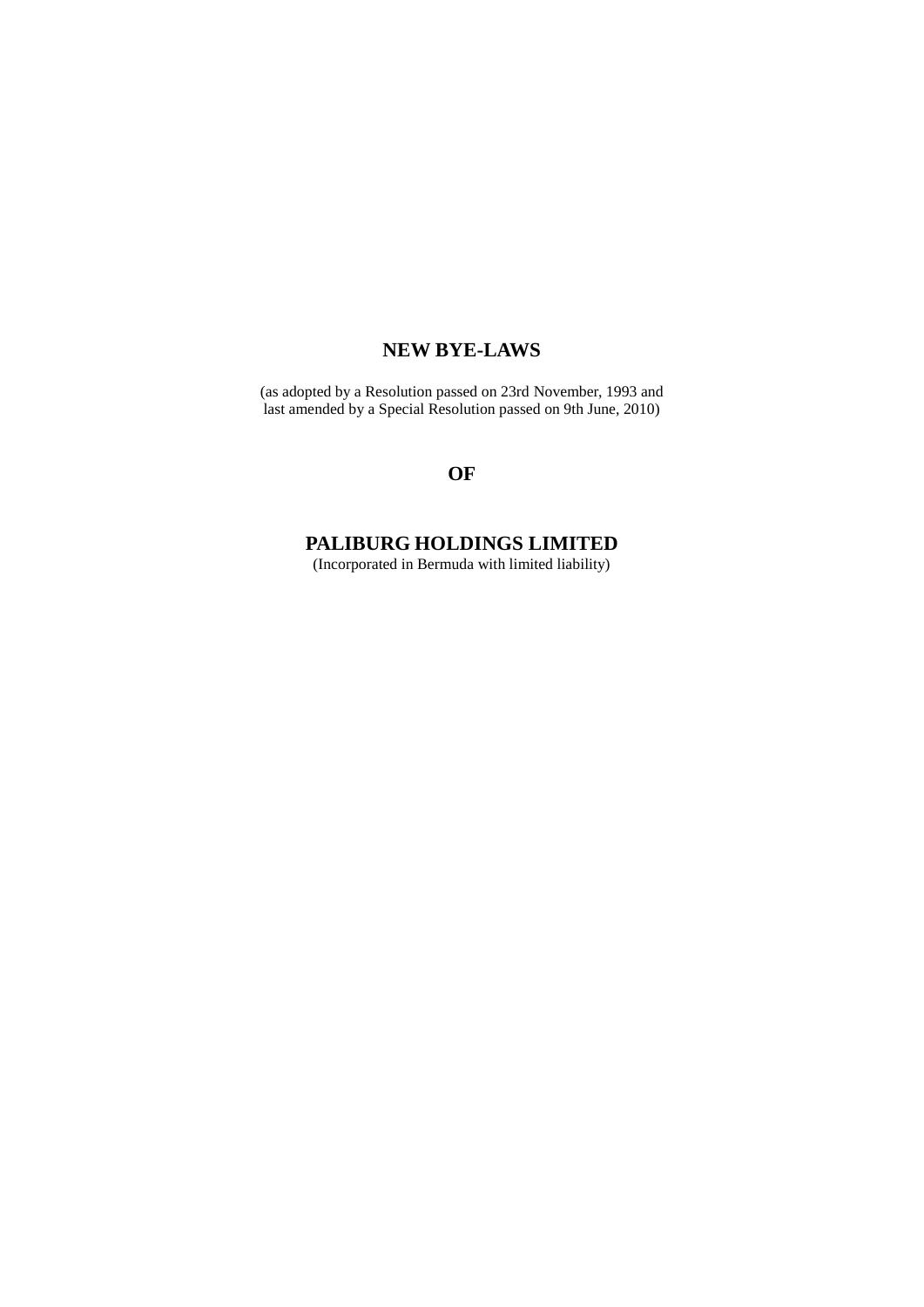## **TABLE OF CONTENTS**

| PRELIMINARY                                                                                                                                                                                                                    |  |
|--------------------------------------------------------------------------------------------------------------------------------------------------------------------------------------------------------------------------------|--|
| SHARES, WARRANTS AND MODIFICATION OF RIGHTS [[[[[[[[[[[[[[[[[]]]]]]]]]]                                                                                                                                                        |  |
| SHARES AND INCREASE OF CAPITAL <b>Engineerance and SHARES</b> AND INCREASE OF CAPITAL                                                                                                                                          |  |
|                                                                                                                                                                                                                                |  |
| LIEN                                                                                                                                                                                                                           |  |
|                                                                                                                                                                                                                                |  |
|                                                                                                                                                                                                                                |  |
|                                                                                                                                                                                                                                |  |
|                                                                                                                                                                                                                                |  |
| ALTERATION OF CAPITAL MARKET AND RESIDENCE ALTERATION OF CAPITAL                                                                                                                                                               |  |
|                                                                                                                                                                                                                                |  |
|                                                                                                                                                                                                                                |  |
| VOTES OF SHAREHOLDERS MARIEMAN 24                                                                                                                                                                                              |  |
| REGISTERED OFFICE 27                                                                                                                                                                                                           |  |
| BOARD OF DIRECTORS 27                                                                                                                                                                                                          |  |
| APPOINTMENT AND RETIREMENT OF DIRECTORS MALLET MANUSCRIPT 34                                                                                                                                                                   |  |
|                                                                                                                                                                                                                                |  |
|                                                                                                                                                                                                                                |  |
|                                                                                                                                                                                                                                |  |
|                                                                                                                                                                                                                                |  |
| CHAIRMAN AND OTHER OFFICERS MARKET AND THE R OFFICERS MARKET AND THE R OFFICERS                                                                                                                                                |  |
| PROCEEDINGS OF THE DIRECTORS MARKETING MANAGEMENT MANAGEMENT MARKET MARKET MARKET MARKET MARKET MARKET MARKET                                                                                                                  |  |
|                                                                                                                                                                                                                                |  |
| SECRETARY 22                                                                                                                                                                                                                   |  |
| GENERAL MANAGEMENT AND USE OF THE SEAL <b>MANUAL</b> 42                                                                                                                                                                        |  |
| AUTHENTICATION OF DOCUMENTS MARKET AND THE MILLION OF DOCUMENTS                                                                                                                                                                |  |
| CAPITALISATION OF RESERVES EXAMPLES AND THE MANUSCRIPTION OF RESERVES                                                                                                                                                          |  |
| DIVIDENDS, CONTRIBUTED SURPLUS AND RESERVES <b>MARKEY METAL ACTION</b>                                                                                                                                                         |  |
| DISTRIBUTION OF REALISED CAPITAL PROFITS Examination and 53                                                                                                                                                                    |  |
|                                                                                                                                                                                                                                |  |
| <b>ACCOUNTS</b>                                                                                                                                                                                                                |  |
|                                                                                                                                                                                                                                |  |
|                                                                                                                                                                                                                                |  |
|                                                                                                                                                                                                                                |  |
|                                                                                                                                                                                                                                |  |
|                                                                                                                                                                                                                                |  |
| UNTRACEABLE SHAREHOLDERS MARIE AND THE MARKET MARKET MARKET MARKET MARKET MARKET MARKET MARKET MARKET MARKET MA                                                                                                                |  |
| DESTRUCTION OF DOCUMENTS MARKET MARKET AND RESTRUCTION OF DOCUMENTS                                                                                                                                                            |  |
| RESIDENT REPRESENTATIVE MARIEURE ENTITYPE SERVICE SERVICE SERVICE SERVICE SERVICE SERVICE SERVICE SERVICE SERVICE SERVICE SERVICE SERVICE SERVICE SERVICE SERVICE SERVICE SERVICE SERVICE SERVICE SERVICE SERVICE SERVICE SERV |  |
| MAINTENANCE OF RECORDS EXAMPLE 2000 MAINTENANCE OF RECORDS                                                                                                                                                                     |  |
| SUBSCRIPTION RIGHT RESERVE <b>MARIE 2018</b> 52                                                                                                                                                                                |  |
|                                                                                                                                                                                                                                |  |
|                                                                                                                                                                                                                                |  |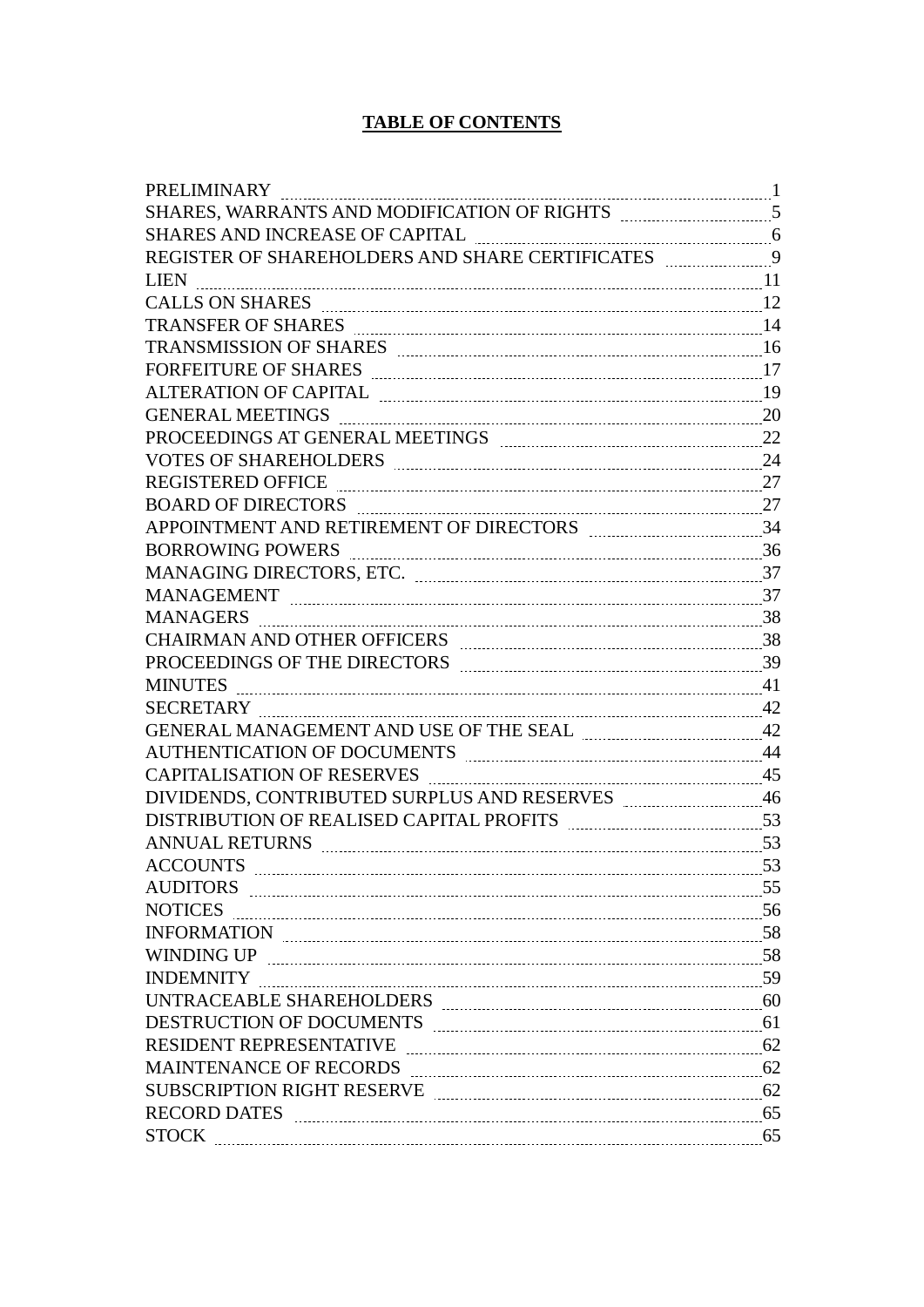#### **NEW BYE-LAWS**

(as adopted by a Resolution passed on 23rd November, 1993 and last amended by a Special Resolution passed on 9th June, 2010)

#### **OF**

#### **PALIBURG HOLDINGS LIMITED (formerly known as 'PALIBURG DEVELOPMENT LIMITED')**

### **PRELIMINARY**

<span id="page-24-0"></span>1. (A) The marginal notes to these Bye-Laws shall not be deemed to be part of these Bye-Laws and shall not affect their interpretation and, in the interpretation of these Bye-Laws, unless there be something in the subject or context inconsistent therewith: **Notes**

**Marginal** 

"appointed newspaper" shall have the meaning as defined in the **Definitions** Companies Act;

"associate" shall have the meaning attributed to it in the rules of the stock Amended exchange in the Relevant Territory.

pursuant to a special resolution passed on 18th June, 2004

"Auditors" shall mean the persons for the time being performing the duties of that office;

"Bermuda" shall mean the Islands of Bermuda;

"the Board" shall mean the Directors from time to time of the Company or (as the context may require) the majority of Directors present voting at a meeting of the Directors;

"business day" shall mean a day on which the stock exchange in the Relevant Territory generally is open for the business of dealing in securities. For the avoidance of doubt, where the stock exchange in the Relevant Territory is closed for the business of dealing in securities on a business day by reason of a Number 8 or higher typhoon signal, black rainstorm warning or other similar event, such day shall for the purposes of these Bye-Laws be counted as a business day.

Added pursuant to a special resolution passed on 9th June, 2010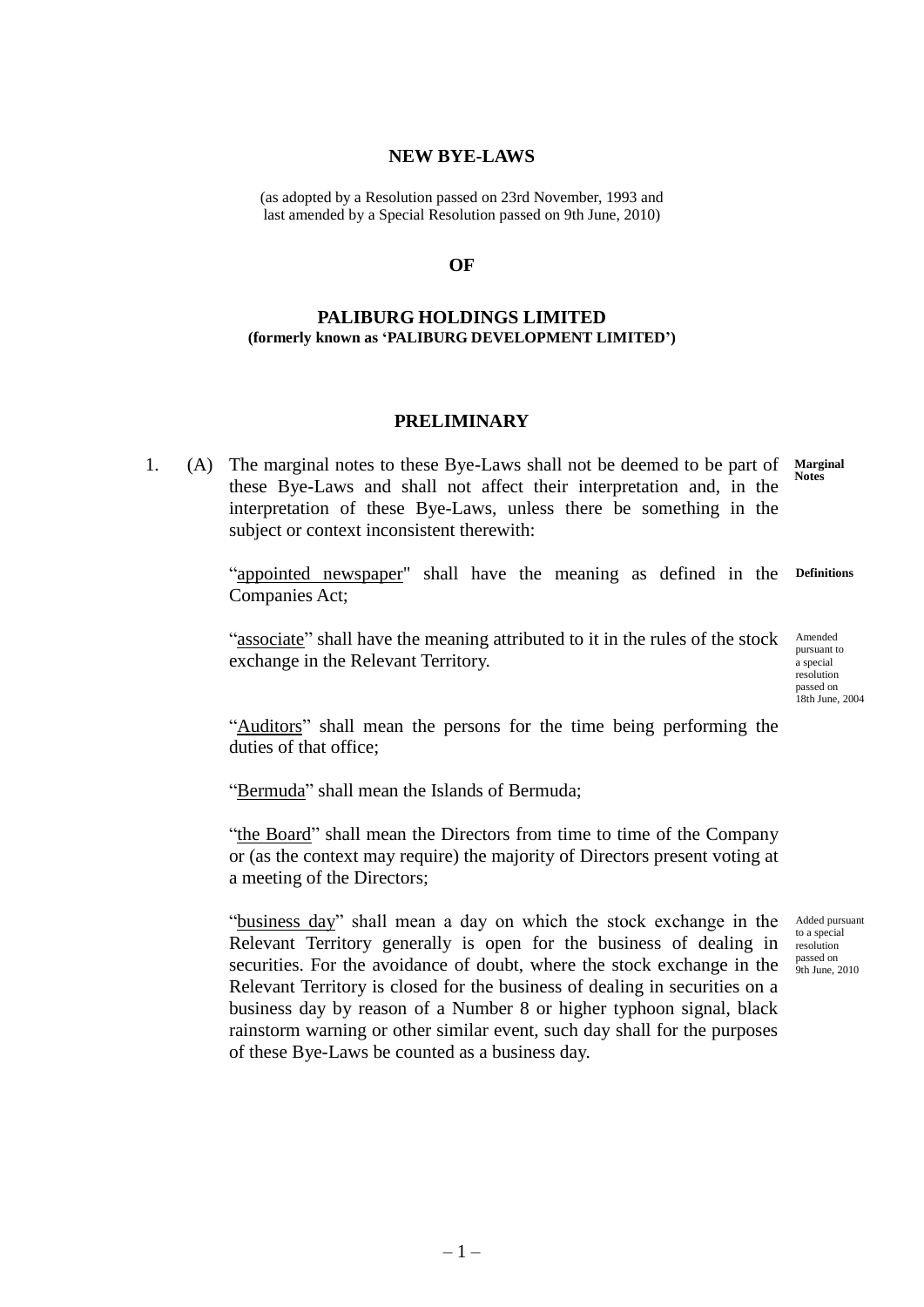"these Bye-Laws" or "these presents" shall mean these Bye-Laws in their present form and all supplementary, amended or substituted Bye-Laws for the time being in force;

"call" shall include any instalment of a call;

"capital" shall mean the share capital from time to time of the Company;

"the Chairman" shall mean the Chairman presiding at any meeting of shareholders or of the Board;

"Clearing House" shall mean a recognised clearing house within the meaning of Section 2 of the Securities (Clearing Houses) Ordinance of Hong Kong or a clearing house recognised by the laws of the jurisdiction in which the shares of the Company are listed or quoted on a stock exchange in such jurisdiction;

"the Companies Act" shall mean the Companies Act 1981 of Bermuda as may from time to time be amended;

"the Company" or "this Company" shall mean PALIBURG DEVELOPMENT LIMITED incorporated in Bermuda on the 27th July, 1993;

"debenture" and "debenture holder" shall respectively include "debenture" stock" and "debenture stockholder";

"dividend" shall include scrip dividends, distributions in specie or in kind, capital distributions and capitalisation issues, if not inconsistent with the subject or context;

"Head Office" shall mean such office of the Company as the Directors may from time to time determine to be the principal office of the Company;

"HK\$" shall mean Hong Kong dollars or other lawful currency of Hong Kong;

"holding company" and "subsidiary" shall have the meanings ascribed to them by the Companies Act;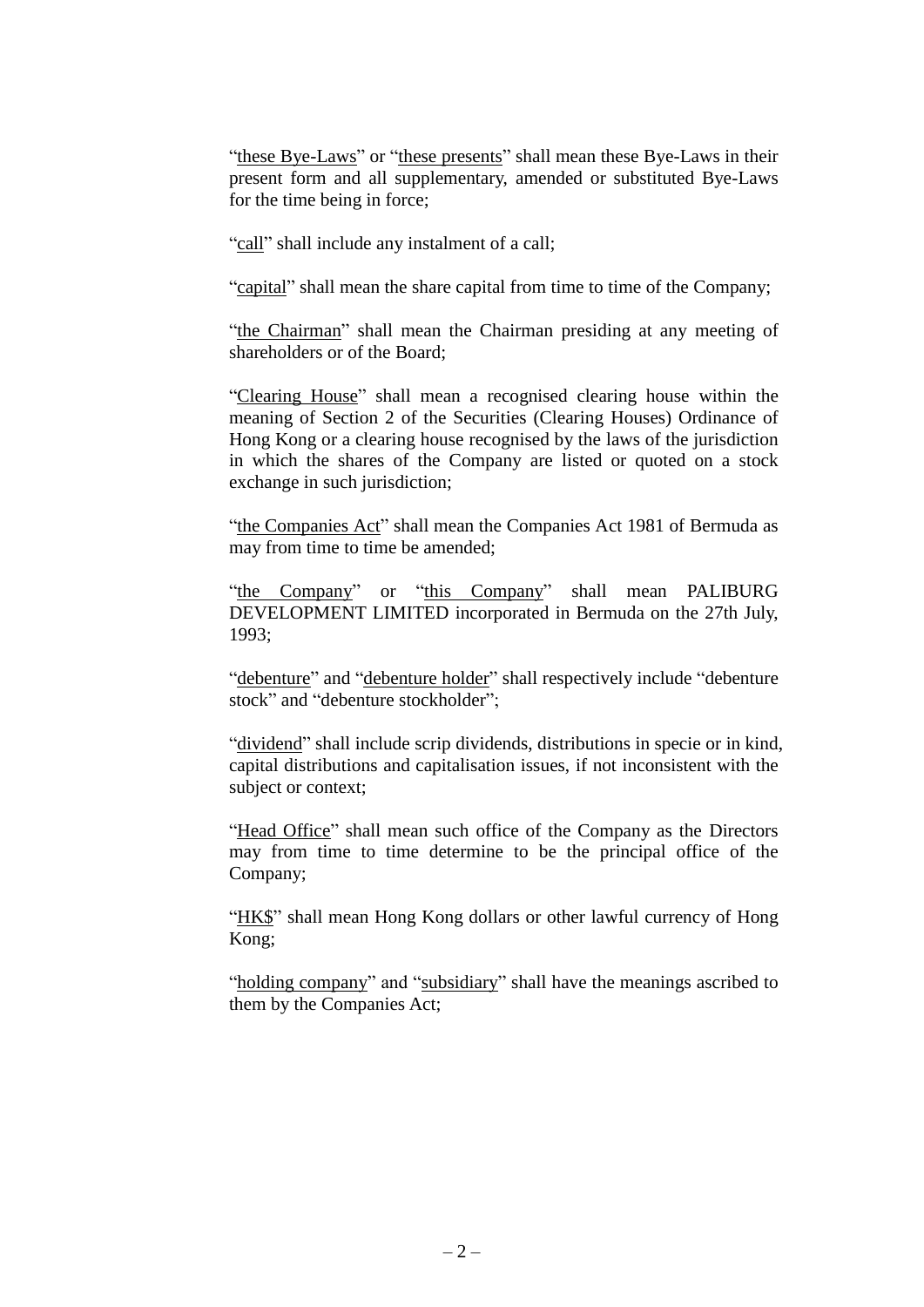"month" shall mean a calendar month;

"Newspapers" in relation to the publication in newspapers of any notice, shall mean in English in one leading English language daily newspaper and in Chinese in one leading Chinese language daily newspaper published and circulating generally in the Relevant Territory and specified for this purpose by the stock exchange in the Relevant Territory;

"paid up" in relation to a share, shall mean paid up or credited as paid up;

"the Principal Register" shall mean the register of shareholders of the Company maintained in Bermuda;

"the register" shall mean the Principal Register and any branch register to be kept pursuant to the provisions of the Statutes;

"Registered Office" shall mean the registered office of the Company for the time being;

"Registration Office" shall mean in respect of any class of share capital, such place or places in the Relevant Territory or elsewhere where the Directors from time to time determine to keep a branch register of shareholders in respect of that class of share capital and where (except in cases where the Directors otherwise agree) transfers or other documents of title for such class of share capital are to be lodged for registration and are to be registered;

"Relevant Territory" shall mean Hong Kong or such other territory as the Directors may from time to time decide if the issued ordinary share capital of the Company is listed on a stock exchange in such territory;

"Seal" shall mean any one or more common seals from time to time of the Company for use in Bermuda or in any place outside Bermuda;

"Secretary" shall mean the person or corporation for the time being performing the duties of that office;

"Securities Seal" shall mean a seal for use for sealing certificates for shares or other securities issued by the Company which is a facsimile of the Seal of the Company with the addition on its face of the words "Securities Seal";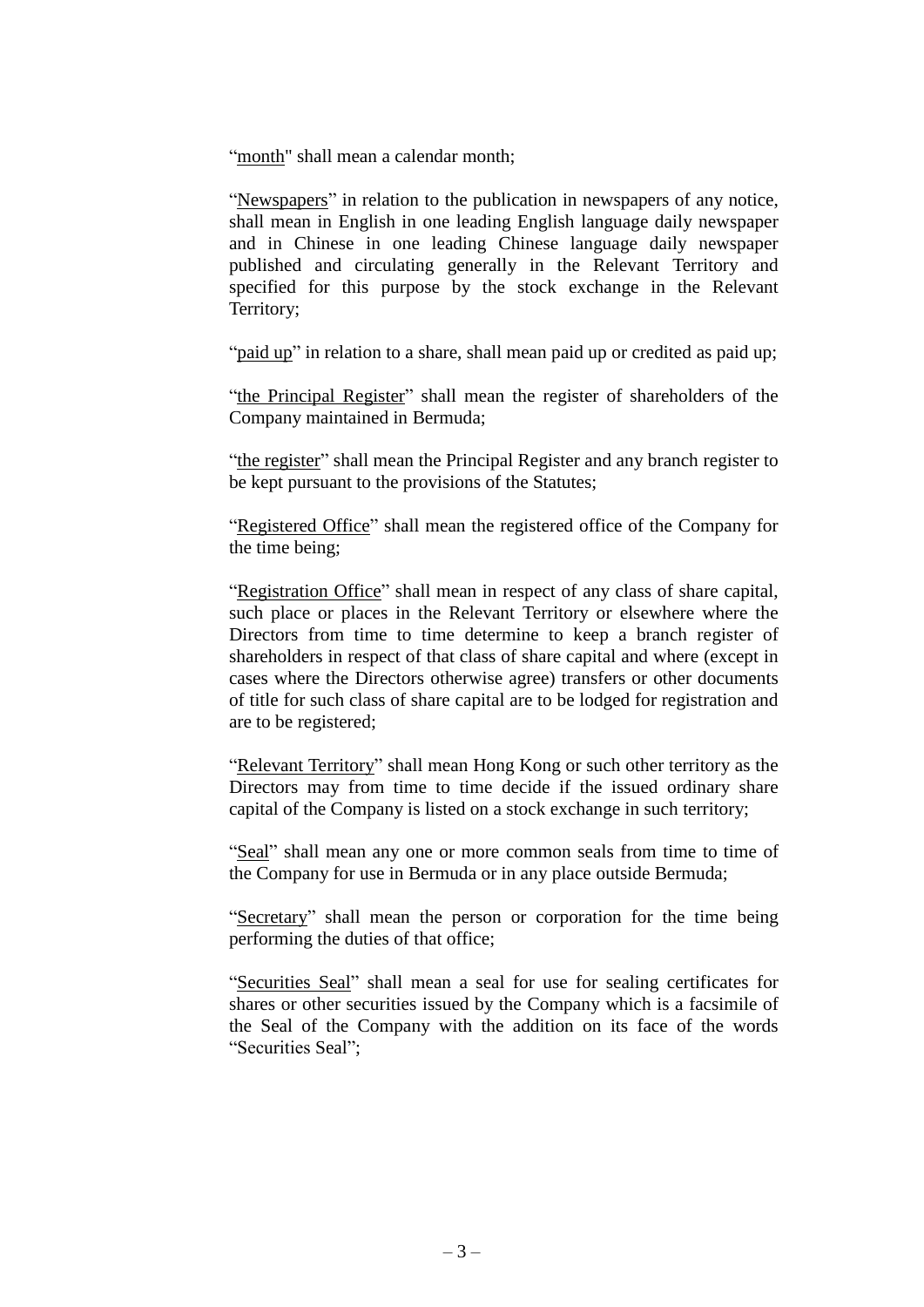"share" shall mean share in the capital of the Company;

"shareholder" shall mean the duly registered holder from time to time of the shares in the capital of the Company;

"Statutes" shall mean the Companies Act and every other act (as amended from time to time) for the time being in force of the Legislature of the Islands of Bermuda applying to or affecting the Company, the Memorandum of Association and/or these presents;

"Transfer Office" shall mean the place where the Principal Register is situate for the time being;

"writing" or "printing" shall include writing, printing, lithography, photography, typewriting and every other mode of representing words or figures in a legible and non-transitory form.

(B) In these Bye-Laws, unless there be something in the subject or context **General** inconsistent herewith:

words denoting the singular shall include the plural and words denoting the plural shall include the singular;

words importing any gender shall include every gender and words importing persons shall include partnerships, firms, companies and corporations;

subject as aforesaid, any words or expressions defined in the Companies Act (except any statutory modification thereof not in force when these Bye-Laws become binding on the Company) shall, if not inconsistent with the subject and/or context, bear the same meaning in these Bye-Laws, save that "company" shall where the context permits include any company incorporated in Bermuda or elsewhere;

references to any statute or statutory provision shall be construed as relating to any statutory modification or re-enactment thereof for the time being in force; and

expressions referring to writing shall, unless the contrary intention Amended appears, be construed as including printing, lithography, photography and other modes of representing words or figures in a visible form, and including where the representation takes the form of electronic display, provided that both the mode of service of the relevant document or notice and the shareholder's election comply with all applicable Statutes, rules and regulations.

Amended pursuant to a special resolution passed on 18th June, 2004

Amended pursuant to a special resolution passed on 18th June, 2004

pursuant to a special resolution passed on 9th June, 2010

Added pursuant to a special resolution passed on 18th June, 2004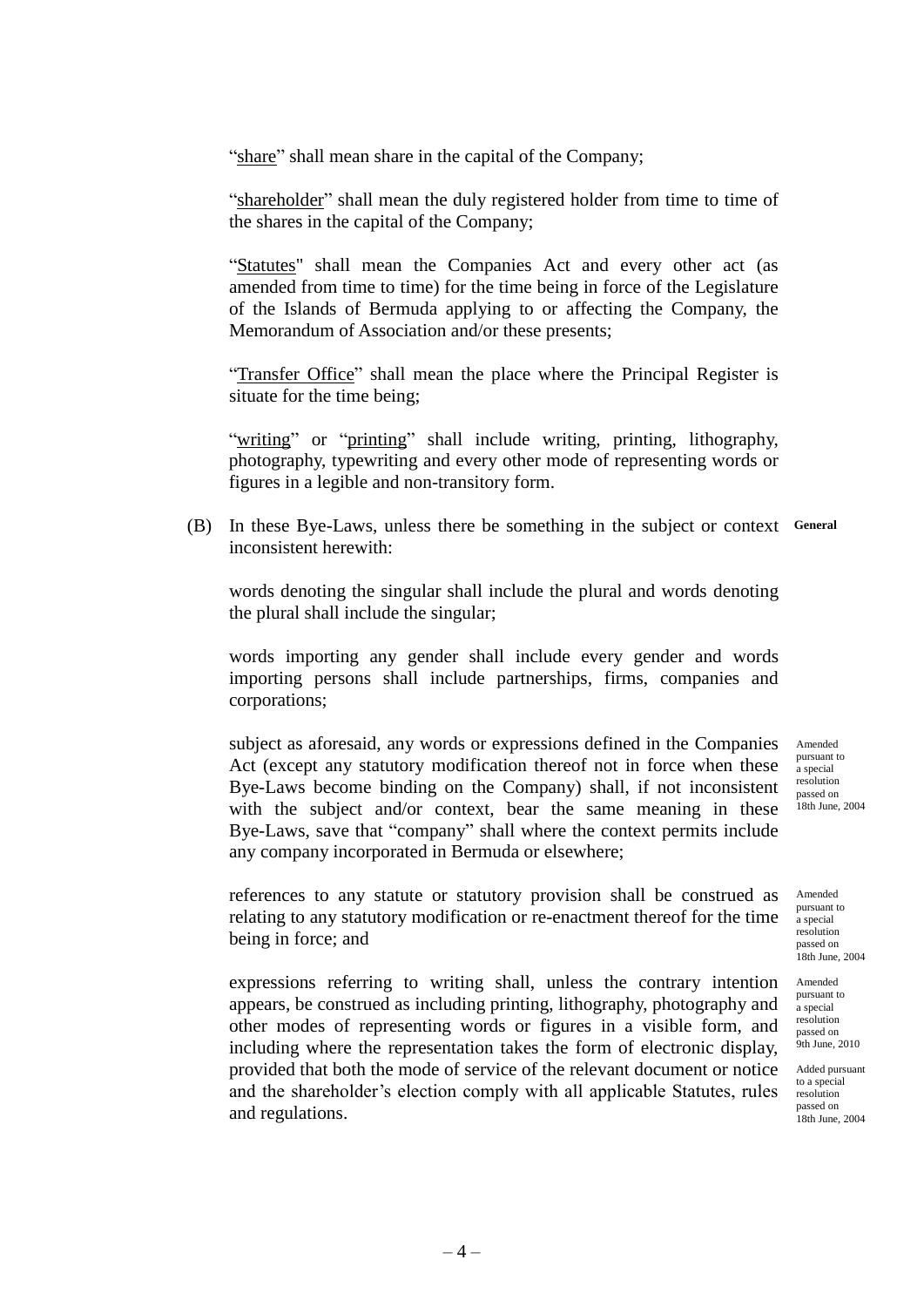- (C) A resolution shall be a Special Resolution when it has been passed by a majority of not less than three-fourths of votes cast by such shareholders as, being entitled so to do, vote in person or, in the case of any shareholder being a corporation, by its duly authorised representative or, where proxies are allowed, by proxy at a general meeting of which notice has been duly given in accordance with Bye-Law 63.
- (D) A resolution shall be an Ordinary Resolution when it has been passed by a simple majority of votes cast by such shareholders as, being entitled so to do, vote in person or, in the case of any shareholder being a corporation, by its duly authorised representative or, where proxies are allowed, by proxy at a general meeting of which notice has been duly given in accordance with Bye-Law 63.
- (E) A Special Resolution shall be effective for any purpose for which an Ordinary Resolution is expressed to be required under any provision of these Bye-Laws or the Statutes.
- (F) References to a document being executed include references to it being executed under hand or under seal or by electronic signature or by any other method and references to a notice or document include a notice or document recorded or stored in any digital, electronic, electrical, magnetic or other retrievable form or medium and information in visible form whether having physical substance or not.
- 2. Without prejudice to any other requirements of the Statutes, a Special Resolution shall be required to alter the Memorandum of Association, to approve any amendment of these presents or to change the name of the Company.

### **SHARES, WARRANTS AND MODIFICATION OF RIGHTS**

<span id="page-28-0"></span>3. Without prejudice to any special rights or restrictions for the time being attaching to any shares or any class of shares, any share may be issued upon such terms and conditions and with such preferred, deferred or other special rights, or such restrictions, whether in regard to dividend, voting, return of capital or otherwise, as the Company may from time to time by Ordinary Resolution determine (or, in the absence of any such determination or so far as the same may not make specific provision, as the Board may determine) and any preference share may, subject to the Companies Act and with the sanction of a Special Resolution, be issued on the terms that it is liable to be redeemed upon the happening of a specified event or upon a given date and either at the option of the Company or, if so authorised by the Memorandum of Association of the Company, at the option of the holder. **Issue of shares**

**Special Resolution**

Amended pursuant to a special resolution passed on 9th June, 2010

#### **Ordinary Resolution**

Amended pursuant to a special resolution passed on **9th June, 2010** 

**Special Resolution effective as Ordinary Resolution** 

Added pursuant to a special resolution passed on 18th June, 2004

**When Special Resolution is required**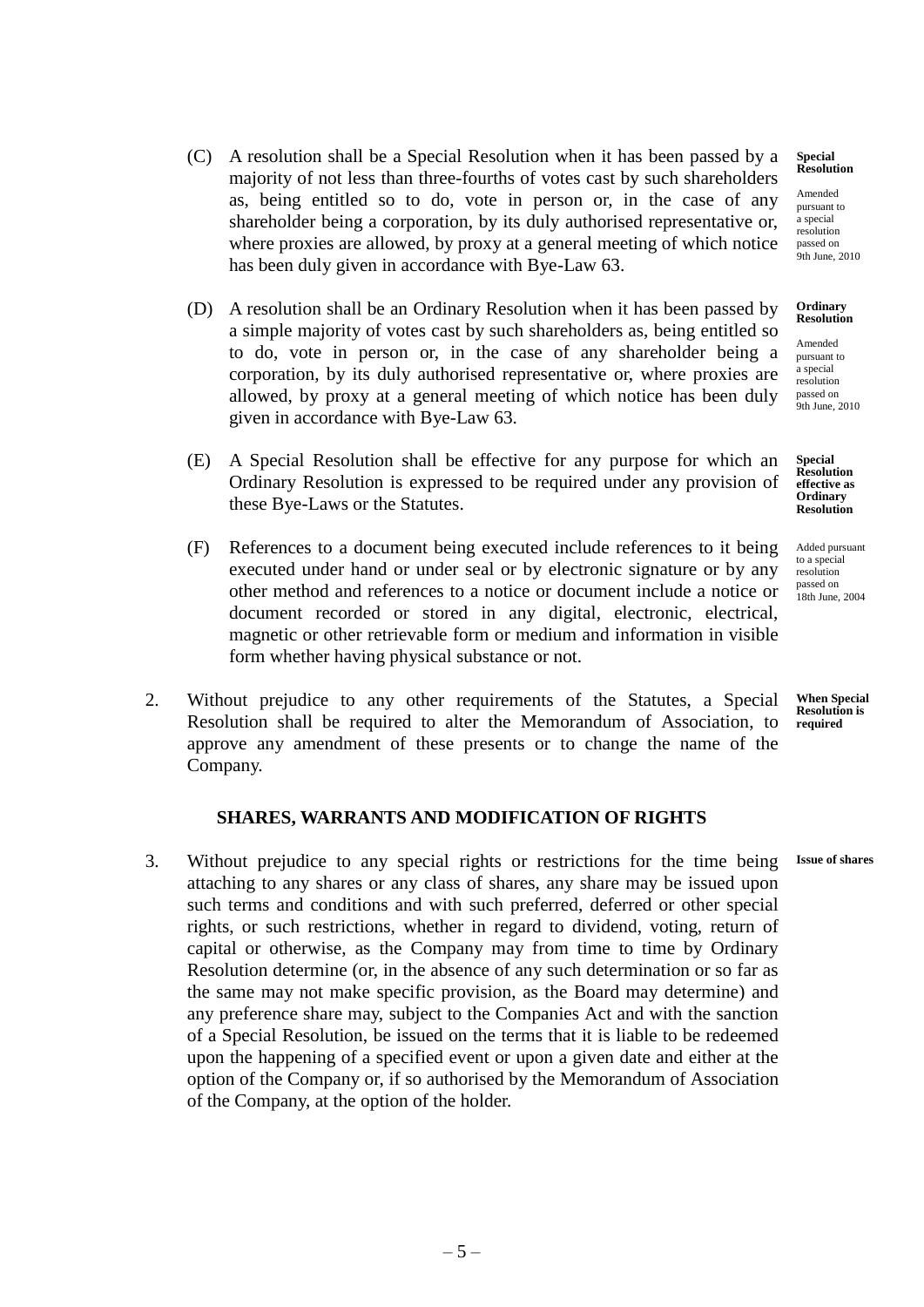- 4. The Board may, subject to the approval by the shareholders in general meeting, issue warrants to subscribe for any class of shares or securities of the Company on such terms as the Board may from time to time determine. Where warrants are issued to bearer, no certificate thereof shall be issued to replace one that has been lost unless the Board is satisfied beyond reasonable doubt that the original certificate thereof has been destroyed and the Company has received an indemnity in such form as the Board shall think fit with regard to the issue of any such replacement certificate. **Warrants**
- 5. (A) For the purposes of Section 47 of the Companies Act, if at any time the capital is divided into different classes of shares, all or any of the special rights attached to any class (unless otherwise provided for by the terms of issue of the shares of that class) may, subject to the provisions of the Companies Act, be varied or abrogated either with the consent in writing of the holders of not less than three-fourths in nominal value of the issued shares of that class or with the sanction of a Special Resolution passed at a separate general meeting of the holders of the shares of that class. To every such separate general meeting the provisions of these Bye-Laws relating to general meetings shall mutatis mutandis apply, but so that the necessary quorum shall be not less than two persons holding or representing by proxy one-third in nominal value of the issued shares of that class.
	- (B) the provisions of this Bye-Law shall apply to the variation or abrogation of the special rights attached to the shares of any class as if each group of shares of the class differently treated formed a separate class the rights whereof are to be varied or abrogated.
	- (C) The special rights conferred upon the holders of any shares or class of shares shall not, unless otherwise expressly provided in the rights attaching to or the terms of issue of such shares, be deemed to be altered by the creation or issue of further shares ranking pari passu therewith.

### **SHARES AND INCREASE OF CAPITAL**

- <span id="page-29-0"></span>6. (A) The authorised share capital of the Company at the date on which these Bye-Laws come into effect is HK\$500,000,000 divided into 5,000,000,000 ordinary shares of HK\$0.10 each.
	- (B) Subject to the Statutes, the power contained in the Memorandum of Association for the Company to purchase or otherwise acquire its shares shall be exercisable by the Board upon such terms and subject to such conditions as it thinks fit. **Company to purchase its own shares**

**How rights of shares may be modified**

Amended pursuant to a special resolution passed on 9th June, 2010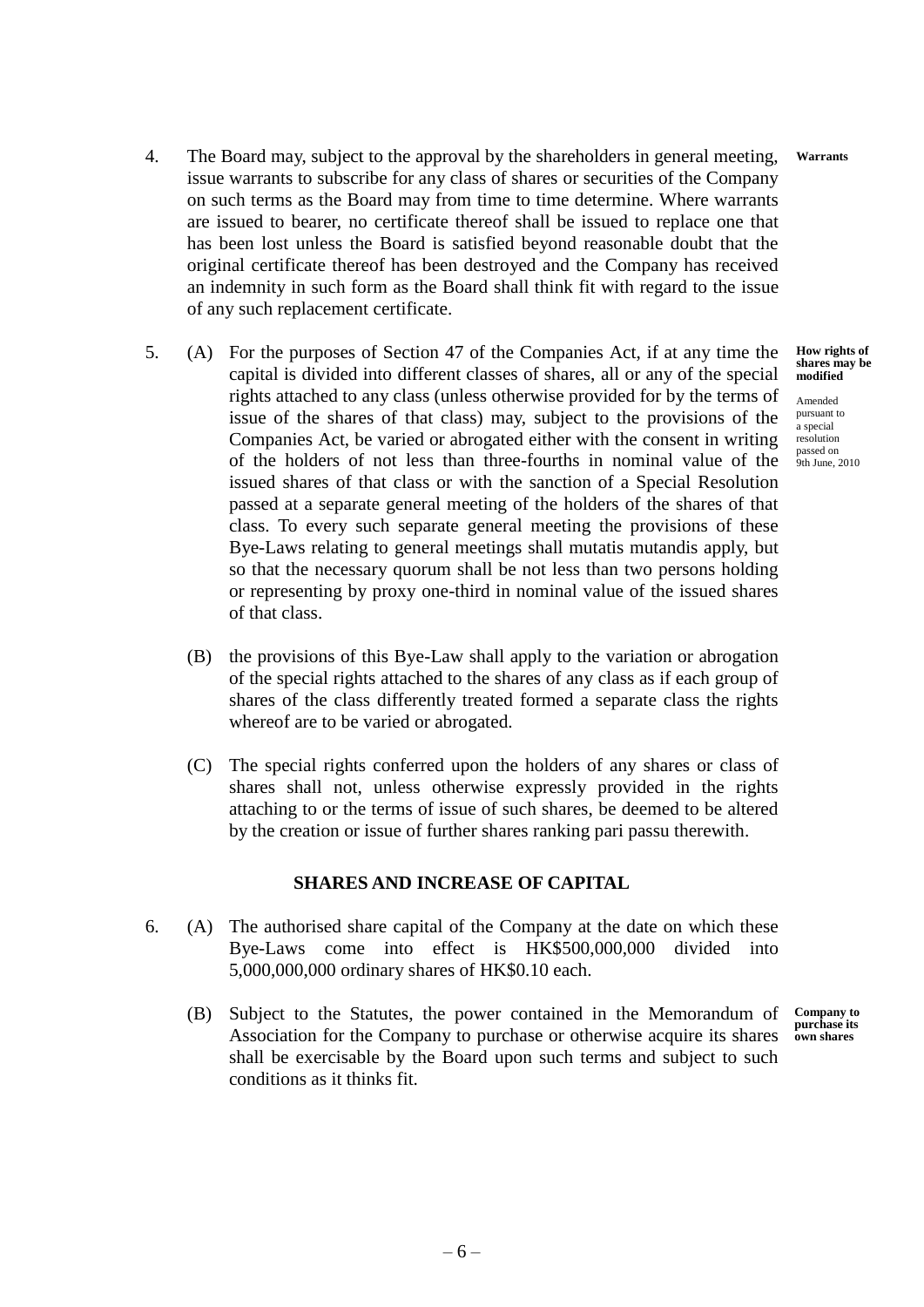- (C) Subject, where applicable, to the rules of any relevant stock exchange, the Company may in accordance with an employees' share scheme approved by the shareholders in general meeting provide money on such terms as the Board thinks fit for the acquisition of fully or partly paid shares in the Company or its holding company. For the purposes of this Bye-Law, an employees' share scheme is a scheme for encouraging or facilitating the holding of shares or debentures in the Company by or for the benefit of bona fide employees or former employees (including, notwithstanding Section 96 of the Companies Act, any such bona fide employee or former employee who is or was also a director) of the Company, the Company's subsidiary or holding company or a subsidiary of the Company's holding company, or the wives, husbands, widows, widowers or children or step-children under the age of twenty-one of such employees or former employees. **Company to finance acquisition of own shares**
- (D) Subject, where applicable, to the rules of any relevant stock exchange, the Company, the Company's subsidiary or holding company or a subsidiary of the Company's holding company may make loans to persons (including, notwithstanding Section 96 of the Companies Act, any such bona fide employee or former employee who is or was also a director) employed in good faith by the Company with a view to enabling those persons to acquire fully or partly paid shares in the Company or its holding company to be held by them by way of beneficial ownership.
- (E) The conditions subject to which money and loans are provided under paragraphs (C) and (D) of this Bye-Law may include a provision to the effect that when an employee ceases to be employed by the Company, the shares acquired with such financial assistance shall or may be sold to the Company on such terms as the Board thinks fit.
- 7. The Company in general meeting may from time to time, whether or not all the shares for the time being authorised shall have been issued and whether or not all the shares for the time being issued shall have been fully paid up, by Ordinary Resolution increase its share capital by the creation of new shares, such new capital to be of such amount and to be divided into shares of such class or classes and of such amounts in Hong Kong dollars or United States dollars or such other currency as the shareholders may think fit and as the resolution may prescribe.

**Power to increase capital**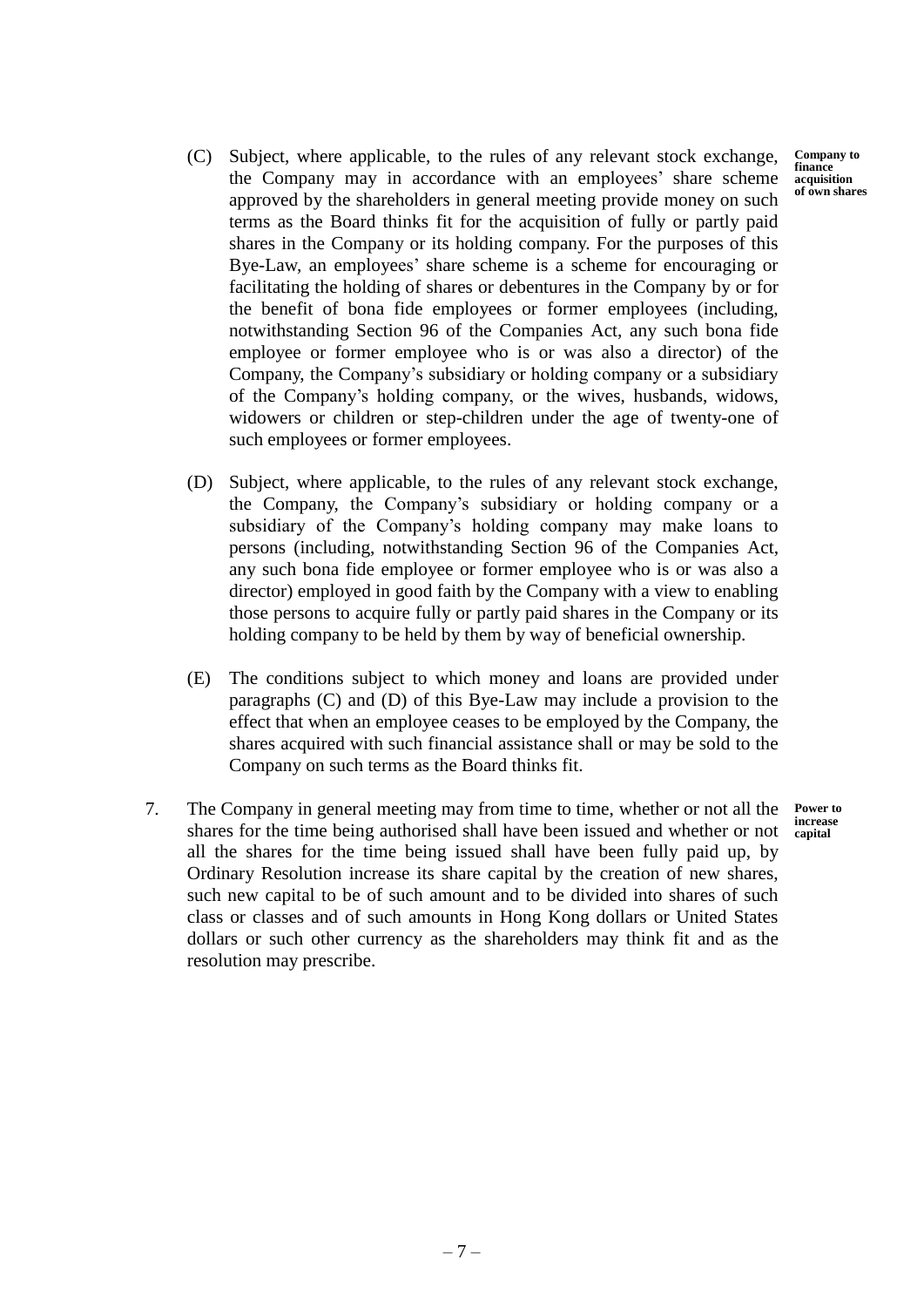- 8. Any new shares shall be issued upon such terms and conditions and with such rights, privileges or restrictions annexed thereto as the general meeting resolving upon the creation thereof shall direct, and if no direction be given, subject to the provisions of the Statutes and of these Bye-Laws, as the Board shall determine; and in particular such shares may be issued with a preferential or qualified right to dividends and in the distribution of assets of the Company and with a special right or without any right of voting.
- 9. The Company may by Ordinary Resolution, before the issue of any new shares, determine that the same, or any of them, shall be offered in the first instance, and either at par or at a premium, to all the existing holders of any class of shares in proportion as nearly as may be to the number of shares of such class held by them respectively, or make any other provisions as to the issue and allotment of such shares, but in default of any such determination or so far as the same shall not extend, such shares may be dealt with as if they formed part of the capital of the Company existing prior to the issue of the same.
- 10. Except so far as otherwise provided by the conditions of issue or by these Bye-Laws, any capital raised by the creation of new shares shall be treated as if it formed part of the original capital of the Company and such shares shall be subject to the provisions contained in these Bye-Laws with reference to the payment of calls and instalments, transfer and transmission, forfeiture, lien, cancellation, surrender, voting and otherwise.
- 11. All unissued shares shall be at the disposal of the Board and it may offer, allot (with or without conferring a right of renunciation), grant options over or otherwise dispose of them to such persons, at such times, for such consideration and generally on such terms as it in its absolute discretion thinks fits, but so that no shares shall be issued at a discount. The Directors shall, as regards any offer or allotment of shares, comply with the provisions of the Companies Act, if and so far as such provisions may be applicable thereto. Neither the Company nor the Board shall be obliged, when making or granting any allotment of, offer of, option over or disposal of shares, to make, or make available, any such offer, option or shares to shareholders or others with registered addresses in any particular territory or territories being a territory or territories where, in the absence of a registration statement or other special formalities, this would or might, in the opinion of the Board, be unlawful or impracticable. Shareholders affected as a result of the foregoing sentence shall not be, or be deemed to be, a separate class of shareholders for any purpose whatsoever.

**On what conditions new shares may be issued**

**When to be offered to existing shareholders**

**New shares to form part of original capital**

**Shares at the disposal of the Board**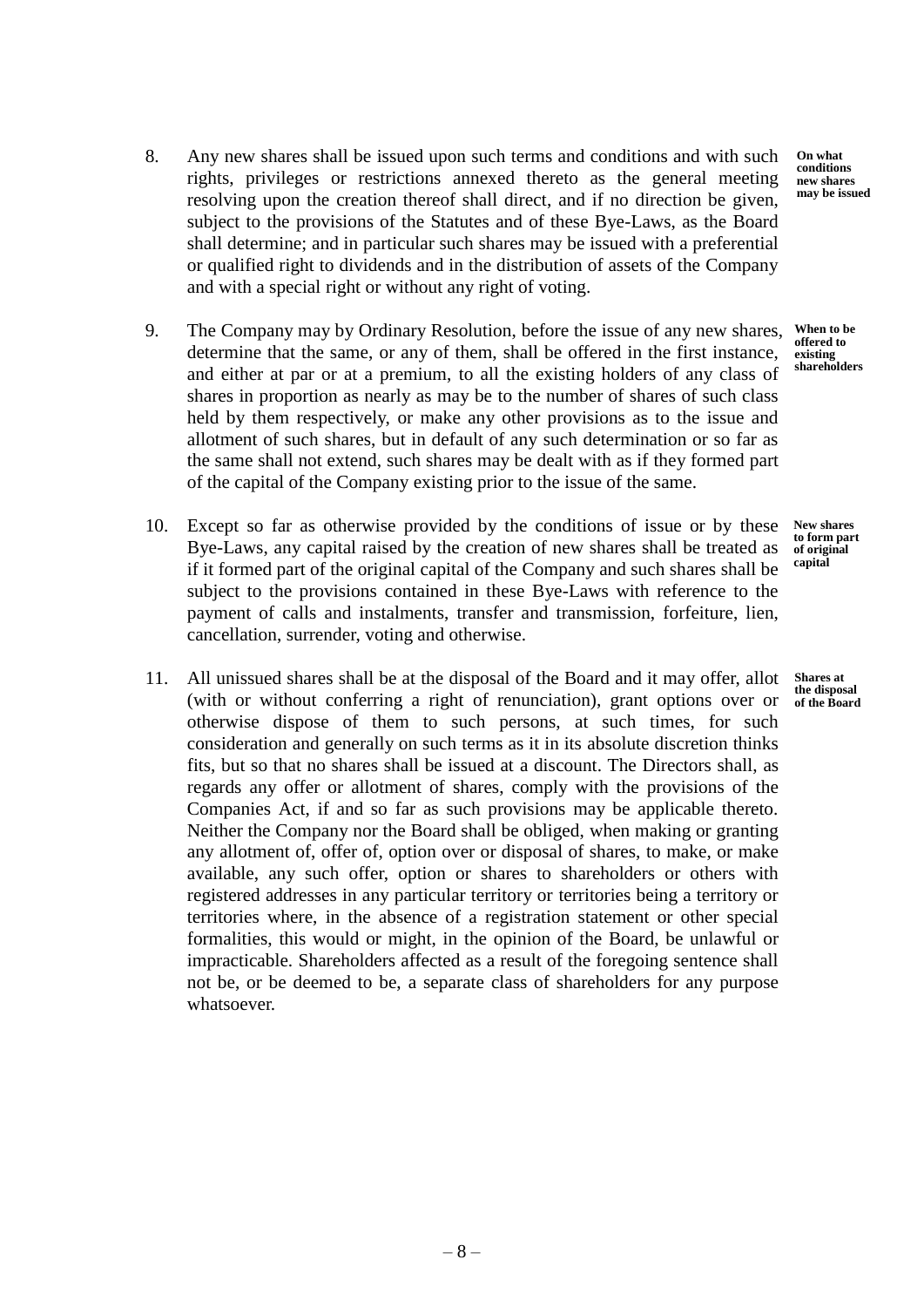- **REGISTER OF SHAREHOLDERS AND SHARE CERTIFICATES**
- <span id="page-32-0"></span>14. (A) The Board shall cause to be kept a register of the shareholders and there **Share register** shall be entered therein the particulars required under the Companies Act.
	- (B) Subject to the provisions of the Companies Act, if the Board considers it necessary or appropriate, the Company may establish and maintain a local or branch register at such location outside Bermuda as the Board thinks fit and, while the issued share capital of the Company is, with the consent of the Board, listed on any stock exchange in Hong Kong, the Company shall keep a branch register in Hong Kong.
- 15. Every person whose name is entered as a shareholder in the register shall be entitled without payment to receive within twenty-one days after allotment or lodgment of a transfer (or within such other period as the conditions of issue shall provide) one certificate for all his shares, or, if he shall so request, in a case where the allotment or transfer is of a number of shares in excess of the number for the time being forming a stock exchange board lot for the purposes of the stock exchange on which the shares are listed, upon payment, in the case of a transfer, of such sum (not exceeding the maximum amount(s) prescribed by any applicable laws or regulations, including laws or regulations of any jurisdictions or stock exchanges where any share capital of the Company is listed, or in the absence of maximum amount(s) being set by applicable laws or regulations, such sum(s) as the Board may from time to time determine to be reasonable) for every certificate after the first as the Board may from time to time determine, such number of certificates for shares in stock exchange board lots or multiples thereof as he shall request and one for the balance (if any) of the shares in question, provided that in respect of a share or shares held jointly
- 12. The Company may at any time pay a commission to any person for subscribing or agreeing to subscribe (whether absolutely or conditionally) for any shares in the Company or procuring or agreeing to procure subscriptions (whether absolute or conditional) for any shares in the Company, but so that the conditions and requirements of the Companies Act shall be observed and complied with, and in each case the commission shall not exceed ten per cent. of the price at which the shares are issued. **Company may pay**
- 13. Except as otherwise expressly provided by these Bye-Laws or as required by law or as ordered by a court of competent jurisdiction, no person shall be recognised by the Company as holding any share upon any trust and, except as aforesaid, the Company shall not be bound by or be compelled in any way to recognise (even when having notice thereof) any equitable, contingent, future or partial interest in any share or any interest in any fractional part of a share or any other right or claim to or in respect of any shares except an absolute right to the entirety thereof of the registered holder.

**commission**

**Company not to recognise trusts in respect of shares**

**Local or branch register**

**Share Certificates**

Amended pursuant to a special resolution passed on 26th June, 1996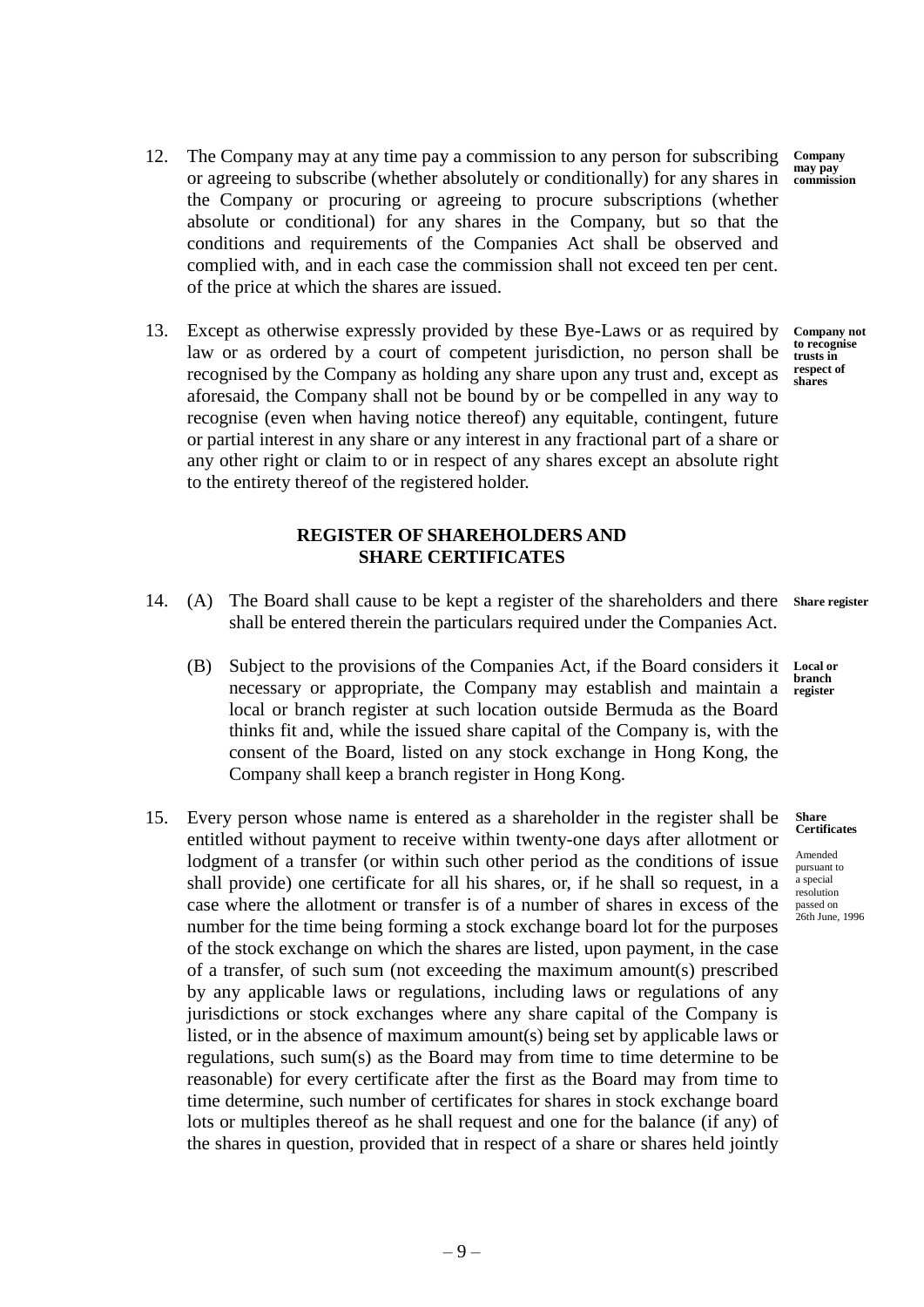by several persons the Company shall not be bound to issue a certificate or certificates to each such person, and the issue and delivery of a certificate or certificates to one of the joint holders shall be sufficient delivery to all such holders.

- 16. Every certificate for shares, warrants or debentures or representing any other form of securities of the Company shall be issued under the Seal of the Company, which for this purpose may be a Securities Seal. **Share Certificates to be sealed**
- 17. Every share certificate hereafter issued shall specify the number and class of shares in respect of which it is issued and the amount paid thereon and may otherwise be in such form as the Board may from time to time prescribe. A share certificate shall relate to only one class of shares. **Share Certificate to specify number and class of shares**
- 18. (A) The Company shall not be bound to register more than four persons as joint holders of any share. **Joint holders**
	- (B) If any share shall stand in the names of two or more persons, the person first named in the register shall be deemed the sole holder thereof as regards service of notice and, subject to the provisions of these Bye-Laws, all or any other matter connected with the Company, except the transfer of the shares.
- <span id="page-33-0"></span>19. If a share certificate is defaced, lost or destroyed, it may be replaced on payment of such fee, if any, (not exceeding the maximum amount(s) prescribed by any applicable laws or regulations, including laws or regulations of any jurisdictions or stock exchanges where any share capital of the Company is listed, or in the absence of maximum amount(s) being set by applicable laws or regulations, such sum(s) as the Board may from time to time determine to be reasonable) as the Board shall from time to time determine and on such terms and conditions, if any, as to publication of notices, evidence and indemnity as the Board thinks fit and in the case of wearing out or defacement, after delivery up of the old certificate. In the case of destruction or loss, the person to whom such replacement certificate is given shall also bear and pay to the Company any exceptional costs and the reasonable out-of-pocket expenses incidental to the investigation by the Company of the evidence of such destruction or loss and of such indemnity.

Amended pursuant to a special resolution passed on 26th June, 1996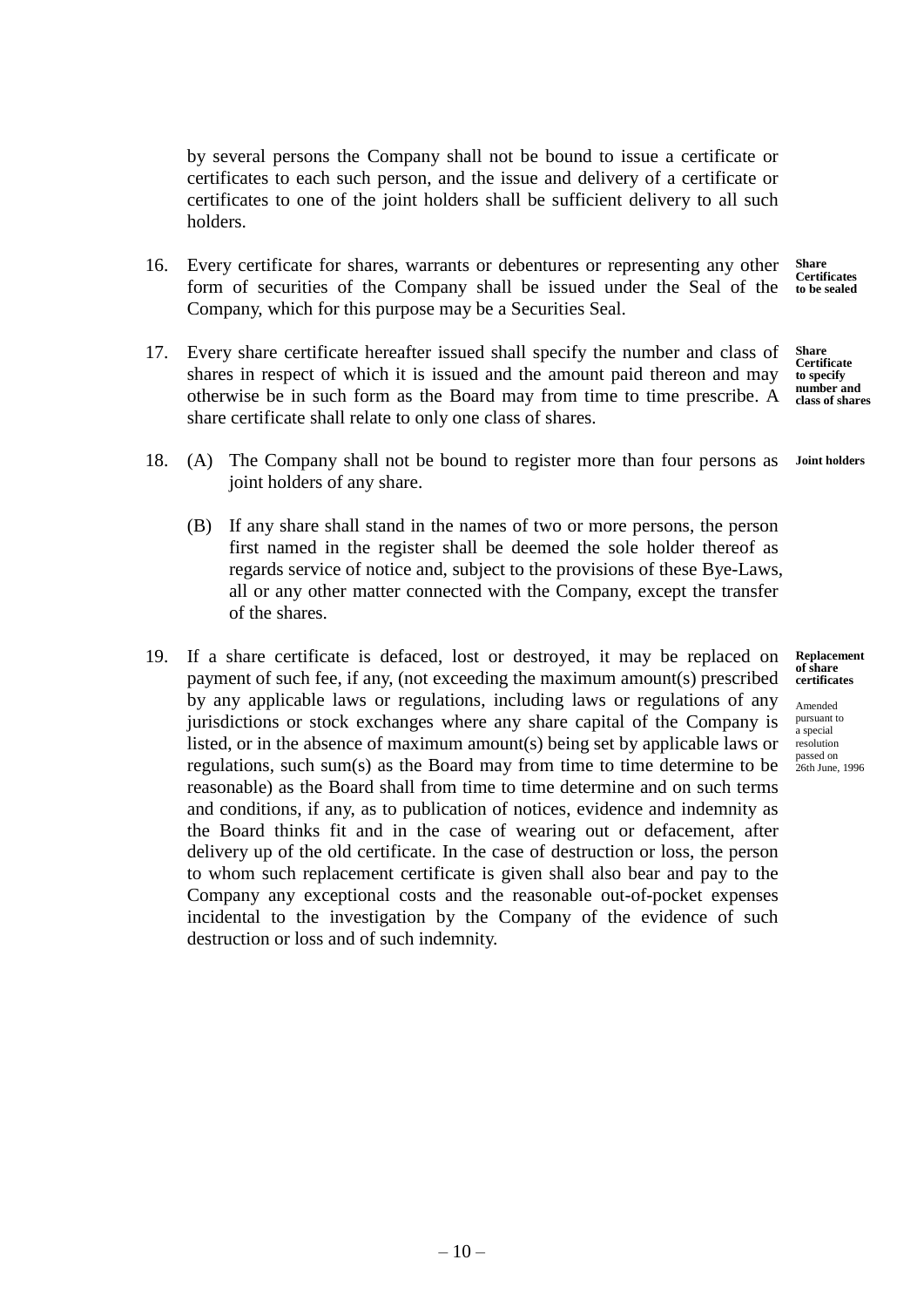#### **LIEN**

- 20. The Company shall have a first and paramount lien on every share (not being a fully paid up share) for all moneys, whether presently payable or not, called or payable at a fixed time in respect of such share; and the Company shall also have a first and paramount lien and charge on all shares (other than fully paid up shares) standing registered in the name of a shareholder, whether singly or jointly with any other person or persons, for all the debts and liabilities of such shareholders or his estate to the Company and whether the same shall have been incurred before or after notice to the Company of any equitable or other interest of any person other than such shareholder, and whether the period for the payment or discharge of the same shall have actually arrived or not, and notwithstanding that the same are joint debts or liabilities of such shareholder or his estate and any other person, whether a shareholder of the Company or not. The Company's lien (if any) on a share shall extend to all dividends and bonuses declared in respect thereof. The Board may at any time either generally or in any particular case waive any lien that has arisen, or declare any share to be exempt wholly or partially from the provisions of this Bye-Law. **Company's**
- 21. The Company may sell, in such manner as the Board thinks fit, any shares on which the Company has a lien, but no sale shall be made unless some sum in respect of which the lien exists is presently payable or the liability or engagement in respect of which such lien exists is liable to be presently fulfilled or discharged, nor until the expiration of fourteen days after a notice in writing, stating and demanding payment of the sum presently payable or specifying the liability or engagement and demanding fulfilment or discharge thereof and giving notice of intention to sell in default, shall have been given to the registered holder for the time being of the shares or the person entitled by reason of such holder's death, bankruptcy or winding-up to the shares.
- <span id="page-34-0"></span>22. The net proceeds of such sale after the payment of the costs of such sale shall be applied in or towards payment or satisfaction of the debt or liability or engagement in respect whereof the lien exists, so far as the same is presently payable, and any residue shall (subject to a like lien for debts or liabilities not presently payable as existed upon the shares prior to the sale) be paid to the person entitled to the shares at the time of the sale. For the purpose of giving effect to any such sale, the Board may authorise some person to transfer the shares sold to the purchaser thereof and may enter the purchaser's name in the register as holder of the shares, and the purchaser shall not be bound to see to the application of the purchase money, nor shall his title to the shares be affected by any irregularity or invalidity in the proceedings in relating to the sale.

**lien**

**Sale of shares subject to lien**

**Application of proceeds of sale**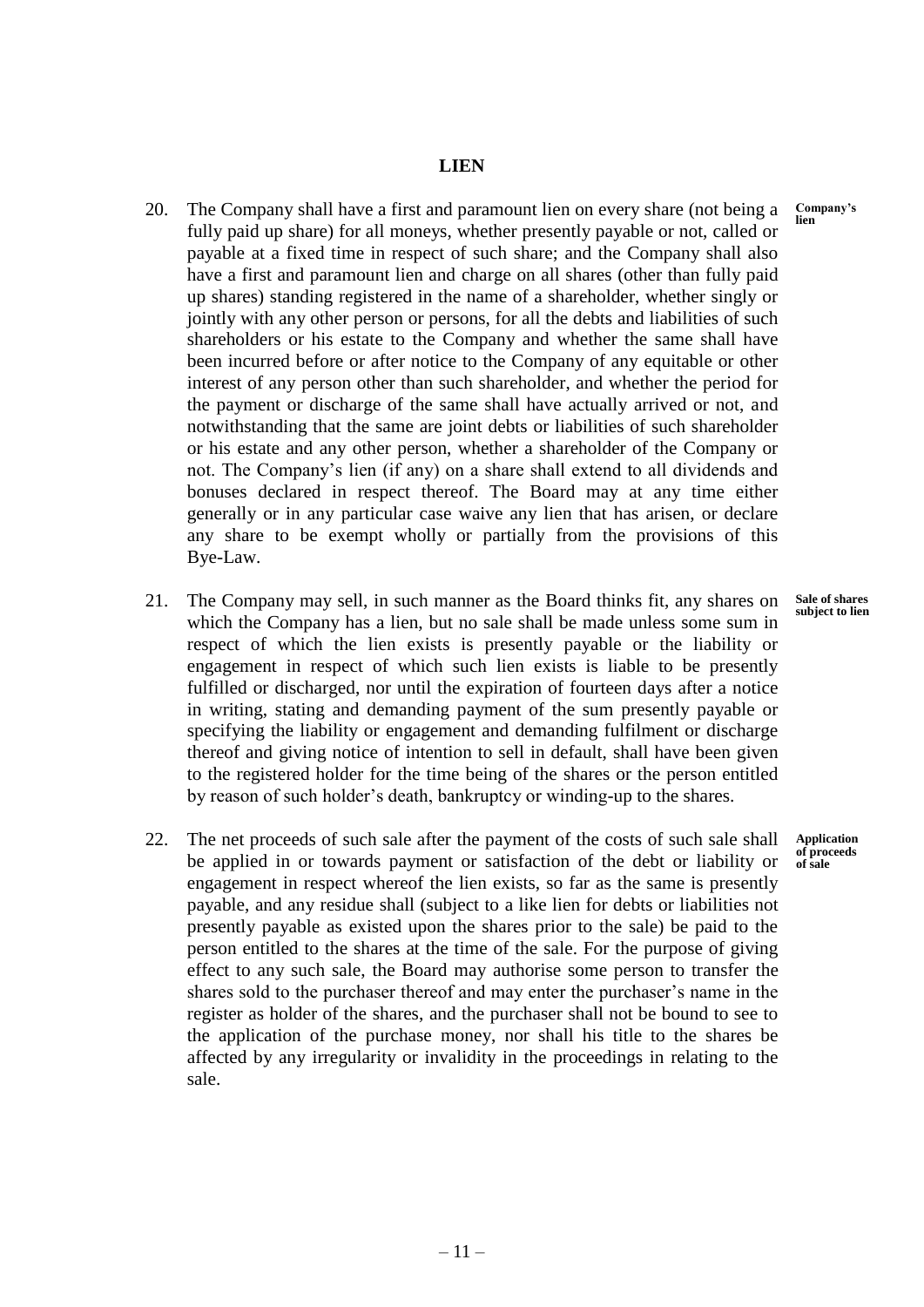## **CALLS ON SHARES**

- 23. The Board may from time to time make such calls as it may think fit upon the shareholders in respect of any moneys unpaid on the shares held by them respectively (whether on account of the nominal value of shares or by way of premiums) and not by the conditions of allotment thereof made payable at a fixed time. A call may be made payable either in one sum or by instalments. **Calls/**
- 24. Fourteen days' notice at least of any call shall be given specifying the time and place of payment and to whom such call shall be paid. **Notice of call**
- 25. A copy of the notice referred to in Bye-Law 24 shall be sent to shareholders in the manner in which notices may be sent to shareholders by the Company as herein provided. **Copy of notice to be sent to shareholders**
- 26. In addition to the giving of notice in accordance with Bye-Law 25, notice of the person appointed to receive payment of every call and of the times and places appointed for payment may be given to the shareholders by notice to be inserted at least once in the Newspapers.
- 27. Every shareholder upon whom a call is made shall pay the amount of every call so made on him to the person and at the time or times and place or places as the Board shall appoint. **call**
- 28. A call shall be deemed to have been made at the time when the resolution of the Board authorising such call was passed.
- 29. The joint holders of a share shall be severally as well as jointly liable for the payment of all calls and instalments due in respect of such share or other moneys due in respect thereof.
- 30. The Board may from time to time at its discretion extend the time fixed for any call, and may extend such time as regards all or any of the shareholders whom due to residence outside the Relevant Territory or other cause the Board may deem entitled to any such extension but no shareholder shall be entitled to any such extension except as a matter of grace and favour.
- 31. If the sum payable in respect of any call or instalments is not paid on or before the day appointed for payment thereof, the person or persons from whom the sum is due shall pay interest on the same at such rate not exceeding twenty per cent. per annum as the Board shall fix from the day appointed for the payment thereof to the time of the actual payment, but the Board may waive payment of such interest wholly or in part.

**instalments**

**Notice of call may be given**

**Time and place for payment of** 

**When call deemed to have been made**

**Liability of joint holders**

**Board may extend time fixed for call**

**Interest on unpaid calls**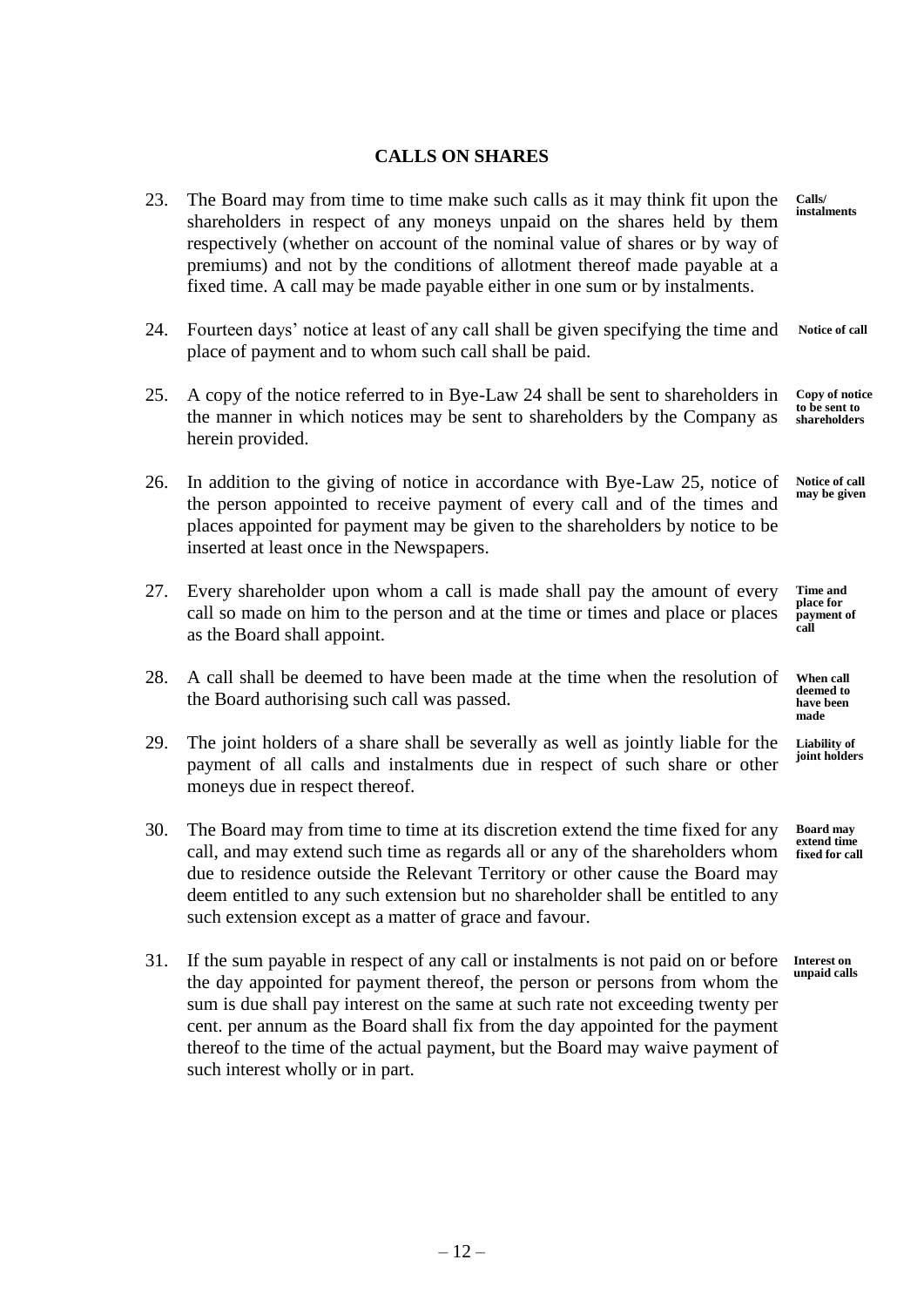- 32. No shareholder shall be entitled to receive any dividend or bonus or to be present and vote (save as proxy for another shareholder) at any general meeting, either personally, or (save as proxy for another shareholder) by proxy, or be reckoned in a quorum, or to exercise any other privilege as a shareholder until all calls or instalments due from him to the Company, whether alone or jointly with any other person, together with interest and expenses (if any) shall have been paid.
- 33. On the trial or hearing of any action or other proceedings for the recovery of any money due for any call, it shall be sufficient to prove that the name of the shareholder sued is entered in the register as the holder, or one of the holders, of the shares in respect of which such debt accrued; that the resolution of the Board making the call has been duly recorded in the minute book of the Board; and that notice of such call was duly given to the shareholder sued, in pursuance of these Bye-Laws; and it shall not be necessary to prove the appointment of the Board who made such call, nor any other matters whatsoever, but the proof of the matters aforesaid shall be conclusive evidence of the debt.
- 34. Any sum which by the terms of allotment of a share is made payable upon allotment or at any fixed date, whether on account of the nominal value of the share and/or by way of premium, shall for all purposes of these Bye-Laws be deemed to be a call duly made, notified, and payable on the date fixed for payment, and in case of non-payment all the relevant provisions of these Bye-Laws as to payment of interest and expenses, forfeiture and the like, shall apply as if such sums had become payable by virtue of a call duly made and notified. The Board may on the issue of shares differentiate between the allottees or holders as to the amount of calls to be paid and the time of payment.
- 35. The Board may, if it thinks fit, receive from any shareholder willing to advance the same, and either in money or money's worth, all or any part of the money uncalled and unpaid or instalments payable upon any shares held by him, and in respect of all or any of the moneys so advanced the Company may pay interest at such rate (if any) not exceeding twenty per cent. per annum as the Board may decide but a payment in advance of a call shall not entitle the shareholder to receive any dividend or to exercise any other rights or privileges as a shareholder in respect of the share or the due portion of the shares upon which payment has been advanced by such shareholder before it is called up. The Board may at any time repay the amount so advanced upon giving to such shareholder not less than one month's notice in writing of their intention in that behalf, unless before the expiration of such notice the amount so advanced shall have been called up on the shares in respect of which it was advanced.

**Suspension of privileges while call unpaid**

**Evidence in action for call**

**Sums payable on allotment deemed a call**

**Shares may be issued subject to different conditions as to calls, etc.** 

**Payment of calls in advance**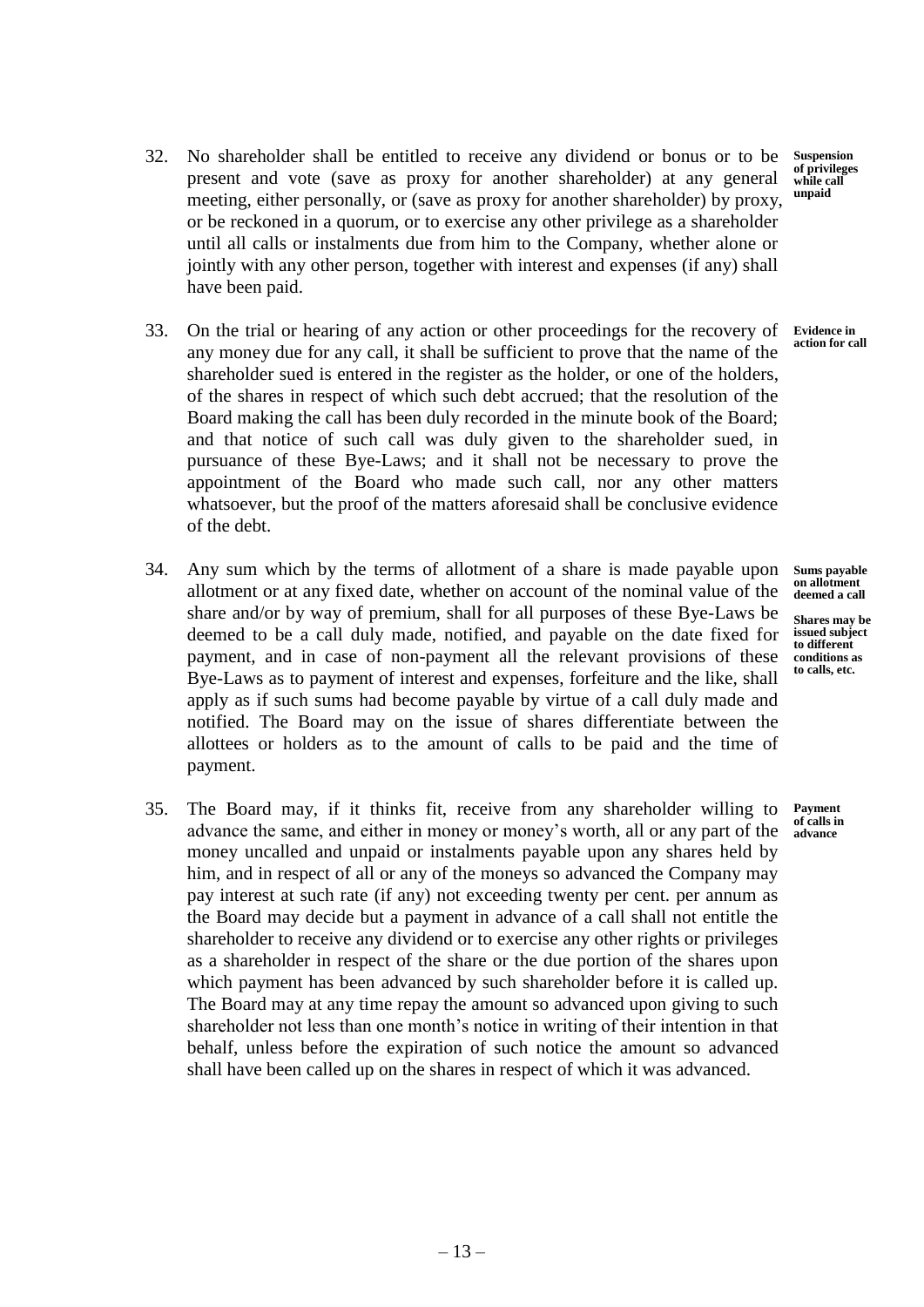## **TRANSFER OF SHARES**

- 36. Subject to the Companies Act, all transfers of shares may be effected by transfer in writing in the usual or common form or in such other form as the Board may accept and may be under hand only. Provided, however, that for the purpose of this Bye-Law, the Board may, on such conditions as the Board may think fit, accept the machine imprinted, mechanically produced or other forms of signatures of the transferor or the transferee as the valid signatures of the transferor or the transferee.
- 37. The instrument of transfer of any share shall be executed by or on behalf of the transferor and by or on behalf of the transferee provided that the Board may dispense with the execution of the instrument of transfer by the transferee in any case in which it thinks fit, in its absolute discretion, to do so. The transferor shall be deemed to remain the holder of the share until the name of the transferee is entered in the register in respect thereof. Nothing in these Bye-Laws shall preclude the Board from recognising a renunciation of the allotment or provisional allotment of any share by the allottee in favour of some other person.
- 38. (A) The Board may, in its absolute discretion, at any time and from time to time transfer any share upon the Principal Register to any branch register or any share on any branch register to the Principal Register or any other branch register.
	- (B) Unless the Board otherwise agrees (which agreement may be on such terms and subject to such conditions as the Board in its absolute discretion may from time to time stipulate, and which agreement it shall, without giving any reason therefor, be entitled in its absolute discretion to give or withhold) no shares on the Principal Register shall be transferred to any branch register nor shall shares on any branch register be transferred to the Principal Register or any other branch register and all transfers and other documents of title shall be lodged for registration, and registered, in the case of any shares on a branch register, at the relevant Registration Office, and, in the case of any shares on the Principal Register, at the Transfer Office. Unless the Board otherwise agrees, all transfers and other documents of title shall be lodged for registration with, and registered at, the relevant Registration Office.
	- (C) Notwithstanding anything contained in this Bye-Law, the Company shall as soon as practicable and on a regular basis record in the Principal Register all transfers of shares effected on any branch register and shall at all times maintain the Principal Register in all respects in accordance with the Companies Act.

#### **Form of transfer**

Amended pursuant to a special resolution passed on 26th June, 1996

**Execution of transfer**

**Shares registered on principal register, branch register, etc.**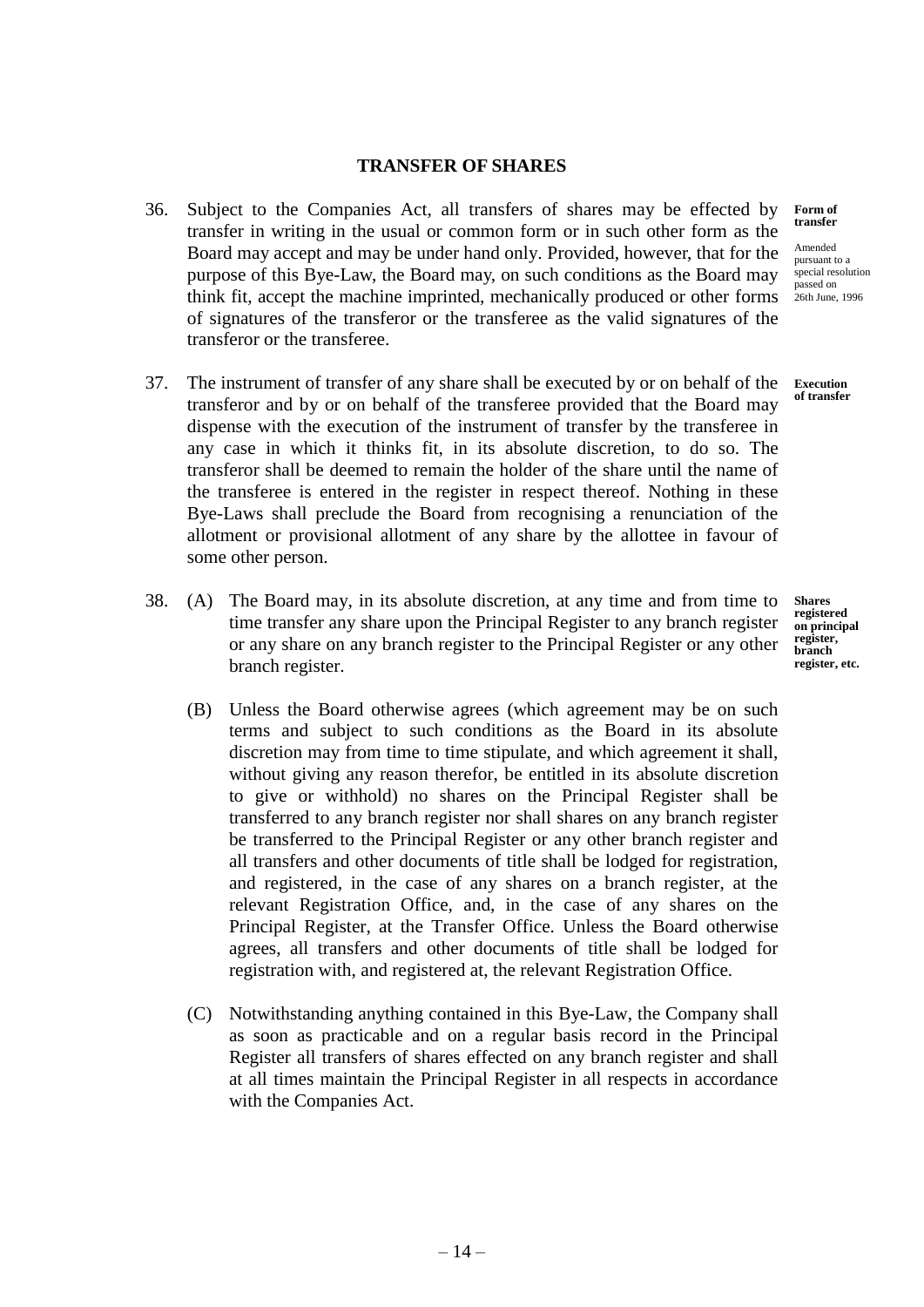- 39. The Board may, in its absolute discretion, and without assigning any reason, refuse to register a transfer of any share (not being a fully paid up share) to a person of whom it does not approve or any share issued under any share option scheme for employees upon which a restriction on transfer imposed thereby still subsists, and it may also refuse to register a transfer of any share (whether fully paid up or not) to more than four joint holders or a transfer of any shares (not being a fully paid up share) on which the Company has a lien. **Board may**
- 40. The Board may also decline to recognise any instrument of transfer unless:-
	- (i) such sum, if any, (not exceeding the maximum amount(s) prescribed by any applicable laws or regulations, including laws or regulations of any jurisdictions or stock exchanges where any share capital of the Company is listed, or in the absence of maximum amount(s) being set by applicable laws or regulations, such sum(s) as the Board may from time to time determine to be reasonable) as the Board shall from time to time determine is paid to the Company in respect thereof;
	- (ii) the instrument of transfer is lodged at the relevant Registration Office or, as the case may be, the Transfer Office accompanied by the certificate of the shares to which it relates, and such other evidence as the Board may reasonably require to show the right of the transferor to make the transfer (and, if the instrument of transfer is executed by some other person on his behalf, the authority of that person so to do);
	- (iii) the instrument of transfer is in respect of only one class of share;
	- (iv) the shares concerned are free of any lien in favour of the Company;
	- (v) if applicable, the instrument of transfer is properly stamped; and
	- (vi) where applicable, the permission of the Bermuda Monetary Authority with respect thereto has been obtained.
- 41. No transfer of any shares (not being a fully paid up share) shall be made to an **No transfer**  infant or to a person of unsound mind or under other legal disability. **to an infant**
- 42. If the Board shall refuse to register a transfer of any share, it shall, within two months after the date on which the transfer was lodged with the Company, send to each of the transferor and the transferee notice of such refusal. **Notice of refusal**

**refuse to register a transfer**

#### **Requirements as to transfer**

Amended pursuant to a special resolution passed on 26th June, 1996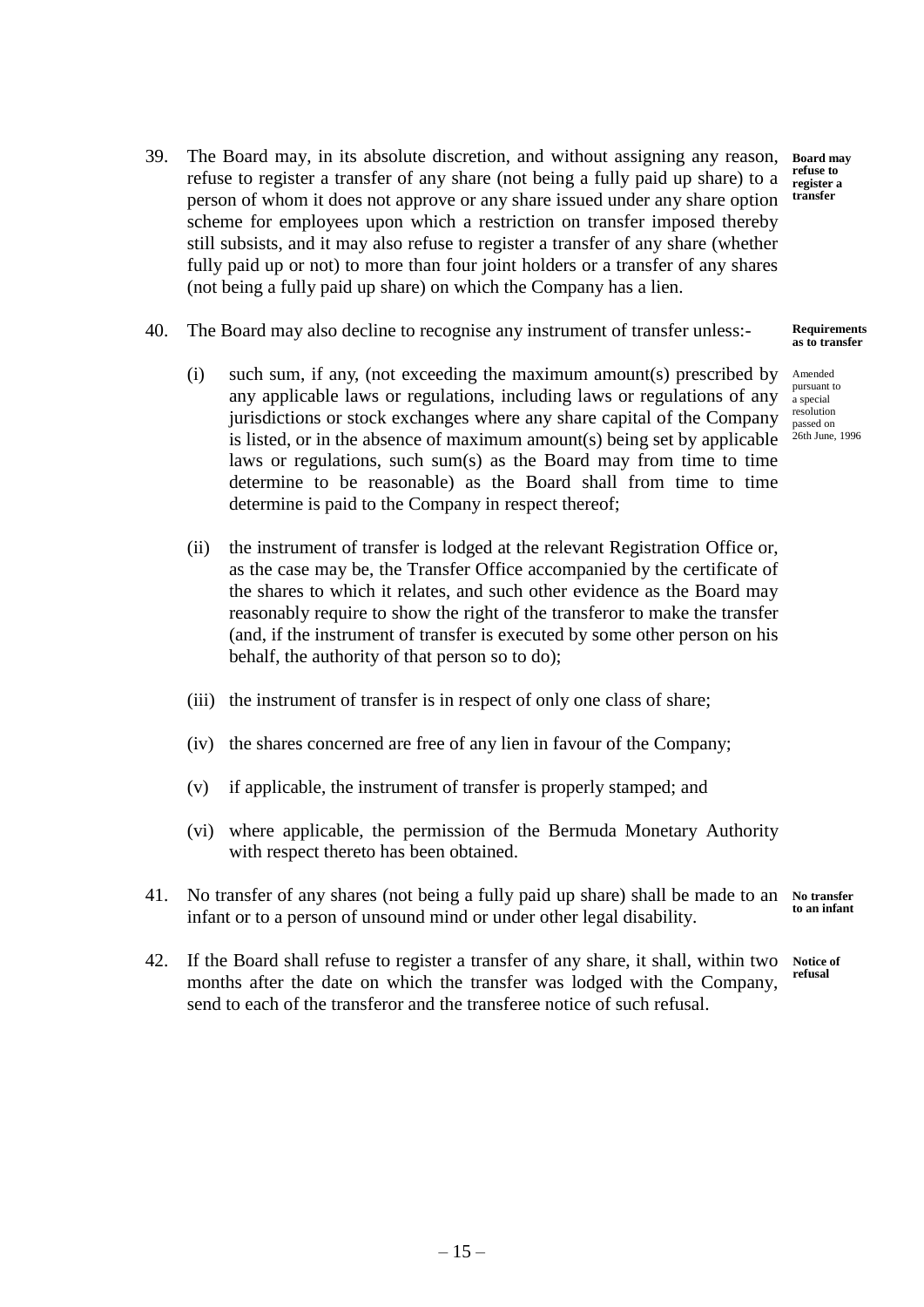- 43. Upon every transfer of shares the certificate held by the transferor shall be given up to be cancelled, and shall forthwith be cancelled accordingly, and a new certificate shall be issued without charge to the transferee in respect of the shares transferred to him, and if any of the shares included in the certificate so given up shall be retained by the transferor a new certificate in respect thereof shall be issued to him without charge. The Company shall also retain the instrument of transfer.
- 44. The registration of transfers may be suspended and the register closed on giving notice by advertisement in an appointed newspaper and in the Newspapers at such times and for such periods as the Board may from time to time determine and either generally or in respect of any class of shares. The register shall not be closed for more than thirty days in any year. **When transfer books and register may be closed**

# **TRANSMISSION OF SHARES**

- 45. In the case of the death of a shareholder, the survivor or survivors where the deceased was a joint holder, and the legal personal representatives of the deceased where he was a sole or only surviving holder, shall be the only persons recognised by the Company as having any title to his interest in the shares; but nothing herein contained shall release the estate of a deceased holder (whether sole or joint) from any liability in respect of any share solely or jointly held by him. **Deaths of**
- 46. Any person becoming entitled to a share in consequence of the death or bankruptcy or winding-up of a shareholder may, upon such evidence as to his title being produced as may from time to time be required by the Board, and subject as hereinafter provided, elect either to be registered himself as holder of the share or to have some person nominated by him registered as the transferee thereof.
- 47. If the person becoming entitled to a share pursuant to Bye-Law 46 shall elect to be registered himself, as the holder of such share he shall deliver or send to the Company a notice in writing signed by him at (unless the Board otherwise agrees) the Registration Office, stating that he so elects. If he shall elect to have his nominee registered, he shall testify his election by executing a transfer of such shares to his nominee. All the limitations, restrictions and provisions of these presents relating to the right to transfer and the registration of transfers of shares shall be applicable to any such notice or transfer as aforesaid as if the death, bankruptcy or winding-up of the shareholder had not occurred and the notice or transfer were a transfer executed by such shareholder.

**registered holder or of joint holder of shares**

**Registration of personal representatives and trustees in bankruptcy**

**Notice of election to be registered and registration of nominee**

**Certificate to be given up on transfer**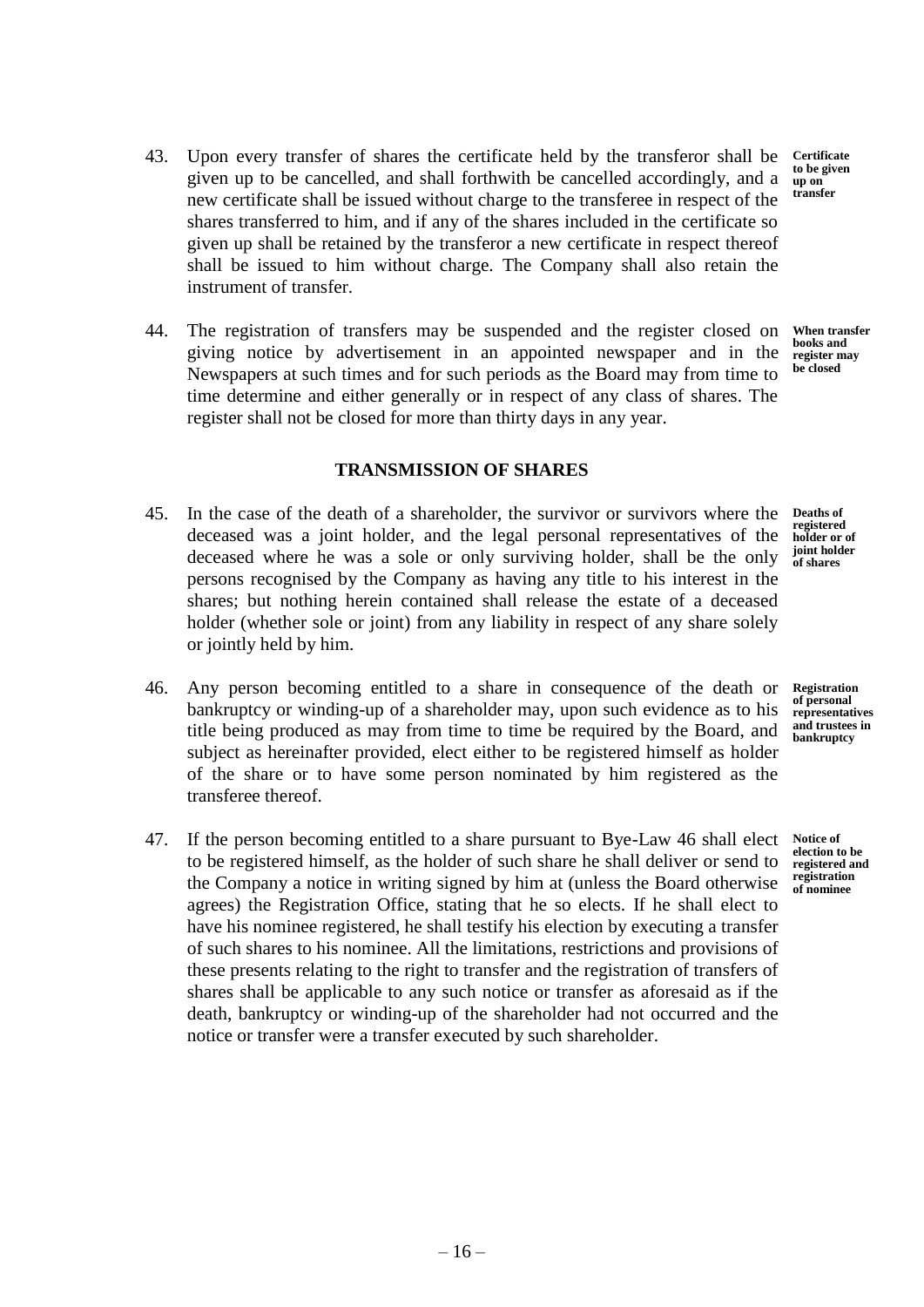48. A person becoming entitled to a share by reason of the death, bankruptcy or winding-up of the holder shall be entitled to the same dividends and other advantages to which he would be entitled if he were the registered holder of the share. However, the Board may, if it thinks fit, withhold the payment of any dividend payable or other advantages in respect of such share until such person shall become the registered holder of the share or shall have effectually transferred such share, but, subject to the requirements of Bye-Law 77 being met, such a person may vote at general meetings of the Company.

**Retention of dividends, etc. until transfer or transmission of shares of a deceased or bankrupt shareholder**

#### **FORFEITURE OF SHARES**

- 49. If a shareholder fails to pay any call or instalment of a call on the day appointed for payment thereof, the Board may, at any time thereafter during such time as any part of the call or instalment remains unpaid, without prejudice to the provisions of Bye-Law 32, serve a notice on him requiring payment of so much of the call or instalment as is unpaid, together with any interest which may have accrued and which may thereafter accrue up to the date of actual payment.
- 50. The notice shall name a further day (not earlier than the expiration of fourteen days from the date of the notice) on or before which the payment required by the notice is to be made, and it shall also name the place where payment is to be made such place being either the Registered Office or a Registration Office. The notice shall also state that, in the event of non-payment at or before the time appointed, the shares in respect of which the call was made will be liable to be forfeited. **call**
- 51. If the requirements of any such notice as aforesaid are not complied with, any share in respect of which the notice has been given may at any time thereafter, before the payment required by the notice has been made, be forfeited by a resolution of the Board to that effect. Such forfeiture shall include all dividends and bonuses declared in respect of the forfeited share and not actually paid before the forfeiture. The Directors may accept the surrender of any shares liable to be forfeited hereunder and in such cases references in these Bye-Laws to forfeiture shall include surrender.
- 52. Any share so forfeited shall be deemed to be the property of the Company, and may be sold or otherwise disposed of on such terms and in such manner as the Board thinks fit and at any time before a sale or disposition the forfeiture may be cancelled on such terms as the Board thinks fit.

**If call or instalment not paid notice may be given**

**Content of notice of** 

**If notice not complied with shares maybe forfeited**

**Forfeited shares to become property of Company**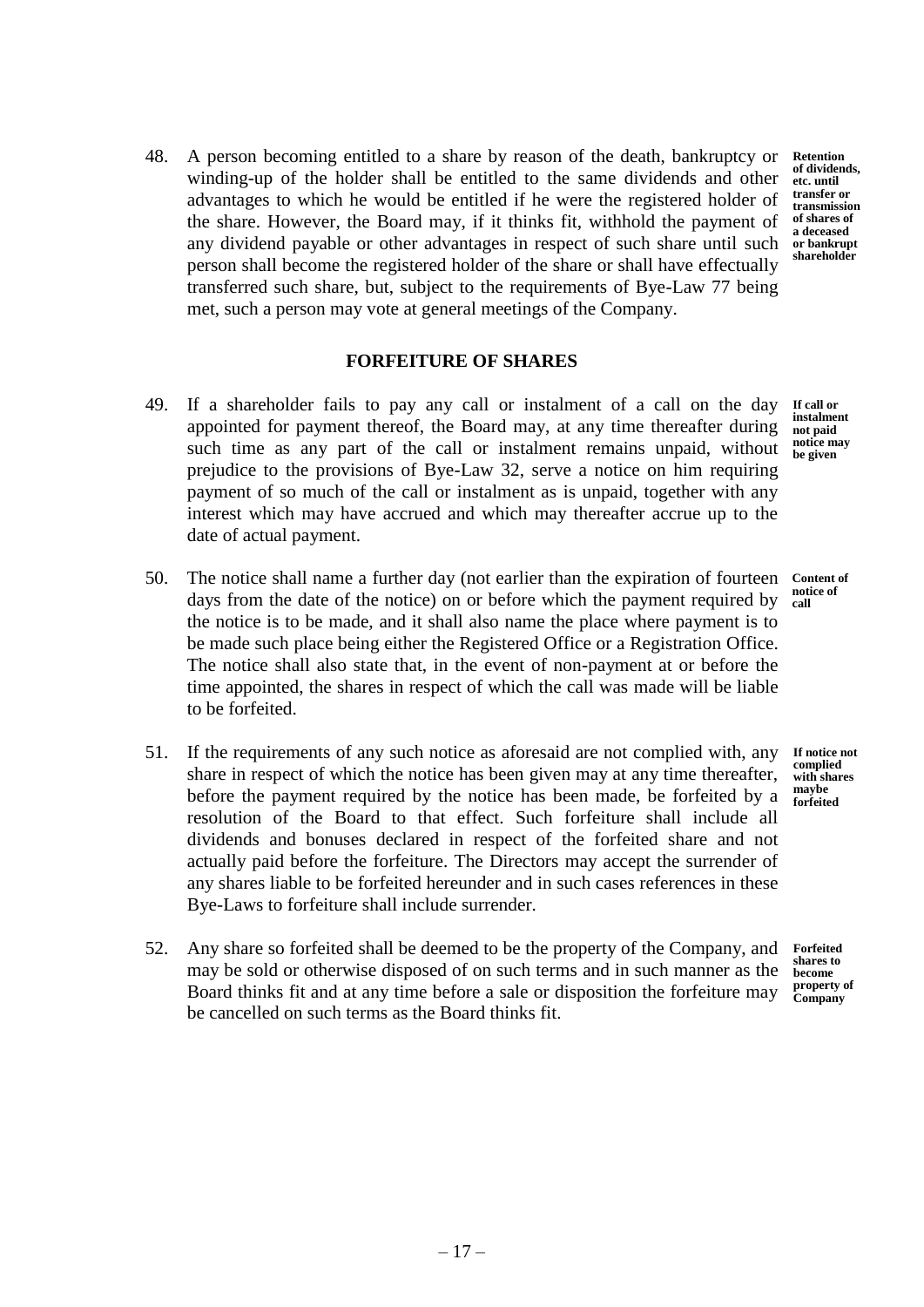- 53. A person whose shares have been forfeited shall cease to be a shareholder in respect of the forfeited shares, but shall, notwithstanding, remain liable to pay to the Company all moneys which, at the date of forfeiture, were payable by him to the Company in respect of the forfeited shares, together with (if the Board shall in its discretion so require) interest thereon from the date of forfeiture until the date of actual payment at such rate not exceeding twenty per cent. per annum as the Board may prescribe, and the Board may enforce the payment thereof if it thinks fit, and without any deduction or allowance for the value of the shares at the date of forfeiture, but his liability shall cease if and when the Company shall have received payment in full of all such moneys in respect of the shares. For the purposes of this Bye-Law any sum which by the terms of issue of a share, is payable thereon at a fixed time which is subsequent to the date of forfeiture, whether on account of the nominal value of the share or by way of premium, shall notwithstanding that such time has not yet arrived be deemed to be payable at the date of forfeiture, and the same shall become due and payable immediately upon the forfeiture, but interest thereon shall only be payable in respect of any period between the said fixed time and the date of actual payment.
- 54. A statutory declaration in writing that the declarant is a Director or the Secretary of the Company, and that a share in the Company has been duly forfeited or surrendered on a date stated in the declaration, shall be conclusive evidence of the facts therein stated as against all persons claiming to be entitled to the share. The Company may receive the consideration, if any, given for the share on any sale or disposition thereof and may execute a transfer of the share in favour of the person to whom the share is sold or disposed of and he shall thereupon be registered as the holder of the share, and shall not be bound to see to the application of the purchase money, if any, nor shall his title to the share be affected by any irregularity or invalidity in the proceedings in reference to the forfeiture, sale or disposal of the share.
- 55. When any share shall have been forfeited, notice of the forfeiture shall be given to the shareholder in whose name it stood immediately prior to the forfeiture, and an entry of the forfeiture, with the date thereof, shall forthwith be made in the register, but no forfeiture shall be in any manner invalidated by any omission or neglect to give such notice or make any such entry. **Notice after forfeiture**
- 56. Notwithstanding any such forfeiture as aforesaid the Board may at any time, before any shares so forfeited shall have been sold, re-allotted or otherwise disposed of, cancel the forfeiture on such terms as the Board thinks fit or permit the shares so forfeited to be bought back or redeemed upon the terms of payment of all calls and interest due upon and expenses incurred in respect of the shares, and upon such further terms (if any) as it thinks fit.

**Evidence of forfeiture and transfer of forfeited share**

**Power to redeem forfeited shares**

**Arrears to be paid notwithstanding forfeiture**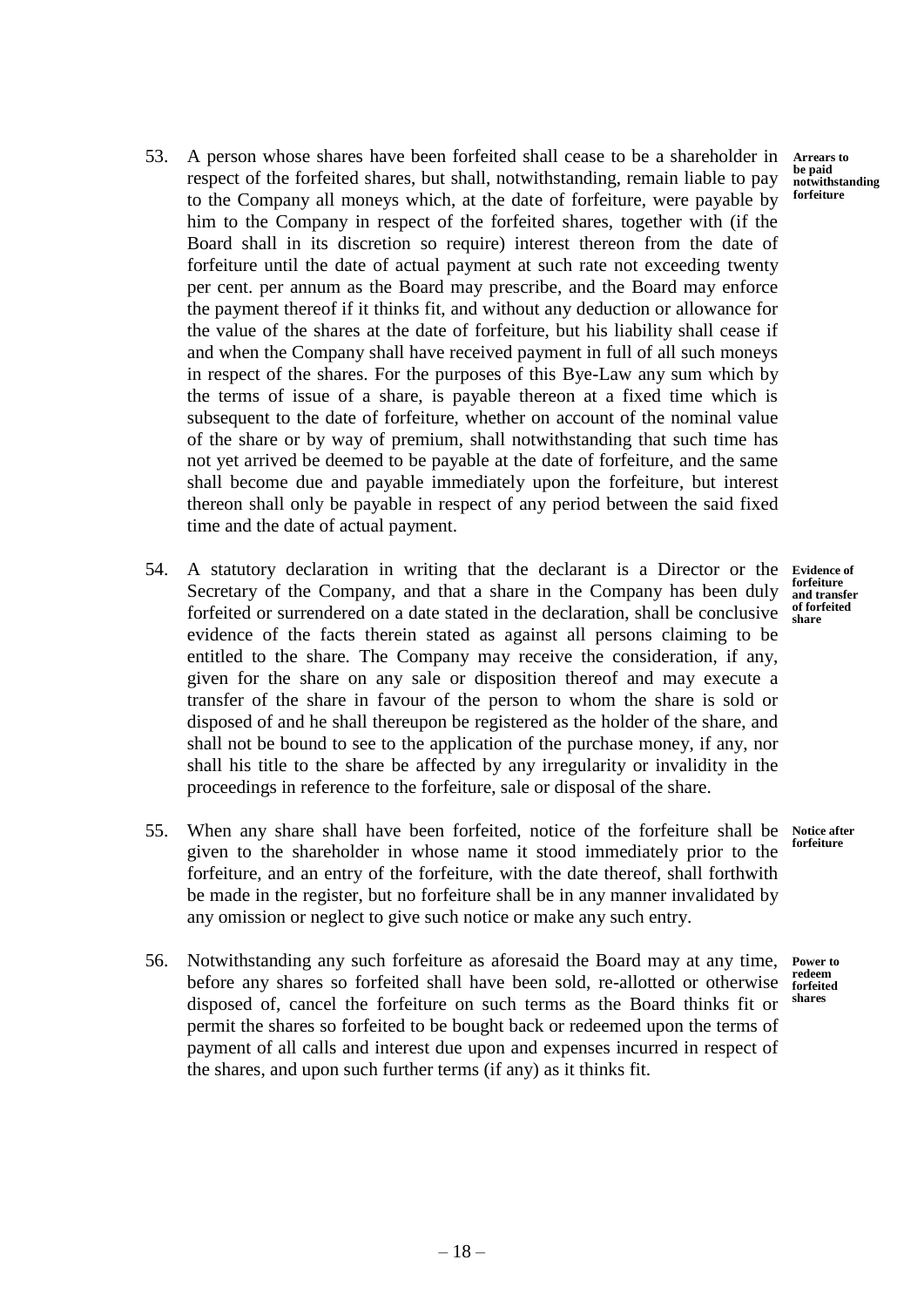57. The forfeiture of a share shall not prejudice the right of the company to any **Forfeiture** call already made or instalment payment thereon.

**not to prejudice Company's right to call or instalment payment**

- 58. (A) The provisions of these Bye-Laws as to forfeiture shall apply in the case of non-payment of any sum which, by terms of issue of a share, becomes payable at a fixed time, whether on account of the nominal value of the share or by way of premium, as if the same had been payable by virtue of a call duly made and notified. **Forfeiture for non-payment of any sum due on shares**
	- (B) In the event of a forfeiture of shares the shareholder shall be bound to deliver and shall forthwith deliver to the Company the certificate or certificates held by him for the shares so forfeited and in any event the certificates representing shares so forfeited shall be void and of no further effect.

# **ALTERATION OF CAPITAL**

- 59. (A) The Company may from time to time by Ordinary Resolution:-
	- (i) increase its capital as provided by Bye-Law 7;
	- (ii) consolidate or divide all or any of its share capital into shares of larger amount than its existing shares; and on any consolidation of fully paid shares into shares of larger amount, the Board may settle any difficulty which may arise as it thinks expedient and in particular (but without prejudice to the generality of the foregoing) may as between the holders of shares to be consolidated determine which particular shares are to be consolidated into a consolidated share, and if it shall happen that any person shall become entitled to fractions of a consolidated share or shares, such fractions may be sold by some person appointed by the Board for that purpose and the person so appointed may transfer the shares so sold to the purchaser thereof and the validity of such transfer shall not be questioned, and so that the net proceeds of such sale (after deduction of the expenses of such sale) may either be distributed among the persons who would otherwise be entitled to a fraction or fractions of a consolidated share or shares rateably in accordance with their rights and interest or may be paid to the Company for the Company's benefit;

**Increase in capital, consolidation and division of capital and sub-division, cancellation of shares and re-denomination etc.**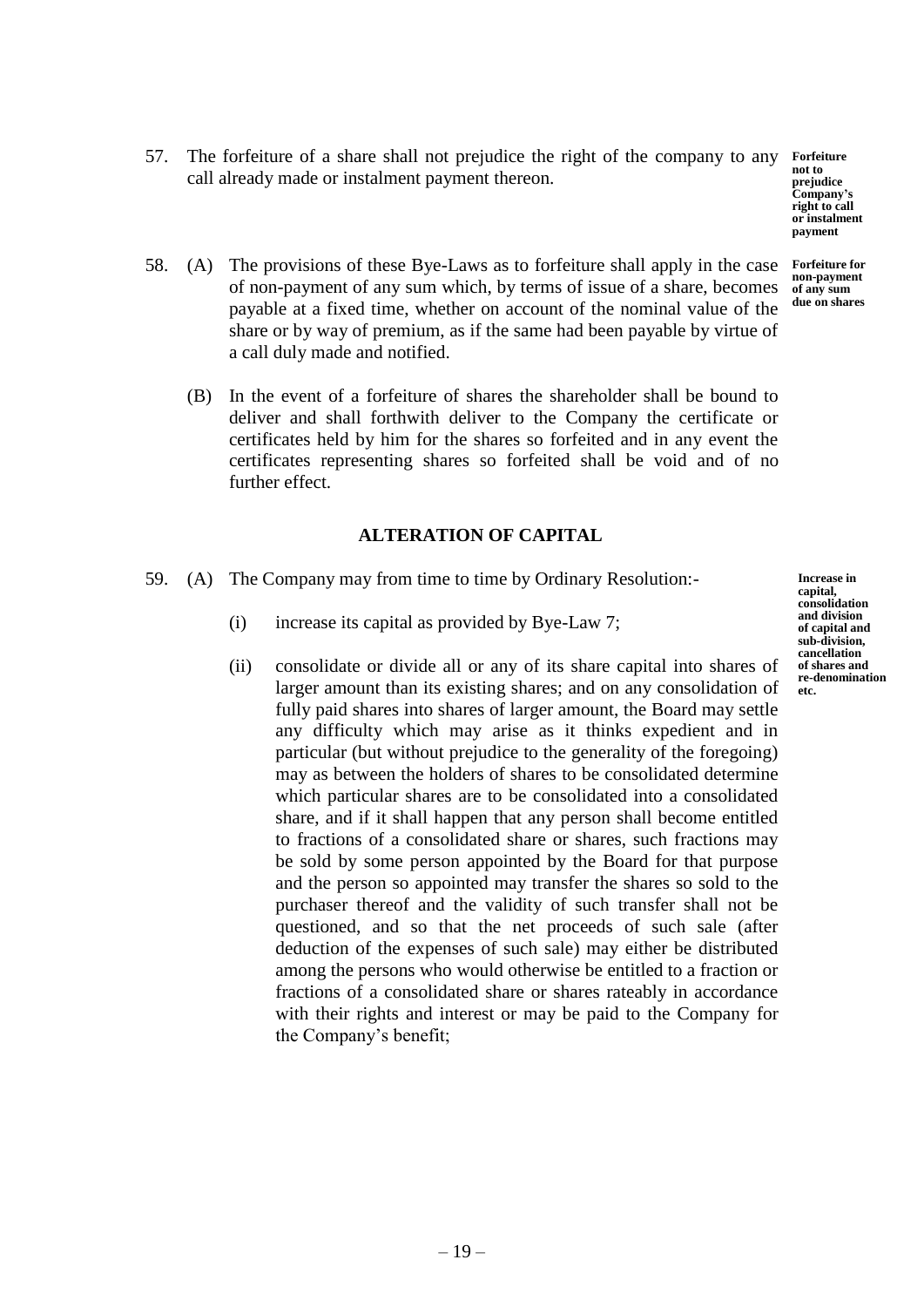- (iii) divide its shares into several classes and attach thereto respectively any preferential, deferred, qualified or special rights, privileges or conditions;
- (iv) sub-divide its shares or any of them into shares of smaller amount than is fixed by the Memorandum of Association, subject nevertheless to the provisions of the Companies Act, and so that the resolution whereby any share is sub-divided may determine that, as between the holders of the shares resulting from such sub-division, one or more of the shares may have any such preferred or other special rights over, or may have such deferred rights or be subject to any such restrictions as compared with the others as the Company has power to attach to unissued or new shares;
- (v) cancel any shares which at the date of the passing of the resolution have not been taken or agreed to be taken by any person, and diminish the amount of its share capital by the amount of the shares so cancelled;
- (vi) make provision for the issue and allotment of shares which do not carry any voting rights; and
- (vii) change the currency denomination of its share capital.
- (B) The Company may by Special Resolution reduce its share capital, any **Reduction of**  capital redemption reserve fund or, save for the use of share premium as expressly permitted by the Statutes, any share premium account or other  $\frac{\text{Added pursuit}}{\text{to a special}}$ undistributable reserve in any manner authorised and subject to any resolution conditions prescribed by law.

# **GENERAL MEETINGS**

60. (A) The Company shall in each year hold a general meeting as its annual **When annual**  general meeting in addition to any other meeting in that year and shall meeting specify the meeting as such in the notice calling it; and not more than held fifteen months shall elapse between the date of one annual general meeting of the Company and that of the next. The annual general meeting shall be held in the Relevant Territory or elsewhere as may be determined by the Board and at such time and place as the Board shall appoint. A meeting of the shareholders or any class thereof may be held by means of such telephone, electronic or other communication facilities as permit all persons participating in the meeting to communicate with each other simultaneously and instantaneously, and participation in such a meeting shall constitute presence in person at such meeting.

to a special passed on 9th June, 2010

**meeting to be**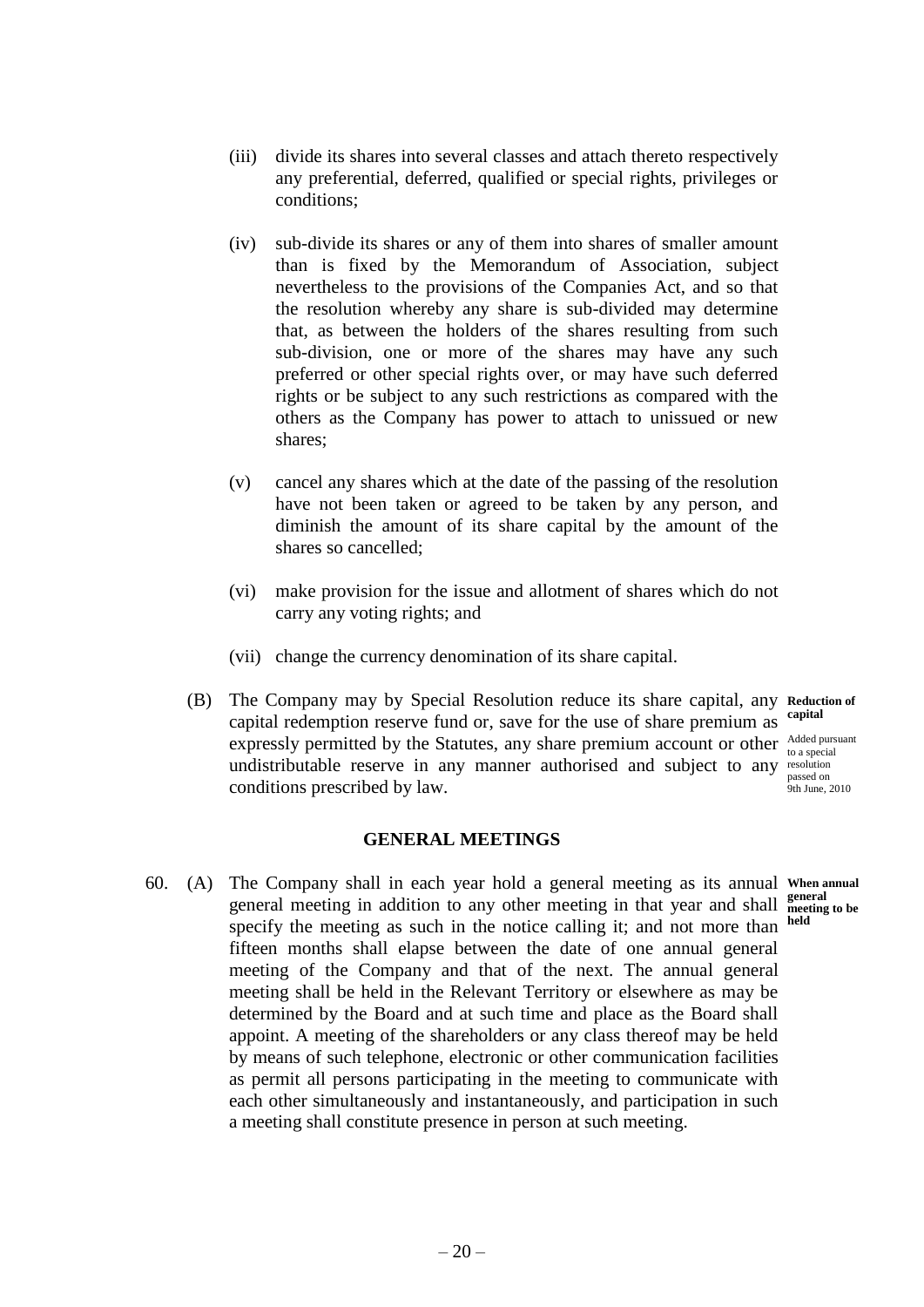- (B) Save where a general meeting is required by the Companies Act, a resolution in writing signed (in such manner as to indicate, expressly or impliedly, unconditional approval) by or on behalf of all persons for the time being entitled to receive notice of and to attend and vote at general meetings of the Company shall, for the purposes of these Bye-Laws, be treated as an Ordinary Resolution duly passed at a general meeting of the Company and, where relevant, as a Special Resolution so passed. Any such resolution shall be deemed to have been passed at a meeting held on the date on which it was signed by the last shareholder to sign, and where the resolution states a date as being the date of his signature thereof by any shareholder the statement shall be prima facie evidence that it was signed by him on that date. Such a resolution may consist of several documents in the like form, each signed by one or more relevant shareholders.
- 61. All general meetings other than annual general meetings shall be called special general meetings. **Special general**
- 62. The Board may, whenever it thinks fit, convene a special general meeting, and special general meetings shall also be convened on requisition, as provided by the Companies Act, and, in default, may be convened by the requisitionists. **Convening**
- 63. An annual general meeting shall be called by notice of not less than twenty-one (21) clear days and not less than twenty (20) clear business days, and a general meeting, other than an annual general meeting, called for the passing of a Special Resolution shall be called by notice of not less than twenty-one (21) clear days and not less than ten (10) clear business days. A general meeting, other than an annual general meeting, not called for the passing of a Special Resolution may be called by notice of not less than fourteen (14) clear days and not less than ten (10) clear business days. The notice shall be exclusive of the day on which it is served or deemed to be served and of the day for which it is given, and shall specify the place, the day and the hour of meeting and, in case of special business, the general nature of that business, and shall be given, in manner hereinafter mentioned or in such other manner, if any, as may be prescribed by the Company in general meeting, to such persons as are, under these Bye-Laws, entitled to receive such notices from the Company, provided that subject to the provisions of the Companies Act and if permitted by the rules of the stock exchange in the Relevant Territory, a meeting of the Company shall notwithstanding that it is called by shorter notice than that specified in this Bye-Law be deemed to have been called if it is so agreed:-

**Written Resolutions of Shareholders**

**meeting**

**of special general meeting**

**Notice of meetings**

Amended pursuant to a special resolution passed on 9th June, 2010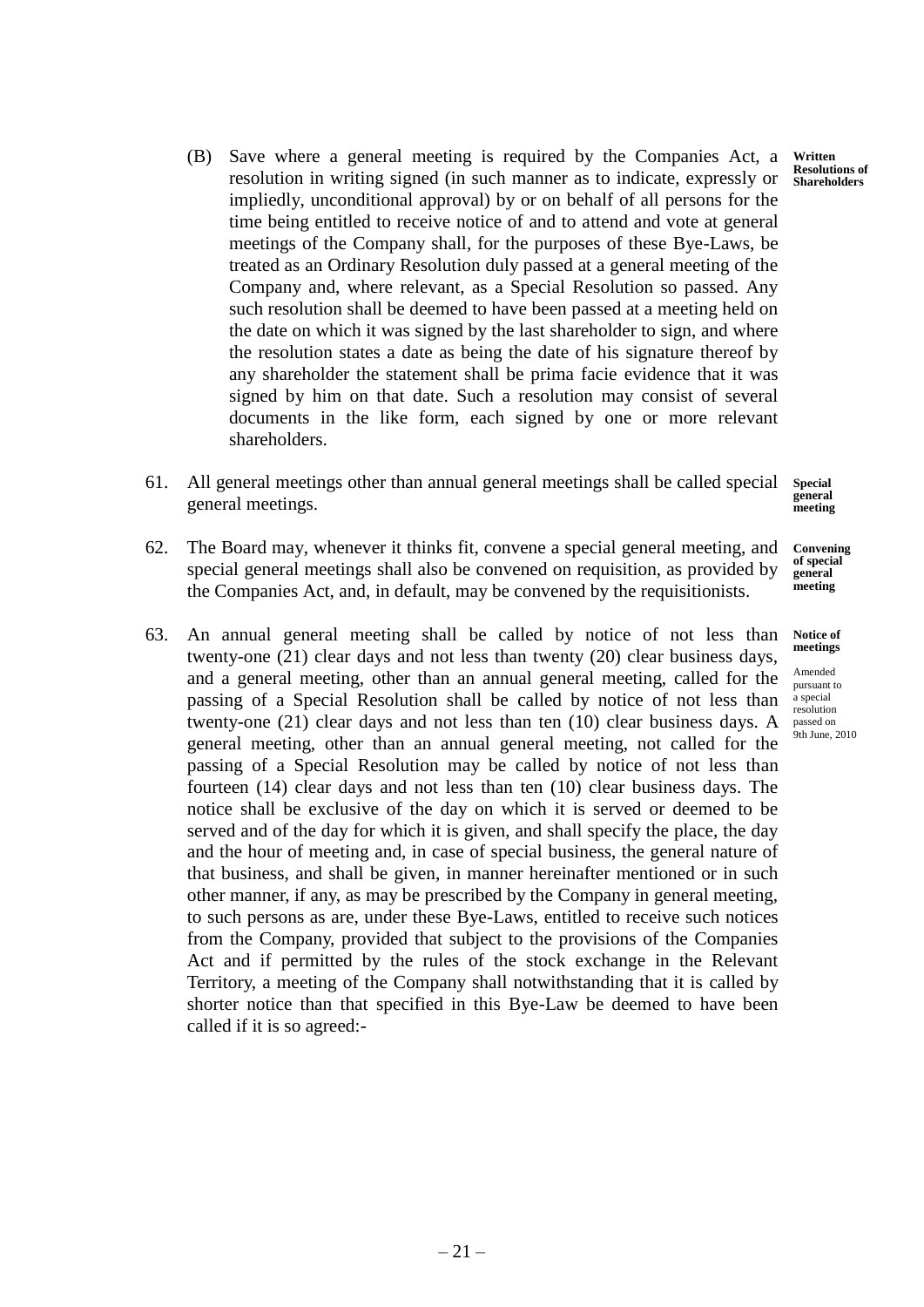- (i) in the case of a meeting called as the annual general meeting, by all the shareholders entitled to attend and vote thereat; and
- (ii) in the case of any other meeting, by a majority in number of the shareholders having a right to attend and vote at the meeting, being a majority together holding not less than ninety-five per cent. in nominal value of the shares giving that right.
- 64. (A) The accidental omission to give any notice to, or the non-receipt of any notice by, any person entitled to receive notice shall not invalidate any resolution passed or any proceedings at any such meeting. **Omission to give notice**
	- (B) In the case where instruments of proxy are sent out with any notice, the accidental omission to send such instrument of proxy to, or the non-receipt of such instrument of proxy by, any person entitled to receive notice of the relevant meeting shall not invalidate any resolution passed or any proceeding at any such meeting.

# **PROCEEDINGS AT GENERAL MEETINGS**

- 65. All business shall be deemed special that is transacted at a special general meeting, and also all business that is transacted at an annual general meeting with the exception of sanctioning dividends, the reading, considering and adopting of the accounts and balance sheet and the reports of the Directors and Auditors and other documents required to be annexed to the balance sheet, the election of Directors and appointment of Auditors and other officers in the place of those retiring, the fixing of the remuneration of the Auditors, and the voting of ordinary or extra or special remuneration to the Directors.
- 66. For all purposes the quorum for a general meeting shall be two shareholders **Quorum** present in person (or, in the case of a shareholder being a corporation, by its duly authorised representative) or by proxy and entitled to vote. No business shall be transacted at any general meeting unless the requisite quorum shall be present at the commencement of the meeting.
- 67. If within fifteen minutes from the time appointed for the meeting a quorum is not present, the meeting, if convened upon the requisition of shareholders, shall be dissolved, but in any other case it shall stand adjourned to the same day in the next week and at such time and place as shall be decided by the Board.

**Special business, business of annual general meeting**

**When if quorum not present meeting to be dissolved and when to be adjourned**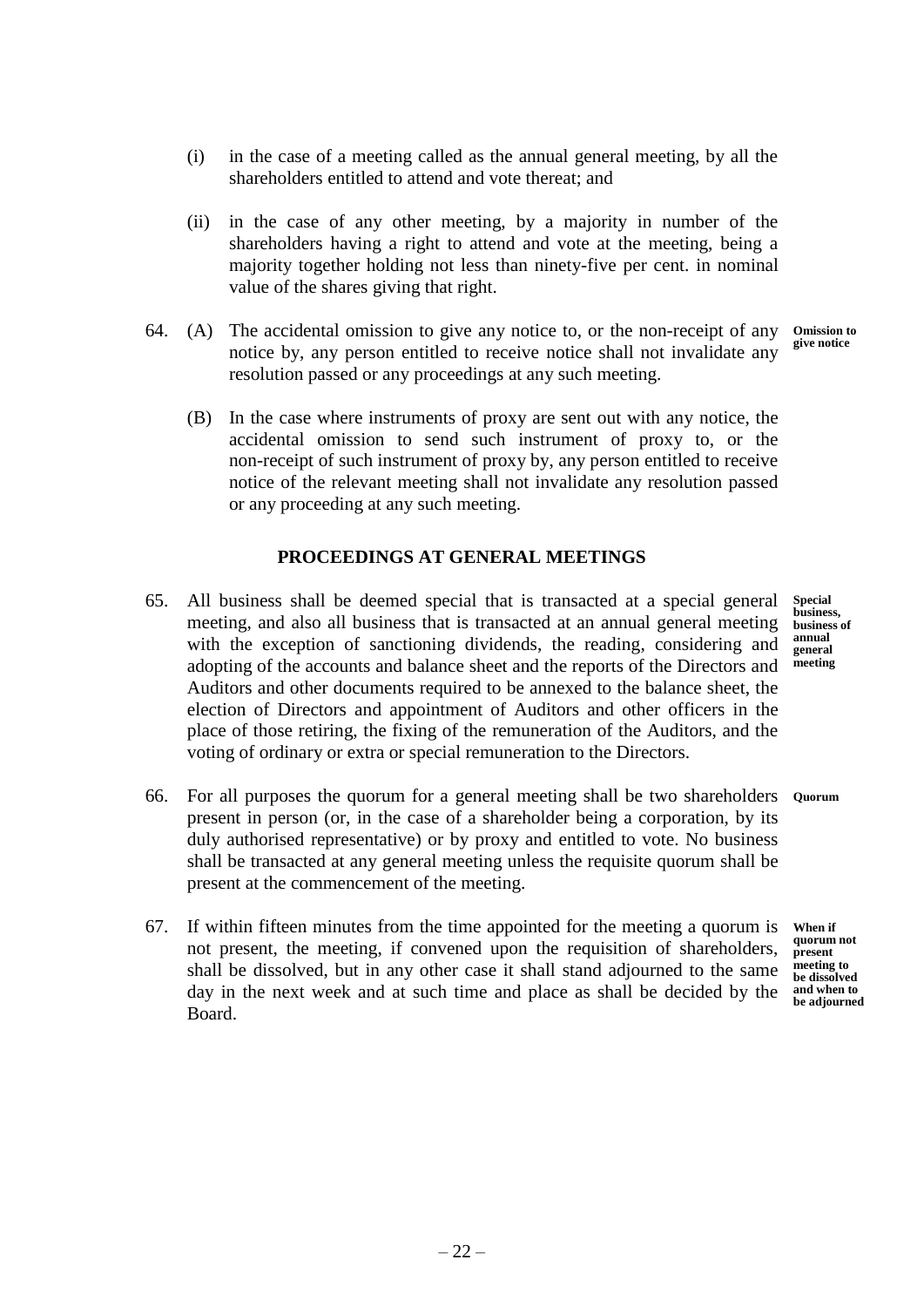68. The Chairman (if any) of the Board or, if he is absent or declines to take the chair at such meeting, the Deputy Chairman (if any) shall take the chair at every general meeting, or, if there be no such Chairman or Deputy Chairman, or, if at any general meeting neither of such Chairman or Deputy Chairman is present within fifteen minutes after the time appointed for holding such meeting, or both such persons decline to take the chair at such meeting, the Directors present shall choose one of their number as Chairman, and if no Director be present or if all the Directors present decline to take the chair or if the Chairman chosen shall retire from the chair, then the shareholders present shall choose one of their number to be Chairman.

- 69. The Chairman may, with the consent of any general meeting at which a quorum is present, and shall, if so directed by the meeting, adjourn any meeting from time to time and from place to place as the meeting shall determine. Whenever a meeting is adjourned for fourteen days or more, at least seven clear days' notice, specifying the place, the day and the hour of the adjourned meeting shall be given in the same manner as in the case of an original meeting but it shall not be necessary to specify in such notice the nature of the business to be transacted at the adjourned meeting. Save as aforesaid, no shareholder shall be entitled to any notice of an adjournment or of the business to be transacted at an adjourned meeting. No business shall be transacted at an adjourned meeting other than the business which might have been transacted at the meeting from which the adjournment took place.
- 70. At any general meeting a resolution put to the vote of the meeting shall be Amended decided by way of a poll.

The Company shall only be required to disclose the voting figures on a poll if such disclosure is required by the rules and regulations of the stock exchange

in the Relevant Territory.

72. [Intentionally deleted].

pursuant to a special resolution passed on **1**<br>9th June, 2010

71. A poll shall be taken in such manner (including the use of ballot or voting papers or tickets) and at such time and place, not being more than thirty days from the date of the meeting or adjourned meeting, as the Chairman of the meeting or adjourned meeting may direct. No notice need to be given of a poll not taken immediately at the meeting or adjourned meeting. The result of the poll shall be deemed to be the resolution of the meeting or adjourned meeting. Amended pursuant to a special resolution passed on 9th June, 2010

> Amended pursuant to a special resolution passed on 9th June, 2010

**Chairman of general meeting**

**Power to adjourn general meeting, business of adjourned meeting**

**Poll**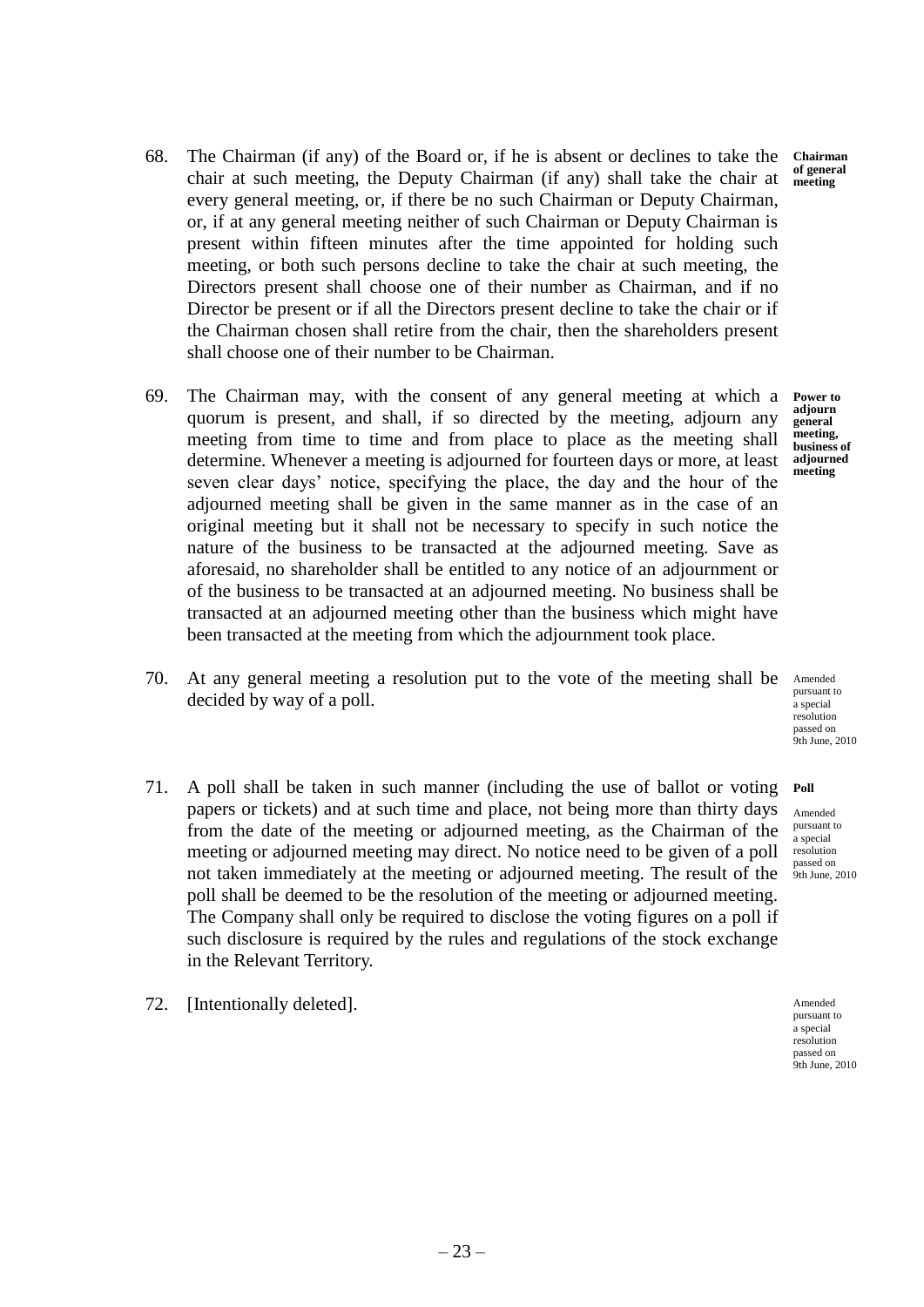- 73. In the case of an equality of votes, the Chairman of the meeting shall be entitled to a second or casting vote. In case of any dispute as to the admission or rejection of any vote the Chairman shall determine the same, and such determination shall be final and conclusive. **Chairman to have casting vote** Amended pursuant to a special
- 74. [Intentionally deleted].
- 75. For the purposes of section 106 of the Companies Act, a Special Resolution of the Company, and of any relevant class of shareholders, shall be required to approve any amalgamation agreement as referred to in that section. **Approval of amalgamation agreement**

### **VOTES OF SHAREHOLDERS**

- 76. Subject to any special rights, privileges or restrictions as to voting for the time being attached to any class or classes of shares, at any general meeting on a poll every shareholder present in person (or, in the case of a shareholder being a corporation, by its duly authorised representative), shall have one vote for every share of which he is the holder which is fully paid up or credited as fully paid up (but so that no amount paid up or credited as paid up on a share in advance of calls or instalments shall be treated for the purposes of this Bye-Law as paid up on the share). On a poll a shareholder entitled to more than one vote need not use all his votes or cast his votes in the same way.
- 77. Any person entitled under Bye-Law 46 to be registered as the holder of any shares may vote at any general meeting in respect thereof in the same manner as if he were the registered holder of such shares, provided that at least 48 hours before the time of the holding of the meeting or adjourned meeting (as the case may be) at which he proposes to vote, he shall satisfy the Board of his right to be registered as the holder of such shares or the Board shall have previously admitted his right to vote at such meeting in respect thereof.
- 78. Where there are joint registered holders of any share, any one of such persons may vote at any meeting, either personally or by proxy, in respect of such share as if he were solely entitled thereto; but if more than one of such joint holders be present at any meeting personally or by proxy, that one of the said persons so present whose name stands first on the register in respect of such share shall alone be entitled to vote in respect thereof. Several executors or administrators of a deceased shareholder in whose name any share stands shall for the purposes of this Bye-Law be deemed joint holders thereof.

**Votes of shareholders**

resolution passed on 9th June, 2010

Amended pursuant to a special resolution passed on 9th June, 2010

Amended pursuant to a special resolution passed on 9th June, 2010

**Votes in respect of deceased and bankrupt shareholders**

**Joint holders**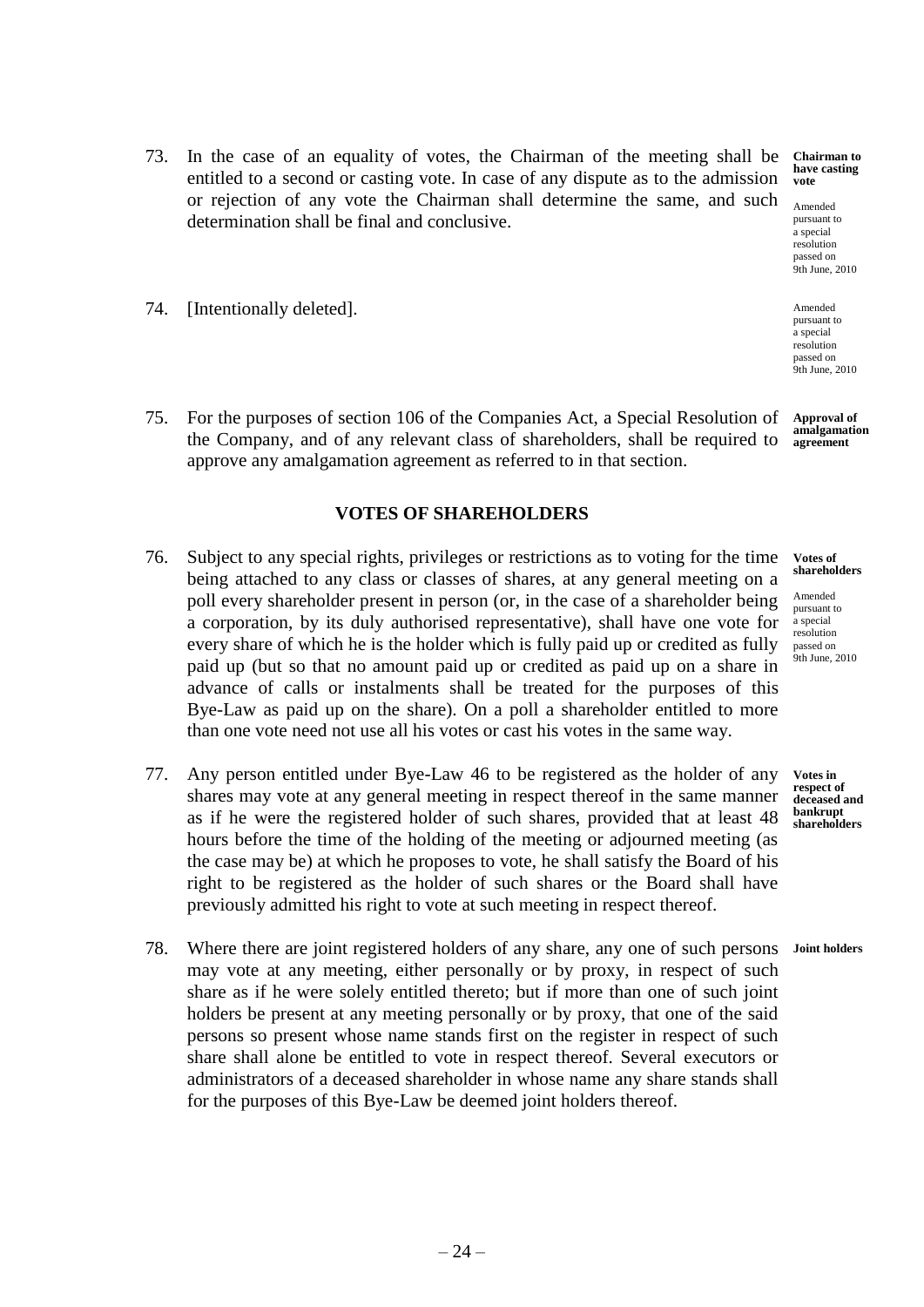- 79. A shareholder of unsound mind or in respect of whom an order has been made by any court having jurisdiction in lunacy may vote, on a poll, by his committee, receiver, curator bonis or other person in the nature of a committee, receiver or curator bonis appointed by that court, and any such committee, receiver, curator bonis or other person may on a poll vote by proxy. Evidence to the satisfaction of the Board of the authority of the person claiming to exercise the right to vote shall be delivered to such place or one of such places (if any) as is specified in accordance with these Bye-Laws for the deposit of instruments of proxy or, if no place is specified, at the Registration Office.
- 80. (A) Save as expressly provided in these Bye-Laws, no person other than a shareholder duly registered and who shall have paid everything for the time being due from him payable to the Company in respect of his shares shall be entitled to be present or to vote (save as proxy for another shareholder) either personally or by proxy or to be reckoned in a quorum (save as proxy for another shareholder), at any general meeting.
	- (B) Where any shareholder of the Company is, under the rules of the stock exchange in the Relevant Territory, required to abstain from voting on any particular resolution or restricted to voting only for or only against any particular resolution, any votes cast by or on behalf of such shareholder in contravention of such requirement or restriction shall not be counted.
	- (C) No objection shall be raised to the qualification of any voter except at the meeting or adjourned meeting at which the vote objected to is given or tendered, and every vote not disallowed at such meeting shall be valid for all purposes. Any such objection made in due time shall be referred to the Chairman, whose decision shall be final and conclusive.
- 81. Any shareholder of the Company entitled to attend and vote at a meeting of the **Proxies** Company or a meeting of the holders of any class of shares in the Company shall be entitled to appoint another person as his proxy to attend and vote instead of him. On a poll votes may be given either personally (or, in the case of a shareholder being a corporation, by its duly authorised representative) or by proxy. A shareholder may appoint more than one proxy to attend on the same occasion. A proxy need not be a shareholder.
- 82. The instrument appointing a proxy shall be in writing under the hand of the appointor or of his attorney duly authorised in writing, or if the appointor is a corporation, either under seal or under the hand of an officer or attorney duly authorised.

**Votes of shareholder of unsound mind**

Amended pursuant to a special resolution passed on 9th June, 2010

**Qualification for voting**

**When votes not to be counted**

Added pursuant to a special resolution passed on 18th June, 2004

#### **Objections to votes**

Re-numbered pursuant to a special resolution passed on 18th June, 2004

**Instrument appointing proxy to be in writing**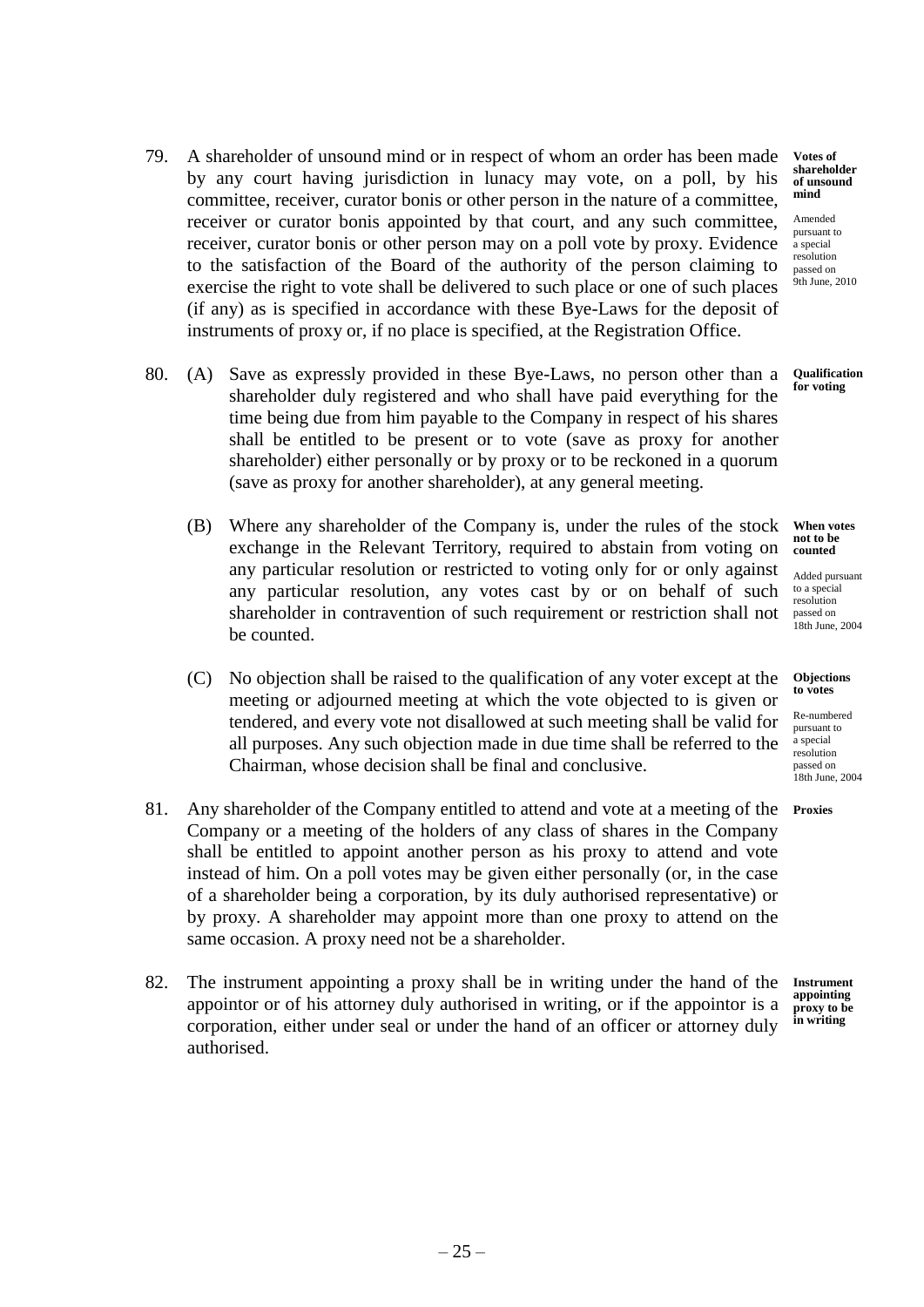- 83. The instrument appointing a proxy and the power of attorney or other authority, if any, under which it is signed or a notarially certified copy of that power or authority shall be deposited at such place or one of such places (if any) as is specified in the notice of meeting or in the instrument of proxy issued by the Company (or, if no place is specified, at the Registration Office) not less than forty-eight hours before the time for holding the meeting or adjourned meeting (as the case may be) at which the person named in such instrument proposes to vote, and in default the instrument of proxy shall not be treated as valid. No instrument appointing a proxy shall be valid after the expiration of twelve months from the date of its execution, except at an adjourned meeting where the meeting was originally held within twelve months from such date. Delivery of an instrument appointing a proxy shall not preclude a shareholder from attending and voting in person at the meeting or upon the poll concerned and, in such event, the instrument appointing a proxy shall be deemed to be revoked.
- 84. Every instrument of proxy, whether for a specified meeting or otherwise, shall **Form of proxy**be in such form as the Board may from time to time approve.
- 85. The instrument appointing a proxy to vote at a general meeting shall: (i) be deemed to confer authority upon the proxy to vote on any resolution (or amendment thereto) put to the meeting for which it is given as the proxy thinks fit. Provided that any form issued to a shareholder for use by him for appointing a proxy to attend and vote at a special general meeting or at an annual general meeting at which any business is to be transacted shall be such as to enable the shareholder, according to his intentions, to instruct the proxy to vote in favour of or against (or, in default of instructions, to exercise his discretion in respect of) each resolution dealing with any such business; and (ii) unless the contrary is stated therein, be valid as well for any adjournment of the meeting as for the meeting to which it relates.
- 86. A vote given in accordance with the terms of an instrument of proxy or power of attorney or by the duly authorised representative of a corporation shall be valid notwithstanding the previous death or insanity of the principal or revocation of the proxy or power of attorney or other authority under which the proxy was executed or the transfer of the share in respect of which the proxy is given, provided that no intimation in writing of such death, insanity, revocation or transfer as aforesaid shall have been received by the Company at its Registration Office, or at such other place as is referred to in Bye-Law 83, at least two hours before the commencement of the meeting or adjourned meeting at which the proxy is used.

**Appointment of proxy must be deposited**

Amended pursuant to .<br>a special resolution passed on 9th June, 2010

**Authority under instrument appointing proxy**

Amended pursuant to a special resolution passed on 9th June, 2010

**When vote by proxy valid though authority revoked**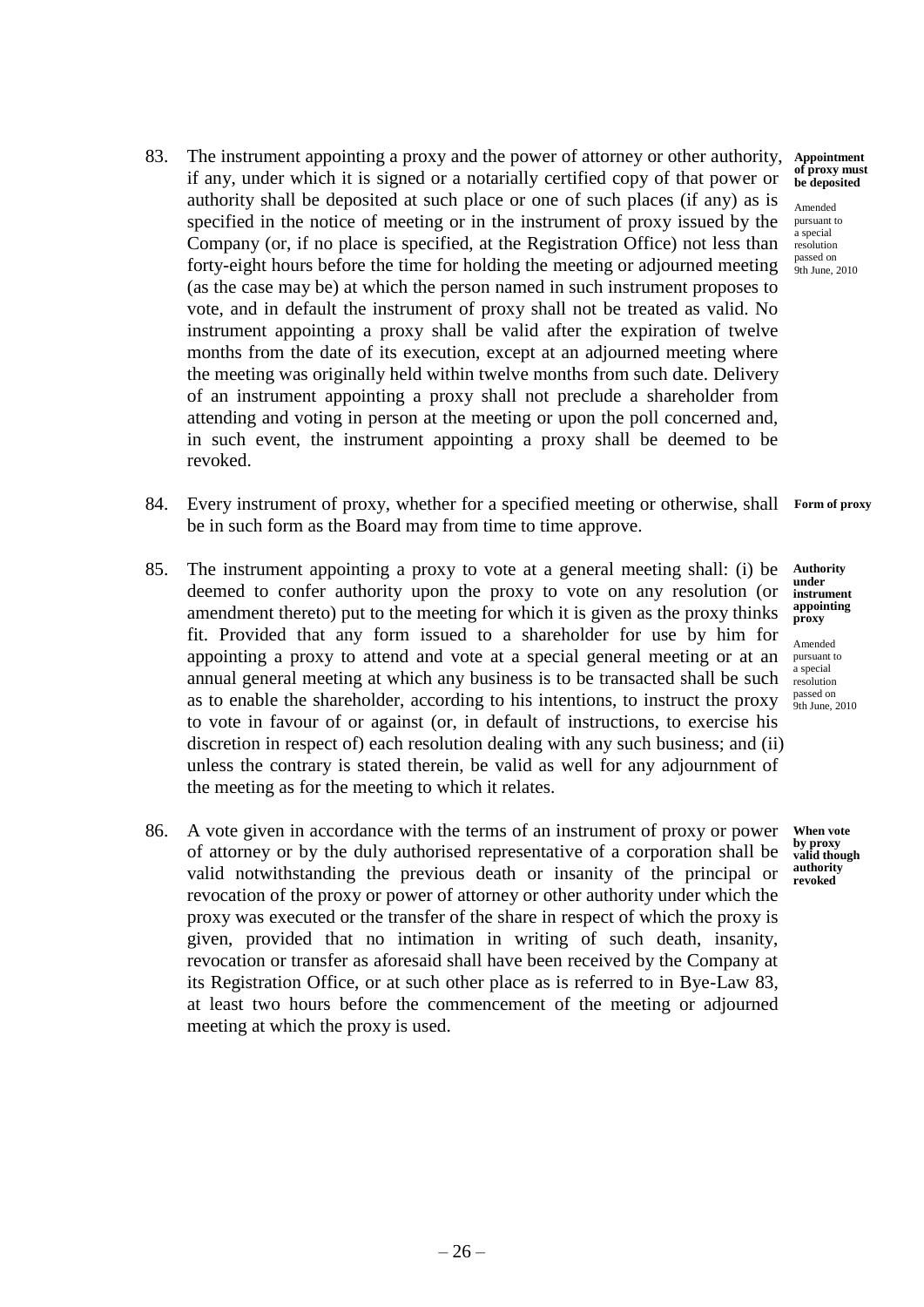**Corporation acting by representatives at meetings**

- 87. (A) Any corporation which is a shareholder of the Company may, by resolution of its directors or other governing body or by power of attorney, authorise such person as it thinks fit to act as its representative at any meeting of the Company or of any class of shareholders of the Company, and the person so authorised shall be entitled to exercise the same powers on behalf of the corporation which he represents as that corporation could exercise if it were an individual shareholder of the Company. References in these Bye-Laws to a shareholder present in person at a meeting shall, unless the context otherwise requires, include a corporation which is a shareholder represented at the meeting by such duly authorised representative.
	- (B) If a Clearing House (or its nominee) is a member of the Company, it may authorise each person or persons as it thinks fit to act as its representative or representatives at any meeting of the Company or at any meeting of any class of members of the Company provided that, if more than one person is so authorised, the authorisation shall specify the number and class of shares in respect of which each such person is authorised. A person so authorised under the provisions of this Bye-Law shall be entitled to exercise the same powers on behalf of the Clearing House (or its nominee) which he represents as that Clearing House (or its nominee) could exercise if it were an individual member.

# **REGISTERED OFFICE**

88. The Registered Office of the Company shall be at such place in Bermuda as the Board shall from time to time appoint. **Registered office**

# **BOARD OF DIRECTORS**

- 89. The number of Directors shall not be less than two. The Company shall keep at its Registered Office a register of its directors and officers in accordance with the Statutes. **Constitution of Board**
- 90. The Company in general meeting may by Ordinary Resolution elect a person or persons qualified to be Directors to act as Directors in the alternative to any of the Directors of the Company or may authorise the Board to appoint such alternate Directors. Any alternate Director may be removed by the Company in general meeting by Ordinary Resolution and, if appointed by the Board, may be removed by the Board and, subject thereto, the office of alternate Director shall continue until the next annual election of Directors in accordance with Bye-Law 99 or, if earlier, the date on which the relevant Director ceases to be a Director. An alternate Director may also be a Director in his own right and may act as alternate to more than one Director. **Alternate Directors**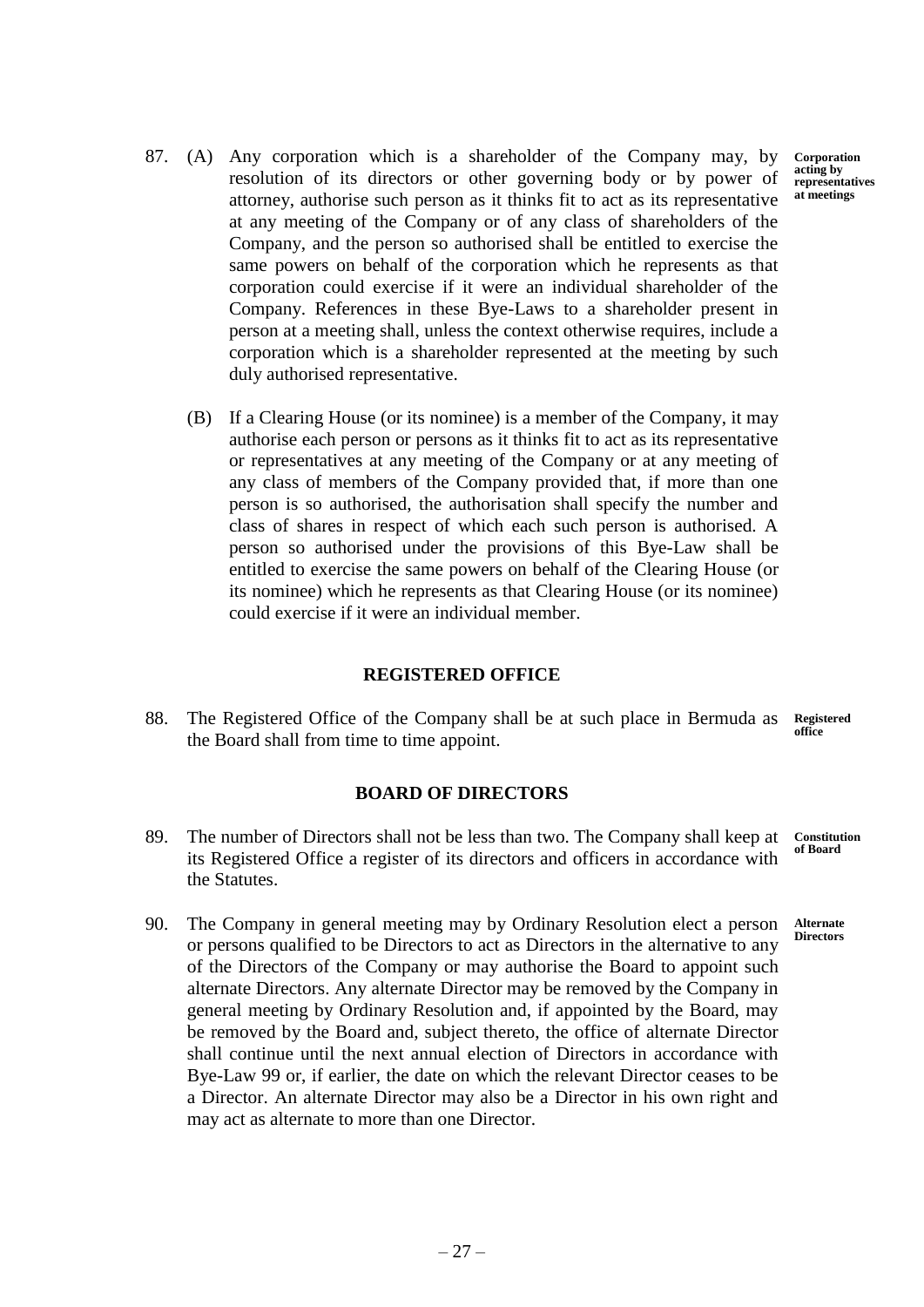**Rights of alternate Directors**

- 91. (A) A Director may at any time, by notice in writing signed by him delivered to the Registered Office of the Company or at the Head Office or at a meeting of the Board, appoint any person (including another Director) to act as alternate Director in his place during his absence and may in like manner at any time determine such appointment. If such person is not another Director such appointment unless previously approved by the Board shall have effect only upon and subject to being so approved. The appointment of an alternate Director shall determine on the happening of any event, which were he a Director, would cause him to vacate such office or if his appointor ceases to be a Director.
	- (B) An alternate Director shall be entitled to contract and be interested in and benefit from contracts or arrangements or transactions and to be repaid expenses and to be indemnified to the same extent mutatis mutandis as if he were a Director, but he shall not be entitled to receive from the Company in respect of his appointment as alternate Director any remuneration except only such part (if any) of the ordinary remuneration otherwise payable to his appointor as such appointor may by notice in writing to the Company from time to time direct.
	- (C) An alternate Director shall, if his appointor so requests, be entitled to receive notices of meetings of the Board or committees of the Board to the same extent as, but in lieu of, the Director appointing him and shall be entitled to such extent to attend and vote as a Director at any such meeting at which the Director appointing him is not personally present and generally at such meeting to exercise and discharge all the functions, powers and duties of his appointor as a Director and for the purposes of the proceedings at such meeting the provisions of these Bye-Laws shall apply as if he were a Director.
	- (D) Every person acting as an alternate Director shall (except as regards power to appoint an alternate Director and remuneration) be subject in all respects to the provisions of these Bye-Laws relating to Directors and shall alone be responsible to the Company for his acts and defaults and shall not be deemed to be the agent of or for the Director appointing him. An alternate Director may be paid expenses and shall be entitled to be indemnified by the Company to the same extent mutatis mutandis as if he were a Director but shall not be entitled to receive from the company any fee in his capacity as an alternate Director.
	- (E) Every person acting as an alternate Director shall have one vote for each Director for whom he acts as alternate (in addition to his own vote if he is also a Director). The signature of an alternate Director to any resolution in writing of the Board or a committee of the Board shall, unless the notice of his appointment provides to the contrary, be as effective as the signature of his appointor.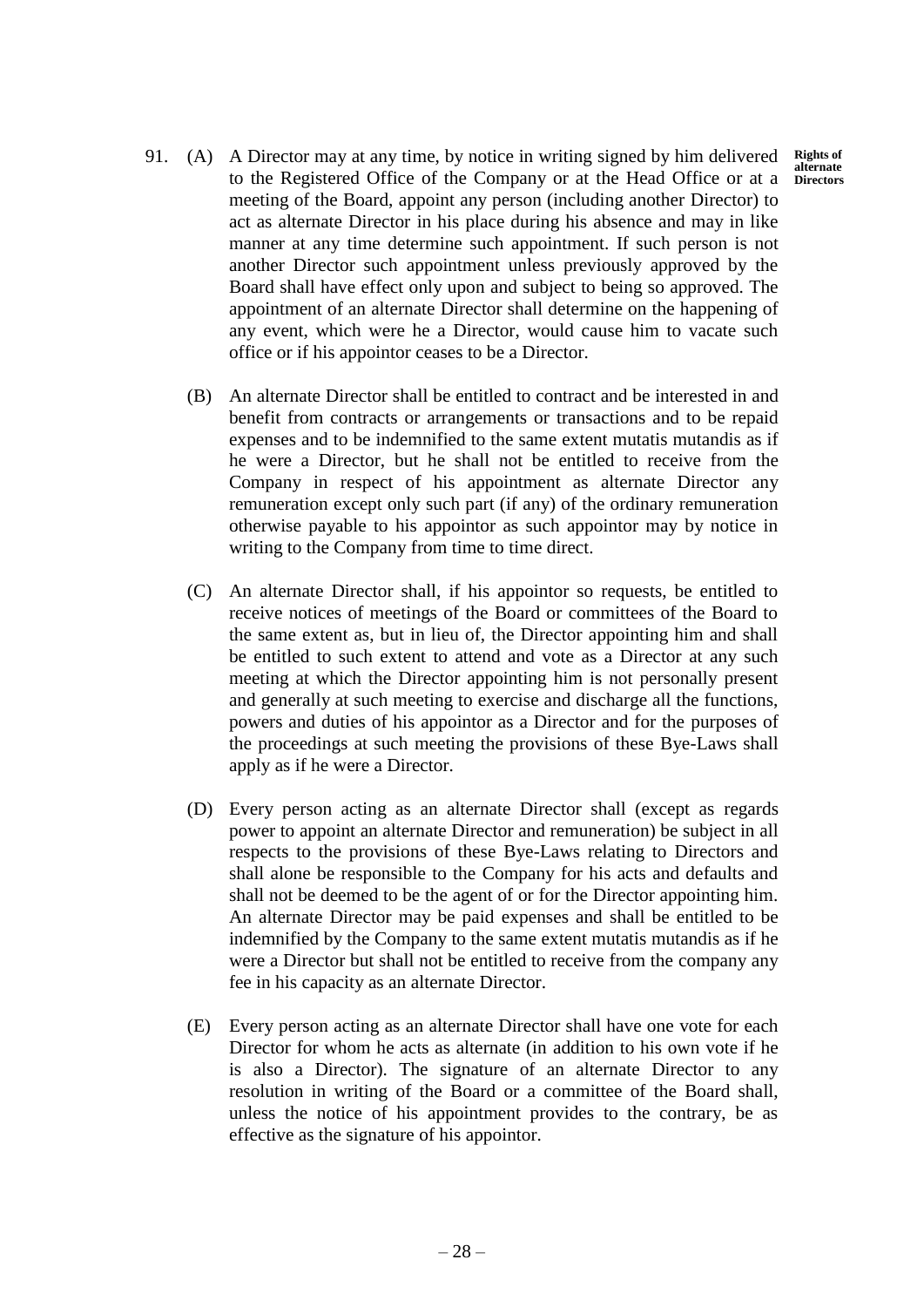- (F) No alternate Director shall by virtue of that position be a director for the purposes of the Companies Act, but shall nevertheless be subject to the provisions of the Companies Act in so far as they relate to the duties and obligations of directors (other than the obligations to hold any qualifying share in the Company) when performing the functions of a Director.
- 92. A Director or an alternate Director shall not be required to hold any qualification shares but shall nevertheless be entitled to attend and speak at all general meetings of the Company and all meetings of any class of shareholders of the Company.
- 93. The Directors shall be entitled to receive by way of remuneration for their services as Directors such sum as shall from time to time be determined by the Company in general meeting, such sum (unless otherwise directed by the resolution by which it is voted) to be divided amongst the Directors in such proportions and in such manner as the Board may agree, or failing agreement, equally, except that in such event any Director holding office for less than the whole of the relevant period in respect of which the remuneration is paid shall only rank in such division in proportion to the time during such period for which he has held office. The foregoing provisions shall not apply to a Director who holds any salaried employment or office in the Company except in the case of sums paid in respect of Directors' fees.
- 94. The Directors shall also be entitled to be repaid all travelling, hotel and other expenses reasonably incurred by them respectively in or about the performance of their duties as Directors, including their expenses of travelling to and from board meetings, committee meetings or general meetings or otherwise incurred whilst engaged in the business of the Company or in the discharge of their duties as Directors. **Directors'**
- 95. The Board may grant special remuneration to any Director who, being called upon, shall perform any special or extra services to or at the request of the Company. Such special remuneration may be made payable to such Director in addition to or in substitution for his ordinary remuneration as a Director, and may be made payable by way of salary, commission or participation in profits or otherwise as may be arranged. **Special**
- 96. (A) Notwithstanding Bye-Laws 93, 94 and 95, the remuneration of a Managing Director, Joint Managing Director, Deputy Managing Director or an Executive Director or a Director appointed to any other office in the management of the Company may from time to time be fixed by the Board and may be by way of salary, commission, or participation in profits or otherwise or by all or any of those modes and with such other benefits (including pension and/or gratuity and/or other benefits on retirement) and allowances as the Board may from time to time decide. Such remuneration shall be in addition to his ordinary remuneration as a Director.

**Attendance at general meetings**

**Directors' remuneration**

**expenses**

**remuneration**

**Remuneration of Managing Directors, etc.**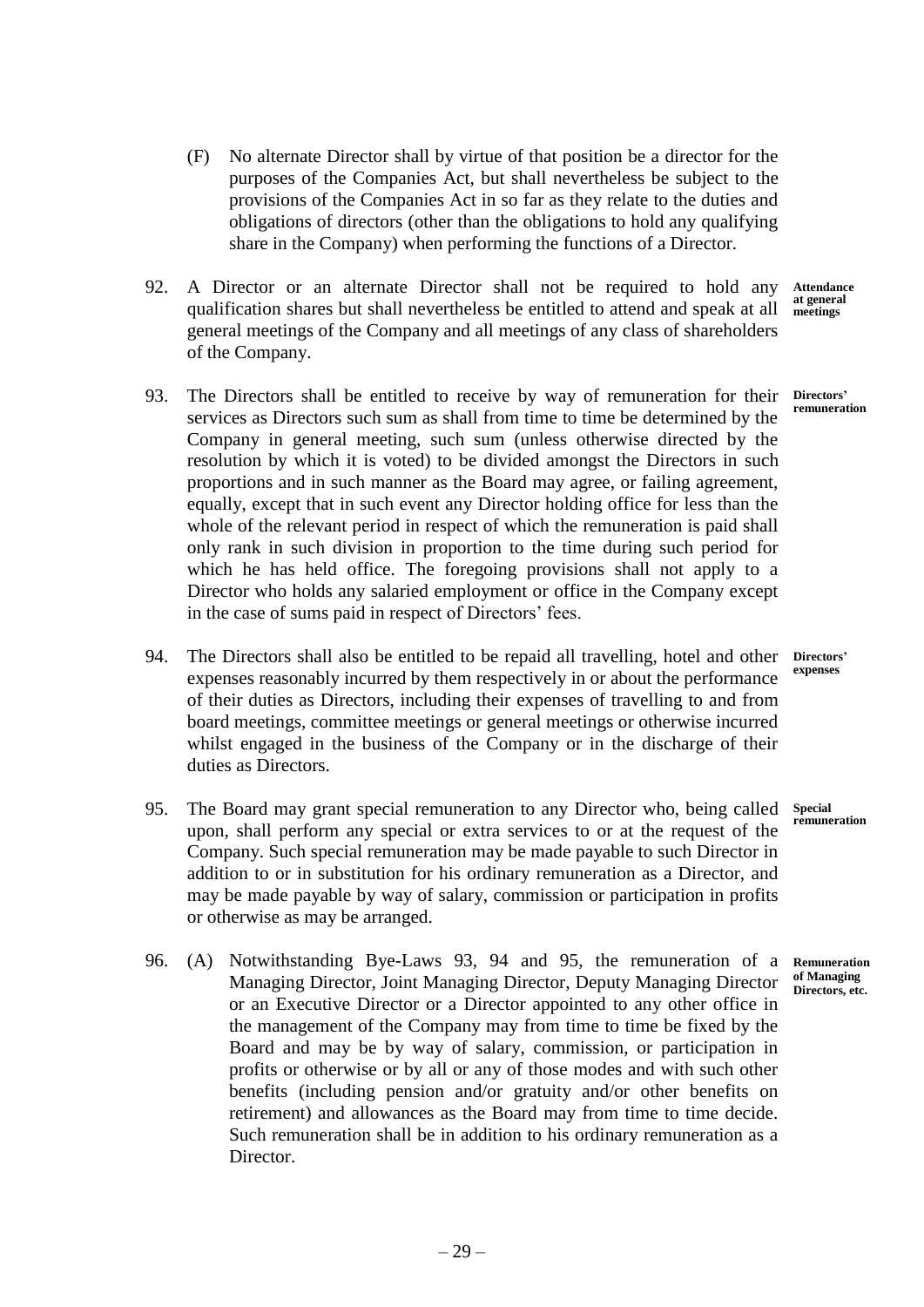- (B) Payments to any Director or past Director of any sum by way of compensation for loss of office or as consideration for or in connection with his retirement from office (not being a payment to which the Director is contractually entitled) must be approved by the Company in general meeting. **Payments for compensation for loss of office**
- 97. (A) A Director shall vacate his office:-
	- (i) if he becomes bankrupt or has a receiving order made against him or suspends payment or compounds with his creditors generally;
	- (ii) if he becomes a lunatic or of unsound mind;
	- (iii) if he absents himself from the meetings of the Board during a continuous period of six months, without special leave of absence from the Board, and his alternate Director (if any) shall not during such period have attended in his stead, and the Board passes a resolution that he has by reason of such absence vacated his office;
	- (iv) if he becomes prohibited by law from acting as a Director;
	- (v) if by notice in writing delivered to the Company at its Registered Office or at the Head Office he resigns his office; or
	- (vi) if he shall be removed from office by an Ordinary Resolution of Amended the Company under Bye-Law 104.

pursuant to a special resolution passed on 9th *June*, 2010

- (B) No Director shall be required to vacate office or be ineligible for re-election or re-appointment as a Director, and no person shall be ineligible for appointment as a Director by reason only of his having attained any particular age.
- 98. (A) Subject to the Companies Act, a Director may hold any other office or place of profit with the Company (except that of Auditors) in conjunction with his office of Director for such period and upon such terms as the Board may determine, and may be paid such extra remuneration therefor (whether by way of salary, commission, participation in profits or otherwise) as the Board may determine, and such extra remuneration shall be in addition to any remuneration provided for, by or pursuant to any other Bye-Law. **Directors' interests**
	- (B) A Director may act by himself or his firm in a professional capacity for the Company (otherwise than as Auditors) and he or his firm shall be entitled to remuneration for professional services as if he were not a Director.

**When office** 

**of Director to be vacated**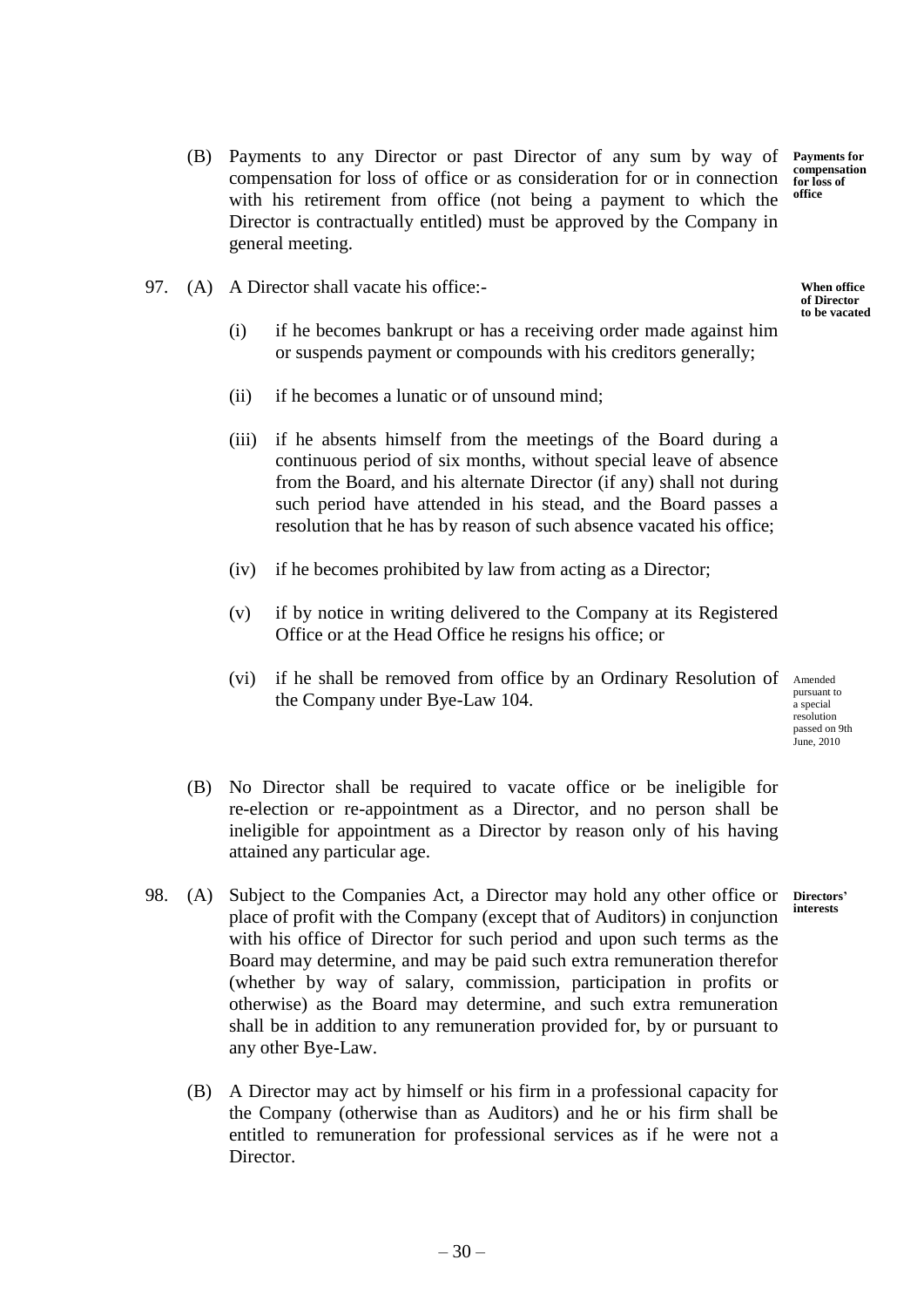- (C) A Director may be or become a director or other officer of, or otherwise interested in, any company promoted by the Company or any other company in which the Company may be interested, and shall not be liable to account to the Company or the shareholders for any remuneration, profit or other benefit received by him as a director or officer of or from his interest in such other company. The Board may also cause the voting power conferred by the shares in any other company held or owned by the Company to be exercised in such manner in all respects as it thinks fit, including the exercise thereof in favour of any resolution appointing the Directors or any of them to be directors or officers of such other company, or voting or providing for the payment of remuneration to the directors or officers of such other company.
- (D) A Director shall not vote or be counted in the quorum on any resolution of the Board concerning his own appointment as the holder of any office or place of profit with the Company or any other company in which the Company is interested (including the arrangement or variation of the terms thereof, or the termination thereof).
- (E) Where arrangements are under consideration concerning the appointment (including the arrangement or variation of the terms thereof, or the termination thereof) of two or more Directors to offices or places of profit with the Company or any other company in which the Company is interested, a separate resolution may be put in relation to each Director and in such case each of the Directors concerned shall be entitled to vote (and be counted in the quorum) in respect of each resolution except that concerning his own appointment (or the arrangement or variation of the terms thereof, or the termination thereof) and except (in the case of an office or place of profit with any such other company as aforesaid) where the other company is a company in which the Director together with any of his associates own 5 per cent. or more of the issued shares of any class of the equity share capital of such company or of the voting rights of any class of shares of such company.
- (F) Subject to the Companies Act and to the next paragraph of this Bye-Law, no Director or proposed or intended Director shall be disqualified by his office from contracting with the Company, either with regard to his tenure of any office or place of profit or as vendor, purchaser or in any other manner whatever, nor shall any such contract or any other contract or arrangement in which any Director is in any way interested be liable to be avoided, nor shall any Director so contracting or being so interested be liable to account to the Company or the shareholders for any remuneration, profit or other benefits realised by any such contract or arrangement, by reason only of such Director holding that office or the fiduciary relationship thereby established.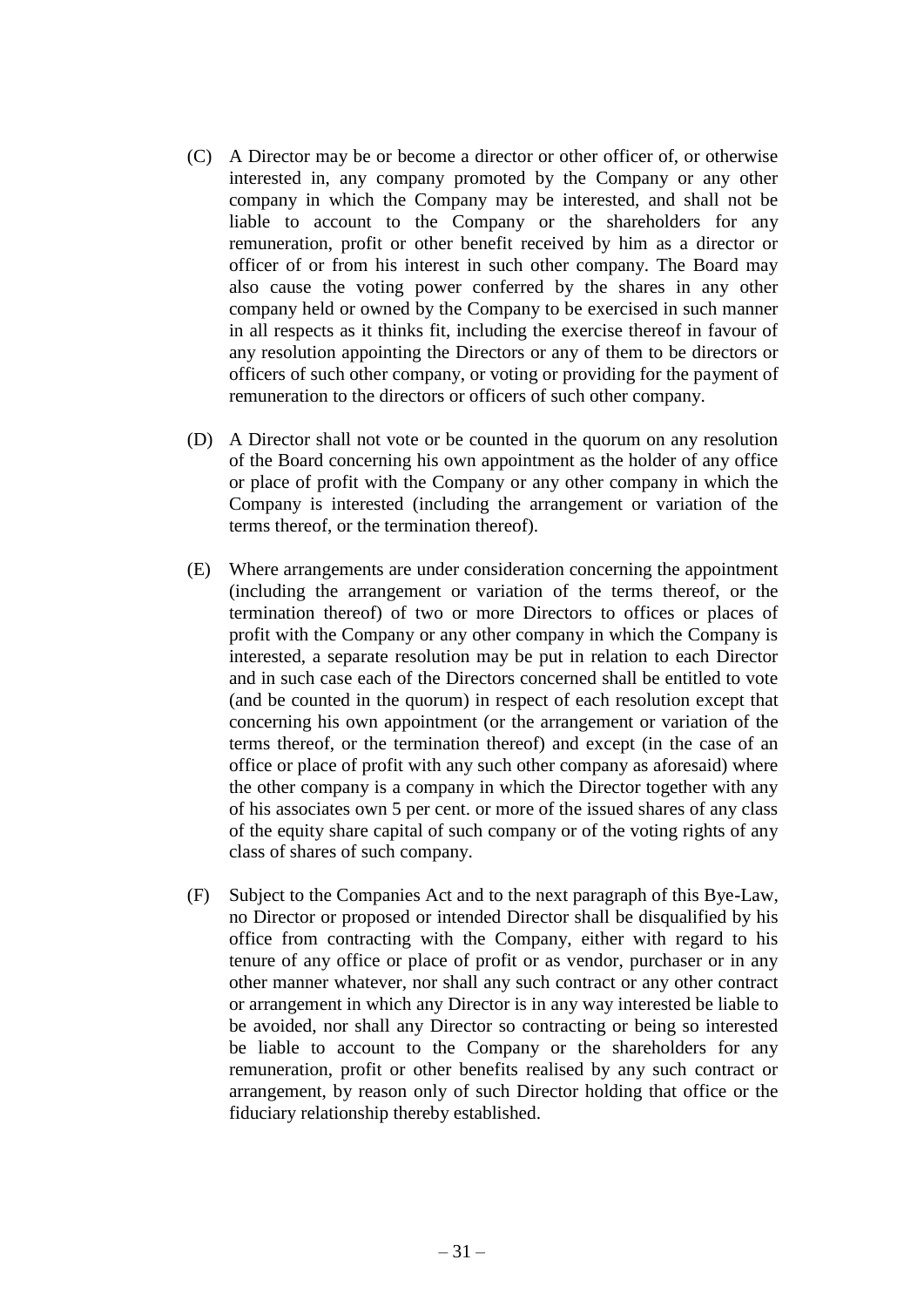- (G) A Director who to his knowledge is in any way, whether directly or indirectly, interested in a contract or arrangement or proposed contract or arrangement with the Company shall declare the nature of his interest at the meeting of the Board at which the question of entering into the contract or arrangement is first taken into consideration, if he knows his interest then exists, or in any other case at the first meeting of the Board after he knows that he is or has become so interested. For the purposes of this Bye-Law, a general notice to the Board by a Director to the effect that (a) he is a shareholder of a specified company or firm and is to be regarded as interested in any contract or arrangement which may after the date of the notice be made with that company or firm or (b) he is to be regarded as interested in any contract or arrangement which may after the date of the notice be made with a specified person who is connected with him, shall be deemed to be a sufficient declaration of interest under this Bye-Law in relation to any such contract or arrangement; provided that no such notice shall be effective unless either it is given at a meeting of the Board or the Director takes reasonable steps to secure that it is brought up and read at the next Board meeting after it is given.
- (H) A Director shall not vote (nor be counted in the quorum) on any resolution of the Board approving any contract or arrangement or any other proposal in which he or any of his associate(s) is/are materially interested, but this prohibition shall not apply to any of the following matters namely:

Amended pursuant to a special resolution passed on 18th June, 2004

- (i) any contract, arrangement or proposal for the giving by the Company of any security or indemnity to the Director or his associate(s) in respect of money lent or obligations undertaken by him or any of his associate(s) for the benefit of the Company or any of its subsidiaries;
- (ii) any contract, arrangement or proposal for the giving by the Company of any security to a third party in respect of a debt or obligation of the Company or any of its subsidiaries which the Director or his associate(s) has/have himself/themselves guaranteed or secured in whole or in part;
- (iii) any contract, arrangement or proposal by the Director or his associate(s) to subscribe for shares or debentures or other securities of the Company to be issued pursuant to any offer or invitation to the shareholders or debenture holders or to the public which does not provide the Director or his associate(s) any privilege not accorded to any other shareholders or debenture holders or to the public;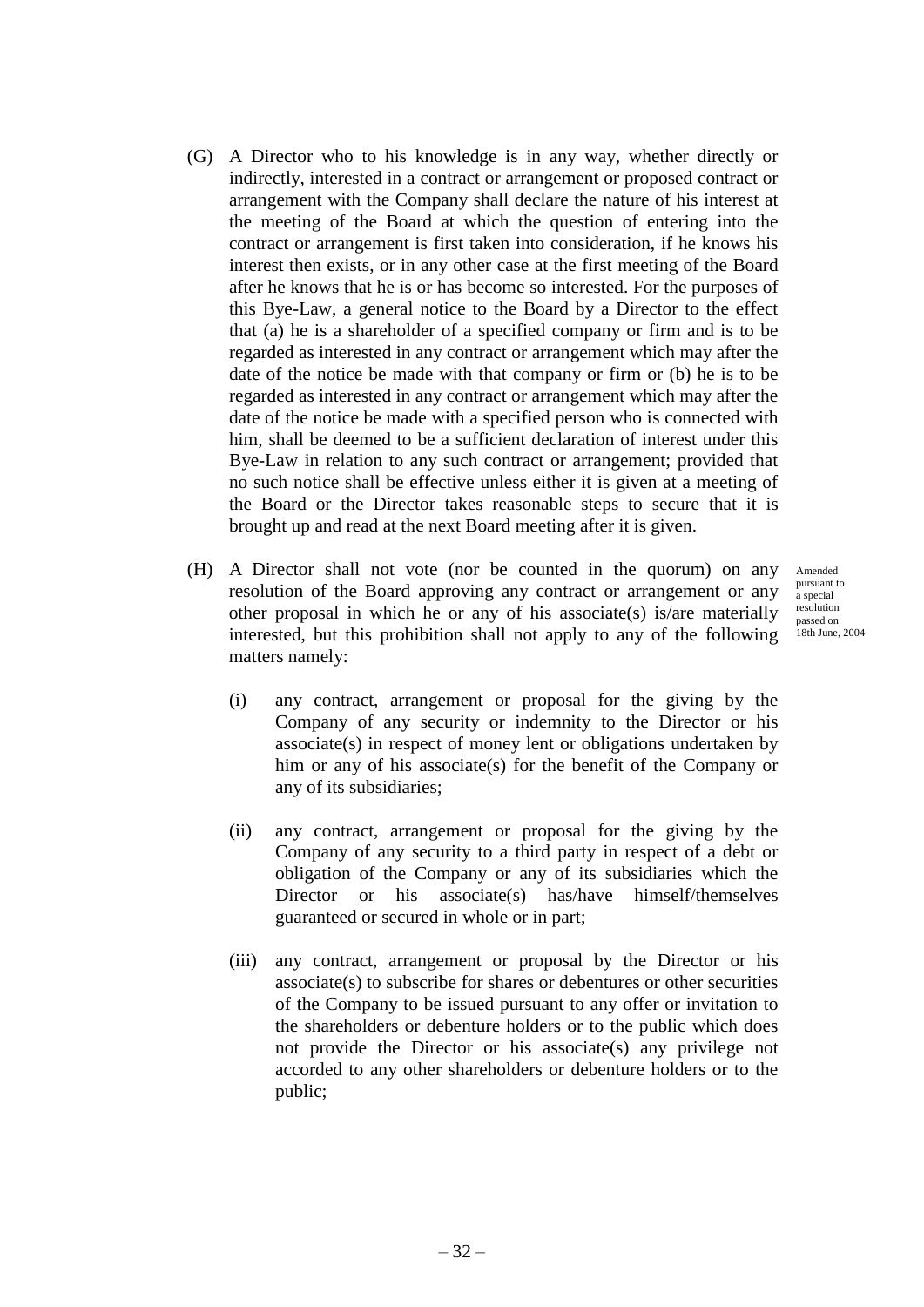- (iv) any contract, arrangement or proposal concerning an offer of the shares or debentures or other securities of or by the Company or any other company which the Company may promote or be interested in for subscription or purchase whether the Director or his associate(s) is/are or is/are to be interested as a participant in the underwriting or sub-underwriting of the offer;
- (v) any contract, arrangement or proposal in which the Director or his associate(s) is/are interested in the same manner as other holders of shares or debentures or other securities of the Company by virtue only of his/their interest in shares or debentures or other securities of the Company;
- (vi) any contract or arrangement concerning any other company in which the Director or his associate(s) is/are interested directly or indirectly whether as an officer or a shareholder other than a company in which the Director and any of his associate(s) own five (5) per cent. or more of the issued shares of any class of the equity share capital of such company or of the voting rights of any class of shares of such company (or of any third party through which his interest or that of any of his associate(s) is derived) or of the voting rights;
- (vii) any proposal or arrangement for the benefit of employees of the Company or its subsidiaries including the adoption, modification or operation of a pension fund or retirement, death or disability benefit scheme which relates both to the Director or his associate(s) and employees of the Company or of any of its subsidiaries and does not give the Director or his associate(s) any privilege not accorded to the class of persons to whom such scheme or fund relates; or
- (viii) any proposal concerning the adoption, modification or operation of any employees' share scheme involving the issue or grant of options over shares or other securities by the Company to, or for the benefit of, the employees of the Company or its subsidiaries under which the Director or his associate(s) may benefit.
- (I) A company shall be deemed to be a company in which a Director together with any of his associates owns five (5) per cent. or more of the issued shares of any class of the equity share capital of such company or of the voting rights of any class of shares of such company if and so long as (but only if and so long as) he together with his associates is (either directly or indirectly) the holder of or beneficially interested in five (5) per cent. or more of any class of the equity share capital of such company (or of any third company through which his interest is derived) or of the voting rights of any class of shares available to shareholders of the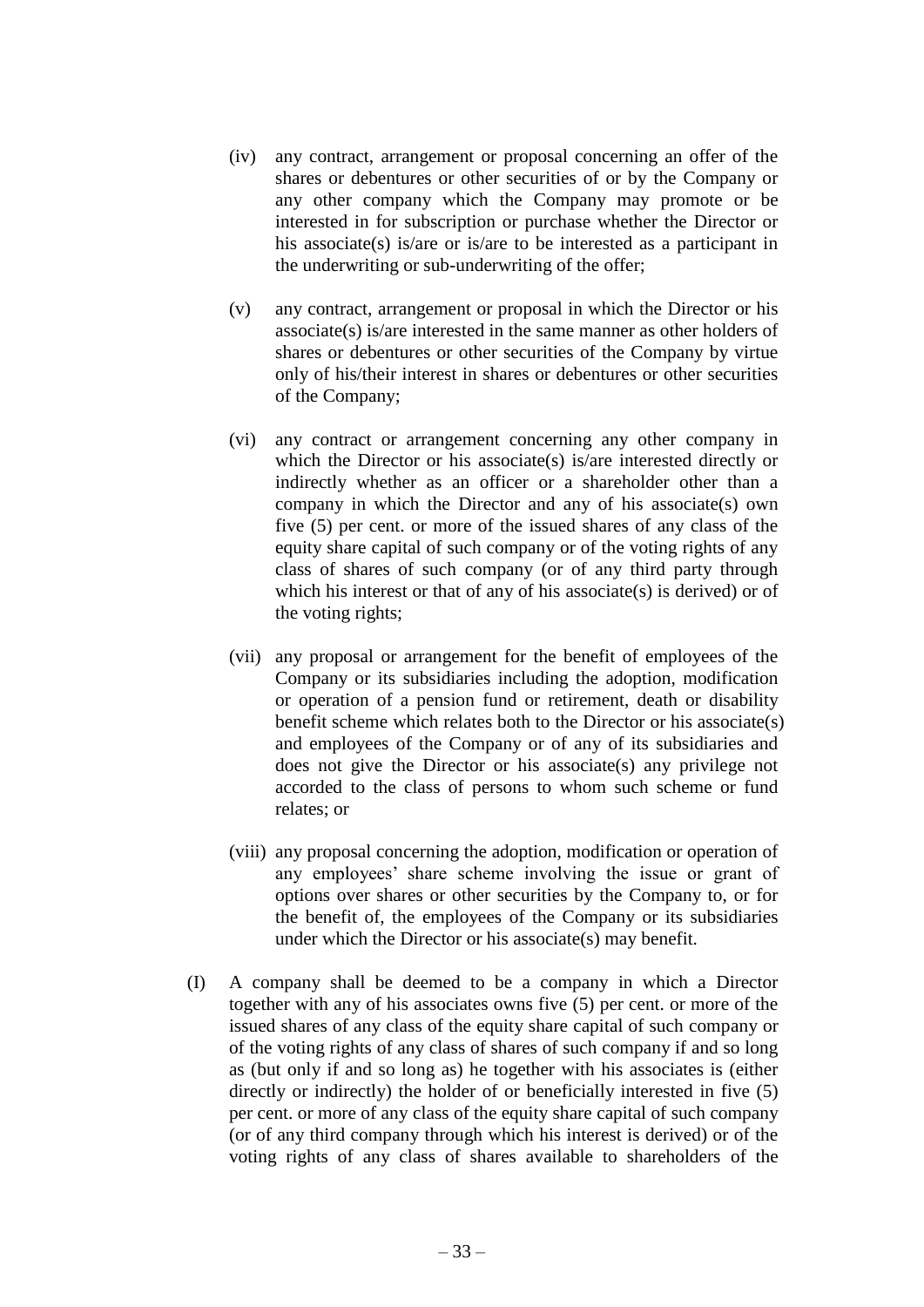company. For the purpose of this paragraph there shall be disregarded any shares held by a Director as bare or custodian trustee and in which he has no beneficial interest, any shares comprised in a trust in which the Director's interest is in reversion or remainder if and so long as some other person is entitled to receive the income thereof, and any shares comprised in an authorised unit trust scheme in which the Director is interested only as a unit holder.

- (J) A Director and/or his associate(s) shall be deemed materially interested in a transaction if a company in which a Director or his associate(s), in aggregate, beneficially own(s) five (5) per cent. or more of the issued shares or other securities of that company (or of any third company through which his interest or that of his associates is derived) is interested in such transaction. Amended pursuant to a special resolution
- (K) Any question arising at any meeting of the Board as to the materiality of the interest of a Director or as to the entitlement of any Director to vote shall be referred to the Chairman of the meeting and his ruling shall be final and conclusive, whereas any question as aforesaid arising in respect of the Chairman of the meeting shall be decided by a resolution of the Board for which purpose such Chairman shall not be counted in the quorum nor shall he vote thereon and such resolution shall be final and conclusive.

# **APPOINTMENT AND RETIREMENT OF DIRECTORS**

- 99. Notwithstanding any other provisions in the Bye-Laws, at each annual general meeting one-third of the Directors for the time being (or, if their number is not a multiple of three (3), the number nearest to but not less than one-third) shall retire from office by rotation provided that every Director shall be subject to retirement at least once every three years. The Directors to retire in every year shall be those who have been longest in office since their last election but as between persons who became Directors on the same day shall (unless they otherwise agree between themselves) be determined by lot. The retiring Directors shall be eligible for re-election. The Company at any general meeting at which any Directors retire may fill the vacated offices.
- 100. If at any general meeting at which an election of Directors ought to take place the places of the retiring Directors are not filled, the retiring Directors or such of them as have not had their places filled shall be deemed to have been re-elected and shall, if willing, continue in office until the next annual general meeting and so on from year to year until their places are filled, unless:-

passed on 18th June, 2004

Amended pursuant to a special resolution passed on 18th June, 2004

**Rotation and retirement of Directors**

Amended pursuant to a special resolution passed on 9th June, 2010

**Retiring Directors to remain in office until successors appointed**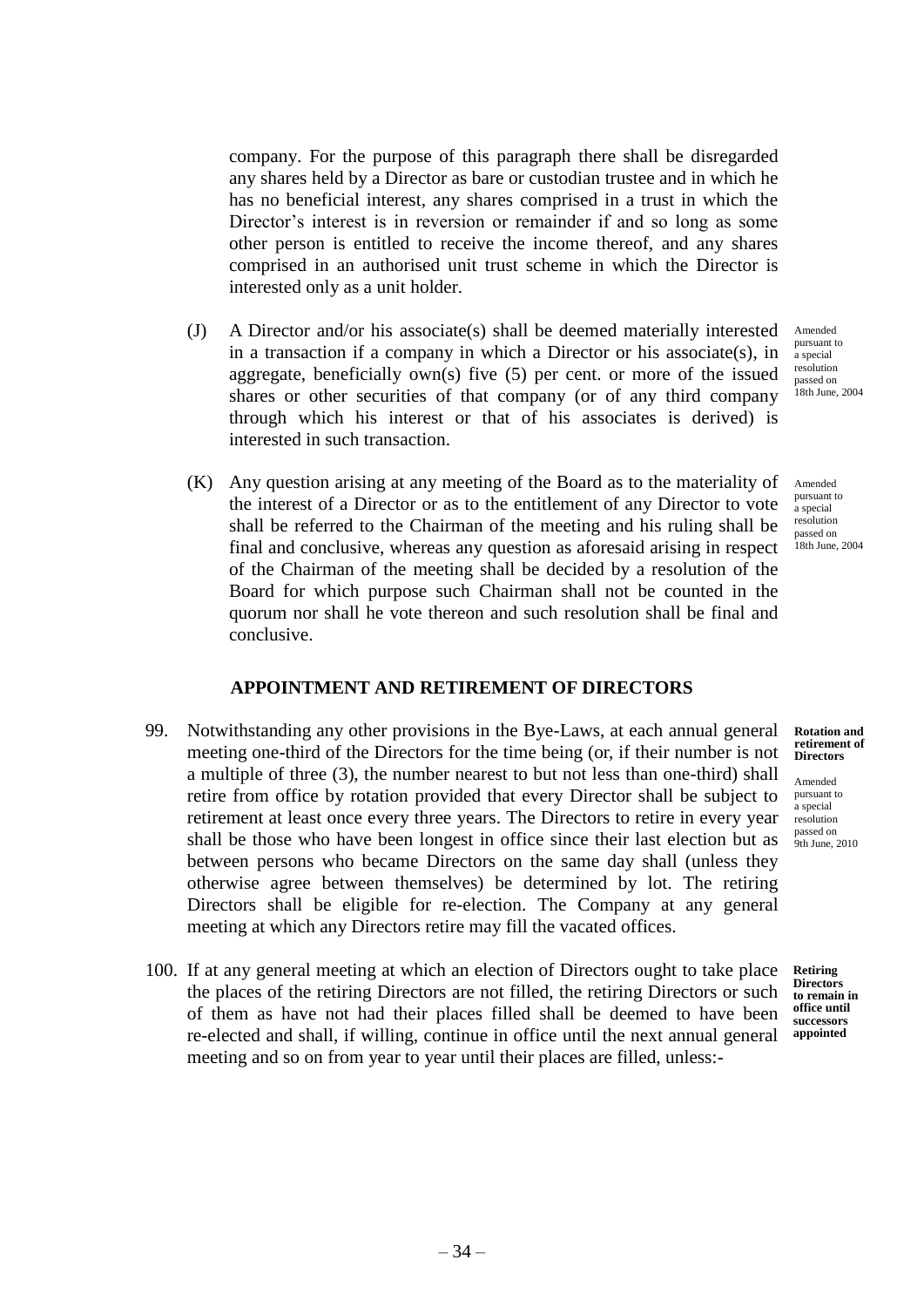- (i) it shall be determined at such meeting to reduce the number of Directors; or
- (ii) it is expressly resolved at such meeting not to fill up such vacated offices; or
- (iii) in any such case the resolution for re-election of a Director is put to the meeting and lost; or
- (iv) such Director has given notice in writing to the Company that he is not willing to be re-elected.
- 101. The Company in general meeting shall from time to time fix and may from time to time by Ordinary Resolution increase or reduce the maximum and minimum number of Directors but so that the number of Directors shall never be less than two.

**Power of general meeting to increase or reduce number of Directors**

- **Appointment of Directors**
- 102. (A) The Company may from time to time in general meeting by Ordinary Resolution elect any person to be a Director either to fill a casual vacancy or as an addition to the Board. Any Director so appointed shall hold office only until the next following annual general meeting of the Company and shall then be eligible for re-election at the meeting but shall not be taken into account in determining the Directors or the number of Directors who are to retire by rotation at such meeting.
	- (B) The Board shall have power from time to time and at any time to appoint any person as a Director either to fill a casual vacancy or as an addition to the Board but so that the number of Directors so appointed shall not exceed the maximum number determined from time to time by the shareholders in general meeting. Any Director so appointed shall hold office only until the next following annual general meeting of the Company and shall then be eligible for re-election at the meeting but shall not be taken into account in determining the Directors or the number of Directors who are to retire by rotation at such meeting.
- 103. No person, other than a retiring Director, shall, unless recommended by the Board for election, be eligible for election to the office of Director at any general meeting, unless notice in writing of the intention to propose that person for election as a Director and notice in writing by that person of his willingness to be elected shall have been lodged at the Head Office or at the Registration Office provided that the minimum length of the period, during which such notice(s) are given, shall be at least seven days and that the period for lodgment of such notice(s) shall commence no earlier than the day after the despatch of the notice of the general meeting appointed for such election and end no later than seven days prior to the date of such general meeting.

**Notice of proposed Director to be given**

Amended pursuant to a special resolution passed on 18th June, 2004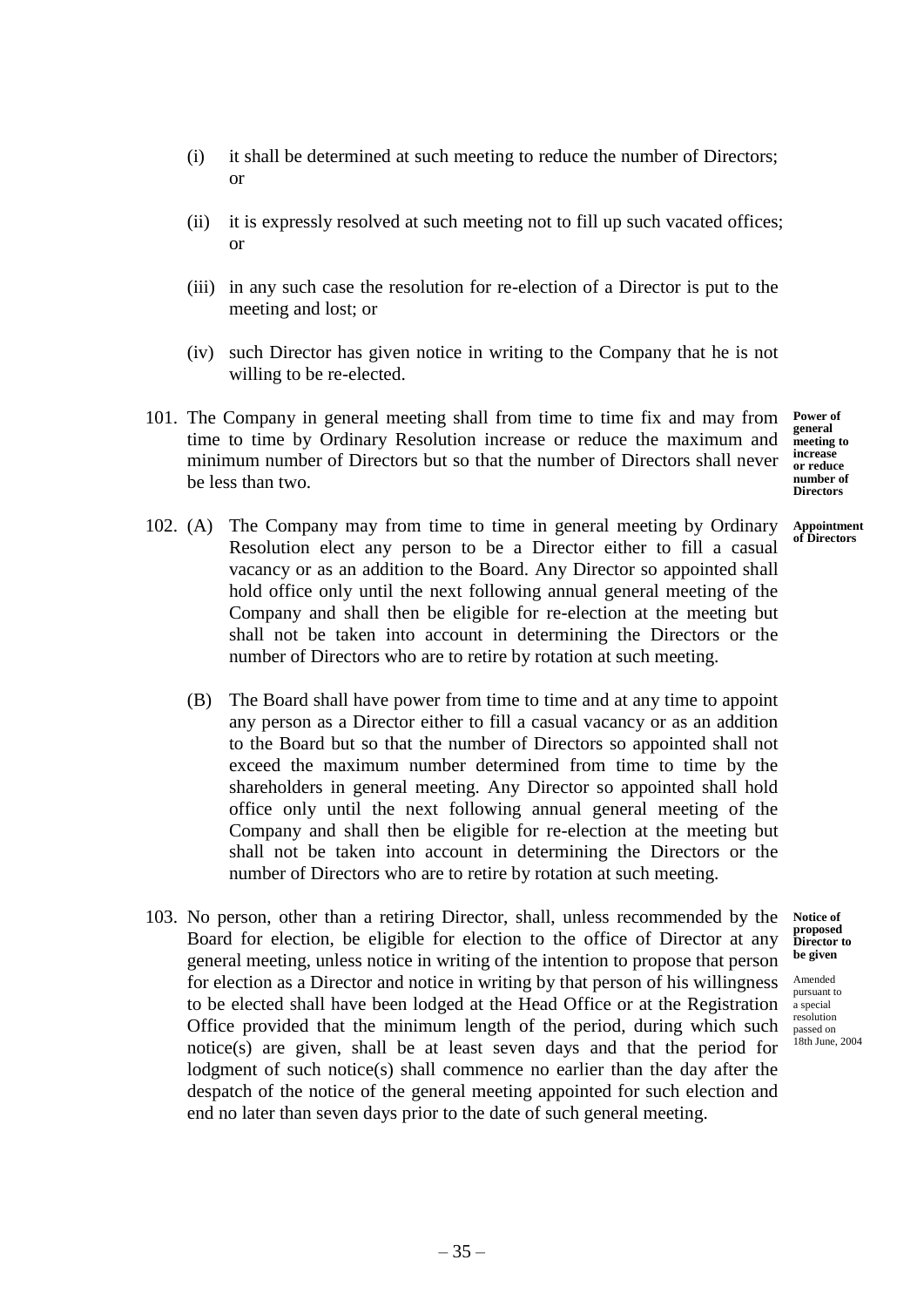104. The Company may by Ordinary Resolution remove any Director (including a Managing Director or other Executive Director) before the expiration of his period of office notwithstanding anything in these Bye-Laws or in any agreement between the Company and such Director (but without prejudice to any claim which such Director may have for damages for any breach of any contract between him and the Company) and may elect another person in his stead. Any person so elected shall hold office only until the next following annual general meeting of the Company and shall then be eligible for re-election at such meeting, but shall not be taken into account in determining the Directors who are to retire by rotation at such meeting. **Power to Director** 

# **BORROWING POWERS**

- 105. The Board may from time to time at its discretion exercise all the powers of the Company to raise or borrow or to secure the payment of any sum or sums of money for the purposes of the Company and to mortgage or charge its undertaking, property and uncalled capital or any part thereof. **Power to borrow**
- 106. The Board may raise or secure the payment or repayment of such sum or sums in such manner and upon such terms and conditions in all respects as it thinks fit and in particular by the issue of debentures, debenture stock, bonds or other securities of the Company, whether outright or as collateral security for any debt, liability or obligation of the Company or of any third party.
- 107. Debentures, debenture stock, bonds and other securities may be made assignable free from any equities between the Company and the person to whom the same may be issued. **etc.**
- 108. Any debentures, debenture stock, bonds or other securities may be issued at a discount (other than shares), premium or otherwise and with any special privileges as to redemption, surrender, drawings, allotment of shares, attending and voting at general meetings of the Company, appointment of Directors and otherwise.
- 109. (A) The Board shall cause a proper register to be kept of all mortgages and charges specifically affecting the property of the Company and shall duly comply with such provisions of the Companies Act with regard to the registration of mortgages and charges as may be specified or required.
	- (B) If the Company issues a series of debentures or debenture stock not transferable by delivery, the Board shall cause a proper register to be kept of the holders of such debentures. **stock**

**remove** 

**by Special Resolution**

**Conditions on which money may be borrowed**

**Assignment of debentures** 

**Special privileges of debentures etc.**

**Register of charges to be kept**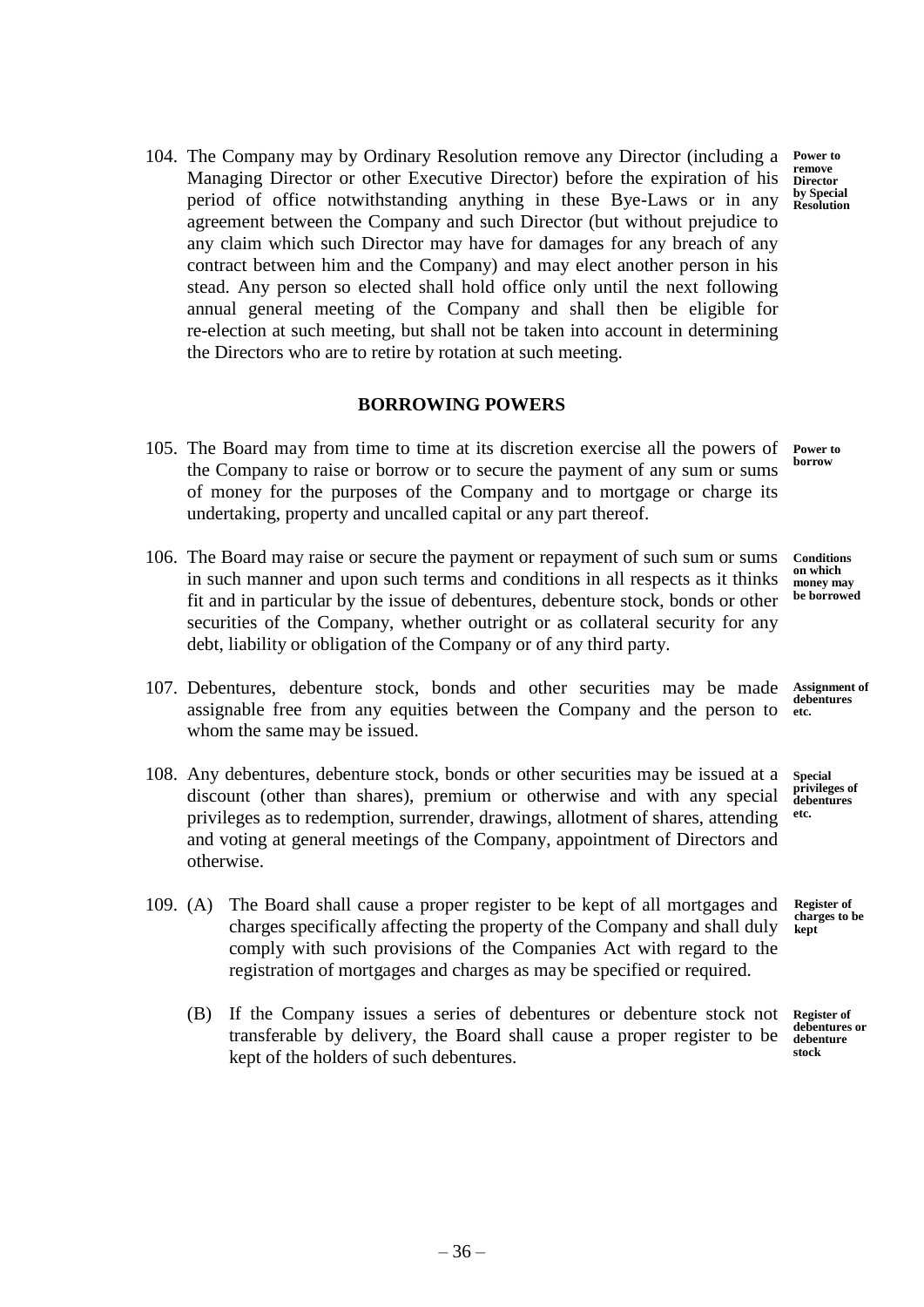110. Where any uncalled capital of the Company is charged, all persons taking any subsequent charge thereon shall take the same subject to such prior charge, and shall not be entitled, by notice to the shareholders or otherwise, to obtain priority over such prior charge. **Mortgage of uncalled capital**

# **MANAGING DIRECTORS, ETC.**

- 111. The Board may from time to time appoint any one or more of its body to the office of Managing Director, Joint Managing Director, Deputy Managing Director or other Executive Director and/or such other office in the management of the business of the Company as it may decide for such period and upon such terms as it thinks fit and upon such terms as to remuneration as it may decide in accordance with Bye-Law 96.
- 112. Every Director appointed to an office under Bye-Law 111 hereof shall, but without prejudice to any claim for damages for breach of any contract of service between himself and the Company, be liable to be dismissed or removed therefrom by the Board. **etc.**
- 113. A Director appointed to an office under Bye-Law 111 shall be subject to the same provisions as to rotation, resignation and removal as the other Directors of the Company, and he shall ipso facto and immediately cease to hold such office if he shall cease to hold the office of Director for any cause.
- 114. The Board may from time to time entrust to and confer upon a Managing Director, Joint Managing Director, Deputy Managing Director or Executive Director all or any of the powers of the Board that it may think fit provided that the exercise of all powers by such Director shall be subject to such regulations and restrictions as the Board may from time to time make and impose, and the said powers may at any time be withdrawn, revoked or varied, but no person dealing in good faith and without notice of such withdrawal, revocation or variation shall be affected thereby.

### **MANAGEMENT**

115. (A) The management of the business of the Company shall be vested in the Board which, in addition to the powers and authorities by these Bye-Laws expressly conferred upon it, may exercise all such powers and do all such acts and things as may be exercised or done or approved by the Company and which are not hereby or by the Statutes expressly directed or required to be exercised or done by the Company in general meeting, but subject nevertheless to the provisions of the Statutes and of these Bye-Laws and to any regulations from time to time made by the Company in general meeting not being inconsistent with such provisions of these Bye-Laws, provided that no regulation so made shall invalidate any prior act of the Board which would have been valid if such

**Powers to appoint Managing Directors, etc.**

**Removal of Managing**  Director,

**Cessation of appointment**

**Powers may be delegated**

**General powers of Company vested in Board**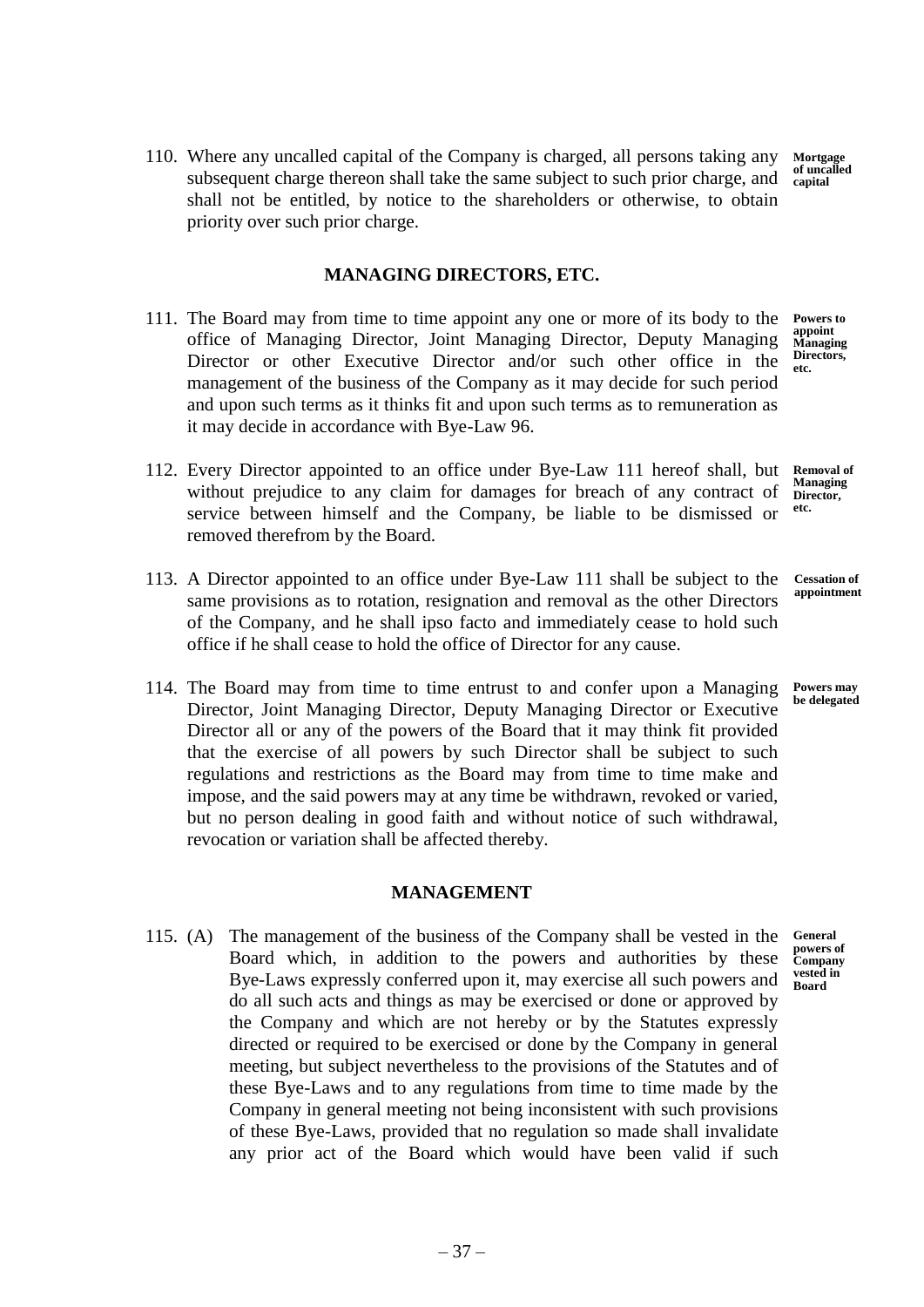regulation had not been made.

- (B) Without prejudice to the general powers conferred by these Bye-Laws, it is hereby expressly declared that the Board shall have the following powers:-
	- (i) to give to any person the right or option of requiring at a future date that an allotment shall be made to him of any share at par or at such premium and on such other terms as may be agreed; and
	- (ii) to give to any Directors, officers or employees of the Company an interest in any particular business or transaction or participation in the profits thereof or in the general profits of the Company either in addition to or in substitution for a salary or other remuneration.

# **MANAGERS**

- 116. The Board may from time to time appoint a general manager, manager or managers of the business of the Company and may fix his or their remuneration either by way of salary or commission or by conferring the right to participation in the profits of the Company or by a combination of two or more of these modes and pay the working expenses of any of the staff of the general manager, manager or managers who may be employed by him or them upon the business of the Company.
- 117. The appointment of such general manager, manager or managers may be for such period as the Board may decide and the Board may confer upon him or them all or any of the powers of the Board and such title or titles as it may think fit.
- 118. The Board may enter into such agreement or agreements with any such general manager, manager or managers upon such terms and conditions in all respects **appointment** as the Board may in its absolute discretion think fit, including a power for such general manager, manager or managers to appoint an assistant manager or managers or other employees whatsoever under them for the purpose of carrying on the business of the Company.

# **CHAIRMAN AND OTHER OFFICERS**

119. The Board shall as soon as practicable following each annual general meeting elect one of its body to the office of Chairman of the Company and another to be the Deputy Chairman of the Company and may from time to time elect or otherwise appoint other officers and determine the period for which each of them is to hold office. The Chairman or, in his absence, the Deputy Chairman shall preside at meetings of the Board, but if no such Chairman or Deputy Chairman be elected or appointed, or if at any meeting the Chairman or

**Appointment and remuneration of managers**

**Tenure of office and powers**

**Terms and conditions of** 

**Chairman, Deputy Chairman and officers**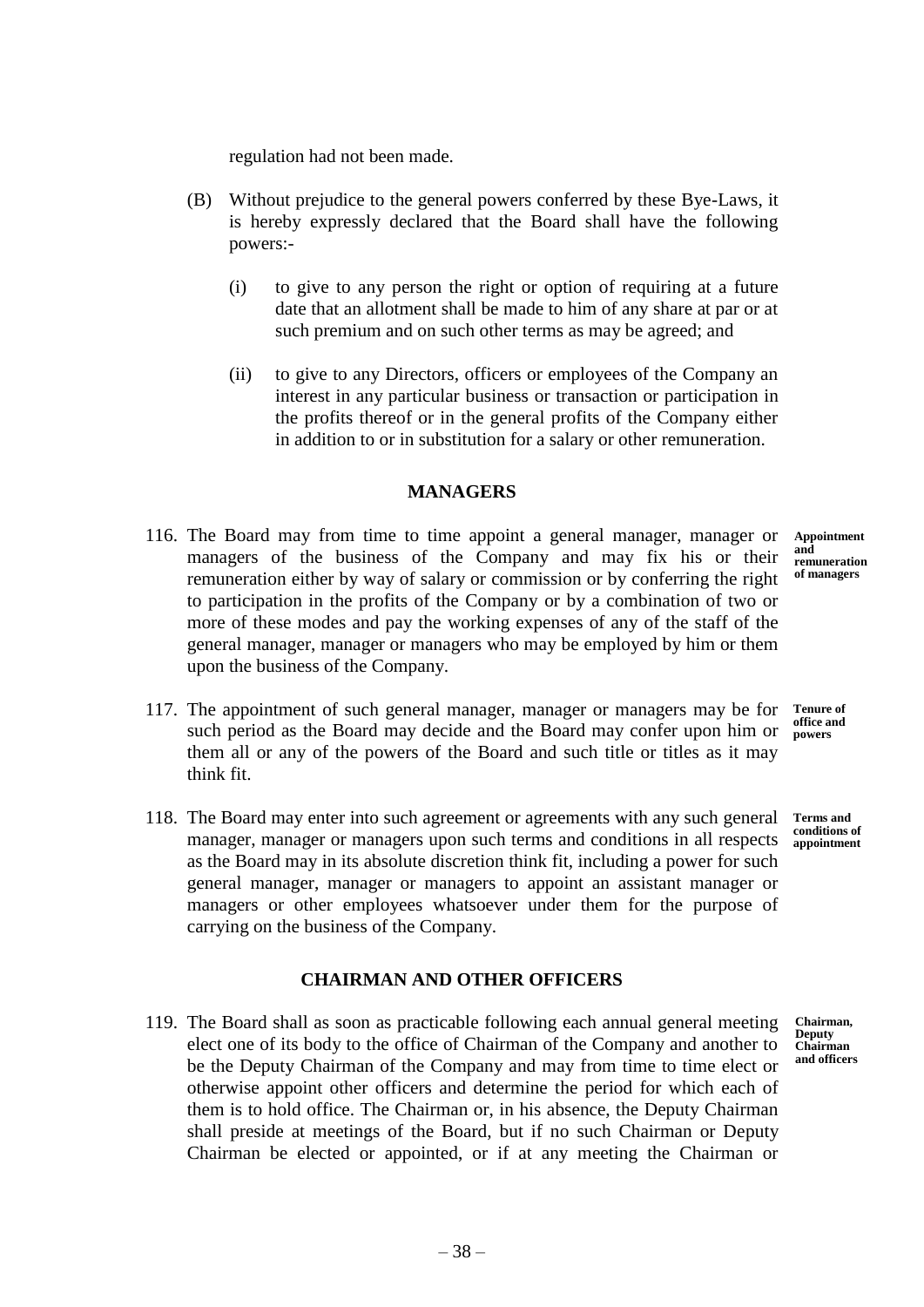Deputy Chairman is not present within five minutes after the time appointed for holding the same, the Directors present shall choose one of their number to be Chairman of such meeting. All the provisions of Bye-Laws 112, 113 and 114 shall mutatis mutandis apply to any Directors elected or otherwise appointed to any office in accordance with the provisions of this Bye-Law.

## **PROCEEDINGS OF THE DIRECTORS**

- 120. The Board may meet together for the despatch of business, adjourn and otherwise regulate its meetings and proceedings as it thinks fit and may the Board, determine the quorum necessary for the transaction of business. Unless otherwise determined two Directors shall be a quorum. For the purpose of this Bye-Law an alternate Director shall be counted in a quorum but, notwithstanding that an alternate Director is also a Director or is an alternate for more than one Director, he shall for quorum purposes count as only one Director. A meeting of the Board or any Committee of the Board may be held by means of such telephone, electronic or other communication facilities as permit all persons participating in the meeting to communicate with each other simultaneously and instantaneously, and participation in such a meeting shall constitute presence in person at such meeting.
- 121. A Director may, and on the request of a Director the Secretary shall, at any time summon a meeting of the Board which may be held in any part of the world provided that no such meeting shall be summoned to be held outside the territory in which the Head Office is for the time being situate without the prior approval of the Directors. Notice thereof shall be given to each Director and alternate Director either in writing or by telephone or by telex or telegram at the address from time to time notified to the Company by such Director or in such other manner as the Board may from time to time determine. A Director absent or intended to be absent from the territory in which the Head Office is for the time being situate may request the Board that notices of Board meetings shall during his absence be sent in writing to him at his last known address or any other address given by him to the Company for this purpose, but such notices need not be given any earlier than notices given to Directors not so absent and in the absence of any such request it shall not be necessary to give notice of a Board meeting to any Director who is for the time being absent from such territory. A Director may waive notice of any meeting either prospectively or retrospectively.
- 122. Questions arising at any meeting of the Board shall be decided by a majority of votes, and in case of an equality of votes the Chairman shall have a second or casting vote.

**Meeting of quorum, etc.**

**Convening of Board**

**How questions to be decided**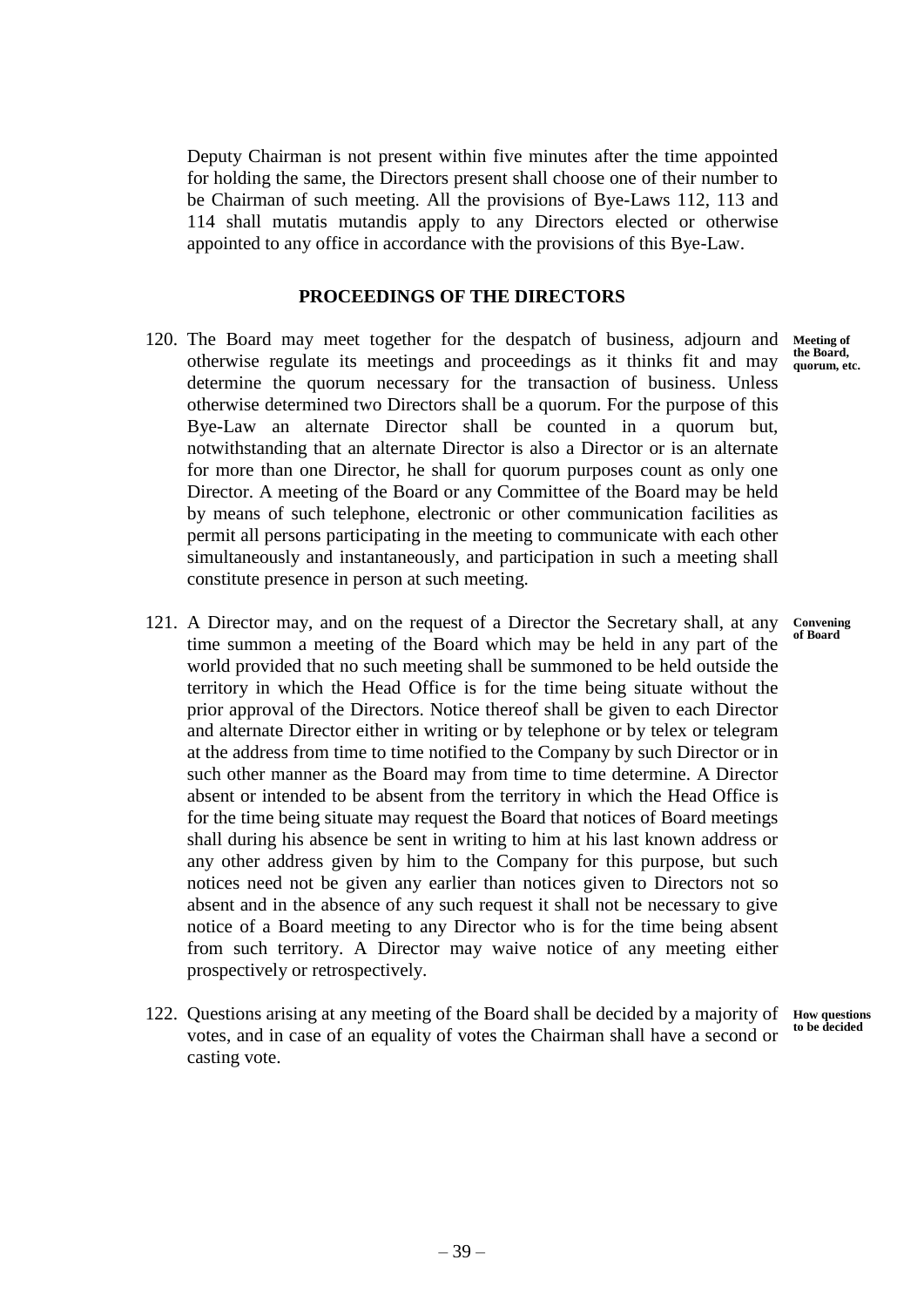- 123. A meeting of the Board for the time being at which a quorum is present shall be competent to exercise all or any of the authorities, powers and discretions by or under these Bye-Laws for the time being vested in or exercisable by the Board generally. **Powers of meeting**
- 124. The Board may delegate any of its powers to committees consisting of such member or members of its body and such other persons as the Board thinks fit, and it may from time to time revoke such delegation or revoke the appointment of and discharge any such committees either wholly or in part, and either as to persons or purposes, but every committee so formed shall in the exercise of the powers so delegated conform to any regulations that may from time to time be imposed upon it by the Board. **Power to appoint committee and to delegate**
- 125. All acts done by any such committee in conformity with such regulations and in fulfilment of the purposes for which it is appointed, but not otherwise, shall have the like force and effect as if done by the Board, and the Board shall have power, with the consent of the Company in general meeting, to remunerate the members of any special committee, and charge such remuneration to the current expenses of the Company.
- 126. The meetings and proceedings of any such committee consisting of two or more members shall be governed by the provisions herein contained for regulating the meetings and proceedings of the Board so far as the same are applicable thereto and are not replaced by any regulations imposed by the Board pursuant to Bye-Law 124.
- 127. All acts bona fide done by any meeting of the Board or by any such committee or by any person acting as a Director shall, notwithstanding that it shall be afterwards discovered that there was some defect in the appointment of such Director or persons acting as aforesaid or that they or any of them were disqualified, be as valid as if every such person had been duly appointed and was qualified to be a Director or member of such committee.
- 128. The continuing Directors may act notwithstanding any vacancy in their body but, if and so long as their number is reduced below the number fixed by or pursuant to these Bye-Laws as the necessary quorum of Directors, the continuing Director or Directors may act for the purpose of increasing the number of Directors to that number or of summoning a general meeting of the Company but for no other purpose.

**Act of committee**

**to be of same effect as acts of Board**

**Proceedings of committee**

**When acts of Board or committee to be valid notwithstanding defects**

**Directors' powers when vacancies exists**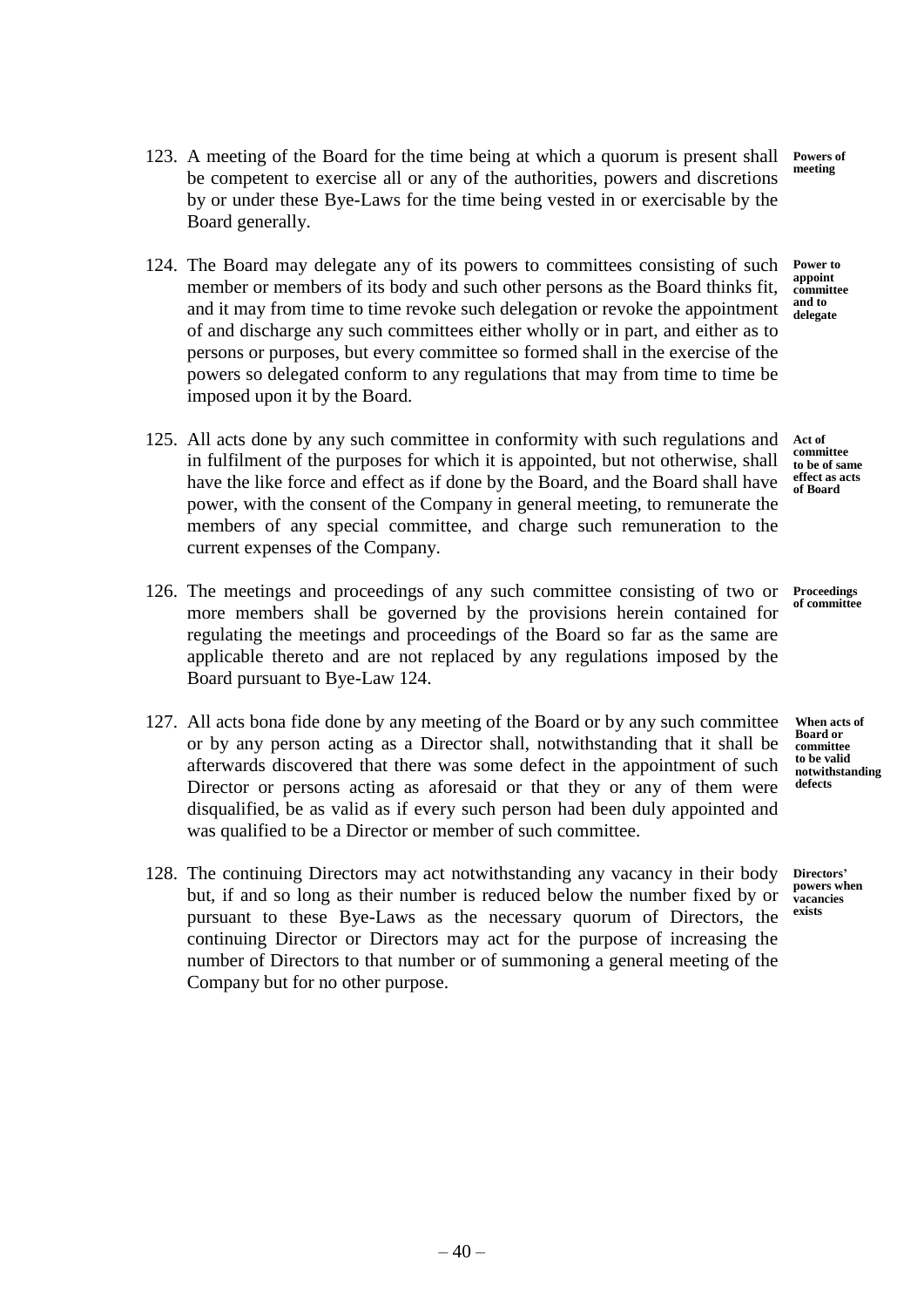129. A resolution in writing signed by all the Directors except such as are absent from the territory in which the Head Office is for the time being situate or temporarily unable to act through ill-health or disability (or their alternate Directors) shall (so long as such a resolution shall be signed by at least two Directors or their alternates and provided that a copy of such resolution has been given or the contents thereof communicated to all the Directors (or their alternates) for the time being entitled to receive notices of Board Meetings) be as valid and effectual as if it had been passed at a meeting of the Board duly convened and held. Any such resolutions in writing may consist of several documents in like form each signed by one or more of the Directors or alternate Directors.

# **MINUTES**

- 130. (A) The Board shall cause minutes to be made of:- **Minutes of proceedings**
	- (i) all appointments of officers made by the Board;
	- (ii) the names of the Directors present at each meeting of the Board and of committees appointed pursuant to Bye-Law 124; and
	- (iii) all resolutions and proceedings at all meetings of the Company and of the Board and of such committees.
	- (B) Any such minutes shall be conclusive evidence of any such proceedings if they purport to be signed by the chairman of the meeting at which the proceedings were held or by the chairman of the next succeeding meeting.
	- (C) The Directors shall duly comply with the provisions of the Companies Act in regard to keeping a register of shareholders and to the production and furnishing of copies of or extracts from such register.
	- (D) Any register, index, minute book, book of account or other book required by these presents or the Statutes to be kept by or on behalf of the Company may be kept either by making entries in bound books or by recording them in any other manner which shall include, without prejudice to the generality thereof, recording by means of magnetic tape, microfilm, computer or any other non-manual system of recording. In any case in which bound books are not used, the Directors shall take adequate precautions for guarding against falsification and for facilitating its discovery.

**Directors' resolutions**

**of meetings and Directors**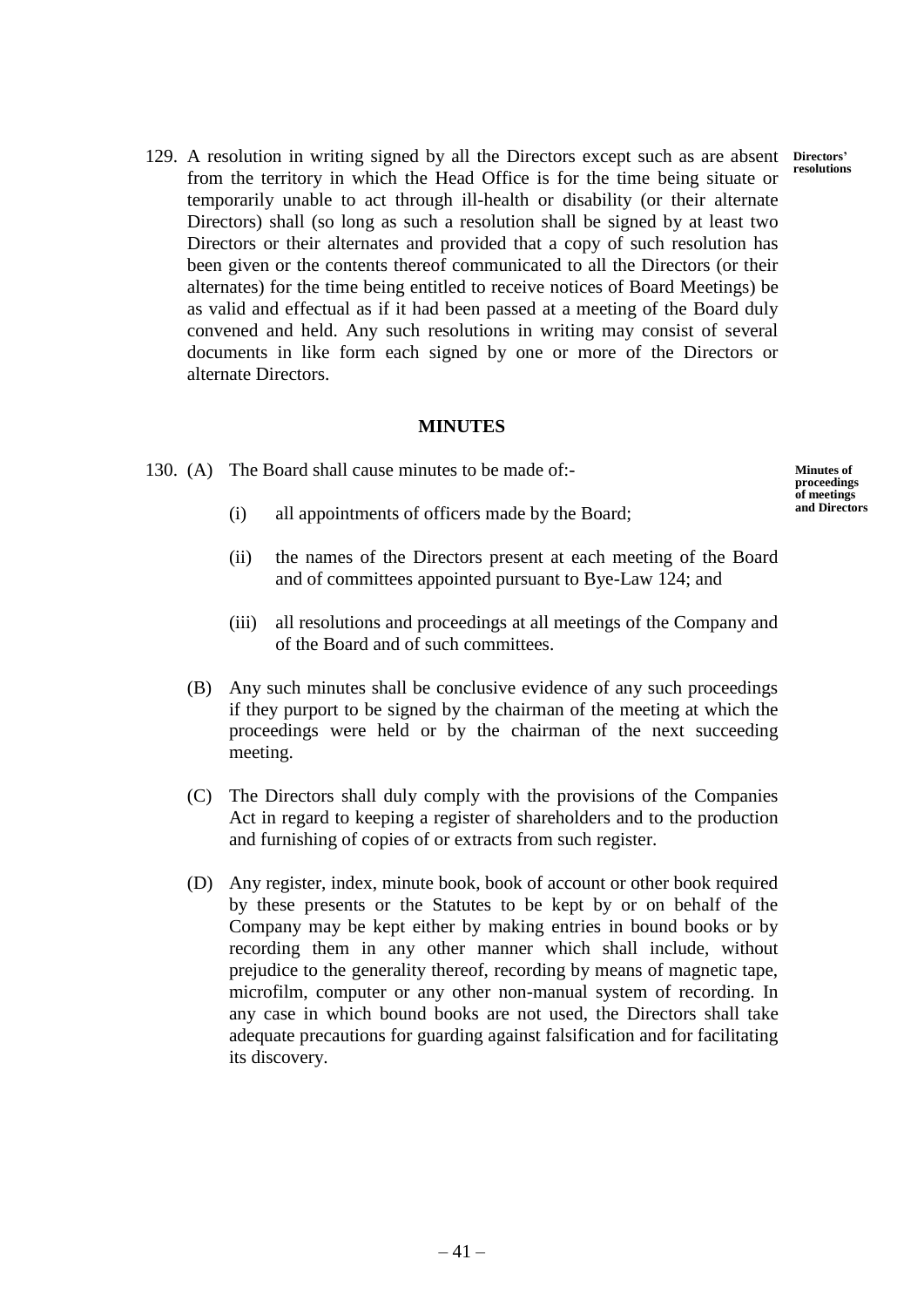#### **SECRETARY**

- 131. The Secretary shall be appointed by the Board for such term, at such remuneration and upon such conditions as it may think fit, and any Secretary so appointed may be removed by the Board. Anything by the Statutes or these Bye-Laws required or authorised to be done by or to the Secretary, if the office is vacant or there is for any other reason no Secretary capable of acting, may be done by or to any assistant or deputy Secretary, or if there is no assistant or deputy Secretary capable of acting, by or to any officer of the Company authorised generally or specially on behalf of the Board. If the Secretary appointed is a corporation or other body, it may act and sign by the hand of any one or more of its directors or officers duly authorised.
- 132. The duties of the Secretary shall be those prescribed by the Companies Act and these Bye-Laws, together with such other duties as may from time to time be prescribed by the Board. **Duties of the Secretary**
- 133. A provision of the Statutes or of these Bye-Laws requiring or authorising a thing to be done by or to a Director and the Secretary shall not be satisfied by its being done by or to the same person acting both as Director and as, or in place of, the Secretary. **Same person not to act in two capacities at once**

# **GENERAL MANAGEMENT AND USE OF THE SEAL**

- 134. (A) Subject to the Statutes, the Company shall have one or more Seals as the Directors may determine. The Directors shall provide for the safe custody of each Seal, and no Seal shall be used without the authority of the Directors or a committee authorised by the Directors in that behalf. **Custody of Seal**
	- (B) Every instrument to which a Seal shall be affixed shall be signed **Use of Seal**autographically by one Director and the Secretary or by two Directors or some other person appointed by the Board for the purpose provided that as regards any certificates for shares or debentures or other securities of the Company the Directors may by resolution determine that such signatures or either of them shall be dispensed with or affixed by some method or system of mechanical signature other than autographic as specified in such resolution or that such certificates need not be signed by any person.
	- (C) The Company may have a Securities Seal for use for sealing certificates for shares or other securities issued by the Company and no signature of any Director, officer or other person and no mechanical reproduction thereof shall be required on any such certificates or other document and any such certificates or other document to which such Securities Seal is affixed shall be valid and deemed to have been sealed and executed with the authority of the Board notwithstanding the absence of any such **Securities Seal**

**Appointment of Secretary**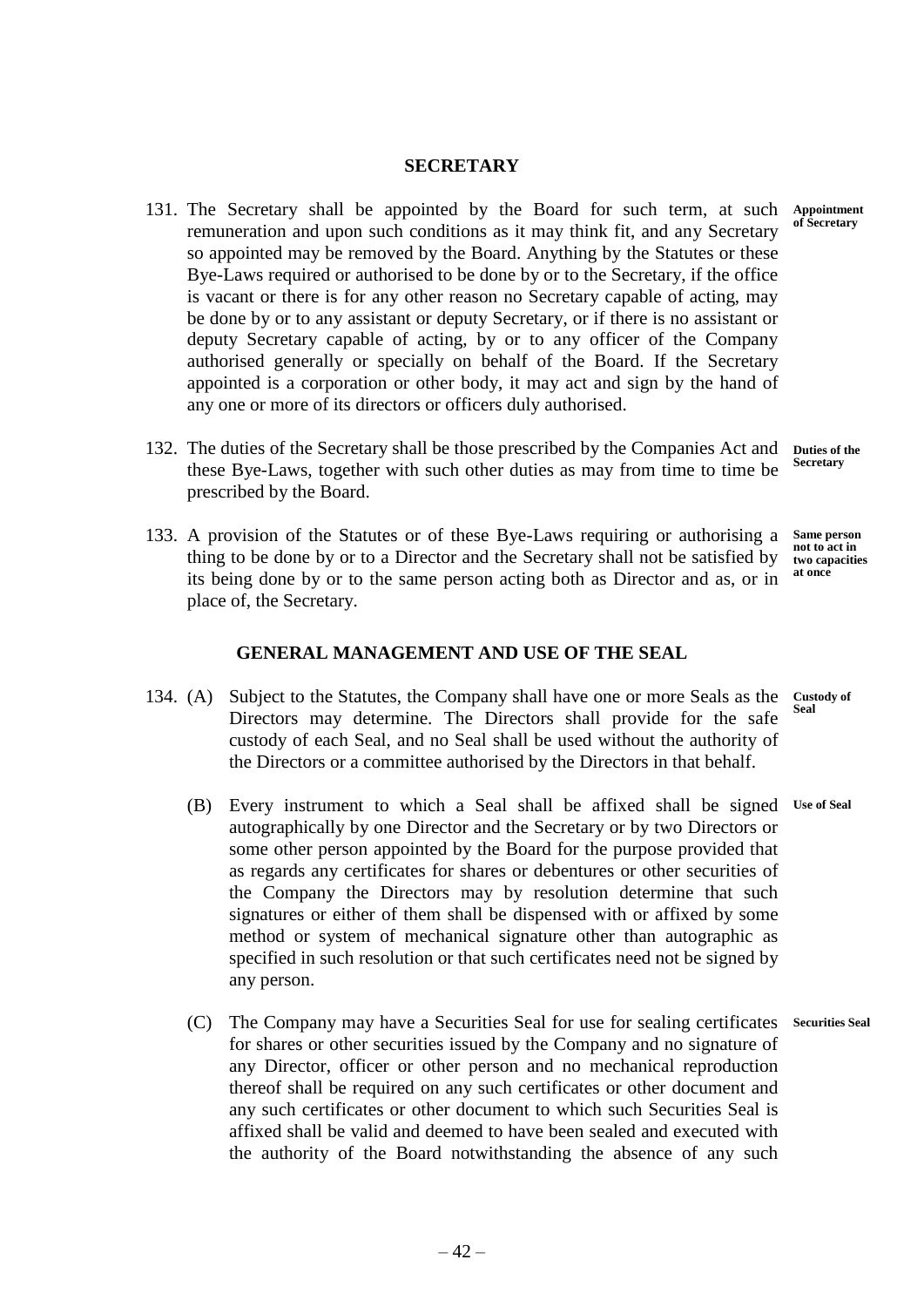signature or mechanical reproduction as aforesaid.

- 135. All cheques, promissory notes, drafts, bills of exchange and other negotiable **Cheques**  instruments, and all receipts for moneys paid to the Company shall be signed, drawn, accepted, endorsed or otherwise executed, as the case may be, in such manner as the Board shall from time to time by resolution determine. The Company's banking accounts shall be kept with such banker or bankers as the Board shall from time to time determine.
- 136. (A) The Board may from time to time and at any time, by power of attorney under the Seal, appoint any company, firm or person or any fluctuating body of persons, whether nominated directly or indirectly by the Board, to be the attorney or attorneys of the Company for such purposes and with such powers, authorities and discretions (not exceeding those vested in or exercisable by the Board under these Bye-Laws) and for such period and subject to such conditions as it may think fit, and any such power of attorney may contain such provisions for the protection and convenience of persons dealing with any such attorney as the Board may think fit, and may also authorise any such attorney to sub-delegate all or any of the powers, authorities and discretions vested in him.
	- (B) The Company may, by writing under its Seal, empower any person, either generally or in respect of any specified matter, as its attorney to execute deeds and instruments on its behalf and to enter into contracts and sign the same on its behalf and every deed signed by such attorney on behalf of the Company and under his seal shall bind the Company and have the same effect as if it were under the Seal of the Company.
- 137. The Board may establish any committees, regional or local boards or agencies for managing any of the affairs of the Company, either in the Relevant Territory or elsewhere, and may appoint any persons to be members of such committees, regional or local boards or agencies and may fix their remuneration, and may delegate to any committee, regional or local board or agent any of the powers, authorities and discretions vested in the Board (other than its powers to make calls and forfeit shares), with power to sub-delegate, and may authorise the members of any regional or local board or any of them to fill any vacancies therein and to act notwithstanding any such vacancies, and any such appointment or delegation may be upon such terms and subject to such conditions as the Board may think fit, and the Board may remove any person so appointed and may annul or vary any such delegation, but no person dealing in good faith and without notice of any such annulment or variation shall be affected thereby.

**and banking arrangements**

**Power to appoint attorney**

**Execution of deeds by attorney**

**Regional or local boards**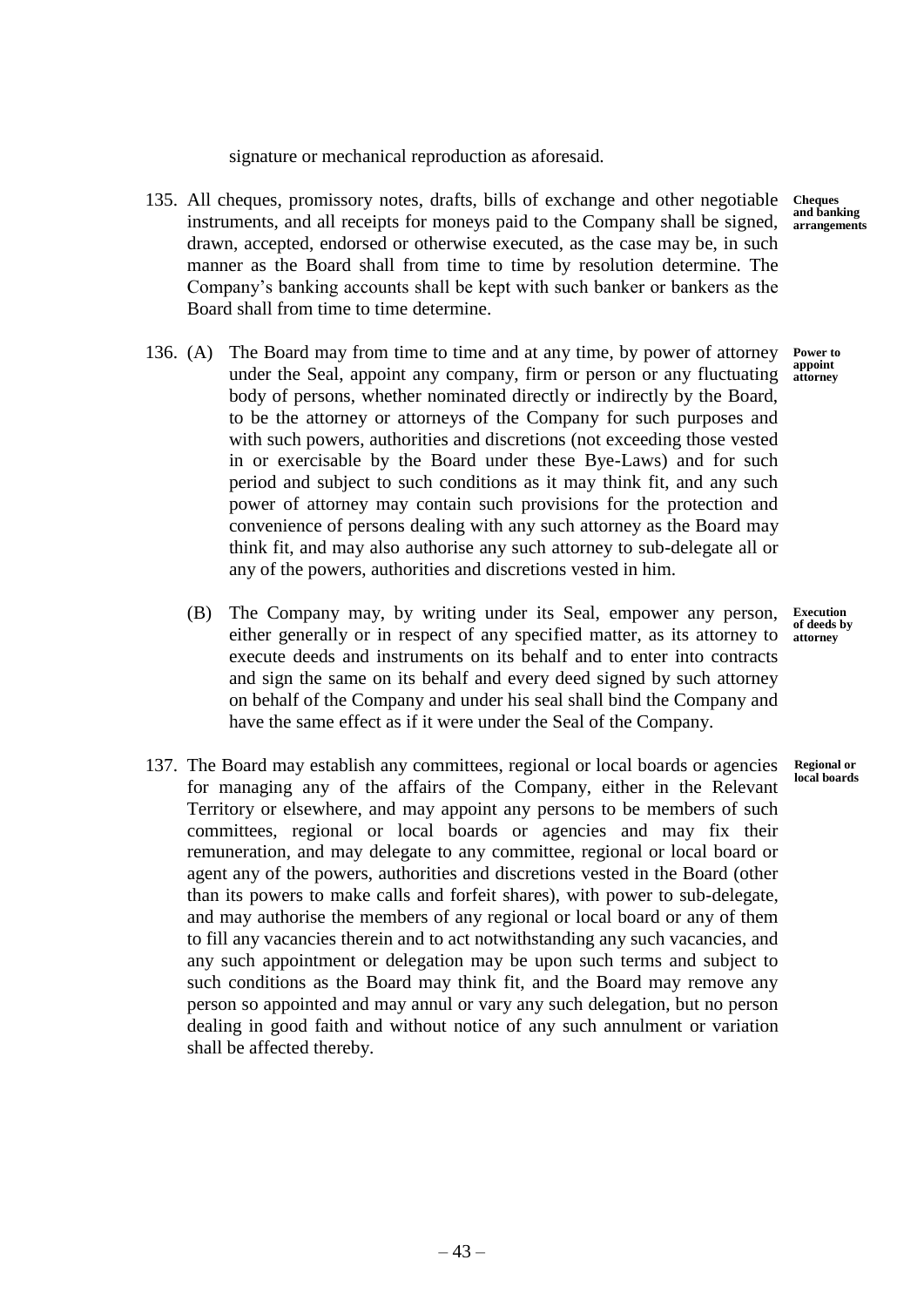**Power to establish pension funds**

138. The Board may establish and maintain or procure the establishment and maintenance of any contributory or non-contributory pension or superannuation funds for the benefit of, or give or procure the giving of donations, gratuities, pensions, allowances or emoluments to, any persons who are or were at any time in the employment or service of the Company, or of any company which is a subsidiary of the Company, or is allied or associated with the Company or with any such subsidiary company, or who are or were at any time directors or officers of the Company or of any such other company as aforesaid, and holding or who have held any salaried employment or office in the Company or such other company, and the spouses, widows, widowers, families and dependants of any such persons. The Board may also establish and subsidise or subscribe to any institutions, associations, clubs or funds calculated to be for the benefit of or to advance the interests and well-being of the Company or of any such other company as aforesaid or of any such persons as aforesaid, and may make payments for or towards the insurance of any such persons as aforesaid, and subscribe or guarantee money for charitable or benevolent objects or for any exhibition or for any public, general or useful object. The Board may do any of the matters aforesaid, either alone or in conjunction with any such other company as aforesaid. Any Director holding any such employment or office shall be entitled to participate in and retain for his own benefit any such donation, gratuity, pension, allowance or emolument.

## **AUTHENTICATION OF DOCUMENTS**

139. Any Director or the Secretary or other authorised officer of the Company shall have power to authenticate any documents affecting the constitution of the Company and any resolutions passed by the Company or the Directors or any committee, and any books, records, documents and accounts relating to the business of the Company, and to certify copies thereof or extracts therefrom as true copies of extracts; and where any books, records, documents or accounts are elsewhere than at the Registered Office or the Head Office, the local manager or such other officer of the Company having the custody thereof shall be deemed to be the authorised officer of the Company as aforesaid. A document purporting to be a copy of a resolution, or an extract from the minutes of a meeting, of the Company or of the Directors or any local board or committee which is certified as aforesaid shall be conclusive evidence in favour of all persons dealing with the Company upon the faith thereof that such resolution has been duly passed or, as the case may be, that any minute so extracted is a true and accurate record of proceedings at a duly constituted meeting. **Power to authenticate**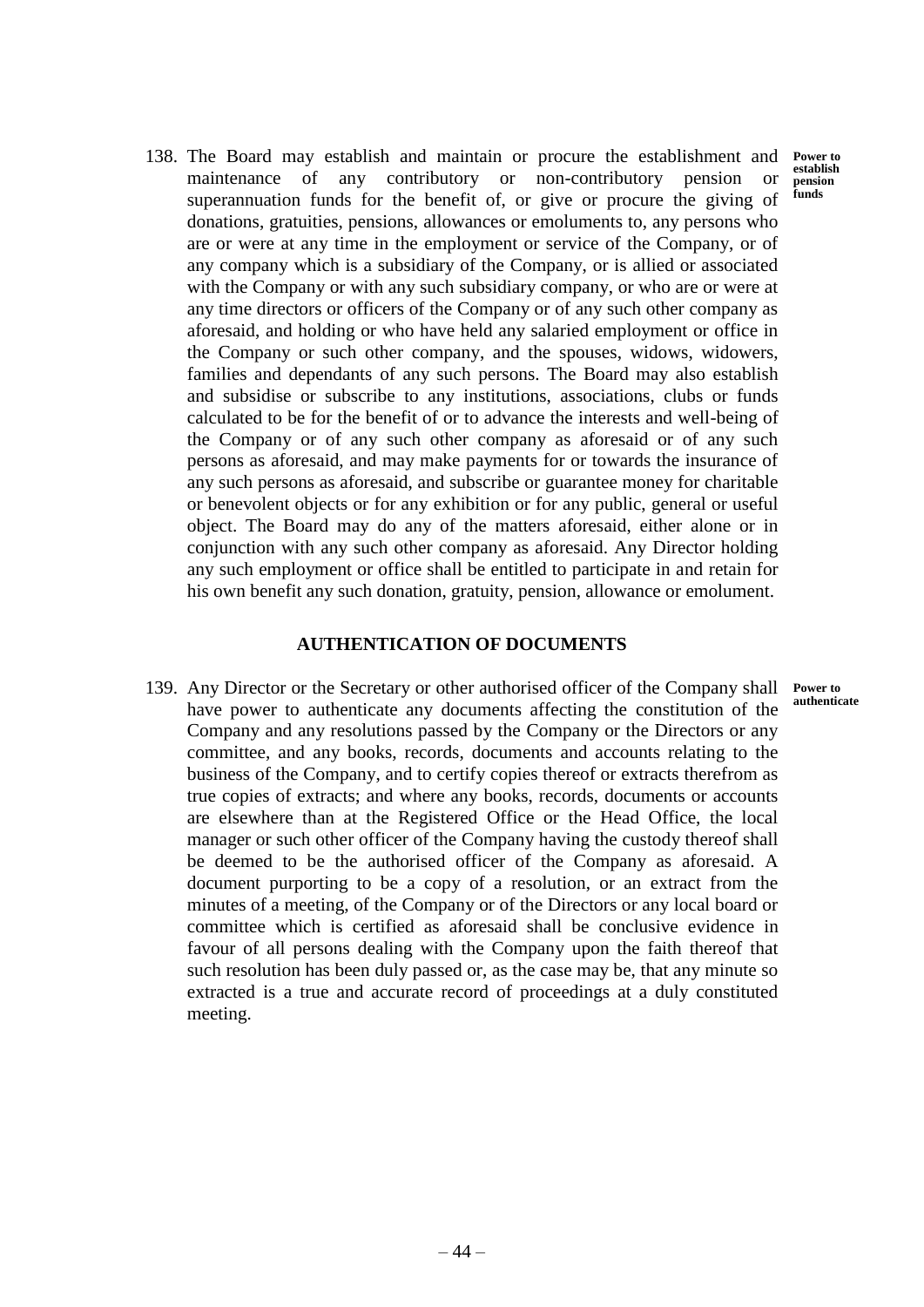### **CAPITALISATION OF RESERVES**

- 140. (A) The Company in general meeting may, upon the recommendation of the Board, resolve to capitalise any part of the Company's reserves (including any contributed surplus account and also including any share premium account or other undistributable reserve, but subject to the provisions of the law with regard to unrealised profits) or undivided profits not required for the payment or provision of the dividend on any shares with a preferential right to dividend, and accordingly that such part be sub-divided amongst the shareholders who would have been entitled thereto if distributed by way of dividend and in the same proportions, on condition that the same be not paid in cash but be applied either in or towards paying up any amounts for the time being unpaid on any shares held by such shareholders respectively or paying up in full unissued shares or debentures or other securities of the Company to be allotted and distributed credited as fully paid to and amongst such shareholders in the proportion aforesaid, or partly in one way and partly in the other provided that for the purpose of this Bye-Law, any amount standing to the credit of any share premium account may only be applied in the paying up of unissued shares to be issued to shareholders of the Company as fully paid and provided further that any sum standing to the credit of the share premium account may only be applied in crediting as fully paid shares of the same class as that from which the relevant share premium was derived.
	- (B) Whenever such a resolution as aforesaid shall have been passed the Board shall make all appropriations and applications of the reserves or profits and undivided profits resolved to be capitalised thereby, and all allotments and issues of fully paid shares, debentures, or other securities and generally shall do all acts and things required to give effect thereto. For the purpose of giving effect to any resolution under this Bye-Law, the Board may settle any difficulty which may arise in regard to a capitalisation issue as it thinks fit, and in particular may disregard fractional entitlements or round the same up or down and may determine that cash payments shall be made to any shareholders in lieu of fractional entitlements or that fractions of such value as the Board may determine may be disregarded in order to adjust the rights of all parties or that fractional entitlements shall be aggregated and sold and the benefit shall accrue to the Company rather than to the shareholders concerned. The Board may appoint any person to sign on behalf of the persons entitled to share in a capitalisation issue a contract for allotment and such appointment shall be effective and binding upon all concerned, and the contract may provide for the acceptance by such persons of the shares, debentures or other securities to be allotted and distributed to them respectively in satisfaction of their claims in respect of the sum so capitalised. **Effect of resolution to capitalise**

**Power to capitalise**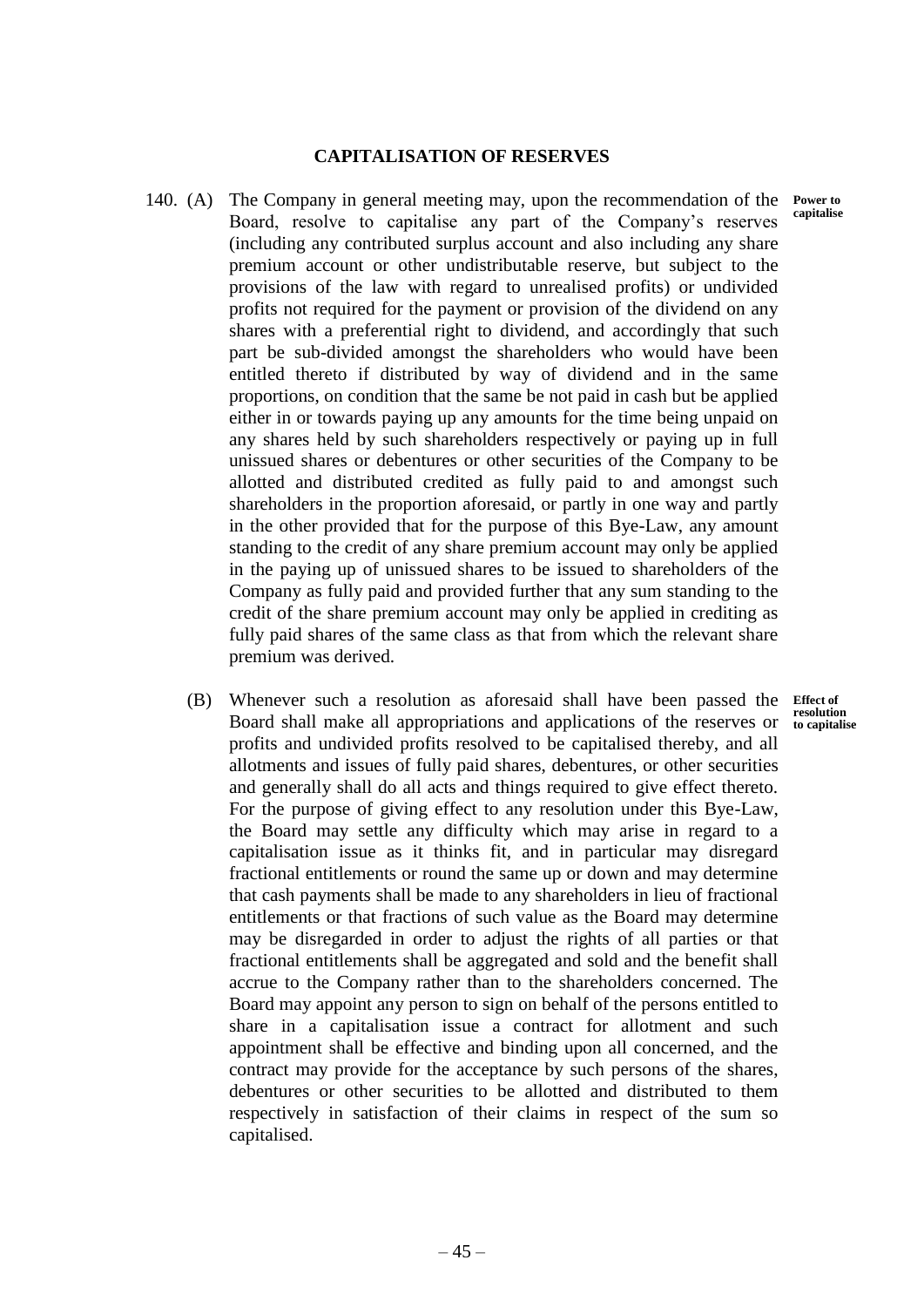# **DIVIDENDS, CONTRIBUTED SURPLUS AND RESERVES**

- 141. The Company in general meeting may declare dividends in any currency but no dividends shall exceed the amount recommended by the Board.
- 142. (A) The Board may subject to Bye-Law 143 from time to time pay to the shareholders such interim dividends as appear to the Board to be justified by the position of the Company and, in particular (but without prejudice to the generality of the foregoing), if at any time the share capital of the Company is divided into different classes, the Board may pay such interim dividends in respect of those shares in the capital of the Company which confer to the holders thereof deferred or non-preferential rights as well as in respect of those shares which confer on the holders thereof preferential rights with regard to dividend and provided that the Board acts bona fide the Board shall not incur any responsibility to the holders of shares conferring any preference for any damage that they may suffer by reason of the payment of an interim dividend on any shares having deferred or non-preferential rights.
	- (B) The Board may also pay half-yearly or at other suitable intervals to be settled by it any dividend which may be payable at a fixed rate if the Board is of the opinion that the profits justify the payment.
- 143. (A) No dividend shall be declared or paid and no distribution of contributed surplus made otherwise than in accordance with the Statutes. No dividend shall be paid otherwise than out of profits available for distribution.
	- **Dividend not to be paid out of capital/ Distribution of contributed surplus**
	- (B) Subject to the provisions of the Companies Act (but without prejudice to paragraph (A) of this Bye-Law), where any asset, business or property is bought by the Company as from a past date (whether such date be before or after the incorporation of the Company) the profits and losses thereof as from such date may at the discretion of the Directors in whole or in part be carried to revenue account and treated for all purposes as profits or losses of the Company, and be available for dividend accordingly. Subject as aforesaid, if any shares or securities are purchased cum dividend or interest, such dividend or interest may at the discretion of the Board be treated as revenue, and it shall not be obligatory to capitalise the same or any part thereof.

**Power to declare dividends**

**Board's power to pay interim dividends**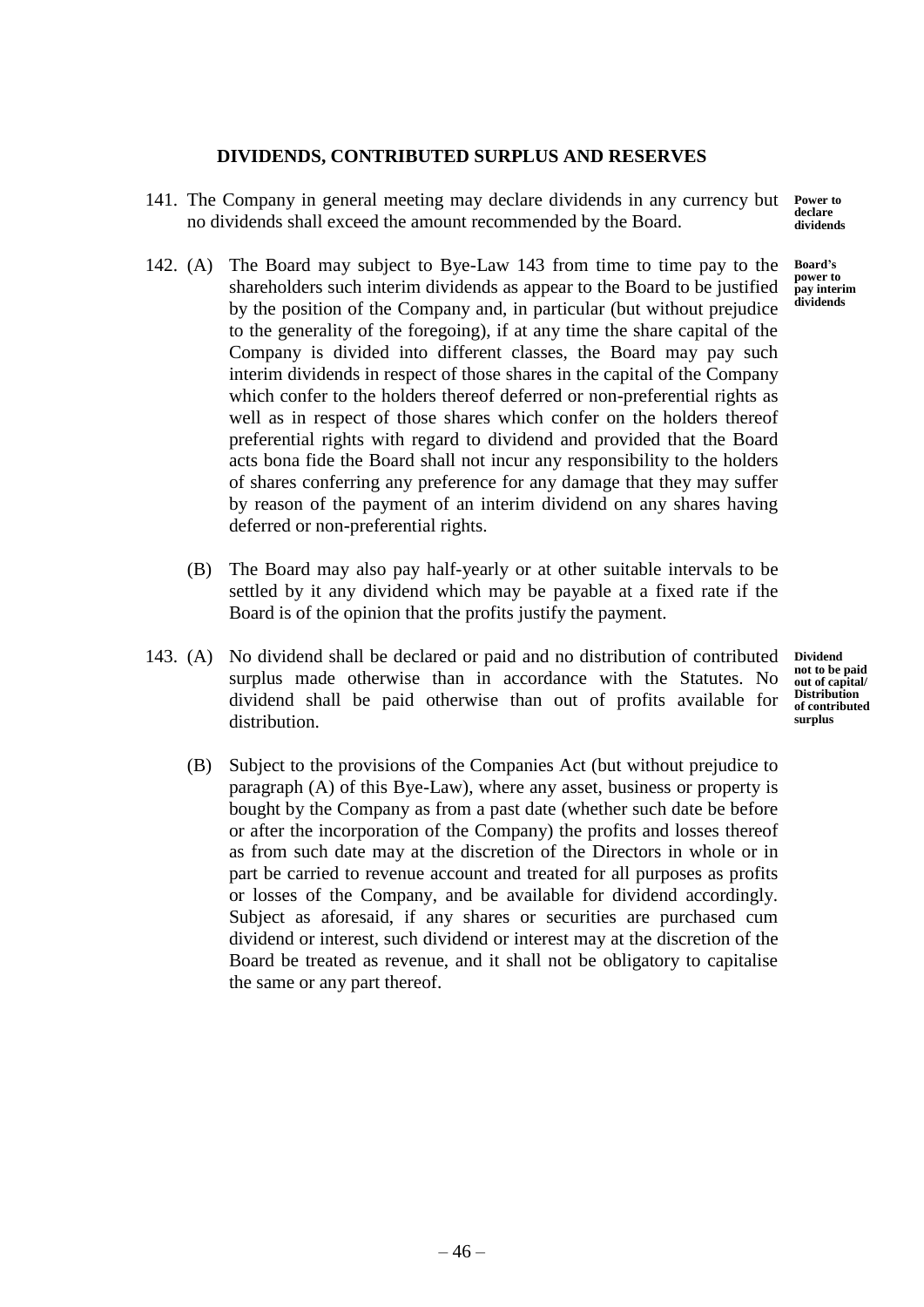- (C) Subject to Bye-Law 143 (D) all dividends and other distributions in respect of shares in the Company shall be stated and discharged, in the case of shares denominated in Hong Kong dollars, in Hong Kong dollars, and in the case of shares denominated in United States dollars, in United States dollars, provided that, in the case of shares denominated in Hong Kong dollars, the Board may determine in the case of any distribution that shareholders may elect to receive the same in United States dollars or any other currency selected by the Board, conversion to be effected at such rate of exchange as the Board may determine.
- (D) If, in the opinion of the Board, any dividend or other distribution in respect of shares or any other payment to be made by the Company to any shareholder is of such a small amount as to make payment to that shareholder in the relevant currency impracticable or unduly expensive either for the Company or the shareholder then such dividend or other distribution or other payment may, at the discretion of the Board, be paid or made in the currency of the country of the relevant shareholder (as indicated by the address of such shareholder on the register).
- 144. Notice of the declaration of an interim dividend shall be given by advertisement in the Relevant Territory and in such other territory or territories as the Board may determine and in such manner as the Board shall determine. **Notice of interim dividend**
- 145. No dividend or other moneys payable on or in respect of a share shall bear interest as against the Company. **No interest**
- 146. Whenever the Board or the Company in general meeting has resolved that a **Dividend**  dividend be paid or declared, the Board may further resolve that such dividend be satisfied wholly or in part by the distribution of specific assets of any kind and in particular of paid up shares, debentures or warrants to subscribe securities of the Company or any other company, or in any one or more of such ways, with or without offering any rights to shareholders to elect to receive such dividend in cash, and where any difficulty arises in regard to the distribution the Board may settle the same as they think expedient, and in particular may disregard fractional entitlements or round the same up or down, and may fix the value for distribution of such specific assets, or any part thereof, and may determine that cash payments shall be made to any shareholders upon the footing of the value so fixed in order to adjust the rights of all parties and may determine that fractional entitlements shall be aggregated and sold and the benefit shall accrue to the Company rather than to the shareholders concerned, and may vest any such specific assets in trustees as may seem expedient to the Board and may appoint any person to sign any requisite instruments of transfer and other documents on behalf of the persons entitled to the dividend and such appointment shall be effective. Where requisite, the Board may appoint any person to sign a contract on behalf of the persons entitled to the dividend and such appointment shall be effective. The Board may resolve that no such assets shall be made available or made to

**on dividend**

**in specie**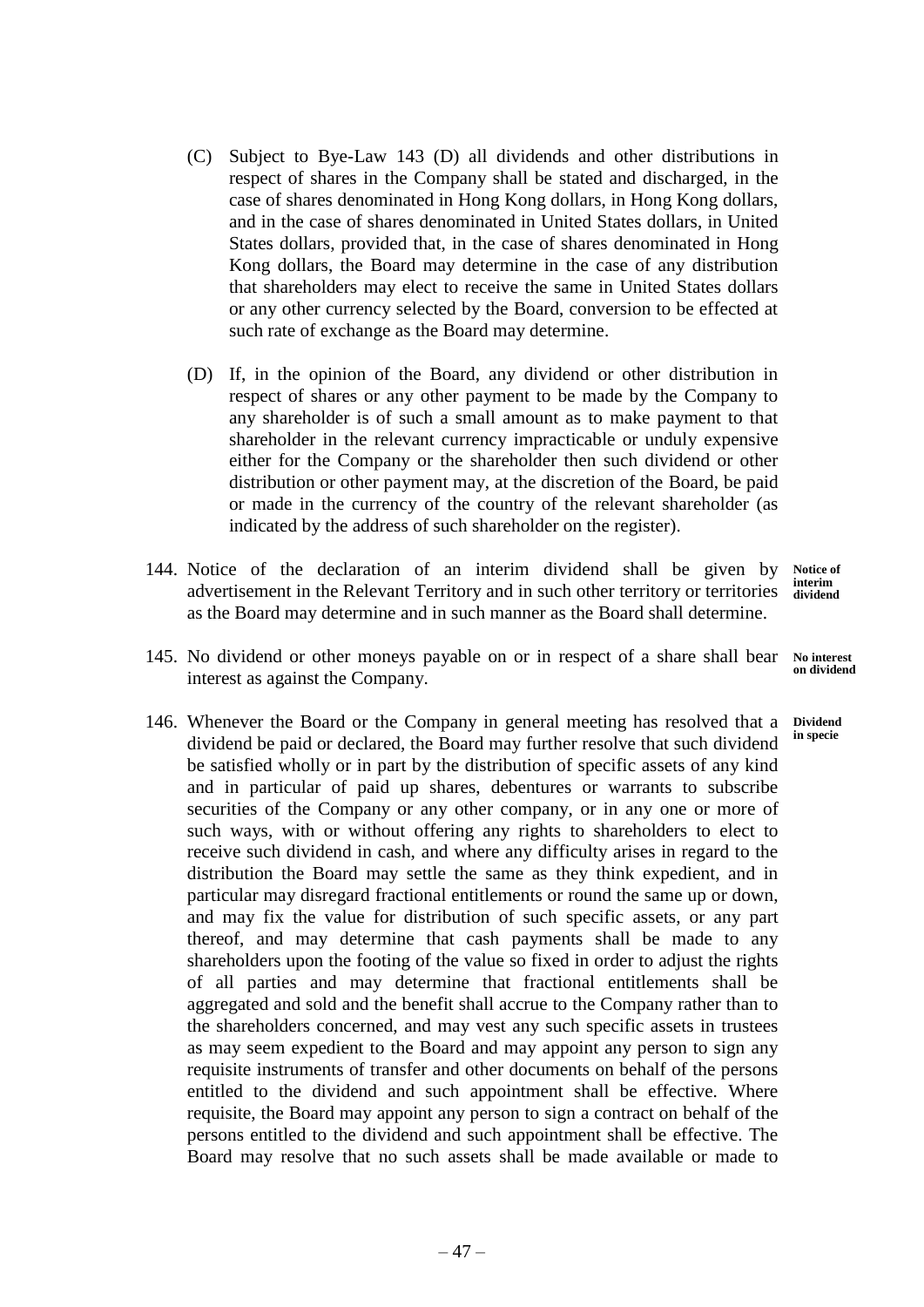shareholders with registered addresses in any particular territory or territories being a territory or territories where, in the absence of a registration statement or other special formalities, this would or might, in the opinion of the Board, be unlawful or impracticable and in such event the only entitlement of the shareholders aforesaid shall be to receive cash payments as aforesaid. Shareholders affected as a result of the foregoing sentence shall not be or be deemed to be a separate class of shareholders for any purpose whatsoever.

147. (A) Whenever the Board or the Company in general meeting have resolved that a dividend be paid or declared on the share capital of the Company, the Board may further resolve:- **Scrip dividends**

either

- (i) that such dividend be satisfied wholly or in part in the form of an allotment of shares credited as fully paid up on the basis that the shares so allotted shall be of the same class or classes as the class or classes already held by the allottee, provided that the shareholders entitled thereto will be entitled to elect to receive such dividend (or part thereof) in cash in lieu of such allotment. In such case, the following provisions shall apply:-
	- (a) the basis of any such allotment shall be determined by the Board;
	- (b) the Board, after determining the basis of allotment, shall give not less than two weeks' notice in writing to the shareholders of the right of election accorded to them and shall send with such notice forms of election and specify the procedure to be followed and the place at which and the latest date and time by which duly completed forms of election must be lodged in order to be effective;
	- (c) the right of election may be exercised in respect of the whole or part of that portion of the dividend in respect of which the right of election has been accorded; and
	- (d) the dividend (or that part of the dividend to be satisfied by the allotment of shares as aforesaid) shall not be payable in cash on shares in respect whereof the cash election has not been duly exercised ("the non-elected shares") and in lieu and in satisfaction thereof shares shall be allotted credited as fully paid up to the holders of the non-elected shares on the basis of allotment determined as aforesaid and for such purpose the Board shall capitalise and apply out of any part of the undivided profits of the Company or any part of any of the Company's reserve accounts (including any special account,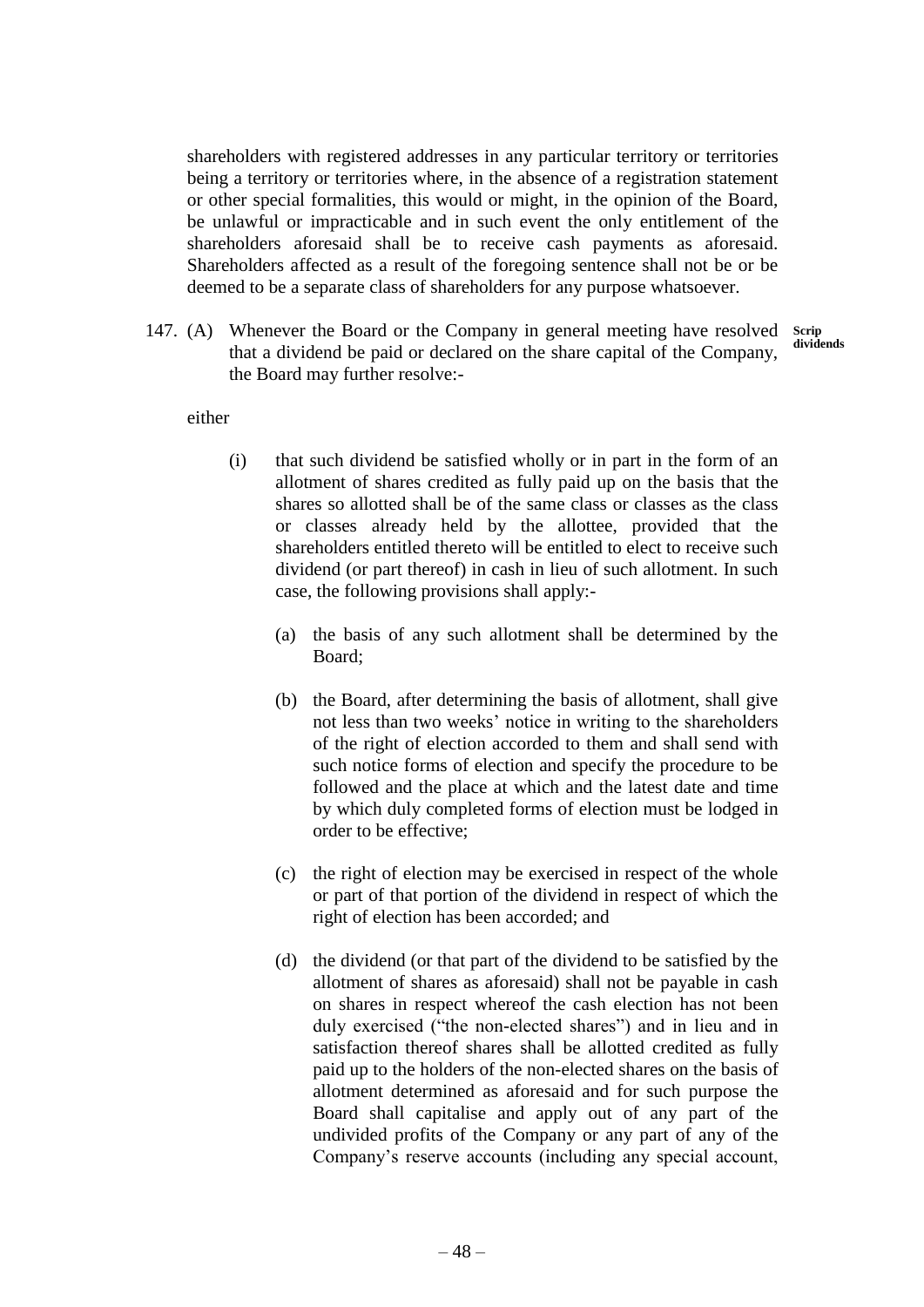contributed surplus account, share premium account and capital redemption reserve fund (if there be any such reserve)) as the Board may determine a sum equal to the aggregate nominal amount of the shares to be allotted on such basis and apply the same in paying up in full the appropriate number of shares for allotment and distribution to and amongst the holders of the non-elected shares on such basis.

- (ii) that shareholders entitled to such dividend will be entitled to elect to receive an allotment of shares credited as fully paid up in lieu of the whole or such part of the dividend as the Directors may think fit on the basis that the shares so allotted shall be of the same class or classes as the class or classes of shares already held by the allottee. In such case, the following provisions shall apply:-
	- (a) the basis of any such allotment shall be determined by the Board;
	- (b) the Board, after determining the basis of allotment, shall give not less than two weeks' notice in writing to the shareholder of the right of election accorded to them and shall send with such notice forms of election and specify the procedure to be followed and the place at which and the latest date and time by which duly completed forms of election must be lodged in order to be effective;
	- (c) the right of election may be exercised in respect of the whole or part of that portion of the dividend in respect of which the right of election has been accorded; and
	- (d) the dividend (or that part of the dividend in respect of which a right of election has been accorded) shall not be payable on shares in respect whereof the share election has been duly exercised ("the elected shares") and in lieu thereof shares shall be allotted credited as fully paid up to the holders of the elected shares on the basis of allotment determined as aforesaid and for such purpose the Board shall capitalise and apply out of any part of the undivided profits of the Company or any part of any of the Company's reserve accounts (including any special account, contributed surplus account, share premium account and capital redemption reserve fund (if there be any such reserve)) as the Board may determine a sum equal to the aggregate nominal amount of the shares to be allotted on such basis and apply the same in paying up in full the appropriate number of shares for allotment and

or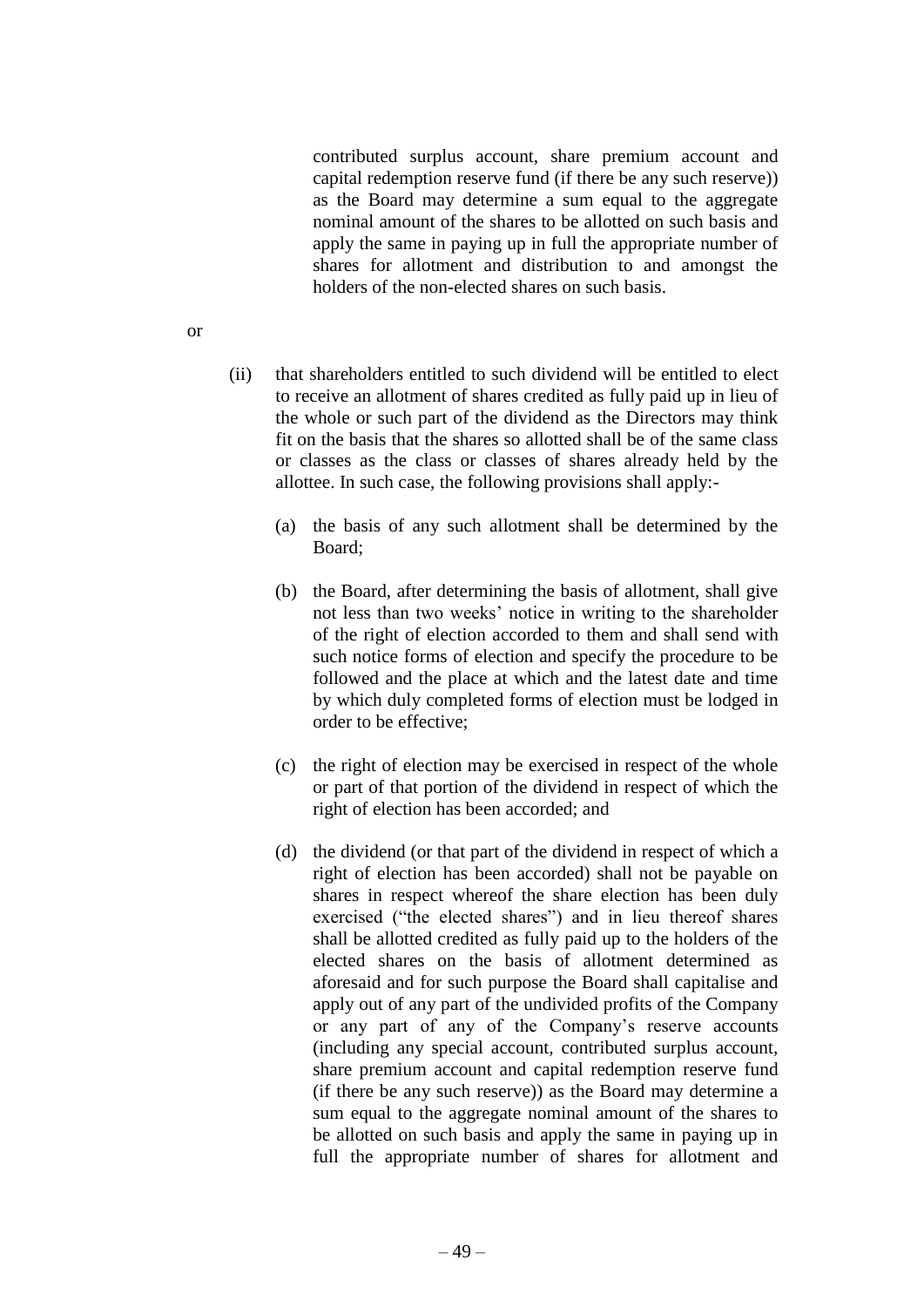distribution to and amongst the holders of the elected shares on such basis.

- (B) The shares allotted pursuant to the provisions of paragraph (A) of this Bye-Law shall rank pari passu in all respects with the shares then in issue save only as regards participation:-
	- (i) in the relevant dividend (or the right to receive or to elect to receive an allotment of shares in lieu thereof as aforesaid); or
	- (ii) in any other distributions, bonuses or rights paid, made, declared or announced prior to or contemporaneously with the payment or declaration of the relevant dividend unless, contemporaneously with the announcement by the Board of their proposal to apply the provisions of sub-paragraph (i) or (ii) of paragraph (A) of this Bye-Law in relation to the relevant dividend or contemporaneously with their announcement of the distribution, bonus or rights in question, the Board shall specify that the shares to be allotted pursuant to the provisions of paragraph (A) of this Bye-Law shall rank for participation in such distribution, bonus or rights.
- (C) The Board may do all acts and things considered necessary or expedient to give effect to any capitalisation pursuant to the provisions of paragraph (A) of this Bye-Law with full power to the Board to make such provisions as they think fit in the case of shares becoming distributable in fractions (including provisions whereby, in whole or in part, fractional entitlements are aggregated and sold and the net proceeds distributed to those entitled, or are disregarded or rounded up or down or whereby the benefit of fractional entitlements accrues to the Company rather than to the shareholders concerned). The Board may authorise any person to enter into on behalf of all shareholders interested an agreement with the Company providing for such capitalisation and matters incidental thereto and any agreement made pursuant to such authority shall be effective and binding on all concerned.
- (D) The Company may upon the recommendation of the Board by Special Resolution resolve in respect of any one particular dividend of the Company that notwithstanding the provisions of paragraph (A) of this Bye-Law a dividend may be satisfied wholly in the form of an allotment of shares credited as fully paid up without offering any right to shareholders to elect to receive such dividend in cash in lieu of such allotment.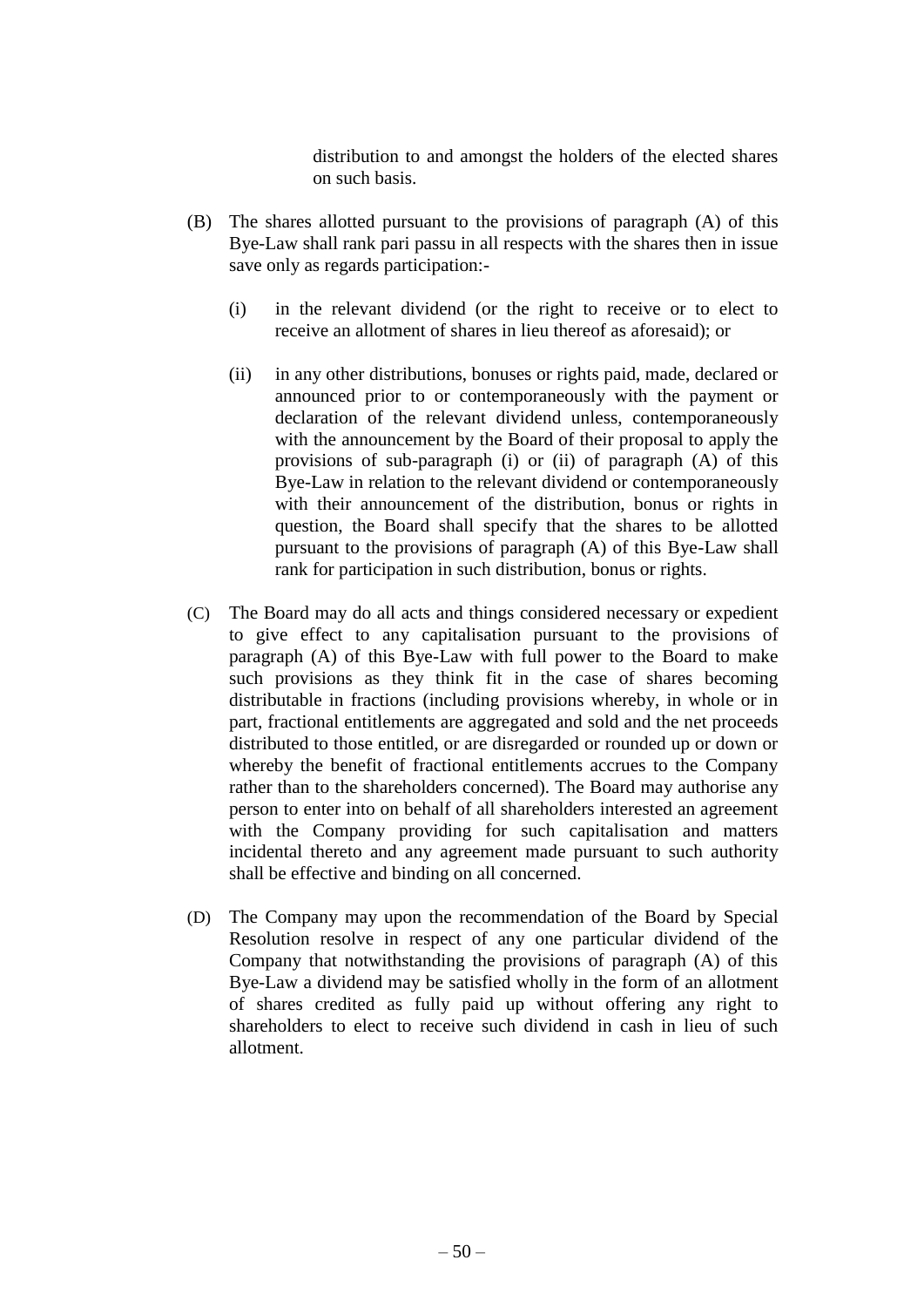- (E) The Board may on any occasion determine that rights of election and the allotment of shares under paragraph (A) of this Bye-Law shall not be made available or made to any shareholders with registered addresses in any territory where in the absence of a registration statement or other special formalities the circulation of an offer of such rights of election or the allotment of shares would or might be unlawful, and in such event the provisions aforesaid shall be read and construed subject to such determination.
- 148. The Board may, before recommending any dividend, set aside out of the **Reserves** profits of the Company such sums as it thinks fit as a reserve or reserves which shall, at the discretion of the Board, be applicable for meeting claims on or liabilities of the Company or contingencies or for paying off any loan capital or for equalising dividends or for any other purpose to which the profits of the Company may be properly applied, and pending such application may, at the like discretion, either be employed in the business of the Company or be invested in such investments (other than shares of the Company) as the Board may from time to time think fit, and so that it shall not be necessary to keep any investments constituting the reserve or reserves separate or distinct from any other investments of the Company. The Board may also without placing the same to reserve carry forward any profits which it may think prudent not to distribute by way of dividend.
- 149. Unless and to the extent that the rights attached to any shares or the terms of **Dividends** issue thereof otherwise provide, all dividends shall (as regards any shares not fully paid throughout the period in respect of which the dividend is paid) be apportioned and paid pro rata according to the amounts paid or credited as paid up on the shares during any portion or portions of the period in respect of which the dividend is paid. For the purposes of this Bye-Law no amount paid on a share in advance of calls shall be treated as paid on the share.
- 150. (A) The Board may retain any dividends or other moneys payable on or in **Retention**  respect of a share upon which the Company has a lien, and may apply the same in or towards satisfaction of the debts, liabilities or engagements in respect of which the lien exists. **etc.**
	- (B) The Board may deduct from any dividend or bonus payable to any shareholder all sums of money (if any) presently payable by him to the Company on account of calls, instalments or otherwise. **Deduction of debts**

**to be paid in proportion to paid up capital**

**of dividends**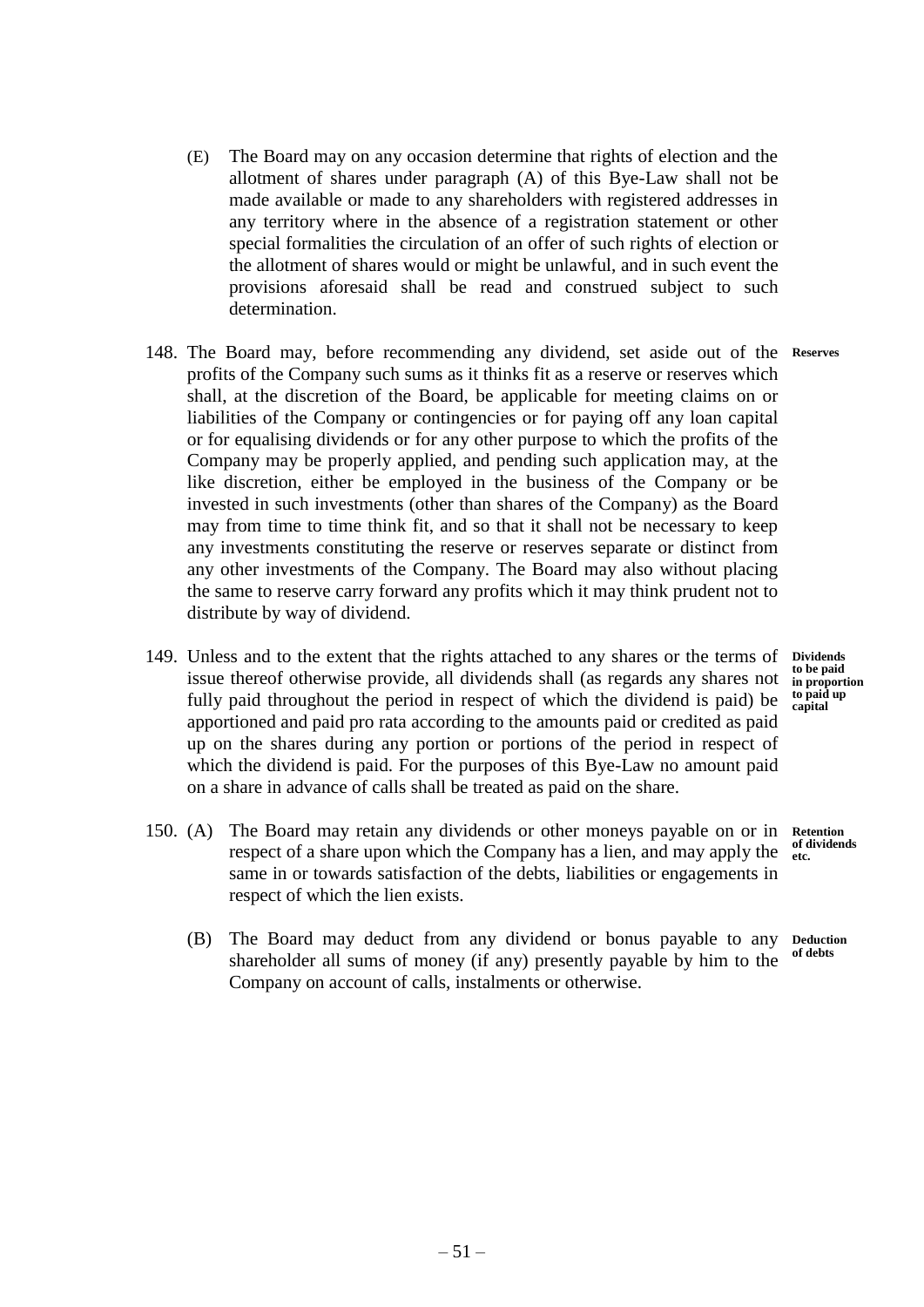- 151. Any general meeting sanctioning a dividend may make a call on the **Dividend**  shareholders of such amount as the meeting fixes, but so that the call on each and call shareholder shall not exceed the dividend payable to him, and so that the call shall be made payable at the same time as the dividend, and the dividend may, if so arranged between the Company and the shareholder, be set off against the call. **together**
- 152. A transfer of shares shall not pass the right to any dividend or bonus declared **Effect of**  thereon before the registration of the transfer. **transfer**
- 153. If two or more persons are registered as joint holders of any share, any one of such persons may give effectual receipts for any dividends, interim dividends or bonuses and other moneys payable in respect of such shares. **joint holders of share**
- 154. Unless otherwise directed by the Board, any dividend or bonus may be paid by cheque or warrant sent through the post to the registered address of the shareholder entitled, or, in case of joint holders, to the registered address of that one whose name stands first in the register in respect of the joint holding or to such person and to such address as the holder or joint holders may in writing direct. Every cheque or warrant so sent shall be made payable to the order of the person to whom it is sent, and the payment of any such cheque or warrant shall operate as a good discharge to the Company in respect of the dividend and/or bonus represented thereby, notwithstanding that it may subsequently appear that the same has been stolen or that any endorsement thereon has been forged.
- 155. All dividends or bonuses unclaimed for one year after having been declared may be invested or otherwise made use of by the Board for the benefit of the Company until claimed and the Company shall not be constituted a trustee in respect thereof. All dividends or bonuses unclaimed for six years after having been declared may be forfeited by the Board and shall revert to the Company. **Unclaimed dividend**
- 156. Any resolution declaring a dividend on shares of any class, whether a resolution of the Company in general meeting or a resolution of the Directors, may specify that the same shall be payable or made to the persons registered as the holder of such shares at the close of business on a particular date, notwithstanding that it may be a date prior to that on which the resolution is passed, and thereupon the dividend or other distribution shall be payable or made to them in accordance with their respective holdings so registered, but without prejudice to the rights inter se in respect of such dividend or other distribution between the transferors and transferees of any such shares. The provisions of this Bye-Law shall mutatis mutandis apply to bonuses, capitalisation issues, distributions of realised capital profits or offers or grants made by the Company to the shareholders. **Record dates**

**Receipt for dividends by** 

**Payment by post**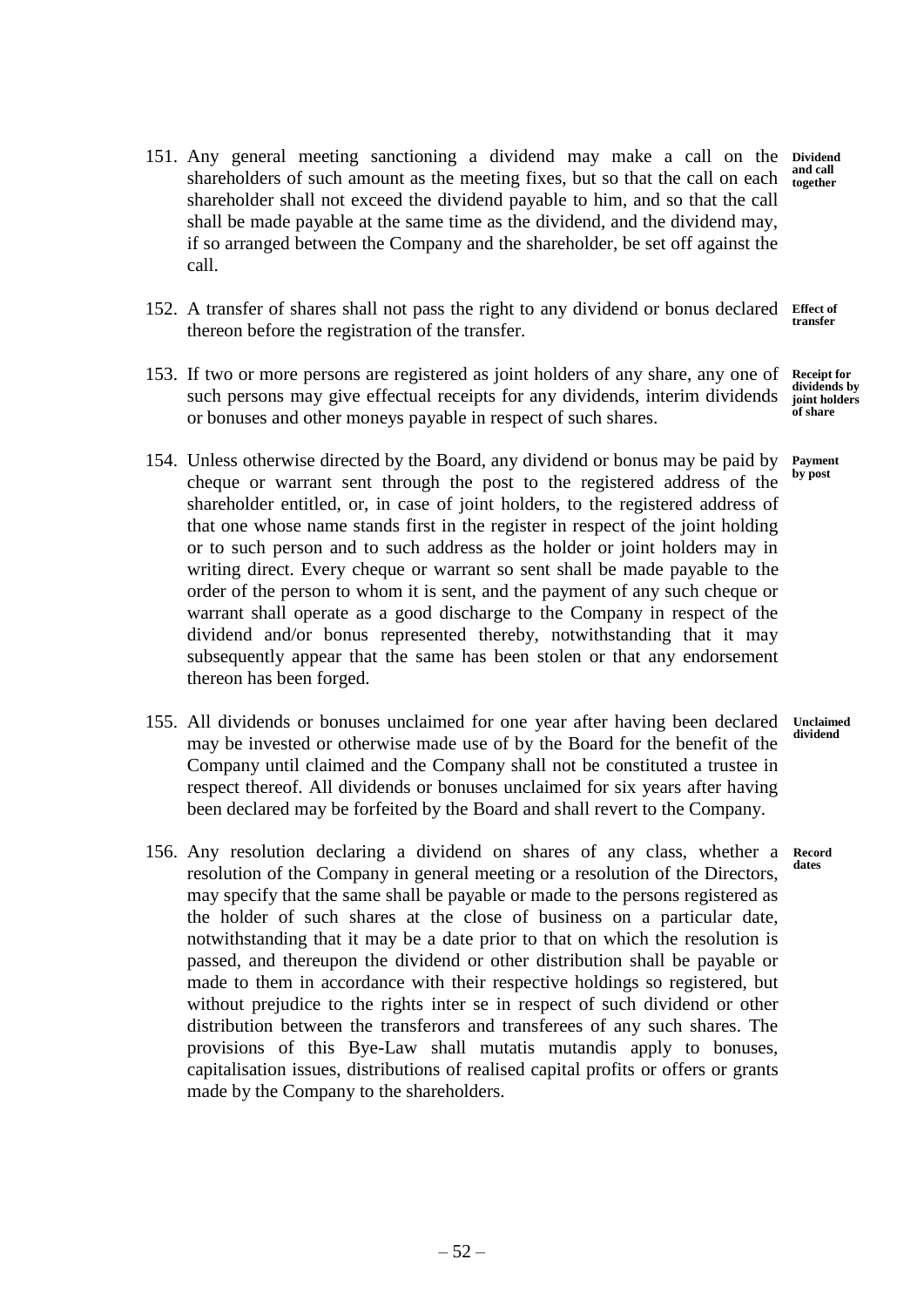# **DISTRIBUTION OF REALISED CAPITAL PROFITS**

157. The Company in general meeting may at any time and from time to time resolve that any surplus moneys in the hands of the Company representing capital profits arising from moneys received or recovered in respect of or arising from the realisation of any capital assets of the company or any investments representing the same and not required for the payment or provision of any fixed preferential dividend instead of being applied in the purchase of any other capital assets or for other capital purposes be distributed amongst the ordinary shareholders on the footing that they receive the same as capital and in the shares and proportions in which they would have been entitled to receive the same if it had been distributed by way of dividend, provided that no such profits as aforesaid shall be so distributed unless there shall remain in the hands of the Company a sufficiency of other assets to answer in full the whole of the liabilities and paid-up share capital of the Company for the time being.

# **ANNUAL RETURNS**

158. The Board shall make or cause to be made such annual or other returns or Annual filings as may be required to be made in accordance with the Statutes. **Returns**

# **ACCOUNTS**

- 159. The Board shall cause true accounts to be kept of the sums of money received and expended by the Company, and the matters in respect of which such receipts and expenditure take place; and of the property, assets, credits and liabilities of the Company and of all other matters required by the Statutes or necessary to give a true and fair view of the state of the Company's affairs and to show and explain its transactions. **Accounts to be kept**
- 160. The books of account shall be kept at the Head Office or at such other place or places as the Board thinks fit and shall always be open to the inspection of the Directors provided that such records as are required by the Statutes shall also be kept at the Registered Office. **Where**
- 161. No shareholder (not being a Director) or other person shall have any right of inspecting any account or book or document of the Company except as conferred by the Statutes or ordered by a court of competent jurisdiction or authorised by the Board or the Company in general meeting.

**Distribution of realised capital profits**

**accounts to be kept**

**Inspection by shareholders**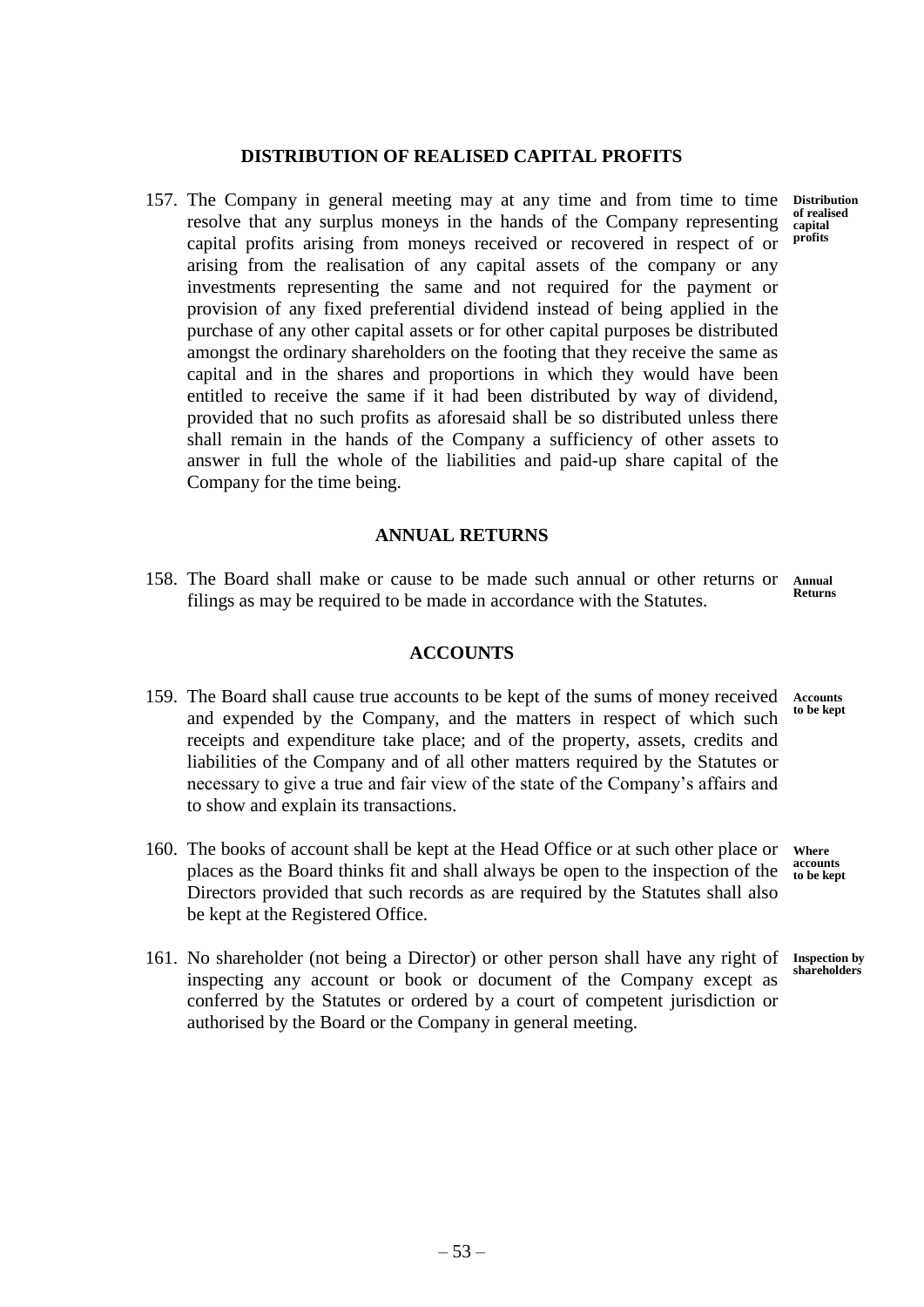162. (A) The Board shall from time to time cause to be prepared and laid before the Company at its annual general meeting such profit and loss accounts, balance sheets, group accounts (if any) and reports as are required by the Statutes.

**Annual profit and loss account and balance sheet**

- (B) Every balance sheet of the Company shall be signed on behalf of the Board by two of the Directors and a copy of every balance sheet (including every document required by law to be comprised therein or annexed thereto) and profit and loss account which is to be laid before the Company at its annual general meeting, together with a copy of the Directors' report and a copy of the Auditors' report, unless waived pursuant to section 88 of the Companies Act and subject to Bye-Law 162(C), shall not less than twenty-one days before the date of the meeting be sent to every shareholder of, and every holder of debentures of, the Company and every other person entitled to receive notices of general meetings of the Company under the provisions of the Companies Act or these Bye-Laws, provided that this Bye-Law shall not require a copy of those documents to be sent to any person of whose address the Company is not aware or to more than one of the joint holders of any shares or debentures, but any shareholder or holder of debentures to whom a copy of those documents has not been sent shall be entitled to receive a copy free of charge on application at the Head Office or the Registration Office. If all or any of the shares or debentures of the Company shall for the time being be (with the consent of the Company) listed or dealt in on any stock exchange, there shall be forwarded to the appropriate officer of such stock exchange such number of copies of such documents as may for the time being be required under its regulations or practice. **Annual report**
- (C) To the extent permitted by and subject to due compliance with all applicable Statutes, rules and regulations, including, without limitation, the rules of the stock exchange in the Relevant Territory, and to obtaining all necessary consents, if any, required thereunder, the requirements of Bye-Law 162(B) shall be deemed satisfied in relation to any person by sending to the person in any manner not prohibited by the Statutes, a summary financial statement derived from the Company's annual financial statements and reports referred to in Bye-Law 162(B) which shall be in the form and containing the information required by applicable laws and regulations, provided that any person who is otherwise entitled to the Company's annual financial statements and reports thereon may, if he so requires by notice in writing served on the Company, demand that the Company sends to him, in addition to a summary financial statement, a complete printed copy of the Company's annual financial statements and reports thereon.

**of Directors and balance sheet to be sent to shareholders**

Amended pursuant to a special resolution passed on 18th June, 2004

**Summary financial report**

Added pursuant to a special resolution passed on 18th June, 2004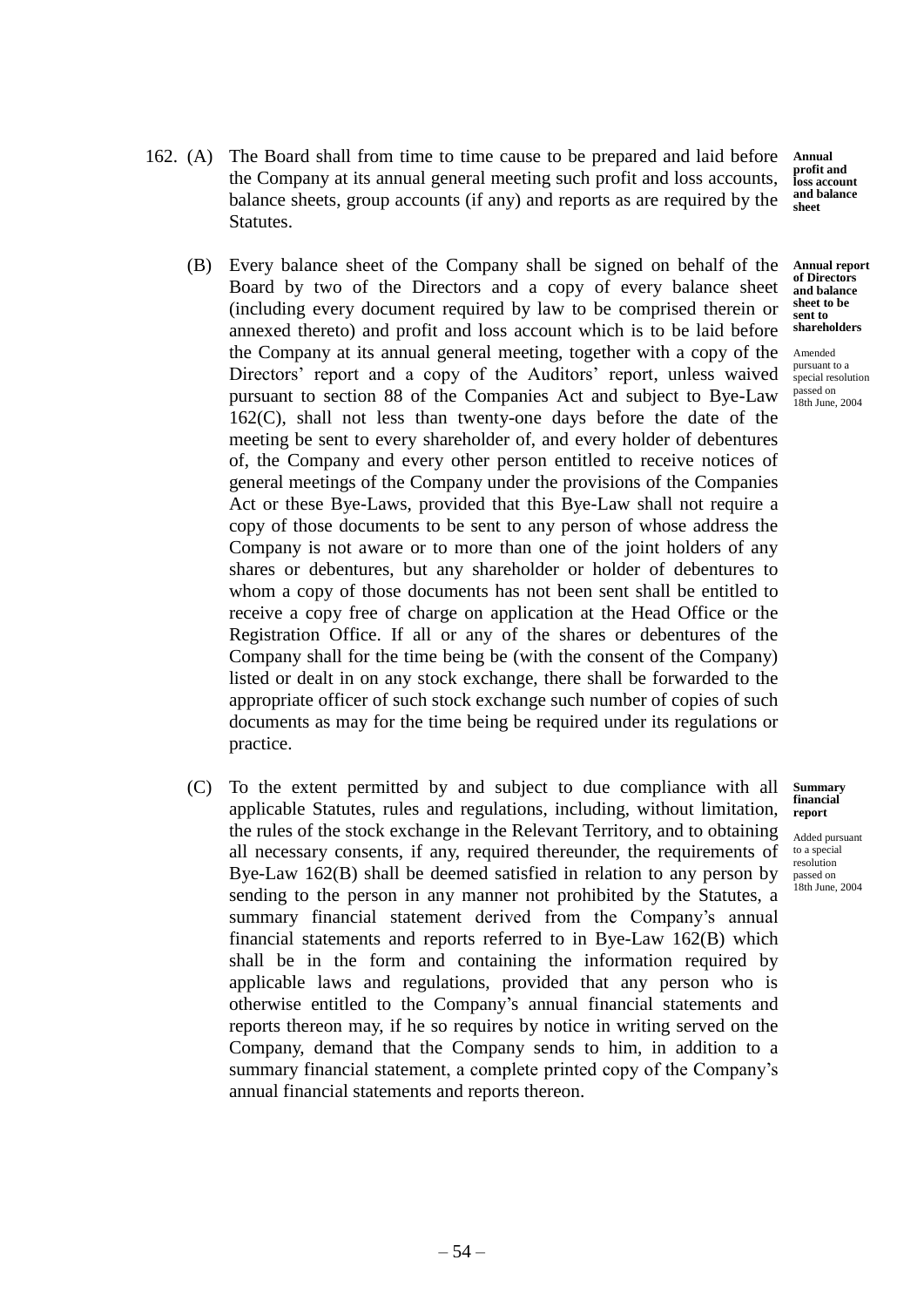annual financial statements and reports referred to in that Bye-Law or a summary financial report in accordance with Bye-Law 162(C) shall be deemed satisfied where, in accordance with all applicable Statutes, rules and regulations, including, without limitation, the rules of the stock exchange in the Relevant Territory, the Company publishes copies of the documents referred to in Bye-Law 162(B) and, if applicable, a summary financial report complying with Bye-Law 162(C), on the Company's computer network or in any other permitted manner (including by sending any form of electronic communication), and that person has agreed or is deemed to have agreed to treat the publication or receipt of such documents in such manner as discharging the Company's obligation to send to him a copy of such annual financial statements and reports.

(D) The requirement to send to a person referred to in Bye-Law 162(B) the

# **AUDITORS**

- 163. (A) Auditors shall be appointed and the terms and tenure of such appointment and their duties at all times regulated in accordance with the provisions of the Companies Act.
	- (B) The Company shall at each annual general meeting appoint one or more firms of auditors to hold office until the conclusion of the next annual general meeting, but if an appointment is not made, the Auditors in office shall continue in office until a successor is appointed. A Director, officer or employee of the Company or of any of its subsidiaries or a partner, officer or employee of any such Director, officer or employee shall not be capable of being appointed Auditors of the Company. The Board may fill any casual vacancy in the office of Auditors, but while any such vacancy continues the surviving or continuing Auditors (if any) may act. Subject as otherwise provided by the Companies Act, the remuneration of the Auditors shall be fixed by or on the authority of the Company in the annual general meeting except that in any particular year the Company in general meeting may delegate the fixing of such remuneration to the Board and the remuneration of any Auditors appointed to fill any casual vacancy may be fixed by the Directors.
- 164. The Auditors of the Company shall have a right of access at all times to the books and accounts and vouchers of the Company and shall be entitled to require from the Directors and officers of the Company such information as may be necessary for the performance of his or their duties, and the Auditors shall make a report to the shareholders on the accounts examined by them and on every balance sheet, consolidated balance sheet and consolidated profit and loss account intended to be laid before the Company in the annual general meeting during their tenure of office as required by the Statutes.

**Sending of accounts and reports by electronic means**

Added pursuant to a special resolution passed on 18th June, 2004

**Appointment of Auditors**

**Auditors to have right of access to books and accounts**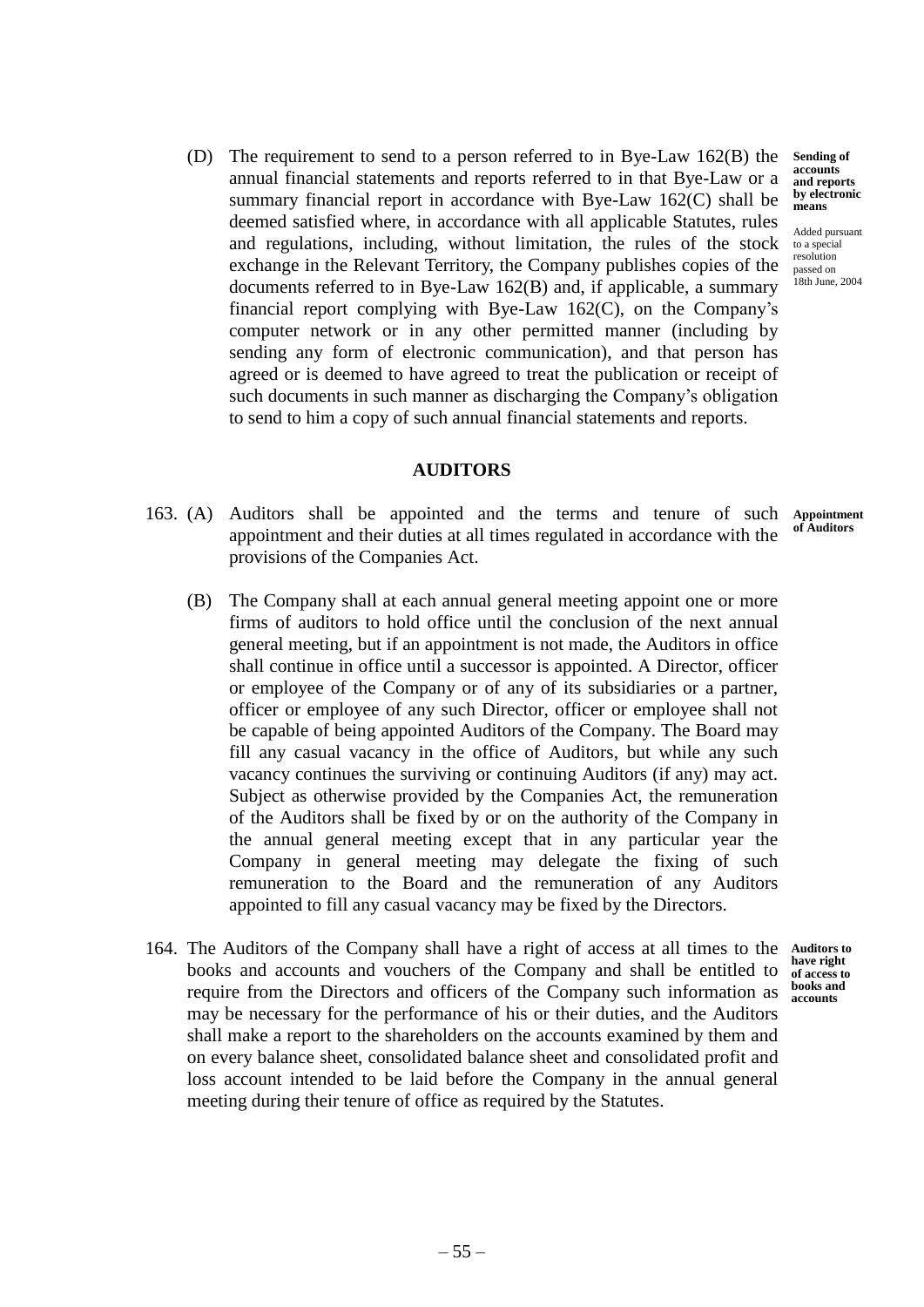- 165. A person other than the retiring Auditors shall not be capable of being appointed Auditors at an annual general meeting unless notice of an intention to nominate that person to the office of Auditors has been given to the Company not less than fourteen days before the annual general meeting, and the Company shall send a copy of any such notice to the retiring Auditors and shall give notice thereof to the shareholders not less than seven days before the annual general meeting provided that the above requirements may be waived by notice in writing by the retiring Auditors to the Secretary provided that if after a notice of the intention to nominate Auditors has been so given an annual general meeting is called for a date fourteen days or less after that notice has been given, the notice, though not given within the time required by this Bye-Law, shall be deemed to have been properly given for the purposes thereof, and the notice to be sent or given by the Company may instead of being sent or given within the time required by this provision be sent or given at the same time as the notice of the annual general meeting.
- 166. Subject to the provisions of the Companies Act, all acts done by any person acting as Auditors shall, as regards all persons dealing in good faith with the Company, be valid, notwithstanding that there was some defect in their appointment or that they were at the time of their appointment not qualified for appointment or subsequently became disqualified. **Defect of**

**Appointment of auditors other than retiring auditors**

**appointment**

## **NOTICES**

167. Any notice or document (including any "corporate communication" within the service of meaning ascribed thereto under the rules for the time being of the stock exchange in the Relevant Territory), whether or not to be given or issued under these Bye-Laws, from the Company to a shareholder shall be in writing or by cable, telex or facsimile transmission message or other form of electronic transmission or communication and any such notice and document may be served or delivered by the Company on or to any shareholder either personally or by sending it through the post in a prepaid letter, envelope or wrapper addressed to such shareholder at his registered address as appearing in the register or at any other address supplied by him to the Company for the purpose or, as the case may be, by transmitting it to any such address or transmitting it to any telex or facsimile transmission number or electronic number or address or website supplied by him to the Company for the giving of notice to him or which the person transmitting the notice reasonably and bona fide believes at the relevant time will result in the notice being duly received by the shareholder or may also be served by advertisement in appointed newspaper (as defined in the Companies Act) or in one or more newspapers published daily and circulating in the Relevant Territory and in accordance with the requirements of the stock exchange in the Relevant Territory or, to the extent permitted by the applicable laws, by placing it on the Company's website or the website of the stock exchange in the Relevant Territory, and giving to the shareholder a notice stating that the notice or other

**notices**

Amended pursuant to a special resolution passed on 18th June, 2004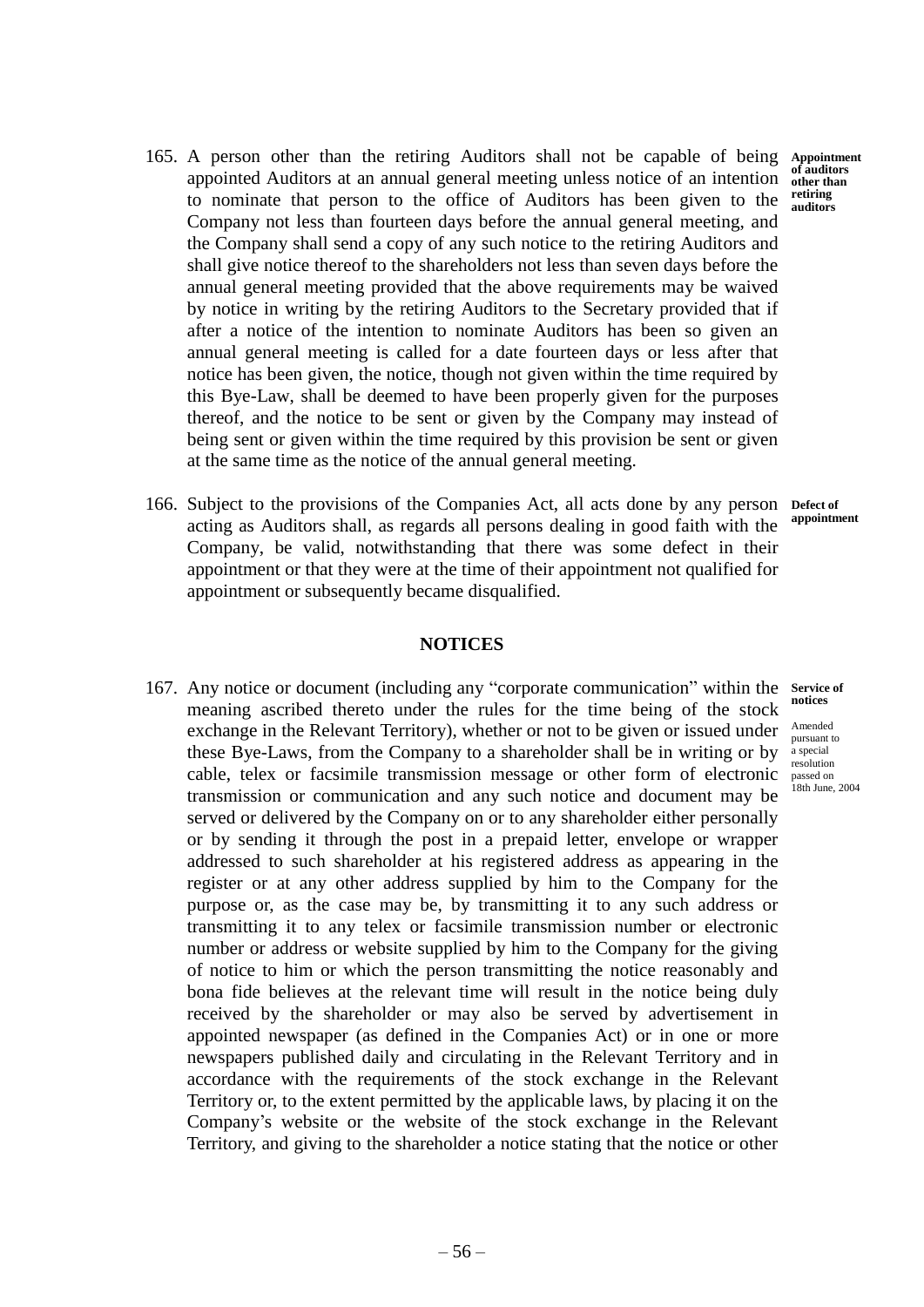document is available there (a "notice of availability"). The notice of availability may be given to the shareholder by any of the means set out above. In the case of joint holders of a share all notices shall be given to that one of the joint holders whose name stands first in the register and notice so given shall be deemed a sufficient service on or delivery to all the joint holders.

- 168. Any shareholder whose registered address is outside the Relevant Territory may notify the Company in writing of an address in the Relevant Territory which for the purpose of service of notice shall be deemed to be his registered address. Where the registered address of the shareholder is outside the Relevant Territory, notice, if given through the post, shall be sent by prepaid airmail letter.
- 169. Any notice sent by post shall be deemed to have been served on the day following that on which the envelope or wrapper containing the same is put into a post office situated within the Relevant Territory and in proving such service it shall be sufficient to prove that the envelope or wrapper containing the notice was properly prepaid, addressed and put into such post office and a certificate in writing signed by the Secretary or other person appointed by the Board that the envelope or wrapper containing the notice was so addressed and put into such post office shall be conclusive evidence thereof.
- 169(A).Any notice sent by electronic communication shall be deemed to be given on the day on which it is transmitted from the server of the Company or its agent. A notice placed on the Company's website or the website of the stock exchange in the Relevant Territory is deemed given by the Company to a shareholder on the day following that on which a notice of availability is deemed served on the shareholder.
- 169(B). Any notice served or delivered in any other manner contemplated by these Bye-Laws shall be deemed to have been served or delivered at the time of personal service or delivery or, as the case may be, at the time of the relevant despatch, transmission or publication; and in proving such service or delivery a certificate in writing signed by the Secretary or other officer of the Company or other person appointed by the Board as to the fact and time of such service, delivery, despatch, transmission or publication shall be conclusive evidence thereof.
- 169(C). A notice may be given to a shareholder either in the English language or the Chinese language, subject to due compliance with all applicable Statutes, rules and regulations.

**Shareholders out of the Relevant Territory**

**When notice by post deemed to be served**

**When notice by electronic means deemed to be given**

Added pursuant to a special resolution passed on  $18th$  June,  $2004$ 

**When notice by other means deemed to be served or delivered**

Added pursuant to a special resolution passed on 18th June, 2004

**Language of notices**

Added pursuant to a special resolution passed on 18th June, 2004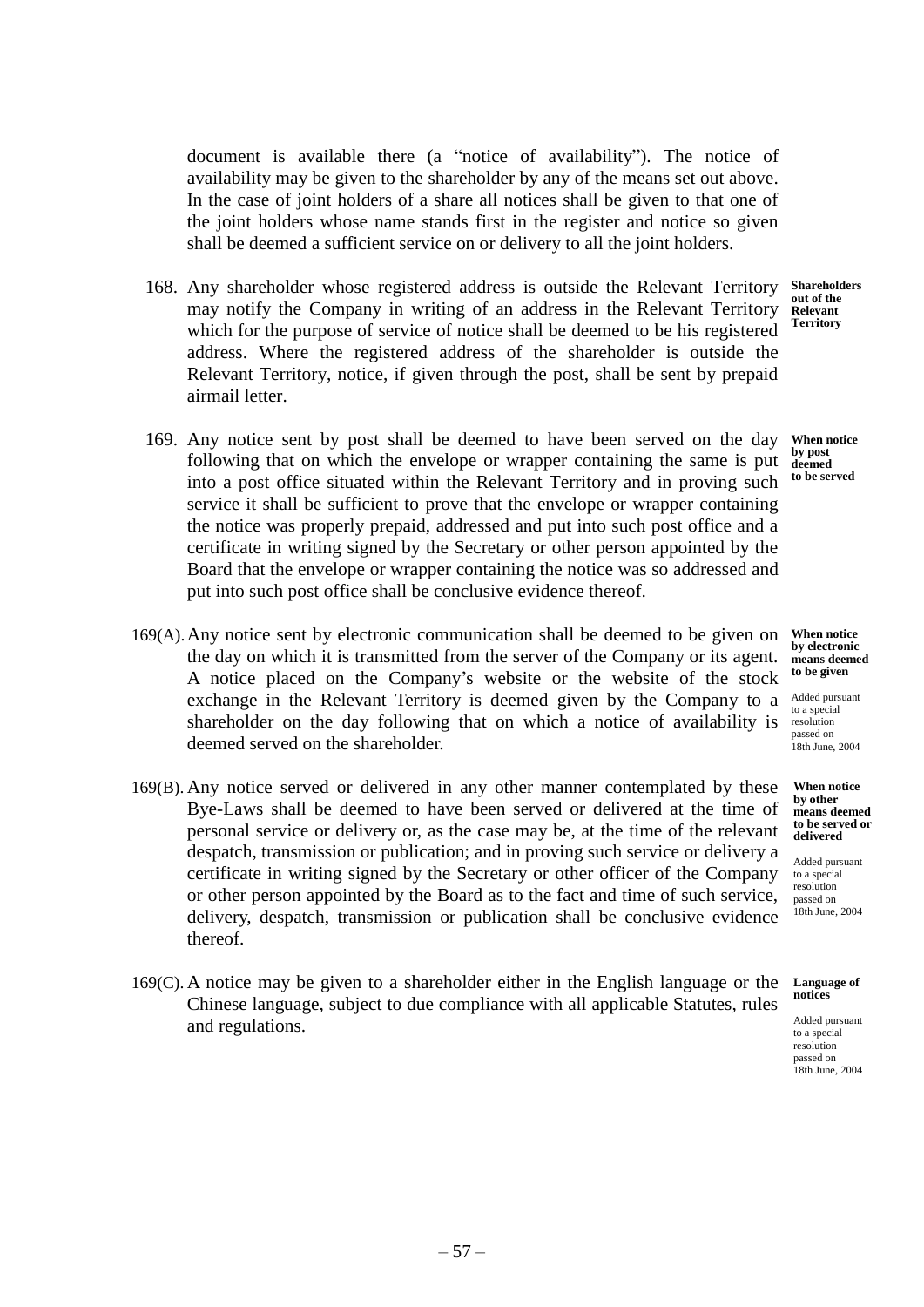- 170. A notice may be given by the Company to the person entitled to a share in consequence of the death, mental disorder or bankruptcy of a shareholder by sending it through the post in a prepaid envelope or wrapper addressed to him by name, or by the title of representative of the deceased, or trustee of the bankrupt, or by any like description, at the address, if any, supplied for the purpose by the person claiming to be so entitled, or (until such an address has been so supplied) by giving the notice in any manner in which the same might have been given if the death, mental disorder or bankruptcy had not occurred.
- 171. Any person who by operation of law, transfer or other means whatsoever shall become entitled to any share shall be bound by every notice in respect of such share which prior to his name and address being entered on the register shall have been duly given to the person from whom he derives his title to such share.
- 172. Any notice or document delivered or sent by post to, or left at the registered address of, any shareholder in pursuance of these presents, shall notwithstanding that such shareholder be then deceased or bankrupt and whether or not the Company has notice of his death or bankruptcy, be deemed to have been duly served in respect of any registered shares whether held solely or jointly with other persons by such shareholder until some other person be registered in his stead as the holder or joint holder thereof, and such service shall for all purposes of these presents be deemed a sufficient service of such notice or document on his personal representatives and all persons (if any) jointly interested with him in an such shares.
- 173. The signature to any notice to be given by the Company may be written or **How notice** printed. **to be signed**

# **INFORMATION**

174. No shareholder (not being a Director) shall be entitled to require discovery of or any information respecting any detail of the Company's trading or any matter which is or may be in the nature of a trade secret, mystery of trade or secret process which may relate to the conduct of the business of the Company which in the opinion of the Board it will be inexpedient in the interests of the shareholders of the Company to communicate to the public.

# **WINDING UP**

175. A resolution that the Company be wound up by the Court or be wound up voluntarily shall be a Special Resolution. **Modes of** 

**Service of notice to persons entitled on death, mental disorder or bankruptcy**

**Transferee to be bound by prior notices**

**Notice valid though shareholder deceased, bankrupt**

**Shareholders not entitled to** 

**information**

**winding up**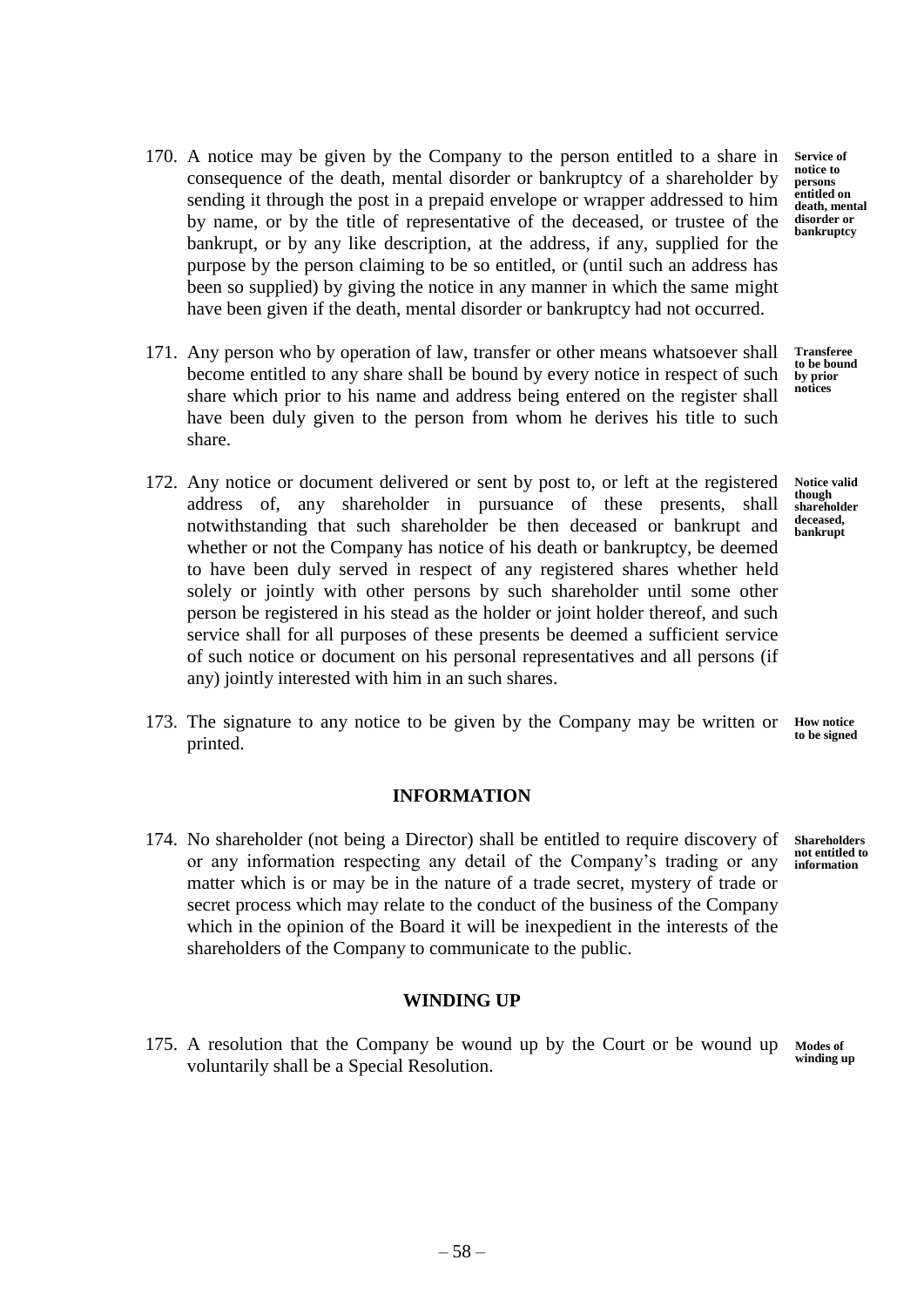**Distribution of assets in winding up**

- 176. If the Company shall be wound up, the surplus assets remaining after payment to all creditors shall be divided among the shareholders in proportion to the capital paid up on the shares held by them respectively, and if such surplus assets shall be insufficient to repay the whole of the paid up capital, they shall be distributed subject to the rights of any shares which may be issued on special terms and conditions, so that, as nearly as may be, the losses shall be borne by the shareholders in proportion to the capital paid up on the shares held by them respectively.
- 177. If the Company shall be wound up (whether the liquidation is voluntary or ordered by the Court) the liquidator may, with the sanction of a Special Resolution, divide among the shareholders in specie or kind the whole or any part of the assets of the Company whether the assets shall consist of property of one kind or shall consist of properties of different kinds and the liquidator may, for such purpose, set such value as he deems fair upon any one or more class or classes of property to be divided as aforesaid and may determine how such division shall be carried out as between the shareholders or different classes of shareholders and the shareholders within each class. The liquidator may, with the like sanction, vest any part of the assets in trustees upon such trusts for the benefit of shareholders as the liquidator, with the like sanction, shall think fit, but so that no shareholder shall be compelled to accept any shares or other assets upon which there is a liability. **Assets may be distributed in specie**

# **INDEMNITY**

178. Save and except so far as the provisions of this Bye-Law shall be avoided by any provisions of the Statutes, the Directors, Managing Directors, alternate Directors, Auditors, Secretary and other officers for the time being of the Company and the trustees (if any) for the time being acting in relation to any of the affairs of the Company, and their respective executors or administrators, shall be indemnified and secured harmless out of the assets of the Company from and against all actions, costs, charges, losses, damages and expenses which they or any of them, their or any of their executors or administrators, shall or may incur or sustain by reason of any act done, concurred in or omitted in or about the execution of their duty or supposed duty in their respective offices or trusts, except such (if any) as they shall incur or sustain through their own wilful neglect or default, fraud and dishonesty respectively, and none of them shall be answerable for the acts, receipts, neglects or defaults of any other of them, or for joining in any receipt for the sake of conformity, or for any bankers or other persons with whom any moneys or effects of the Company shall be lodged or deposited for safe custody, or for the insufficiency or deficiency of any security upon which any moneys of the Company shall be placed out or invested, or for any other loss, misfortune or damage which may happen in the execution of their respective offices or trusts, or in relation thereto, except as the same shall happen by or through their own wilful neglect or default, fraud and dishonesty respectively. **Indemnity**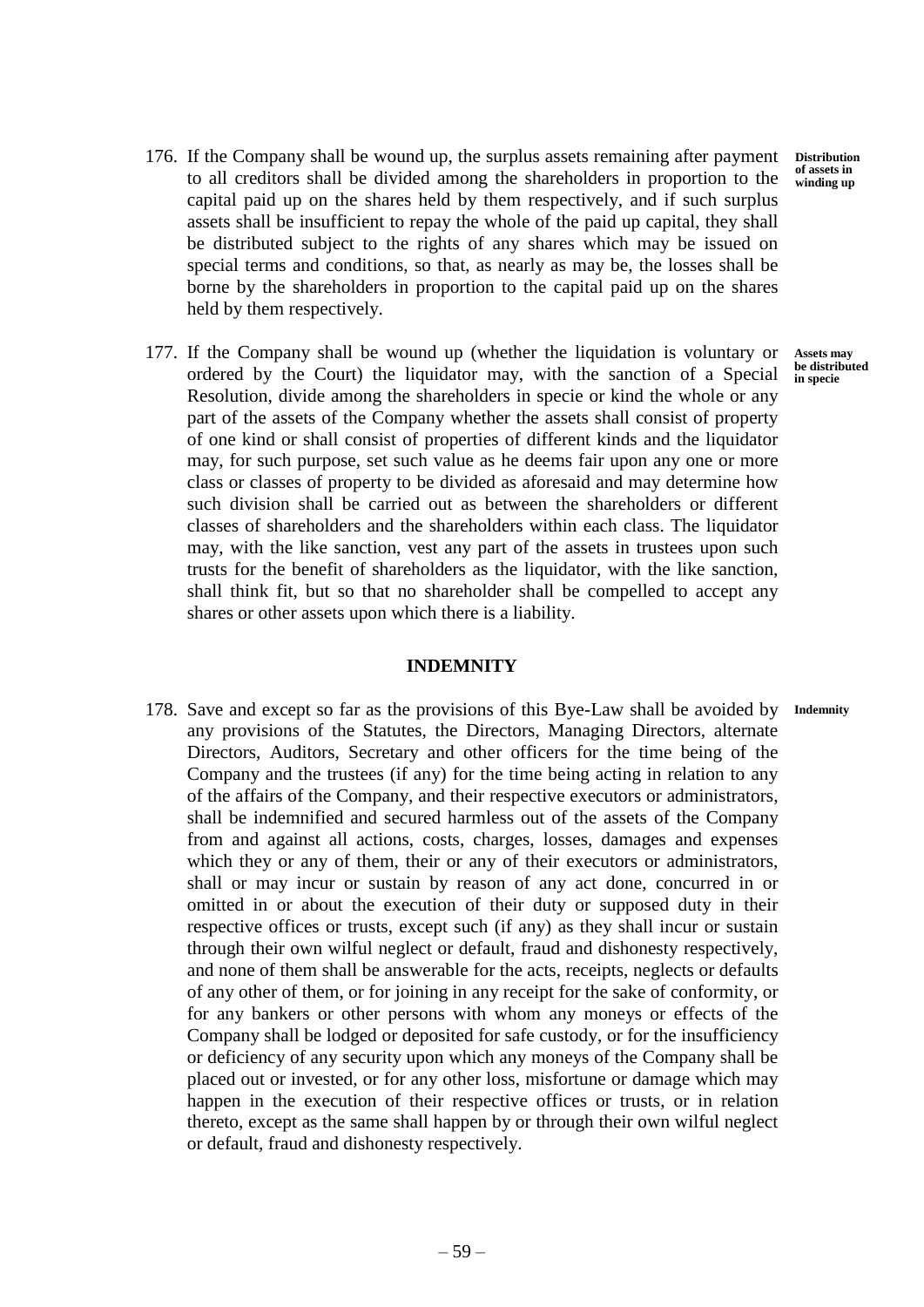# **UNTRACEABLE SHAREHOLDERS**

179. Without prejudice to the rights of the Company under Bye-Law 155 and the provisions of Bye-Law 180, the Company may cease sending such cheques for dividend entitlements or dividend warrants by post if such cheques or warrants have been left uncashed on two consecutive occasions. However, the Company may exercise the power to cease sending cheques for dividend entitlements or dividend warrants after the first occasion on which such a cheque or warrant is returned undelivered.

180. The Company shall have the power to sell, in such manner as the Board thinks fit, any shares of a shareholder who is untraceable, but no such sale shall be made unless:- **Company may sell shares of untraceable shareholders**

- (i) all cheques or warrants, being not less than three in total number, for any sum payable in cash to the holder of such shares in respect of them sent during the relevant period in the manner authorised by the Bye-Laws of the Company have remained uncashed;
- (ii) so far as it is aware at the end of the relevant period, the Company has not at any time during the relevant period received any indication of the existence of the shareholder who is the holder of such shares or of a person entitled to such shares by death, bankruptcy or operation of law;
- (iii) the Company has caused an advertisement to be inserted in the Newspapers of its intention to sell such shares and a period of three months has elapsed since the date of such advertisement; and
- (iv) the Company has notified the stock exchange in the Relevant Territory of its intention of such sale.

For the purpose of the foregoing, "relevant period" means the period commencing twelve years before the date of publication of the advertisement referred to in paragraph (iii) of this Bye-Law and ending at the expiry of the period referred to in that paragraph.

To give effect to any such sale the Board may authorise any person to transfer the said shares and the instrument of transfer signed or otherwise executed by or on behalf of such person shall be as effective as if it had been executed by the registered holder or the person entitled by transmission to such shares, and the purchaser shall not be bound to see to the application of the purchase money nor shall his title to the shares be affected by any irregularity or invalidity in the proceedings relating to the sale. The net proceeds of the sale will belong to the Company and upon receipt by the Company of such proceeds it shall become indebted to the former shareholder for an amount equal to such net proceeds. No trusts shall be created in respect of such debt and no interest shall be payable in respect of it and the Company shall not be

**Company cease sending dividend warrants etc.**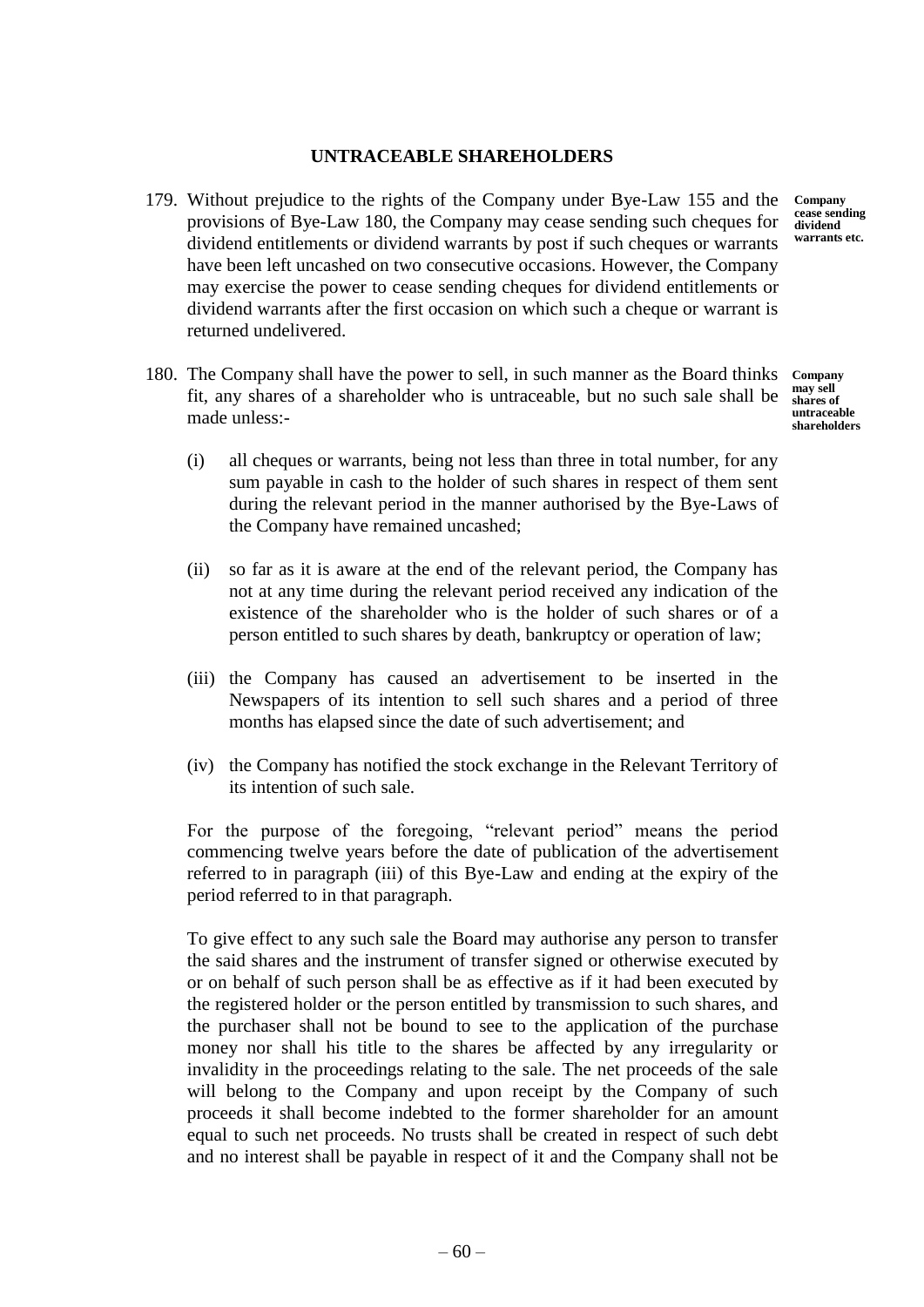required to account for any money earned from the net proceeds which may be employed in the business of the Company or as it thinks fit. Any sale under this Bye-Law shall be valid and effective notwithstanding that the shareholder holding the shares sold is dead, bankrupt or otherwise under any legal disability or incapacity.

# **DESTRUCTION OF DOCUMENTS**

181. Subject to the Companies Act, the Company may destroy:-

**Destruction of Documents**

- (a) any share certificate which has been cancelled at any time after the expiry of one year from the date of such cancellation;
- (b) any dividend mandate or any variation or cancellation thereof or any notification of change of name or address at any time after the expiry of two years from the date on which such mandate, variation, cancellation or notification was recorded by the Company;
- (c) any instrument of transfer of shares which has been registered at any time after the expiry of six years from the date of registration; and
- (d) any other document, on the basis of which any entry in the register is made, at any time after the expiry of six years from the date on which an entry in the register was first made in respect of it;

and it shall conclusively be presumed in favour of the Company that every share certificate so destroyed was a valid certificate duly and properly cancelled and that every instrument of transfer so destroyed was a valid and effective instrument duly and properly registered and that every other document destroyed hereunder was a valid and effective document in accordance with the recorded particulars thereof in the books or records of the Company. Provided always that:-

- (i) the foregoing provisions of this Bye-Law shall apply only to the destruction of a document in good faith and without express notice to the Company that the preservation of such document was relevant to a claim;
- (ii) nothing contained in this Bye-Law shall be construed as imposing upon the Company any liability in respect of the destruction of any such document earlier than as aforesaid or in any case where the conditions of proviso (i) above are not fulfilled; and
- (iii) references in this Bye-Law to the destruction of any document include reference to its disposal in any manner.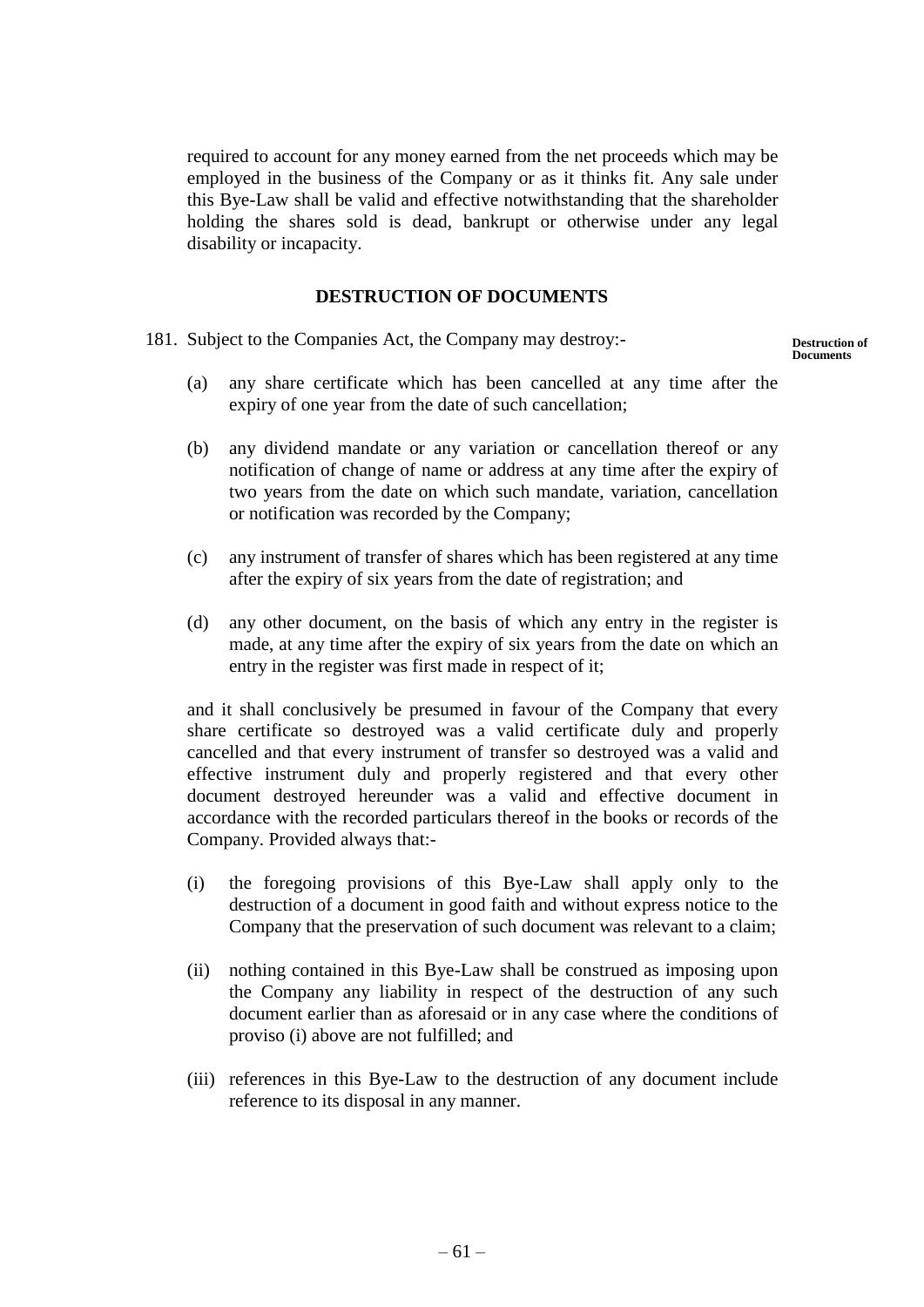### **RESIDENT REPRESENTATIVE**

182. Pursuant to the provisions of the Statutes, the Board shall, for so long as the Company does not have a quorum of Directors ordinarily resident in Bermuda, appoint a Resident Representative as defined in the Statutes, to act on its behalf in Bermuda and to maintain all such records as may be required by the Statues to be maintained in Bermuda and to make all necessary filings with the Ministry of Finance and Registrar of Companies in Bermuda as may be required by the Statutes and to fix his or their or its remuneration either by way of salary or fee for the period of the Resident Representative's service to the Company.

## **MAINTENANCE OF RECORDS**

- 183. The Company shall keep at the office of its Resident Representative, in **Maintenance**  accordance with the provisions of the Statutes, the following: **of records**
	- (i) minutes of all proceedings of general meetings of the Company;
	- (ii) all financial statements required to be prepared by the Company under the Companies Act together with the Auditors' report thereon;
	- (iii) all records of account required by Section 83 of the Companies Act to be kept in Bermuda; and
	- (iv) all such documents as may be required in order to provide evidence of the continued listing of the Company on an appointed stock exchange within the meaning of the Companies Act.

#### **SUBSCRIPTION RIGHT RESERVE**

- 184. (A) Subject to the Statutes if, so long as any of the rights attaching to any warrants issued by the Company to subscribe for shares of the Company shall remain exercisable, the Company does any act or engages in any transaction which, as a result of any adjustments to the subscription price in accordance with the provisions applicable under the terms and conditions of the warrants, would reduce the subscription price to below the par value of a share, then the following provisions shall apply:- **Subscription right reserve**
	- (i) as from the date of such act or transaction the Company shall establish and thereafter (subject as provided in this Bye-Law) maintain in accordance with the provisions of this Bye-Law a reserve (the "Subscription Right Reserve") the amount of which shall at no time be less than the sum which for the time being would be required to be capitalised and applied in paying up in full the nominal amount of the additional shares required to be issued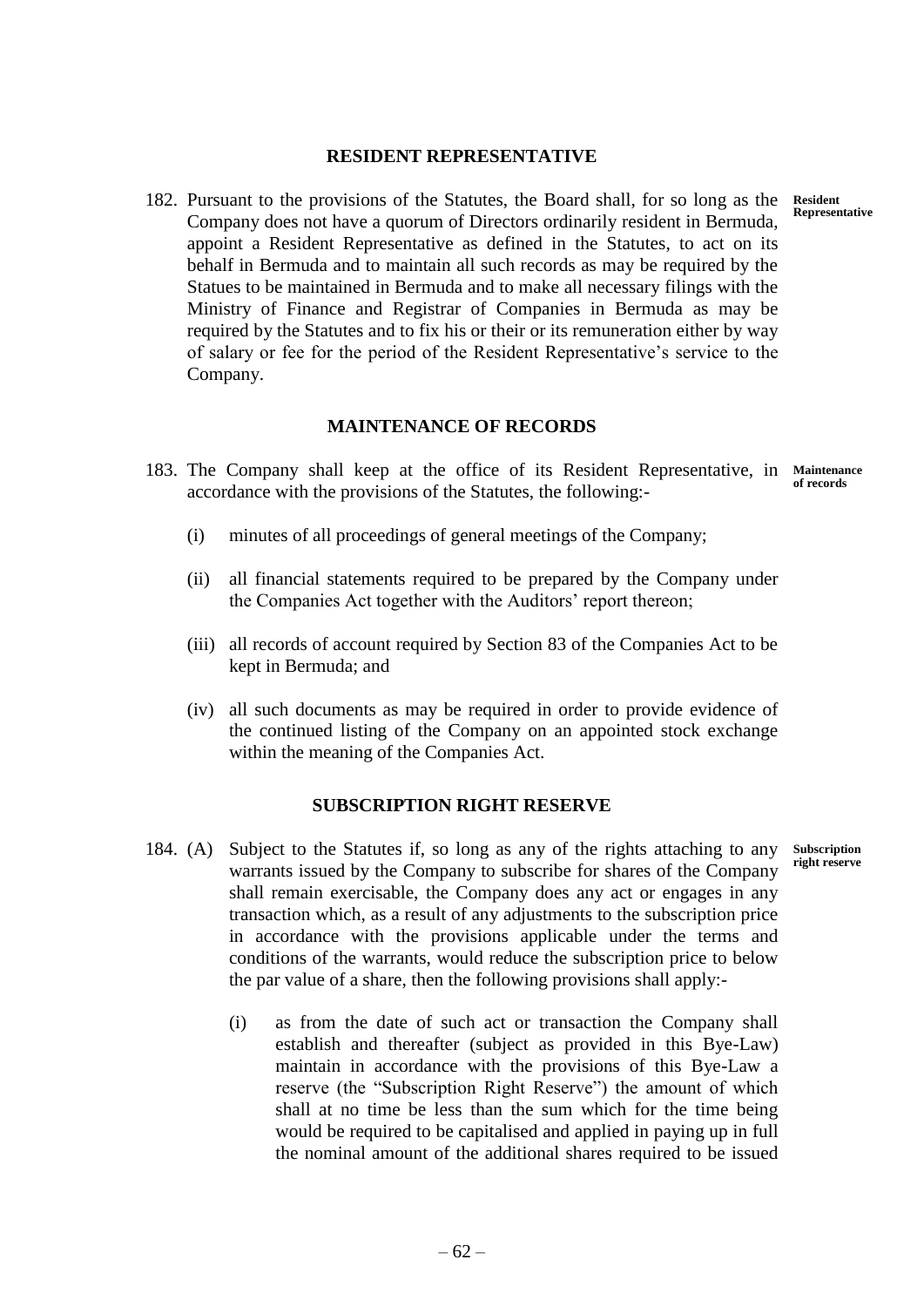and allotted credited as fully paid pursuant to sub-paragraph (iii) below on the exercise in full of all the subscription rights outstanding and shall apply the Subscription Right Reserve in paying up in full such difference in respect of such additional shares as and when the same are allotted;

- (ii) the Subscription Right Reserve shall not be used for any purpose other than that specified above unless all other reserves of the Company (other than the share premium account and capital redemption reserve fund) have been used and will only be used to make good losses of the Company if and so far as is required by law;
- (iii) upon the exercise of all or any of the subscription rights represented by any warrant, the relevant subscription rights shall be exercisable in respect of a nominal amount of shares equal to the amount in cash which the holder of such warrant is required to pay on exercise of the subscription rights represented thereby (or, as the case may be the relevant portion thereof in the event of a partial exercise of the subscription rights) and, in addition, there shall be allotted in respect of such subscription rights to the exercising warrantholder, credited as fully paid, such additional nominal amount of shares as is equal to the difference between:-
	- (aa) the said amount in cash which the holder of such warrant is required to pay on exercise of the subscription rights represented thereby (or, as the case may be, the relevant portion thereof in the event of a partial exercise of the subscription rights); and
	- (bb) the nominal amount of shares in respect of which such subscription rights would have been exercisable having regard to the provisions of the conditions of the warrants, had it been possible for such subscription rights to represent the right to subscribe for shares at less than par, and immediately upon such exercise so much of the sum standing to the credit of the Subscription Right Reserve as is required to pay up in full such additional nominal amount of shares shall be capitalised and applied in paying up in full such additional nominal amount of shares which shall forthwith be allotted credited as fully paid to the exercising warrantholder; and
- (iv) if upon the exercise of the subscription rights represented by any warrant the amount standing to the credit of the Subscription Right Reserve is not sufficient to pay up in full such additional nominal amount of shares equal to such difference as aforesaid to which the exercising warrantholder is entitled, the Board shall apply any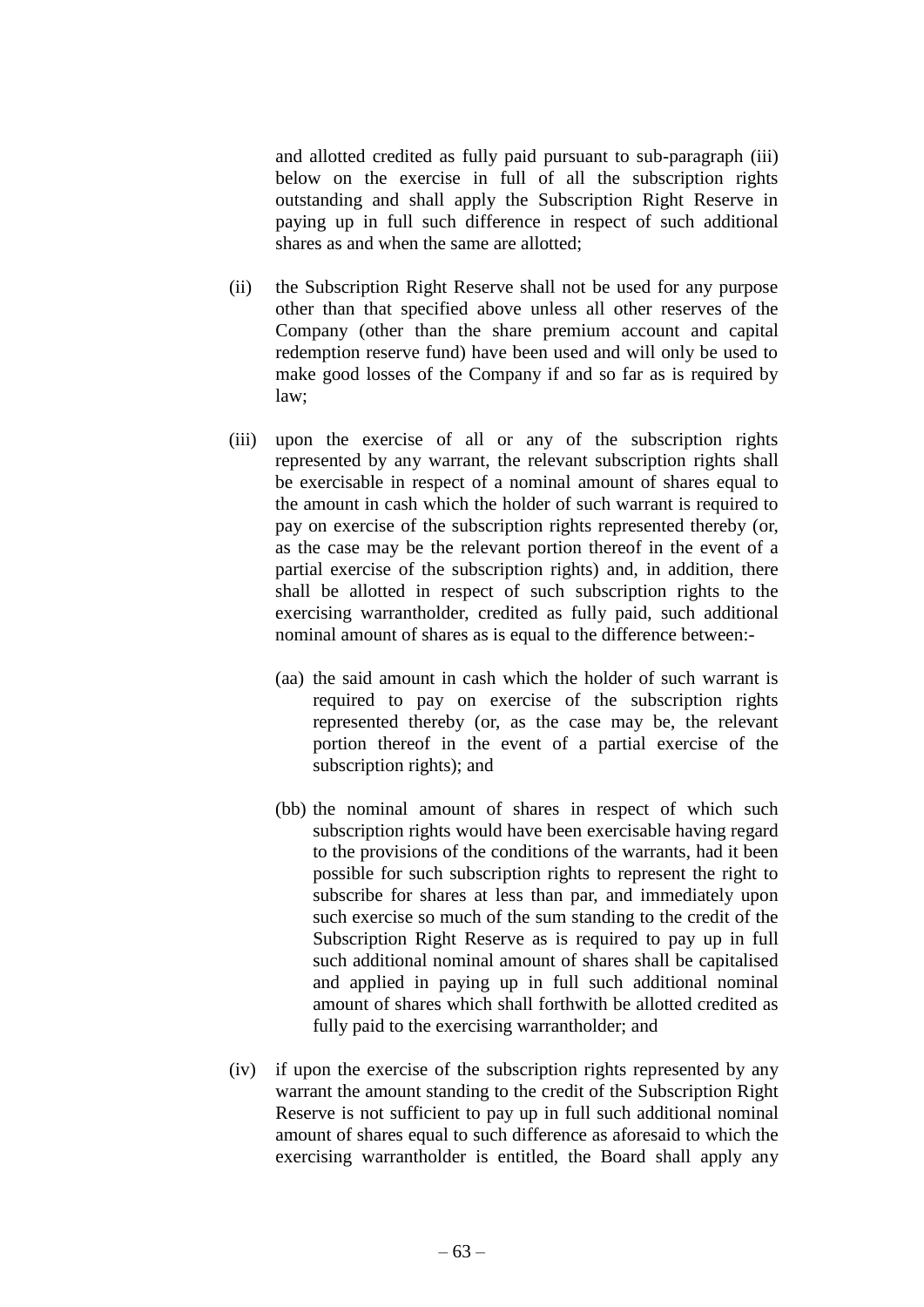profits or reserves then or thereafter becoming available (including, to the extent permitted by law, contributed surplus account, share premium account and capital redemption reserve fund) for such purpose until such additional nominal amount of shares is paid up and allotted as aforesaid and until then no dividend or other distribution shall be paid or made on the fully paid shares of the Company then in issue. Pending such payment up and allotment, the exercising warrantholder shall be issued by the Company with a certificate evidencing his right to the allotment of such additional nominal amount of shares. The rights represented by any such certificate shall be in registered form and shall be transferable in whole or in part in units of one share in the like manner as the shares for the time being are transferable, and the Company shall make such arrangements in relation to the maintenance of a register therefor and other matters in relation thereto as the Board may think fit and adequate particulars thereof shall be made known to each relevant exercising warrantholder upon the issue of such certificate.

- (B) Shares allotted pursuant to the provisions of this Bye-Law shall rank pari passu in all respects with the other shares allotted on the relevant exercise of the subscription rights represented by the warrant concerned. Notwithstanding anything contained in paragraph (A) of this Bye-Law, no fraction of any share shall be allotted on exercise of the subscription rights.
- (C) The provisions of this Bye-Law as to the establishment and maintenance of the Subscription Right Reserve shall not be altered or added to in any way which would vary or abrogate, or which would have the effect of varying or abrogating, the provisions for the benefit of any warrantholder or class of warrantholders under this Bye-Law without the sanction of a Special Resolution of such warrantholders or class of warrantholders.
- (D) A certificate or report by the Auditors for the time being of the Company as to whether or not the Subscription Right Reserve is required to be established and maintained and if so the amount thereof so required to be established and maintained, as to the purposes for which the Subscription Right Reserve has been used, as to the extent to which it has been used to make good losses of the Company, as to the additional nominal amount of shares required to be allotted to exercising warrantholders credited as fully paid, and as to any other matter concerning the Subscription Right Reserve shall (in the absence of manifest error) be conclusive and binding upon the Company and all warrantholders and shareholders.